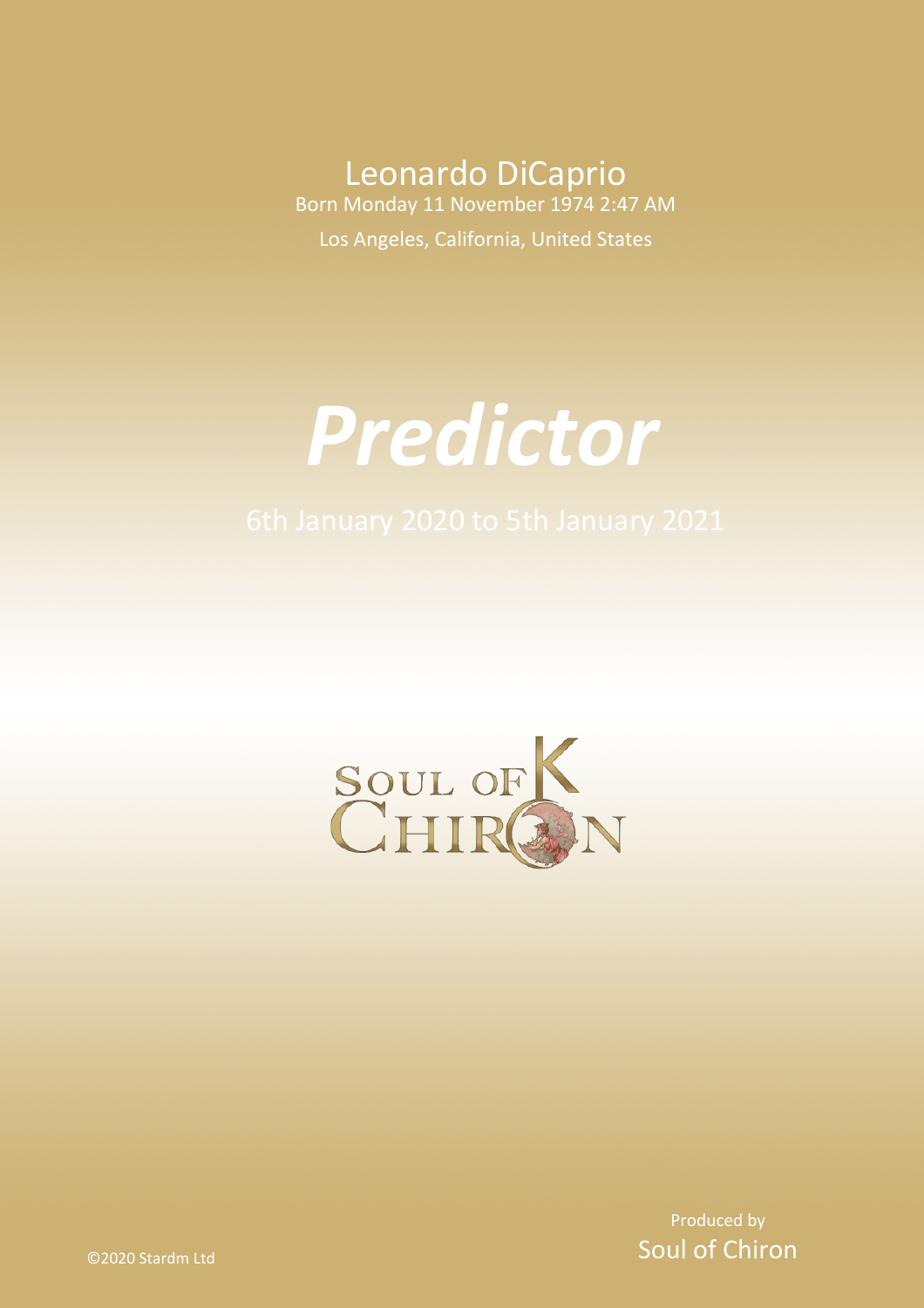

Leonardo DiCaprio Born Monday 11 November 1974 Local Time 02:47 AM Universal Time 10:47 AM Los Angeles, California, United States Long:118°14'W Lat:34°03'N

Geocentric Tropical Placidus True Node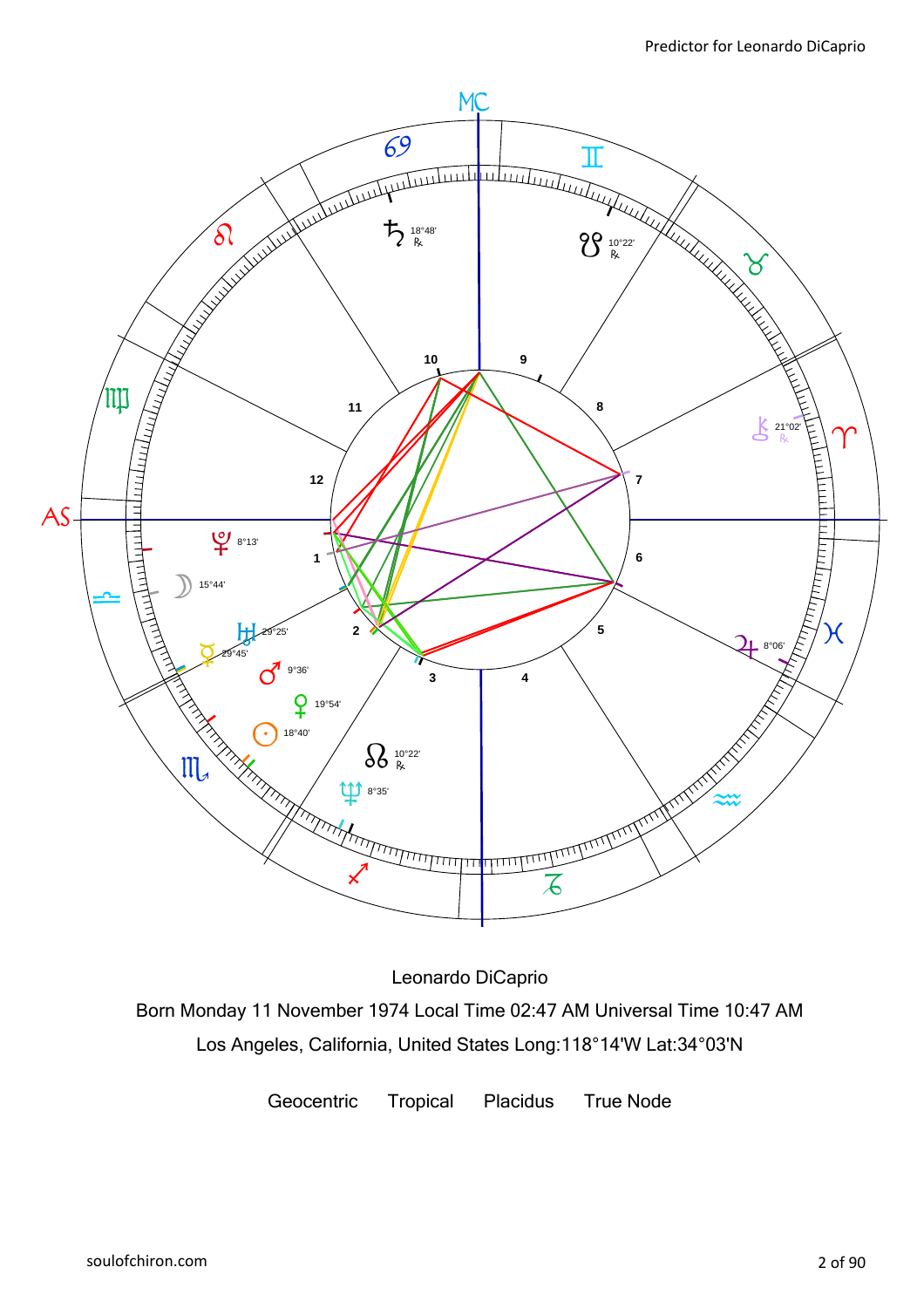| Planet/Point          |               |                            | Sign          | Element | <b>Modality</b> | Position | <b>House</b>    |
|-----------------------|---------------|----------------------------|---------------|---------|-----------------|----------|-----------------|
| $(\cdot)$             | Sun           | $\prod_{\mathcal{A}}$      | Scorpio       | Water   | Fixed           | 18°40'   | 2nd             |
| $\mathcal{Y}$         | Moon          |                            | Libra         | Air     | Cardinal        | 15°44'   | 1st             |
| ቖ្                    | Mercury       | ≃                          | Libra         | Air     | Cardinal        | 29°45'   | 1st             |
| ¥                     | Venus         | $\prod_{\mathcal{A}}$      | Scorpio       | Water   | Fixed           | 19°54'   | 2 <sub>nd</sub> |
| $\vec{\mathcal{C}}$   | Mars          | $\prod_{\mathcal{A}}$      | Scorpio       | Water   | Fixed           | 9°36'    | 2 <sub>nd</sub> |
| 4                     | Jupiter       | $\chi$                     | <b>Pisces</b> | Water   | Mutable         | 8°06'    | 6th             |
| $\bm{\mathit{t}}_{2}$ | Saturn        | 69                         | Cancer        | Water   | Cardinal        | 18°48' R | 10th            |
| ਸ਼੍ਰ                  | <b>Uranus</b> | ≃                          | Libra         | Air     | Cardinal        | 29°25'   | 1st             |
| ψ                     | Neptune       | $\boldsymbol{\mathcal{Z}}$ | Sagittarius   | Fire    | Mutable         | 8°35'    | 3rd             |
| $\mathfrak{P}$        | Pluto         | یمی                        | Libra         | Air     | Cardinal        | 8°13'    | 1st             |
| AS                    | Ascendant     | یمی                        | Libra         | Air     | Cardinal        | 3°07'    | $\sim$          |
| MC                    | MidHeaven     | 69                         | Cancer        | Water   | Cardinal        | 3°24'    | $\sim$          |
| $\Omega$              | North Node    | $\boldsymbol{\mathcal{K}}$ | Sagittarius   | Fire    | Mutable         | 10°22' R | 3rd             |
| Ľ                     | Chiron        |                            | Aries         | Fire    | Cardinal        | 21°02' R | 7th             |

### Planetary Positions

#### House Cusp Positions

| House           | Sign                  | Position | House            | Sign       | Position |
|-----------------|-----------------------|----------|------------------|------------|----------|
| 1st             | $\equiv$              | 3°07'    | 7th              | $\gamma$   | 3°07'    |
| 2 <sub>nd</sub> | $\mathfrak{m}_{\ast}$ | 0°29'    | 8th              | $\aleph$   | 0°29'    |
| 3rd             | $\chi$ <sup>1</sup>   | 1°00'    | 9th              | π          | 1°00'    |
| 4th             | $\mathcal{Z}$         | 3°24'    | 10th             | 69         | 3°24'    |
| 5th             | $\widetilde{\sim}$    | 5°47'    | 11th             | $\delta l$ | 5°47'    |
| 6th             | $\chi$                | 6°09'    | 12 <sub>th</sub> | IIII       | 6°09'    |

| <b>Element Emphasis - Total Points</b> |  |
|----------------------------------------|--|
|                                        |  |

#### Modality Emphasis - Total Points

|  |  | Air Fire Earth Water Cardinal Fixed Mutable |  |
|--|--|---------------------------------------------|--|
|  |  | 13 1 0 16 17 10 3                           |  |

#### Planetary Weight Point System

| Sun & Moon            | 4 points each | Uranus, Neptune & Pluto        | 1 point each |
|-----------------------|---------------|--------------------------------|--------------|
| Mercury, Venus & Mars | 3 points each | <b>Ascendant (Rising Sign)</b> | 4 points     |
| Jupiter & Saturn      | 2 points each | Midheaven                      | 2 points     |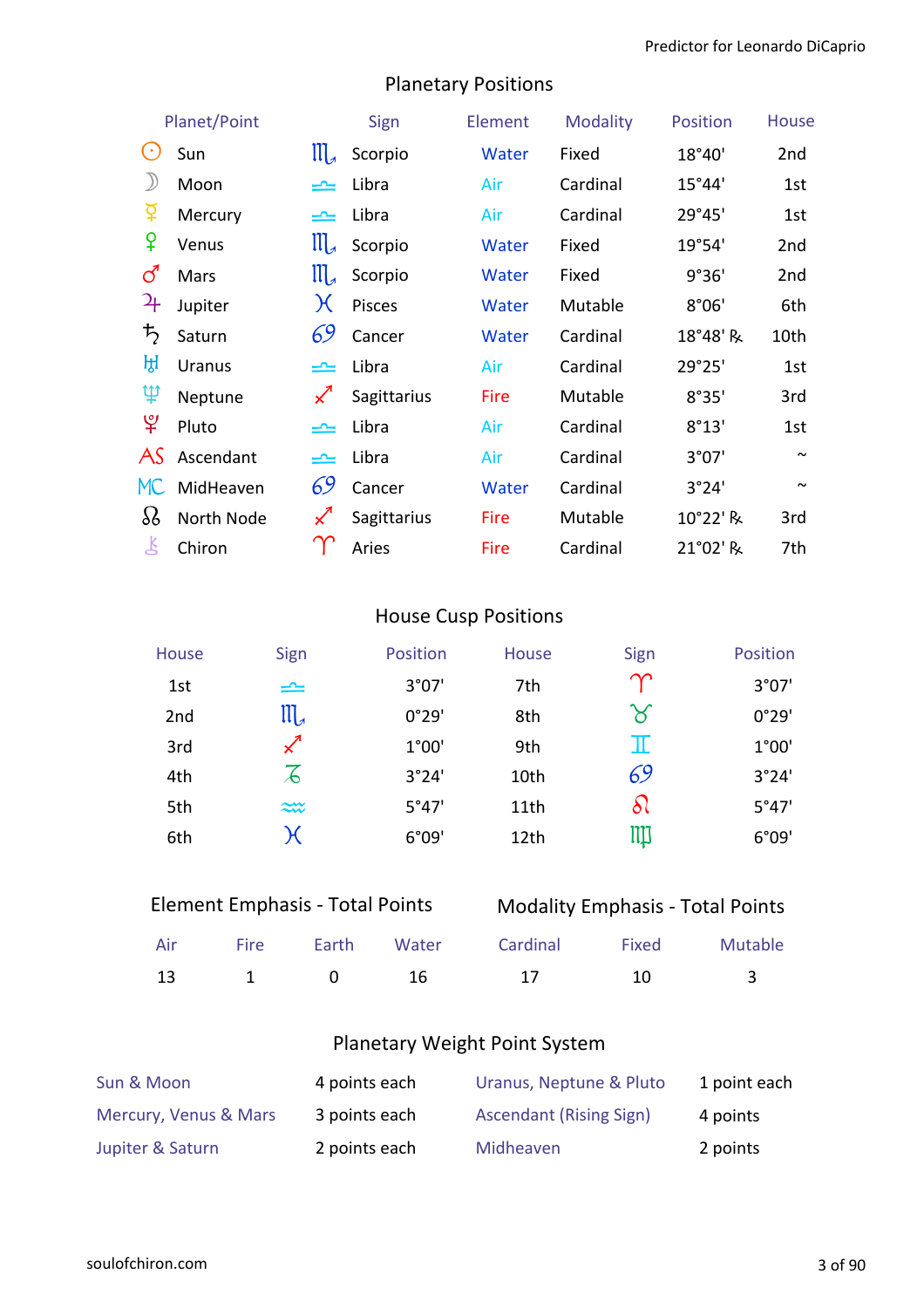

#### Planet Aspect List

| $(\cdot)$             | ಗ        | ¥              | Sun Conjuncts Venus               | $\vec{r}$   | п        | š                    | Saturn Squares Chiron            |
|-----------------------|----------|----------------|-----------------------------------|-------------|----------|----------------------|----------------------------------|
| $(\cdot)$             |          | 15             | Sun Trines Saturn                 | ŀţІ         |          | МC                   | <b>Uranus Trines MidHeaven</b>   |
| $_{\odot}$            |          | AS             | Sun Semisquare Ascendant          | Ψ           | $\ast$   | ¥                    | <b>Neptune Sextiles Pluto</b>    |
| ⊙                     | 卬        | MC .           | Sun Sesquiquadrate MidHeaven      | Ψ           | đ        | IJ                   | Neptune Conjuncts North Node     |
|                       | п        | ђ              | Moon Squares Saturn               | ¥           | đ        | AS.                  | <b>Pluto Conjuncts Ascendant</b> |
| ♪                     | đ        | ¥              | Moon Conjuncts Pluto              | ¥           | п        |                      | MC Pluto Squares MidHeaven       |
| D                     | ℰ        | Ľ              | Moon Opposes Chiron               | ¥           | $\ast$   | IJ                   | Pluto Sextiles North Node        |
| ¥                     | đ        | ŀţl            | <b>Mercury Conjuncts Uranus</b>   | AS          | $\prime$ | $(\cdot)$            | Ascendant Semisquare Sun         |
| ₽                     |          | MC.            | Mercury Trines MidHeaven          | AS          | $\prime$ | ¥                    | Ascendant Semisquare Venus       |
| ¥                     |          | ᡏ2             | Venus Trines Saturn               | AS đ        |          | ¥                    | <b>Ascendant Conjuncts Pluto</b> |
| ¥                     |          |                | AS Venus Semisquare Ascendant     | AS          | п        |                      | MC Ascendant Squares MidHeaven   |
| ¥                     | 囸        |                | MC Venus Sesquiquadrate MidHeaven | МC          | 囸        | $\left(\cdot\right)$ | MidHeaven Sesquiquadrate Sun     |
| ¥                     | ᅎ        | š              | Venus Quincunx Chiron             | MC $\wedge$ |          | ¥                    | MidHeaven Trines Mercury         |
| ර                     |          | $\overline{r}$ | Mars Trines Jupiter               | MC          | 車        | ¥                    | MidHeaven Sesquiquadrate Venus   |
| <b>්</b>              | $\vee$   | Ψ              | Mars Semisextile Neptune          | $MC \wedge$ |          | 4                    | MidHeaven Trines Jupiter         |
| ර                     | $\vee$   | ¥              | Mars Semisextile Pluto            | MC $\wedge$ |          | ŀţl                  | <b>MidHeaven Trines Uranus</b>   |
| ර                     |          | МC             | Mars Trines MidHeaven             | $MC$ $\Pi$  |          | ¥                    | MidHeaven Squares Pluto          |
| ර                     |          | 88             | Mars Semisextile North Node       | MC.         | п        | AS                   | MidHeaven Squares Ascendant      |
| 4                     |          | Ψ              | Jupiter Squares Neptune           |             |          |                      |                                  |
| $\mathbf{a}_\text{F}$ | ᄌ        | ¥              | Jupiter Quincunx Pluto            |             |          |                      |                                  |
| 4                     | $\wedge$ | <b>MC</b>      | Jupiter Trines MidHeaven          |             |          |                      |                                  |

 $\overline{4}$   $\overline{1}$   $\overline{8}$  Jupiter Squares North Node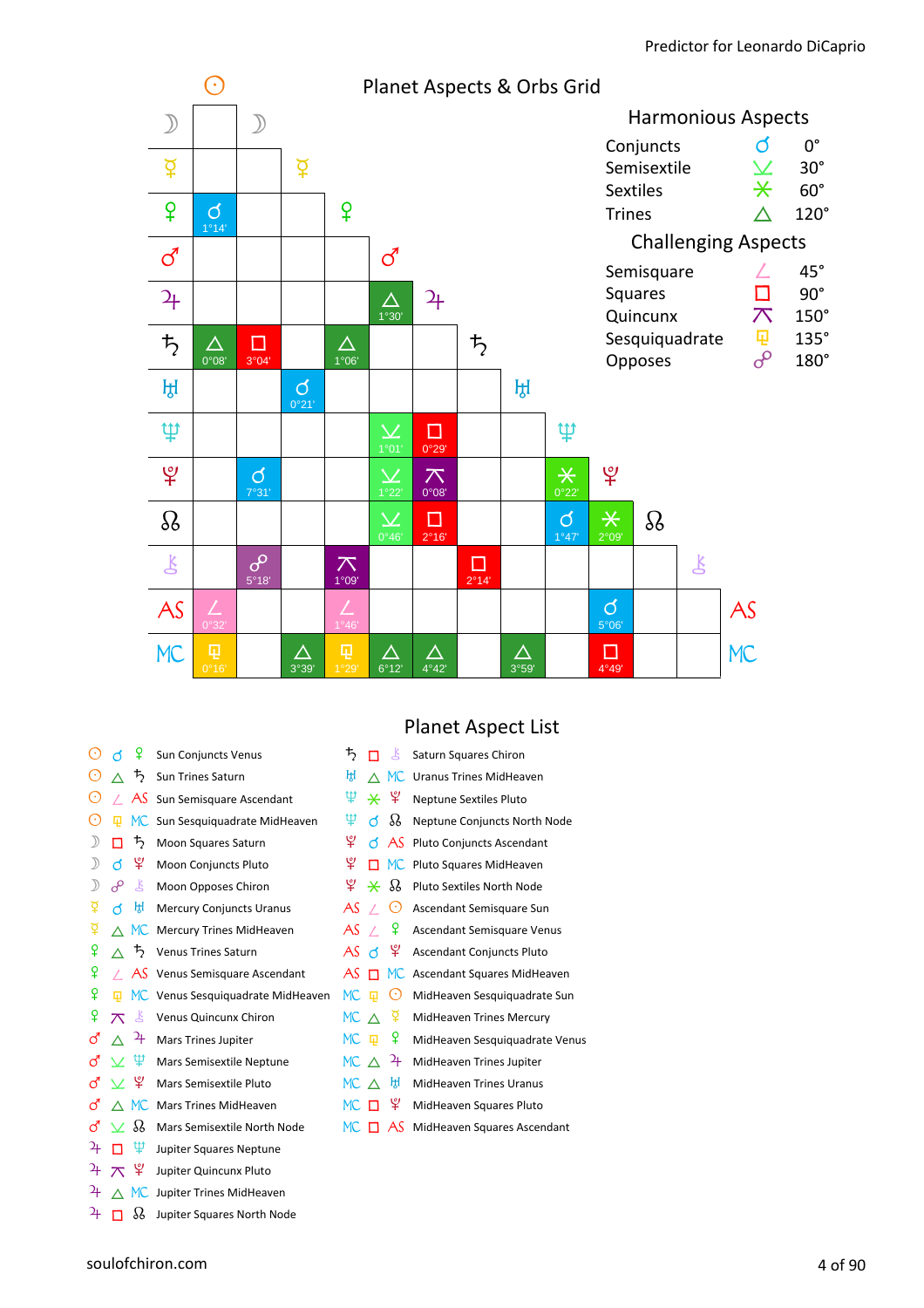#### **Predictor**

Hi Leonardo,

As the planets move through the heavens in their individual orbits they form angles to the positions that the planets occupied at the time of your birth. This report interprets the way these planetary movements affect you as an individual, and explains how they influence your relationships, your work, your moods, and every aspect of your life. It will also provide guidance as to how you can make the most of opportunities when they arise, as well as helping you to maximize your strengths, and minimize your weaknesses.

#### **Understanding your Predictor Forecast**

Please note, at the beginning of your Predictor, you will find your birth chart and aspect grid with a list of the planet aspects of your birth chart. What follows are interpretations of transiting planets and the aspects, they make to the planet positions of your birth chart.

Your Predictor should only be used as a helpful guide. At all time, it is for you to choose the best path to follow from what is written below and develop the most positive and rewarding parts of your character.

#### **Important**

The accuracy of your given birth time can significantly affect the timing of the interpretations, especially in relation to your Ascendant, Midheaven and Moon. Therefore, if you are unsure of your exact birth time, less attention should be paid to interpretations relating to your Ascendant, Midheaven and Moon.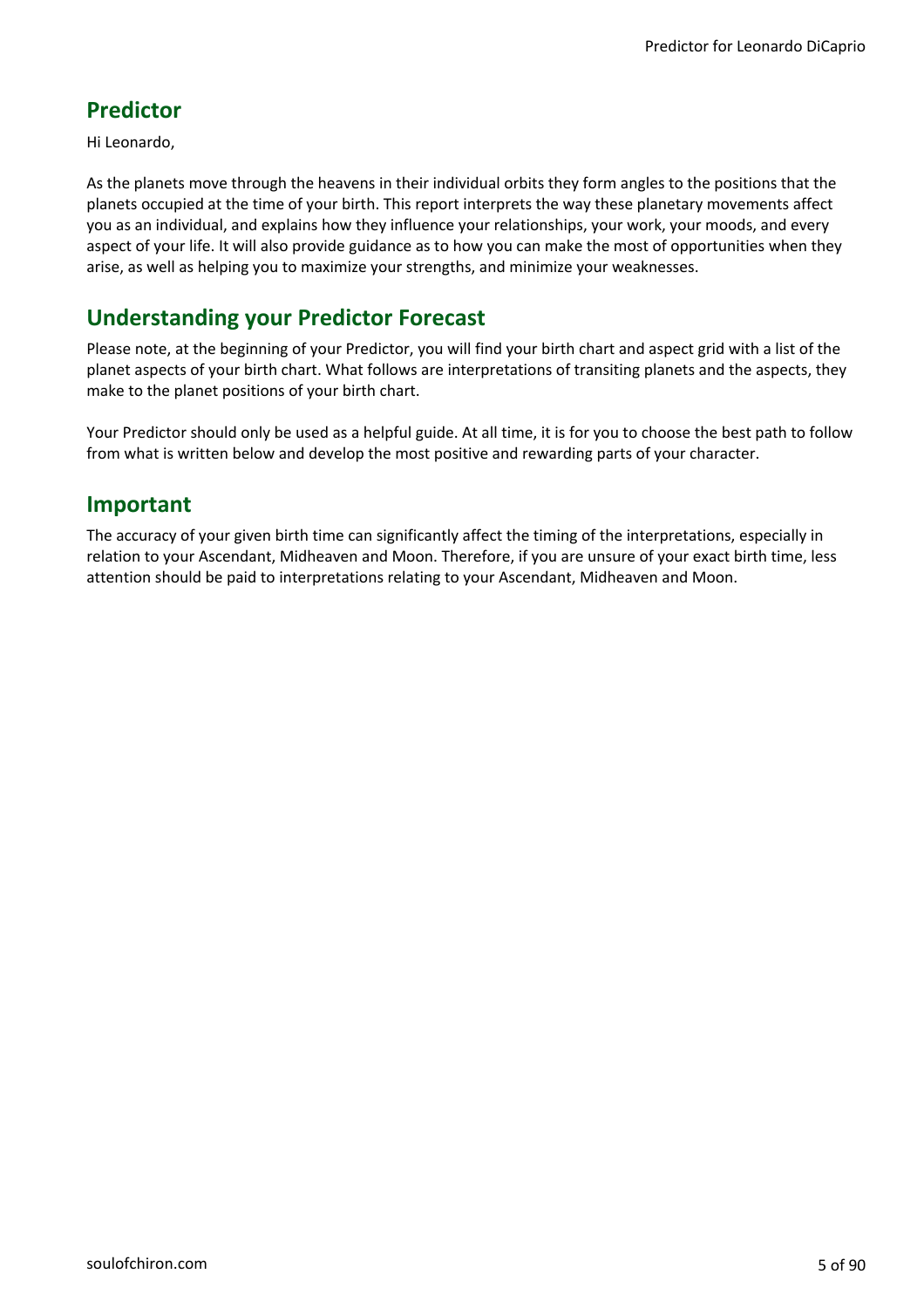$4 * 4$ 

 $\mathfrak{p}$  ከ ሦ

### **Long Term Trends**

#### **Developing or Exaggerating Trends**

Jupiter trends from 6th January 2020 to 5th January 2021

#### **January 1st to 11th 2020**

#### **Positive Thinking - Philanthropic Plans - Increased Scope**

Transiting Jupiter Sextiles your natal Jupiter

If things are going well right now, this will make them go better - or you could just sit back and coast for a while. If matters are difficult, this period can attract some much needed luck or help. It also highlights journeys and studying. You are able to see more, and see further, so this is a good time to make plans, or put them forward. Whatever your circumstances, you should feel that someone up there loves you!

SIGNIFICANCE: This is a mild influence, and you probably need to apply some conscious effort in order to reap its benefits.

POSSIBLE ENCOUNTERS: Financial or Legal Ease - Optimism - Goodwill - Prestige

THEME: Chances to make more of your Jupiter Profile through simply trusting in your beliefs.

#### **January 2nd to 11th 2020**

#### **Power Plays - Increased Ambition - Exaggerated Fears or Obsessions**

Transiting Jupiter Squares your natal Pluto

One way or the other, now is a time when you get more in touch and involved with what needs changing and improving, and with the necessary force and will that can make this possible. But this can be rather like Aladdin and his Lamp, because the 'genie' of power and ambition that you summon up may well turn against you - however well-intentioned you thought you were.

Therefore, be ruthlessly honest and careful about your motivation to gain any particular position or object, because the desire to serve the whole rather than just yourself is the only motivation that will truly justify, and indeed guide, your actions now. If your intentions are not principled, then things could blow up in your face. On the other hand though, avoid being falsely modest, because this would cause you to miss out on the opportunity that is presently in the air.

SIGNIFICANCE: This is a strong to medium influence that challenges you to develop in proportion to your relevant strengths and weaknesses.

POSSIBLE ENCOUNTERS: Provocation/Confrontation - Crises of Opinion - Legal Conflicts

THEME: Forced emphasis upon your Pluto Profile, in order that you appreciate the nature of power and hidden influences in your life.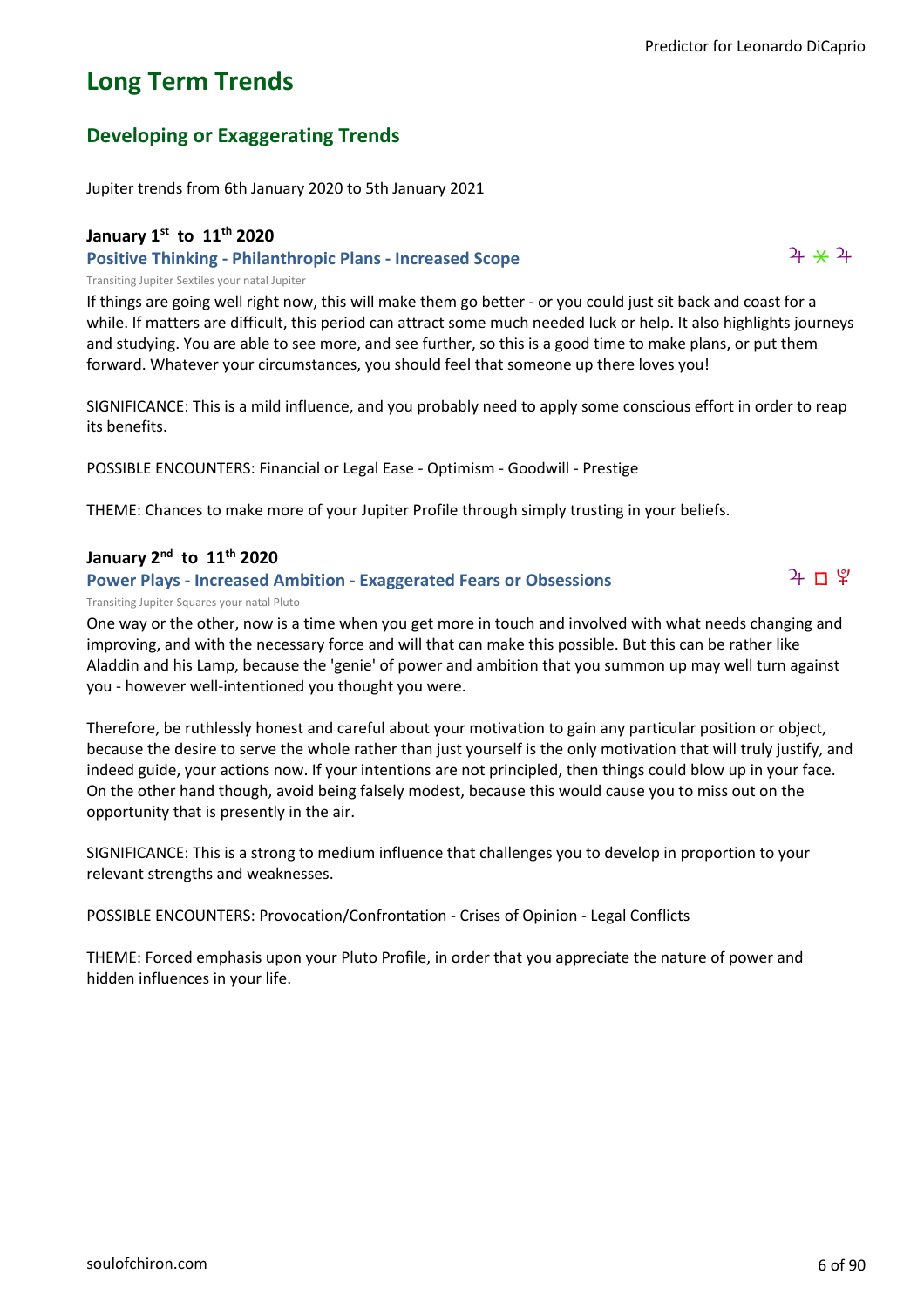#### **January 8th to 17th 2020**

#### **Increased Drive - Confident Self-Assertion - Motivation and Initiative**

#### $4 * d$

#### Transiting Jupiter Sextiles your natal Mars

Because at this time you have an air of conviction and generosity, others can tune into it and are therefore willing to support or follow you. But the essential point to grasp is that initial sense of optimism, because this is the seed from which a chain reaction of encouragement and mutual advantage will grow. As soon as you act from this positive starting point, the world at large begins dancing to your tune - simply because it likes it!

SIGNIFICANCE: This is a mild influence, and you probably need to apply some conscious effort in order to reap its benefits.

POSSIBLE ENCOUNTERS: Successful Launches - Sexual Adventures - Enthusiasm

THEME: Opportunities to make more of your Mars Profile, as a result of feeling encouraged to make something happen.

#### **February 4th to 15th 2020**

#### **Buoyant Emotions - Exaggerated Feelings - Security Conscious**



#### Transiting Jupiter Squares your natal Moon

You are liable to get carried away by the mood of the moment at present; so a lot depends upon what is currently preoccupying you. If you are stressed, then count to ten, because you could make a mountain out of a molehill - but then you shouldn't miss this opportunity to get in touch with your emotions. On the other hand, harmonious circumstances (indicated by other planetary influences) will allow you to feel very much a part of your surroundings, feeling closer than ever to others - especially family members and loved ones.

However, make sure that such people do not absorb too much of your psychic energy. All in all, this is a time to start putting your truest emotions on the map, understanding past influences, and setting a positive trend for future security.

SIGNIFICANCE: This is a strong to medium influence that challenges you to develop in proportion to your relevant strengths and weaknesses.

POSSIBLE ENCOUNTERS: Sentimentality - Reconciliation - Over-reactions - Mothering

THEME: Forced emphasis upon your Moon Profile, giving you a stronger sense of where you belong and how you behave.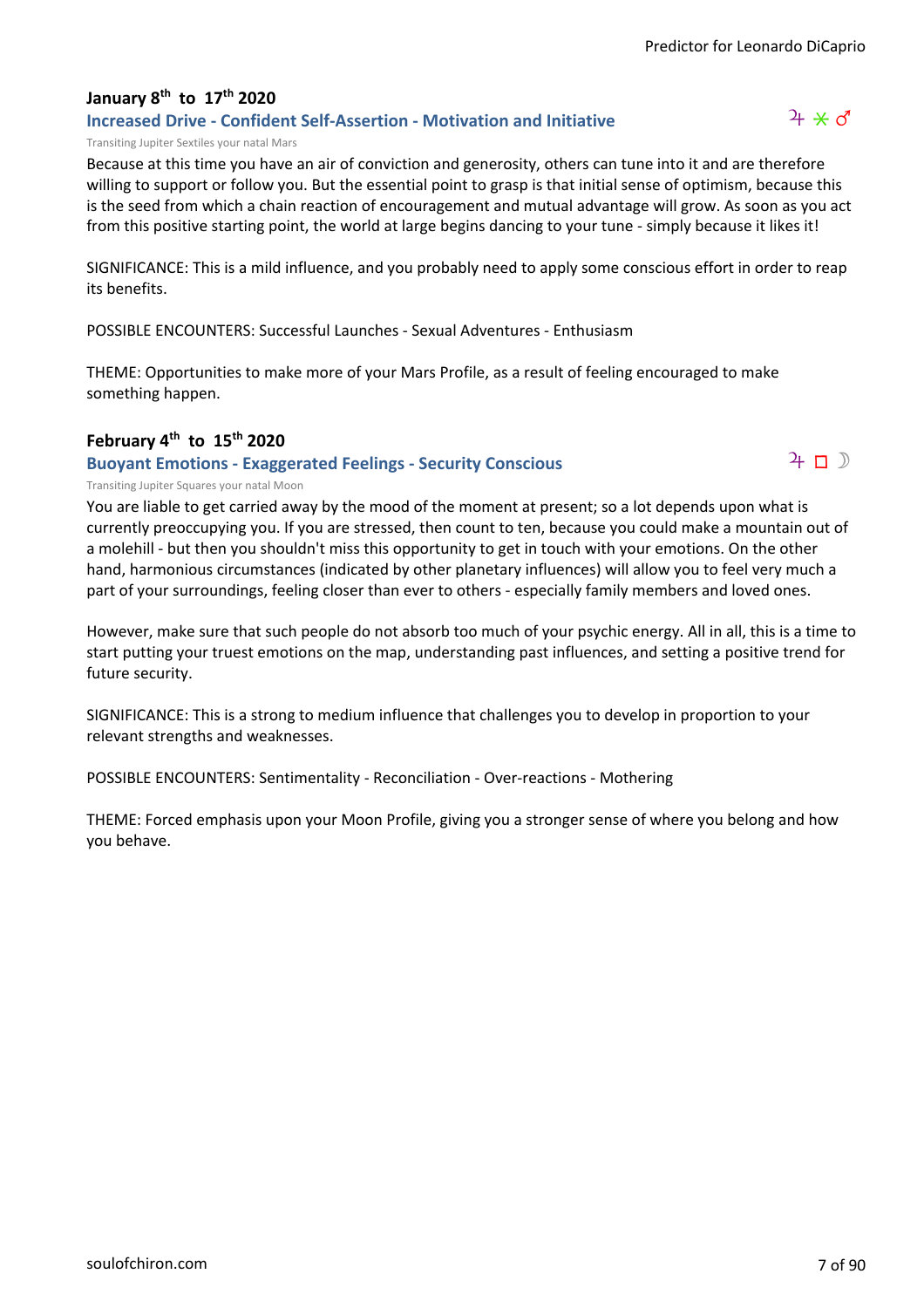#### **February 19th 2020 onwards to March 2nd 2020 Growing Beyond Restrictions - Increased Responsibility**

Transiting Jupiter Opposes your natal Saturn, REPEATED when retrograde from 3rd to 27th August 2020. Exact 13th August and again when direct from 27th September 2020 to 22nd October 2020. Exact 12th October

Now you are looking for - and have the opportunity to discover - a balance between what is realistically possible and desirable to maintain, and what adjustments have to be made to your situations and expectations. You then find that over-optimism is promptly flattened, and that playing it too carefully creates boredom or frustration.

So this is very much a time of trial and error; do not expect to have a ready answer borne of some theory. Such reliable guidelines are, in fact, what you are establishing during this period. However, wherever you are genuinely sure of yourself, this period will eventually confirm it.

SIGNIFICANCE: This is a strong influence, and usually attracts confrontations that in turn increase your awareness of the matter concerned.

POSSIBLE ENCOUNTERS: Growing Pains - Serious Agreements - Decision Making

THEME: Forced emphasis upon your Saturn Profile, through having to understand your fears and responsibilities better.

#### **February 19th 2020 onwards to March 1st 2020**

#### **Return to Health - Lust for Life - Increased Will and Vitality**

Transiting Jupiter Sextiles your natal Sun, REPEATED when retrograde from 4th to 31st August 2020. Exact 15th August and again when direct from 24th September 2020 to 20th October 2020. Exact 10th October

This is a very positive time for you - so make the most of it. Equally, do not waste it, because there can be an inclination to just cruise and then have nothing to show for it later. There is the probability of putting your life on a better footing - or at least, there will be a sense of things being all for the best ultimately. Anything that furthers you physically or mentally can be fruitfully embarked upon now.

SIGNIFICANCE: This is a mild influence, and you probably need to apply some conscious effort in order to reap its benefits.

POSSIBLE ENCOUNTERS: Successful Launches - Happy Travels - Financial Gain

THEME: Opportunities to make more of your Sun Profile, through having a greater sense of being alive.

#### **February 25th 2020 onwards to March 8th 2020**

**Pleasant Gatherings - Attracting Joy and Prosperity - Happy Trails**

Transiting Jupiter Sextiles your natal Venus, REPEATED when retrograde from 24th July 2020 to 12th August 2020. Exact 2nd August and again when direct from 12th to 30th October 2020. Exact 22nd October

This is all about "the more you give, the more you get". Whatever you have been investing in life, emotionally or financially, can bring about dividends now. And whatever you give out now is sure to breed happiness in the future - if, or because, you feel the generosity of Life itself flowing through you. You'll get the best out of this influence by fully appreciating its qualities rather than merely indulging in them, which can be the temptation. Spent well or squandered.

SIGNIFICANCE: This is a mild influence, and you probably need to apply some conscious effort in order to reap its benefits.

POSSIBLE ENCOUNTERS: Romance - Bringers of Goodwill - Value for Money/Windfalls

THEME: Chances to make more of your Venus Profile through appreciating your capacity for giving and receiving love better.





 $4*0$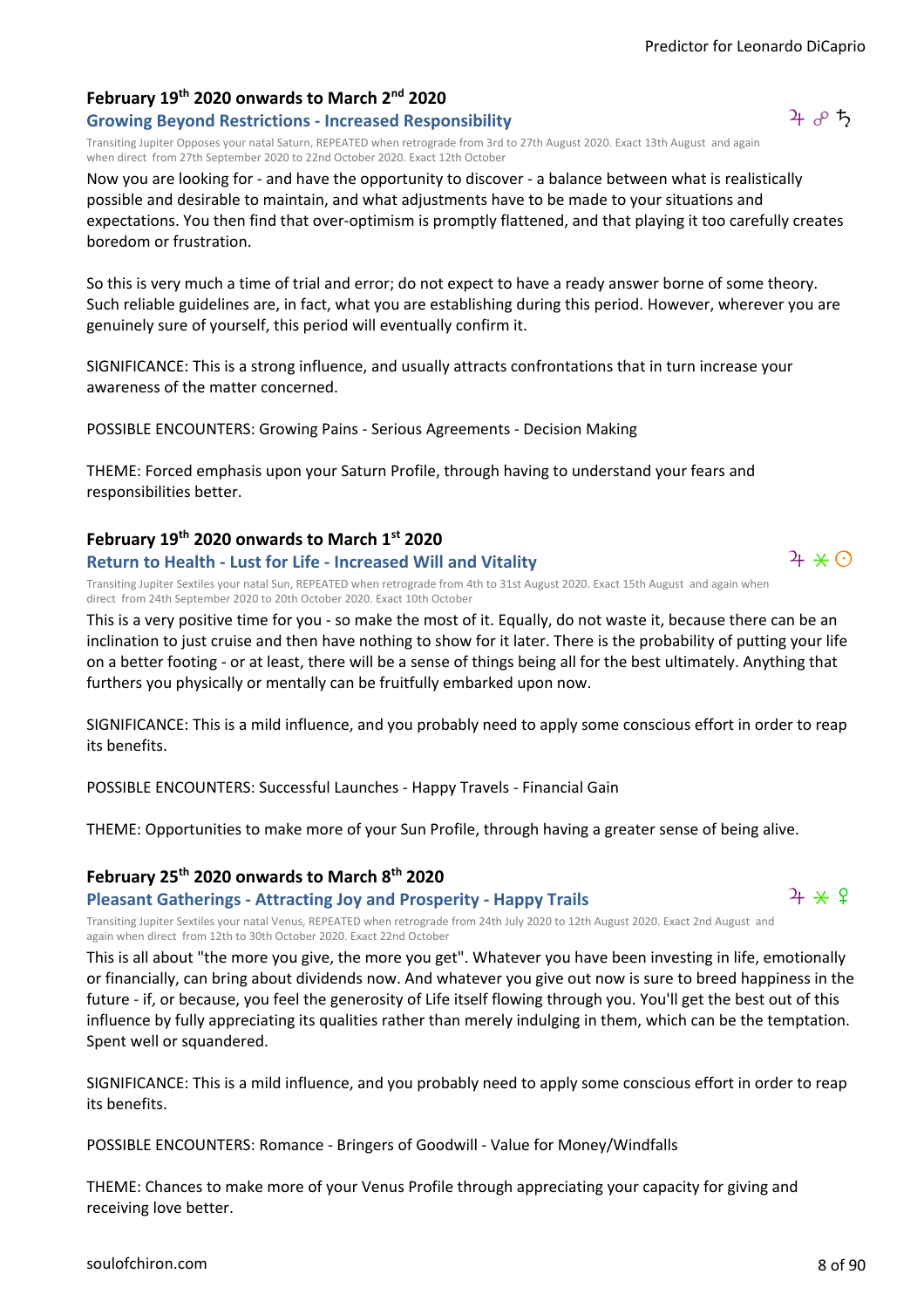#### **December 11th to 21st 2020**

#### **Belief Versus Freedom - Increasingly Radical - Exaggerated Uniqueness**

#### $4 \pi H$

 $4 \pi$ 

#### Transiting Jupiter Squares your natal Uranus

You feel that 'something's got to give', and if it doesn't then you'll make it do so! Whatever happens now is in aid of giving you a stronger sense of 'you' as a one-off individual. This can mean being constantly pulled this way and that as your morals conflict with your urge to be free, or, for example, it might suddenly land you with the opportunity to do something entirely different.

Restlessness can be a particularly disruptive force in you right now, but you could more than satisfy such feelings through simply doing something that you'd never normally do. The pull or desirability of investing your time and energy in new ways of living and looking at life is strong now. Such involvements can act as a springboard into a fresh chapter in your life, where the world is more your oyster than ever it was before.

SIGNIFICANCE: This is a strong to medium influence that challenges you to develop in proportion to your relevant strengths and weaknesses.

POSSIBLE ENCOUNTERS: Unexpected Chances - Significant Coincidences - Release of Tension

THEME: The forced emphasis of your Uranus Profile, through magnifying your desire to be true to yourself.

#### **December 12th to 22nd 2020**

#### **Thinking Big - Too Busy - Overlooking Details - Mind Broadening**

#### Transiting Jupiter Squares your natal Mercury

Everything seems to happen at once now, which is fulfilling if you are methodical and exasperating if you are not. Similarly, you have a more than usually broad perspective and overview of things at present, especially involving work or study regimes - so you are able to plan ahead and achieve a great deal during this period. But if you wish to have the co-operation of others - or not feel let down by yourself - avoid getting carried away by enthusiasm, inflated expectations, or just plain arrogance. Also check the 'fine print'.

SIGNIFICANCE: This is a strong to medium influence that challenges you to develop in proportion to your relevant strengths and weaknesses.

POSSIBLE ENCOUNTERS: Mental Activity - Meetings and Journeys - Getting Deflated

THEME: A powerful emphasis upon your Mercury Profile, when the best and the worst of your mental ability and attitude are in play.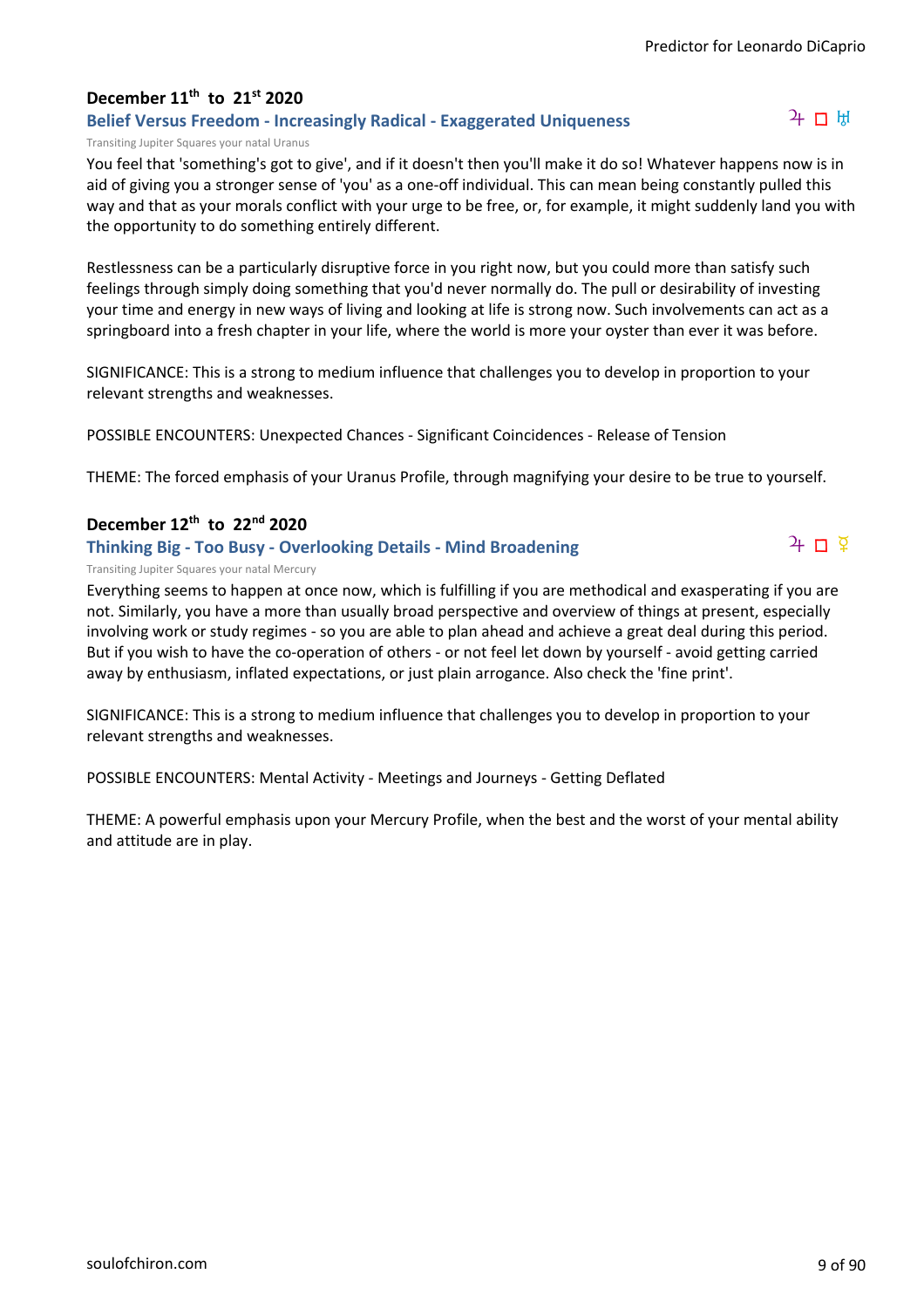### **December 28th 2020 onwards to January 6th 2021**

#### **Expanding Your Viewpoint - Improving Relationships**

Transiting Jupiter Trines your natal Ascendant

You feel a growing sense of largesse with regard to your attitude towards other people and life in general. You begin to see more of the total picture of life, and your place in it. This can have decidedly religious or philosophical overtones, and you have less time for petty thoughts and petty people.

But you are also feeling quite philanthropic, and are more inclined to point out the wider issues of a given subject. Naturally enough, your current urge to take more in would be well satisfied through some course of study, because all knowledge and experience is like food and wine to you now. So eat, drink and be merry!

SIGNIFICANCE: This is a medium strength influence that allows you to make progress with relative ease and support. It rewards past efforts.

POSSIBLE ENCOUNTERS: Mutual Profit and Understanding - Enlightened Perspectives

THEME: Opportunities to make more of your Ascendant Profile, through enlarging your sense of being in the world, thereby attracting rewarding relationships.

#### **Stabilizing or Testing Trends**

Saturn trends from 6th January 2020 to 5th January 2021

#### **March 2nd to 27th 2020**

**Inhibiting Freedom - Necessity for Change - Purposeful Liberation**

ちロは

Transiting Saturn Squares your natal Uranus, REPEATED when retrograde from 24th June 2020 to 23rd July 2020. Exact 10th July and again when direct from 30th November 2020 to 20th December 2020. Exact 11th December

Essentially, this is a time when you have to ascertain what structures and habits in your life are keeping you chained to people, or situations, that do not (or no longer) serve your most individual interests and goals. If you are fearful or unconscious of making any necessary changes in aid of this, then you'll be in for a tense time, which could even create (subsequent) health problems. Alternatively, the difficulty will be the disruption any changes will cause; not to you, but to those closely involved with you.

The trick is firstly to find a good reason (the actual reason) for making a change; and secondly, to appreciate that resisting this need for change will eventually make a disaster out of a mere dilemma; for both yourself and others. Ruts are only so far from being graves. But, most importantly, it is the most individualistic aspects of your life - be it your beliefs, lifestyle or whatever - that are put to the test. This means that at some point you have to create a balance between your principles and material necessities, or, to sacrifice one for the other.

SIGNIFICANCE: This is a strong to medium influence that challenges you to develop in proportion to your current strengths and weaknesses.

POSSIBLE ENCOUNTERS: A Parting of Ways - Worthwhile Causes - Feeling Held Back

THEME: Having to be practical and objective with matters relating to your Uranus Profile, through establishing what freedom and the uniqueness of 'Self' means for you.

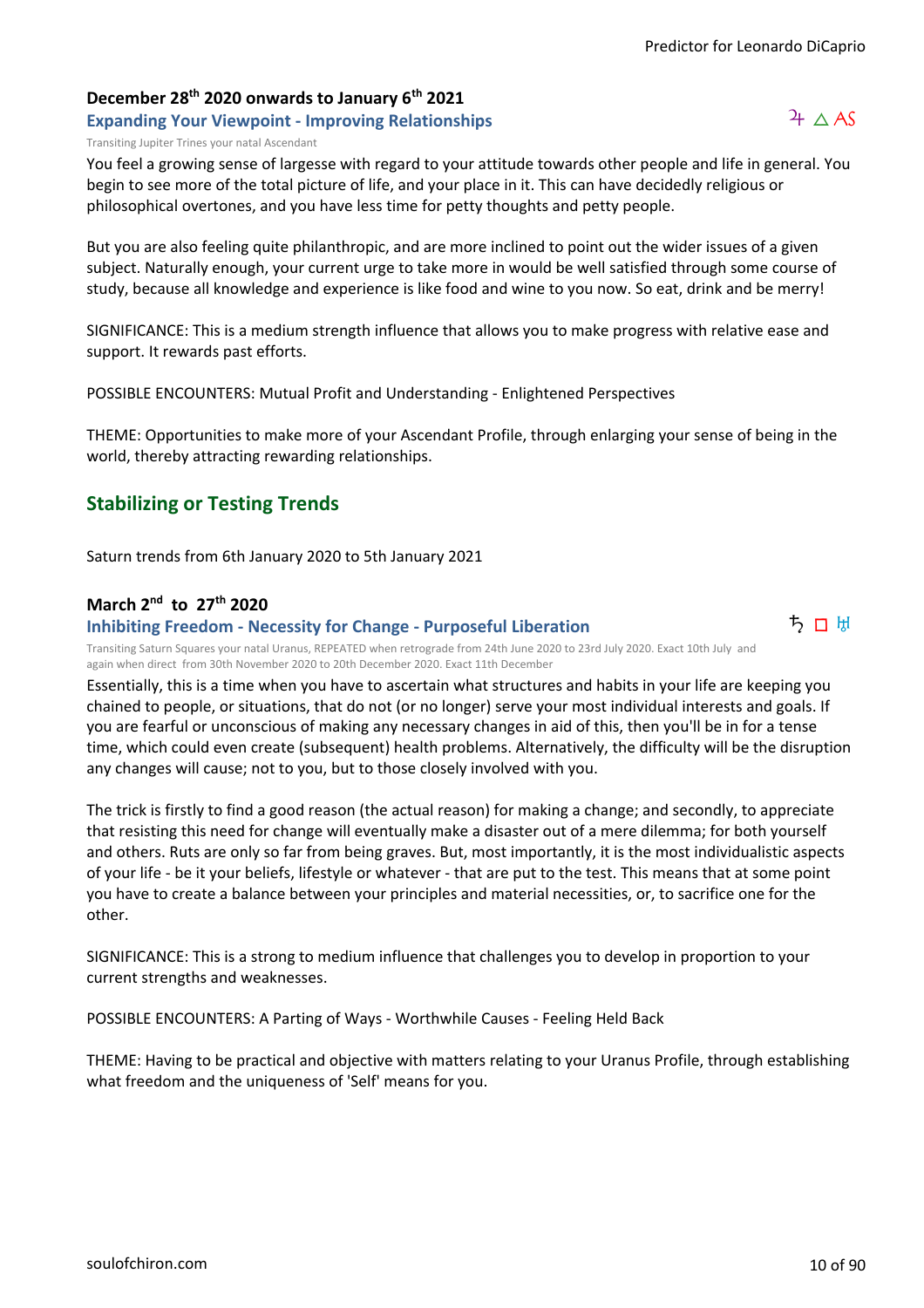#### **March 6th 2020 onwards to April 2nd 2020**

**Hard Work - Dull/Seriously Minded - Perception Tested - Groundwork**

Transiting Saturn Squares your natal Mercury, REPEATED when retrograde from 18th June 2020 to 19th July 2020. Exact 5th July and again when direct from 3rd to 23rd December 2020. Exact 14th December

Most things on the work and intellectual front are slowed down at this time. You're being tried as to whether any given project is worth the mental effort. If it is, then it will survive this period. You could be given more responsibility at work - or have your position tested. Any woolly thinking or slackness on your part will attract pressure from authority figures, which would include your own conscience.

Bear in mind that the intention of this influence is to balance your attitude, bringing it in line with the reality at hand. Disciplining your mind now will serve you well for a long time to come. If in doubt, take your time; and only speak if you are absolutely sure of what you wish to say. Allow for delays, especially while on your travels.

SIGNIFICANCE: This is a strong to medium influence that challenges you to develop in proportion to your current strengths and weaknesses.

POSSIBLE ENCOUNTERS: Mental Focus/Pressure - Lack of Work - Dry Intellectualism

THEME: A powerful point of reckoning with regard to your Mercury Profile, where you have to put your mental faculties in order.

#### **Awakening or Disrupting Trends**

Uranus trends from 6th January 2020 to 5th January 2021

#### **November 1st 2019 onwards to March 16th 2020**

**New Directions - Aspirations Guide Ambitions**

If you wish to, you may now update your career, in that you have opportunities that offer you the chance to do something in life that has more to do with what you like to do, rather than with what you usually do, or think you ought to do. There is no actual pressure to break away from the norm with regard to your professional and personal position - notwithstanding other events - but doing so could well help you to clarify your life Transiting Uranus Sextiles your natal MidHeaven

SIGNIFICANCE: This is a mild influence, and you probably need to apply some conscious effort in order to reap its benefits.

situation generally, as well as satisfy your heart and not just your pocket. This is also a time when you could

successfully begin to use or work in science and technology, or some unusual subject, like astrology.

POSSIBLE ENCOUNTERS: Innovation - Positive Changes Professionally and/or Domestically

THEME: Opportunities to transform your Midheaven Profile, thus enabling you to align your profession with your ideals.



 $H \times MC$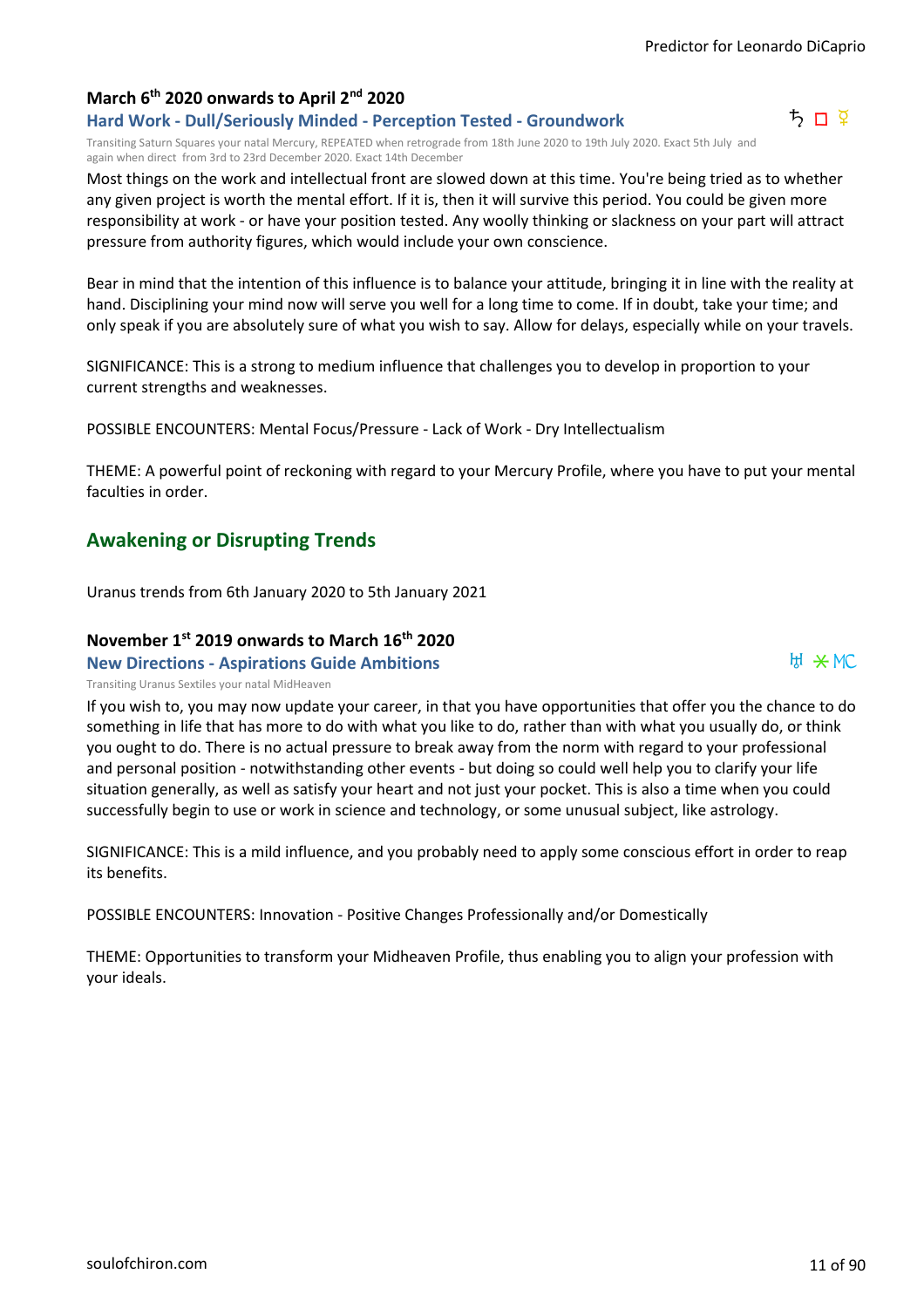#### **May 4th 2020 onwards to June 11th 2020**

#### **Awakening Faith - Quickening Understanding - Reaching Further**

Transiting Uranus Sextiles your natal Jupiter, REPEATED when retrograde from 20th October 2020 to 15th December 2020. Exact 14th November

During this period you can begin to be aware that you are freer than you think you are. This may be quite obvious, or you may have to take a step back from whatever or whoever you are involved with in order to appreciate this.

In any event, you are unlikely to become unstuck by any harder influences that are presently around, because positive thinking or timely events will deliver you. This is a time when you could experience some outright good fortune - but if you are not used to this, you might have to open your eyes wider in order to spot it. Count your blessings now - because you have more than you think.

SIGNIFICANCE: This is a mild influence, and you probably need to apply some conscious effort in order to reap its benefits.

POSSIBLE ENCOUNTERS: New Vistas - Joyful Individuals - Unusual Opportunities

THEME: Opportunities to better express your Jupiter Profile, through strokes of good luck, and being able to see the bright side more easily.

#### **May 31st 2020 onwards to July 30th 2020**

#### **Awakening Self-Assertion - Disruptive Raw Energy - Freeing Sexuality**

Transiting Uranus Opposes your natal Mars, REPEATED when retrograde from 30th August 2020 to 2nd November 2020. Exact 8th October

This is rather like being plugged into the mains!! How you apply such energy depends greatly upon the manner in which you usually assert yourself, go about getting what you want, or simply maintain your right to be here. If you are inclined to repress such desires to some degree, then you are now likely to find yourself restless and easily irritated, and given to unusual outbursts of anger. This would be a sign that you first need to look into what it is that has been compromising your freedom to say and do what you feel.

Secondly, contact precisely what it is that you do want - and set about attaining it in a fashion that is, ideally, direct but not harsh. If, on the other hand, you are normally quite able to express your wishes, you could experience this period as others rebelling against your assumption that you can always get what you want.

Whether you believe you belong to the second or the first category, or somewhere between the two, you are now called upon - often in a quite sudden and unexpected way - to assert yourself afresh. Failure to do so could result in such raw energy manifesting itself in the form of accidents, physical traumas, etc. And unless it is absolutely unavoidable, beware of making snap decisions during this period - you could regret it.

Oddly enough though, it may be some impulsive and apparently foolish action that precipitates you into a new and challenging situation. One particularly significant area during this time is your sex life: fast, furious, experimental, tense, exciting, unpredictable - these are a few words that could now apply!

One way or another, now is the time to stand up for your rights, and thereby create a more self-determined lifestyle for the future. This influence provides a strong dynamic for men who are trying to discover their true masculinity, and for women looking for the true place in their lives of their own 'maleness'.

SIGNIFICANCE: This is a strong influence, and usually attracts confrontations that in turn increase your awareness of the matter concerned.

POSSIBLE ENCOUNTERS: Fast-changing Energy Levels - Explosive Awareness - Risk Taking - Surgery

THEME: The powerful awakening of your Mars Profile, leading to a forceful expression of desires, consciously or unconsciously.



 $H$   $\partial$   $\sigma$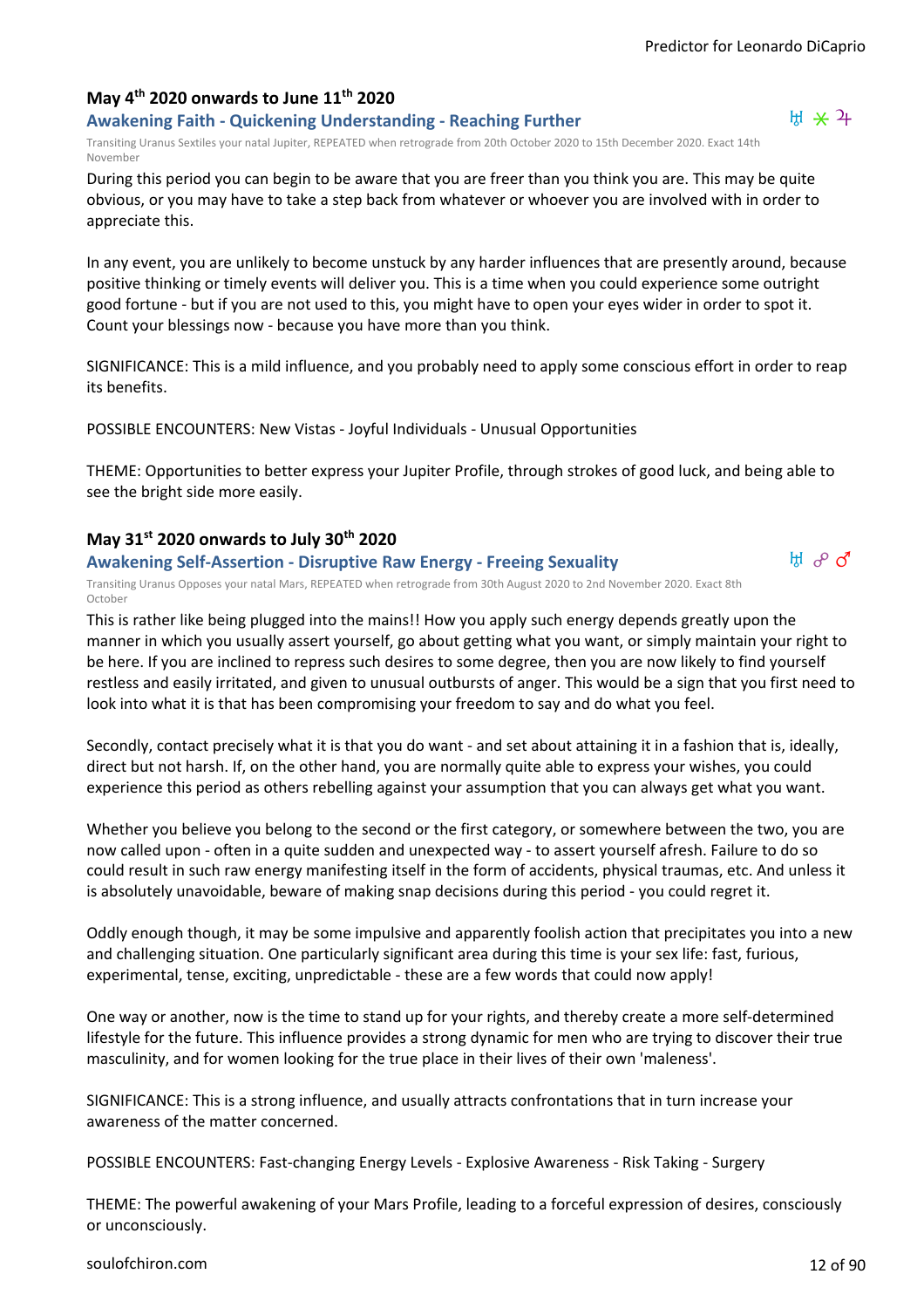#### **Sensitizing or Wearying Trends**

Neptune trends from 6th January 2020 to 5th January 2021

#### **February 16th 2020 onwards to April 12th 2020**

#### **Spiritual Will - Concern for Life in General - Self-Transcendence**

Transiting Neptune Trines your natal Sun, REPEATED when retrograde from 6th September 2020 to 12th February 2021. Exact 16th October

This can be a very enlightening time, as you become more sensitive to what is going on around you - and within you - and furthermore, you're able to manage that sensitivity in a way that makes matters more easy-going for all concerned. The key opportunity here is to find, and follow, the line of least resistance. At best, this can mean that you feel happy and able to sacrifice your more selfish interests for the universal welfare, and thereby you attract opportunities to help or serve - which in turn help you. Or at least, you can smooth your own path through being less insistent upon getting your own way.

One of the many subtle insights that occur now is that what you thought you wanted for yourself becomes rather irrelevant as you allow life to take its own wise, and all-inclusive course - a course to which you become increasingly attuned. It should be stressed however, that this 'going with the flow' style of living does not (and should not) preclude your being self-motivating or assertive; in fact, under this influence, you finely tune into exactly what you truly wish to assert. And so, this is also a good time for any metaphysical discipline, such as meditation.

SIGNIFICANCE: This is a medium strength influence that allows you to make progress with relative ease and support. It rewards past efforts.

POSSIBLE ENCOUNTERS: Compassion - Acceptance - Inspiring People/Experiences

THEME: Opportunities to become more subtly aware of your Sun Profile, through aligning your intentions with others'.

#### **February 20th 2020 onwards to April 16th 2020**

**Dissolving Inhibitions - Practical Idealism - Imagination Takes Form**

Transiting Neptune Trines your natal Saturn, REPEATED when retrograde from 1st September 2020 to 16th February 2021. Exact 10th October

During this time you are more than usually able to maintain a balance between your inner (emotional) life and your outer (material) life. Therefore you feel able to look at your doubts and fears for what they are, without feeling intimidated or inadequate; you are able to accept weaknesses and do something about them. As a result of this, you feel prepared and strong enough to incorporate your finer, idealistic opinions into your everyday reality, in a sound and substantial fashion.

SIGNIFICANCE: This is a medium strength influence that allows you to make progress with relative ease and support. It rewards past efforts.

POSSIBLE ENCOUNTERS: Creative Projects - Rewarding Introspection - Wise Counsel

THEME: Opportunities to express your Saturn Profile more subtly, through bringing your dreams and sensitivity into line with concrete reality.



 $\Psi \wedge \Theta$ 

 $\Psi \wedge \mathfrak{h}$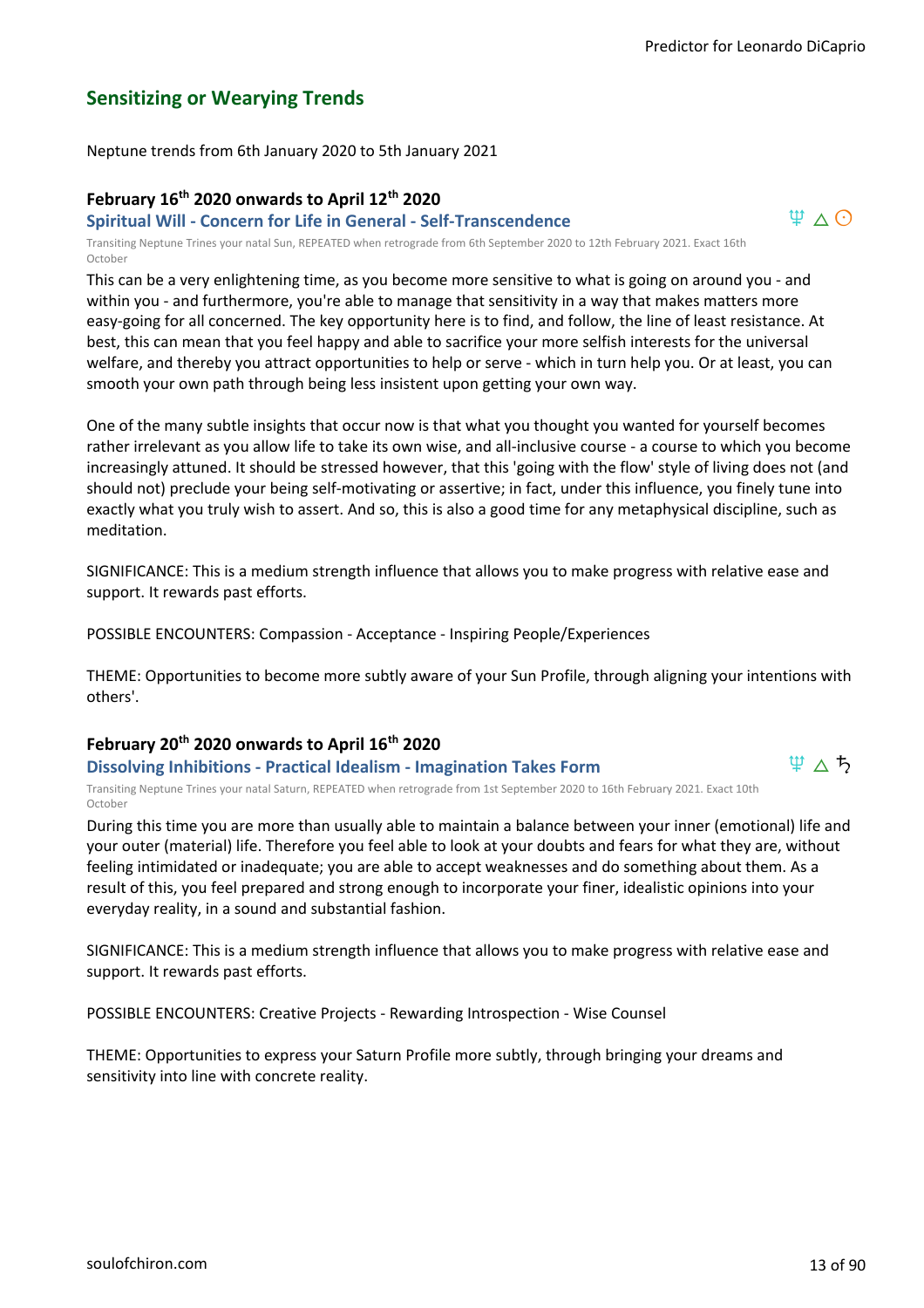$\Psi \wedge 9$ 

#### **March 20th 2020 onwards to June 7th 2020**

#### **Higher Love - Artistic Inspiration - Fine Romance**

Transiting Neptune Trines your natal Venus, REPEATED when retrograde from 8th July 2020 to 6th October 2020. Exact 29th August

This particularly soft and sweet influence stimulates your imagination - romantically, artistically, or both. You are able to perceive and experience the beauty and poignancy of life to a very fine degree. The classic manifestation of this period is a relationship that is extremely soulful - even to the point of not being physically sexual.

This influence does not preclude physical intimacy, but its inherent idealism inclines either you or your partner, or both of you, to steer around anything that might diminish the refined and subtle nature of the feelings you have for one another. In effect, during this period, you are being made aware of the higher aspects of love, such as compassion and acceptance; and if you are active in some form of artistic expression, your creative flow is now more than usually strong and your imagination vivid.

SIGNIFICANCE: This is a medium strength influence that allows you to make progress with relative ease and support. It rewards past efforts.

POSSIBLE ENCOUNTERS: Beautiful People or Places - Communion with Nature

THEME: Opportunities to tune into, and enjoy, the finer features of your Venus Profile, through attracting tender and inspiring people or situations.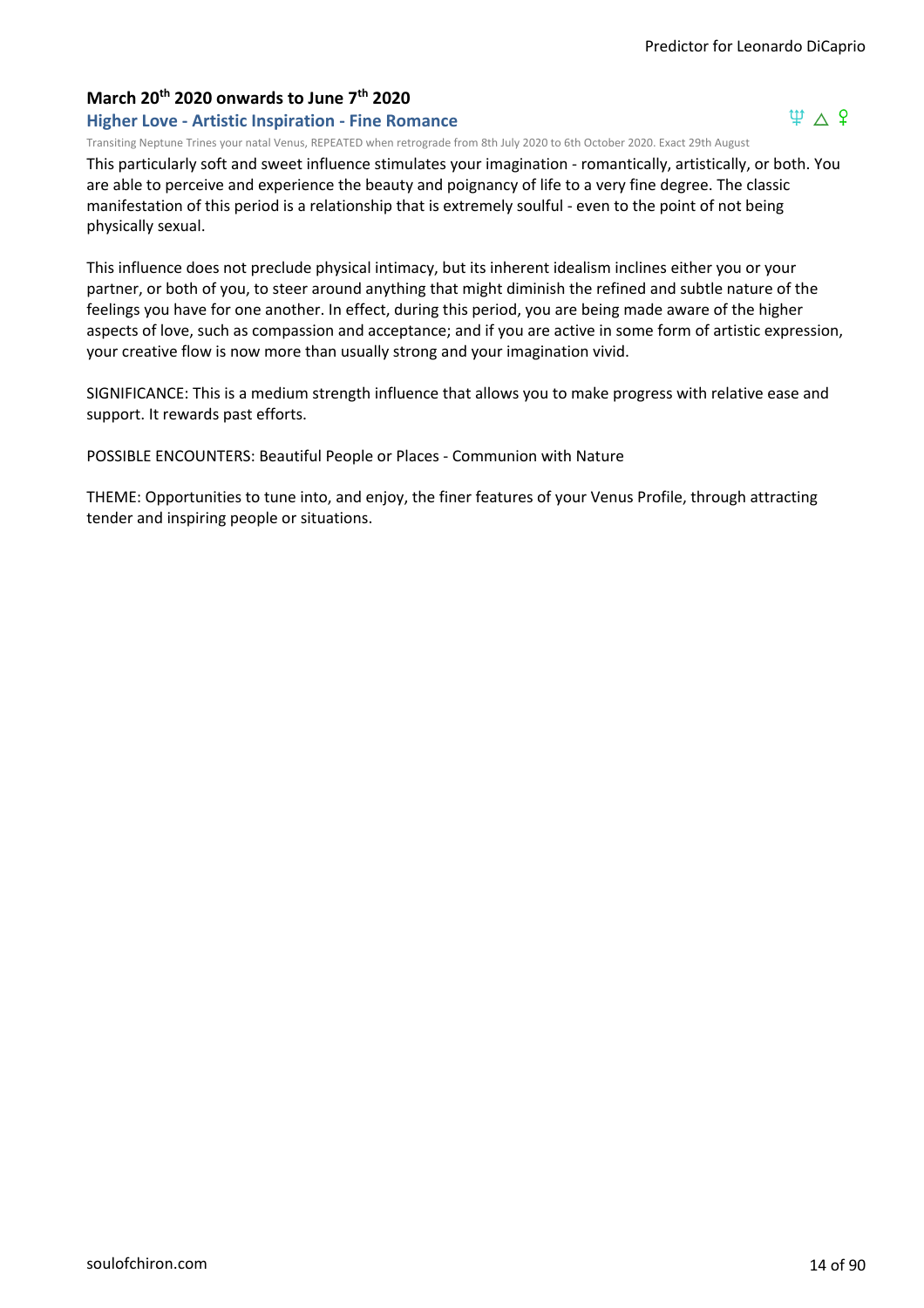### **Month By Month Forecast**

#### **Forecast for 6th January 2020 to 31st January 2020**

#### **Saturday 4th January**

#### **Feeling Split - Emotional Conflict - Negotiating Difficulties**

Transiting Sun Squares your natal Moon from 4th to 7th January 2020. Exact 6th January

You could find yourself in two minds about a certain issue. Such could, in turn, give rise to discontent and conflict of purpose. You may find yourself in disputes with family members, or be feeling generally at odds with the world around you. Succumbing to negative feelings would, however, be missing the point as this influence offers you the opportunity to see the emotional score, to be less subjective, read the writing on the wall and obey what it says. You can sort out problems as long as you are emotionally honest enough to accept that which is your responsibility and that which is someone else's - because this is now being made clear.

#### **Also on Saturday**

#### **Easy Self-Assertion - Energy Flows Forth**

Transiting Mars Sextiles your natal Ascendant from 4th to 9th January 2020. Exact 7th January

You should feel that the force is with you now. This won't be quite so evident though if there are more inhibiting planetary influences around, but at least it will help you to deal with them. Notwithstanding this then, say what you want to say, do what you want to do, and go where you want to go. Somehow, others are more likely than usual to fall in with your desires; probably because you're more inclined to express and go for them in a confident and non-provocative way. All forms of physical activity are highlighted at this time.

#### **Monday 6th**

#### **Logic Versus Feelings - Gossip and Trivia**

Transiting Mercury Squares your natal Moon from 6th to 8th January 2020. Exact 7th January

Time could be wasted with gossiping and small talk - but then again, it might be this very thing that makes you feel in tune with your immediate environment. You are more mentally in touch with your feelings at this time, so you may learn a lot on this front, as well as making it clear to others how you feel and, conversely, receiving from them how they feel. Saying too much could be something to watch out for, as too would be getting into a confrontation with somebody who lives close by, a colleague or family member. Then again, it could be precisely such a confrontation that makes you more aware of your own and another's feelings, generally speaking or with regard to some specific matter.

#### **Tuesday 7th**

#### **Smooth Running - Opening Doors - No Worries**

Transiting Sun Sextiles your natal Sun from 7th to 10th January 2020. Exact 9th January

You are 'in sync' with life today - at least, in the context of whatever else is going on for you astrologically at this time. So now is when you can gain co-operation from others, and be generally in tune and in gear. You could also receive assistance from someone; someone who possibly has power or authority.

#### **Also on Tuesday**

#### **Highlighting Status and Responsibilities, Caution and Doubts**

Transiting Sun Opposes your natal Saturn from 7th to 10th January 2020. Exact 9th January

This period doesn't exactly find you in a party mood, but it does put you in a sober frame of mind that should enable you to get down to identifying what is (and what is not) required of you, and what is blocking your progress or view. The main trouble is that the pressure will be upon you to do just this. It is attempting to duck your responsibilities that would give you a hard time. Equally though, the thanklessness of tasks done out of a blind sense of duty, or born of fear, also shows up now. Even though this period lasts only a few days, time passes slowly, so use it to reflect coolly and carefully upon your position in life, without feeling panicky or depressed about it. Notwithstanding what else is indicated at present, the time to act comes later, after having made your purpose and obligation clearer.



 $\odot \times \odot$ 



 $\nabla$   $\Box$ 



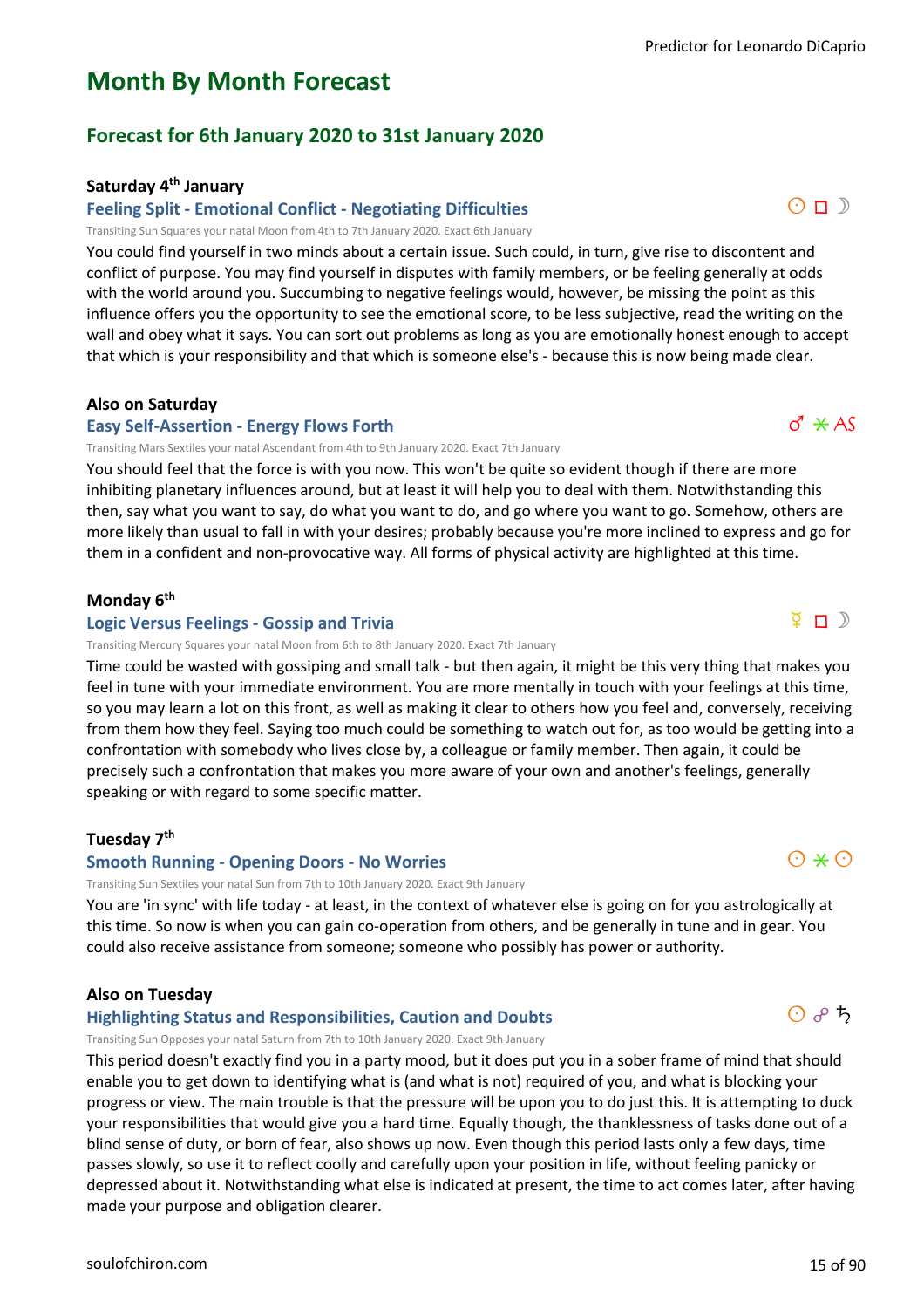#### **Wednesday 8th January**

#### **Need To Classify Thinking - Heavy Thoughts - Officialdom**

Transiting Mercury Opposes your natal Saturn from 8th to 10th January 2020. Exact 9th January

This is when you can (or have to) get down to some serious thinking or work. Failure to do what needs doing can give rise to depression, or pressure from someone or something that has authority over you. Basically, your mind now turns to whatever is your responsibility. Whether or not you are alive to what that is and knuckle down to it, makes the difference between this being a heavy, or efficient time.

It is definitely not a time for woolly thinking and escapism, because you could put yourself in line for some kind of bad reaction or payback, either now or later on. This is not supposed to be a 'fun' time, so don't frustrate or exhaust yourself trying to make out that it is. It's a time for work and effort, so you will feel far better (and lighter) as a result of simply doing what has to be done - or what you have been putting off.

#### **Also on Wednesday**

#### **Being In Tune - Social Harmony - Making The Peace**

Transiting Sun Sextiles your natal Venus from 8th to 11th January 2020. Exact 10th January

Things are promising socially right now, and if there is a love interest, then you can be fairly sure that, if things are going to go your way at all, they will do so now. Making amends, launching any social event, being artistically creative or entertained - these are all liable to go with a swing at this time.

#### **Also on Wednesday**

#### **Easy Communication - Getting Work Done**

Transiting Mercury Sextiles your natal Sun from 8th to 10th January 2020. Exact 9th January

You feel 'wired in' to what's most important to you now, so it's a good time for seeing to jobs in hand, saying what has to be said, and generally setting to work on affairs. You are more able to co-ordinate your efforts and deliberations with those of other people at this time, so coming to agreements, and getting good work done on a co-operative basis, are strongly highlighted. Travel arrangements and making connections are far more likely to go smoothly too.

#### **Thursday 9th**

#### **Loving Words - Artistic Expression - The Art of Diplomacy**

Transiting Mercury Sextiles your natal Venus from 9th to 10th January 2020. Exact 10th January

You know what pleases now - be it for yourself or someone else. At the same time, you know what doesn't please! All this gives you a good sense of what appeals or sells, so this is an excellent time for putting together anything that you want to go down well. Art, public relations, discussion, performing, charm and amusement these are some of the things the positive expression, or experience, of which are at your fingertips right now. If you wish to make known what's on your mind in an appreciable or agreeable way - do it now.

#### **Saturday 11th**

#### **The Electricity Of Love - Unusual Attractions - Unexpected Pleasure**

Transiting Venus Trines your natal Uranus from 11th to 13th January 2020. Exact 12th January

There is a sparkle to sexual, social or creative activities. A certain type of freeness pervades your involvements that can give rise to new forms of pleasure or expression, exciting contacts and new groups of people. A good time to get out and experiment with life and society, to see what it has on offer. Gatherings go with a swing, people show their more original or quirky sides.

#### **Also on Saturday**

#### **Loving Thoughts - Sweet Words - Artistic Perception**

Transiting Venus Trines your natal Mercury from 11th to 14th January 2020. Exact 13th January

The poet, writer, artist or diplomat is now strong in you, so with any situation that requires a way with words, you're the one for the job! People or things that please and interest you are now likely to appear on the scene, so gatherings and shopping trips are propitious - notwithstanding, as usual, any contrary planetary influences possibly active at this time.

#### [soulofchiron.com](https://soulofchiron.com/) 16 of 90

 $P \wedge H$ 

 $9 \wedge 9$ 





### $\odot \times 9$

 $\Phi \ast \Theta$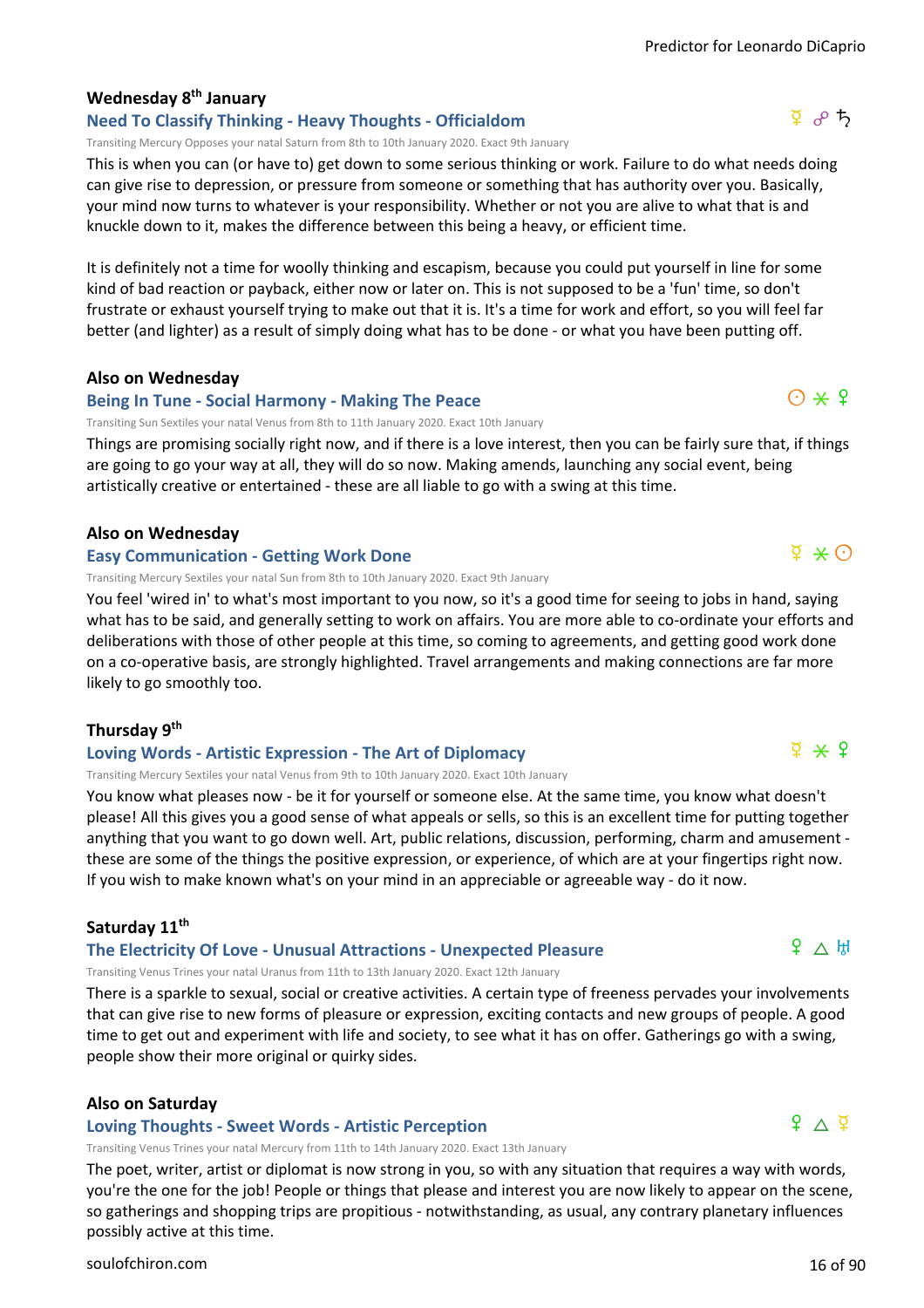#### **Sunday 12th January Stimulating or Attacking Beliefs - Exuberance - Over-Confidence**

Transiting Mars Squares your natal Jupiter from 12th to 16th January 2020. Exact 15th January

#### **Hot!**

You should feel quite robust while this period lasts; but this can mean anything from your being a tower of strength that inspires others with your faith and optimism, to your blowing a fuse as a result of excessive activity or expectations. What this period basically supplies you with is enough conviction to get things going or state your case. But once this has been achieved, you should then adopt a more modest style, thereby ensuring further success, and avoiding an over-stretching of your resources, or colliding with a greater force.

#### **Monday 13th**

#### **Stimulating Sensitivity - Acting Compassionately or Unwisely**

Transiting Mars Conjuncts your natal Neptune from 13th to 17th January 2020. Exact 15th January

#### **Deceptive!**

This could be a low energy phase for you when the harsher elements of the outside world, bethey in the form of anything from insensitive people to a virus, can get the better of you. You may feel strange and out of step sexual frustration is likely too. 'Sod's Law' prevails, so count to ten, think three times, and be on your guard against being taken advantage of. So be gentle with yourself and others, keep to the line of least resistance, and let any possibly disheartening influence wash over you, because it shouldn't last long. By the same token though, this also gives you the opportunity to identify what your soft or blind spots are. In any event, be as honest and straightforward as you can, because any deceitfulness on your part that stems from the past could surface all too easily at present. The best prescription for handling this rather peculiar period is to use your energies in a helpful, selfless or inspiring manner.

#### **Also on Monday**

#### **Initiating Profound Changes - A Healthy Sense of Power**

Transiting Mars Sextiles your natal Pluto from 13th to 16th January 2020. Exact 15th January

Whatever you feel strongly about in a far-reaching way, can be successfully set in motion now. You may not see the results of this straightaway, but you would sense a sort of 'point of destiny' as you did so. Even if you are not aware of any such burning issue, this is a time when you should feel a certain power in the air. This could take the form of being in the presence of a powerful personality, or a waterfall, or some other impressive phenomenon. In any event, you presently have the ability to impress or be impressed.

#### **Tuesday 14th**

#### **Scattered Thoughts - Stuck For Words - Indiscretion - Crossed Lines**

Transiting Mercury Squares your natal Uranus from 14th to 16th January 2020. Exact 16th January

Whatever is new or unusual now catches your interest. Then again, it might be a disruptive element that intrudes upon your working and thinking. In any event, some new method or style is available, or necessary. If you're in tune and in time with any necessary changes, then, as if by magic, the right person, thing or opportunity appears on your scene. If you're of a nervous disposition, you could feel more agitated than usual. If this is the case, do some deep breathing, or chill out in some way that you know works for you.

Your mind is speeded up now, and can be very alive to ideas and inventions. A great deal depends upon how procedure driven or free spirited you are. The former 'will' attracts disruption, the latter attracts innovation. Another interesting aspect of this influence is that you either find yourself stuck for words, losing your thread while speaking, or, you can be very intuitive and outspoken. Then again, you may find yourself speaking out of turn, or saying something inappropriate. Everything depends upon how informed you are regarding a given subject. Machines, especially computers, could play up now.





 $\overline{A}$   $\overline{C}$   $\overline{C}$ 



 $d \notin \mathcal{C}$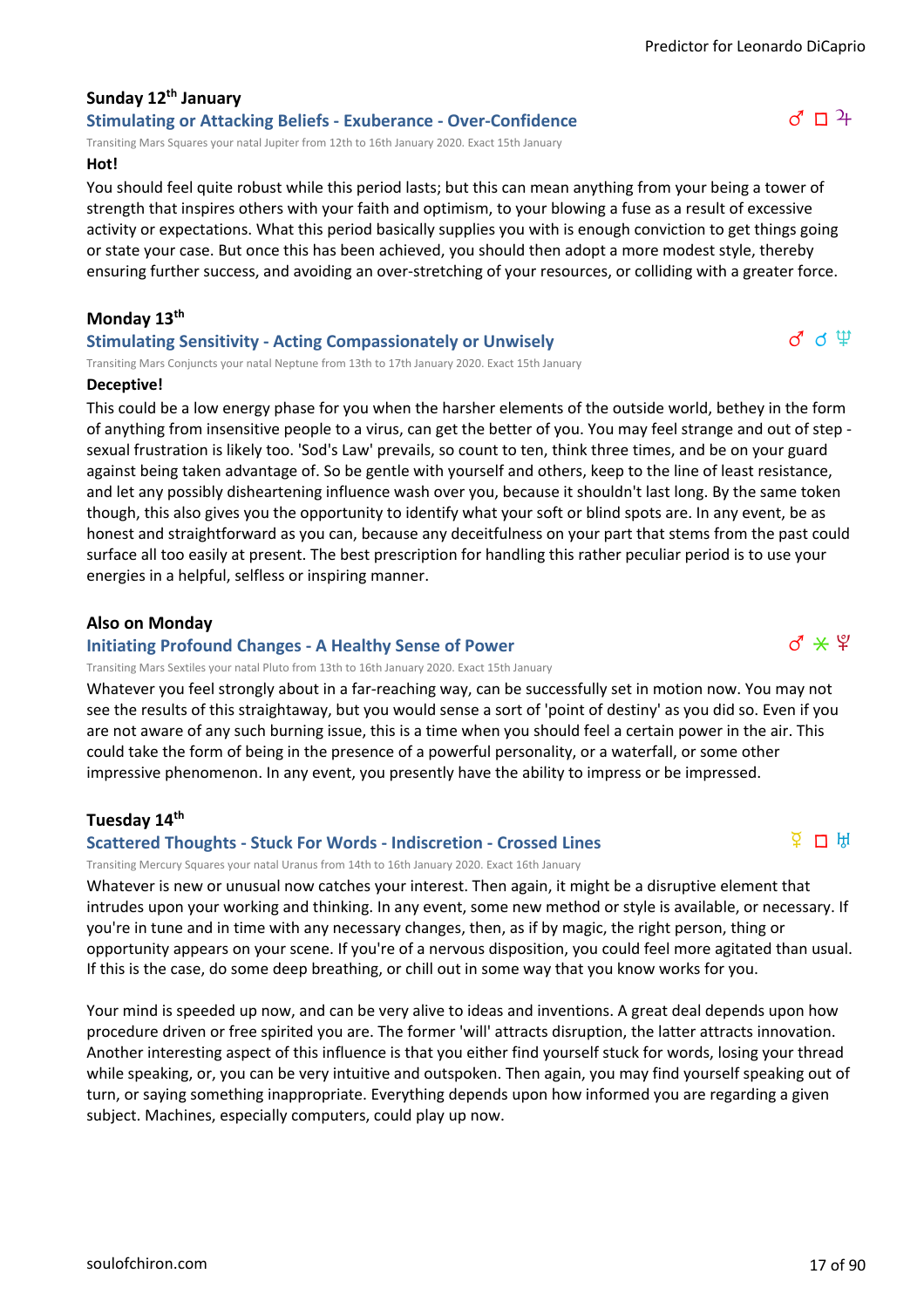## **Tuesday 14th January**

**All The World Loves A Lover - Attracting Status - Finding Approval**

Transiting Venus Trines your natal MidHeaven from 14th to 17th January 2020. Exact 16th January

This is a mild influence that should help you to use your skills to blend your working and private life, to get one to serve the other. Any artistic or creative flair or project can now gain support from both official and personal spheres.

#### **Wednesday 15th**

**Disagreement - Nervous Energy - The Devil Makes Work For Idle Hands** Transiting Mercury Squares your natal Mercury from 15th to 16th January 2020. Exact 16th January

Irritation, a lack of relevance, bad communication, work setbacks, inappropriate thinking - these are some of the things that could dog you at present. To avoid such frustrations, or simply feeling at a loose end, find an optimum environment for getting down to what has to be done. This could well mean working on your own somewhere, or keeping intrusions down to a minimum in some other way.

All forms of communication could become a nuisance, or be unreliable, with the proverbial wires getting crossed. Again, seek to lessen difficulties by avoiding having to make important decisions dependent upon making a specific contact or travel connection. Look for a more suitable time for such activities.

#### **Friday 17th**

#### **On The Ball - Getting Around Locally and/or Mentally**

Transiting Mercury Trines your natal Ascendant from 17th to 18th January 2020. Exact 18th January

Life is interesting and busy at this time. Useful contacts, stimulating people and subjects cross your path. If you have to look anyone or anything up, you're more likely than usual to make the right connections, possess good timing. You could also receive a significant communication, or the even the one you've been waiting for; especially if there are other activities occurring that indicate positive events.

#### **Saturday 18th**

#### **Love And Goodwill - Fun And Generosity - Joie De Vivre - Lady Luck**

Transiting Venus Conjuncts your natal Jupiter from 18th to 20th January 2020. Exact 20th January

Depending on your usual propensity for good fortune or giving/having a good time, this influence will provide you with a strong sense and/or experience of what is enjoyable about life. Taking in anything that enlivens or entertains is very propitious now - whether you are in an active or passive role. You have a lust for life at present - but watch your pocket or appetite, unless you are quite prepared to say it was worth the price, no matter what.

Any activity that requires you to put out a good or generous vibe is best booked for now. You are luckier than at other times - but bear in mind that gambling can have an agenda all of its own so paradoxically, do not bet on it! It is better by far to see and experience this influence as a gift from the gods - but on the gods' terms. This means to say that there is something good in the air, but do not presume on it being 'good' in precisely the way you think you want it to mean. It is really an opportunity to find out what 'good' actually means.

#### **Also on Saturday**

#### **State of Mind - Stimulating Interests - Highlighting Anxieties**

Transiting Sun Squares your natal Mercury from 18th to 21st January 2020. Exact 20th January

Life's spotlight is focused upon the way you think and perceive things now. So, this can mean many things, depending upon what you have currently been doing with your mental faculties, or to your nervous system. Studying, planning, reading, short distance travel, making conversation, arguing the point, gossiping, worrying, or just plain thinking - these are some examples of Mercurial activities that are presently being intensified. This means that more energy is available to you for putting into one or more of these situations, or that you should learn to slow down, trust, think and talk a little less, and listen and feel more.

### $P \wedge MC$

ទី ក ទី

 $9d2+$ 

 $\overline{P}$   $\triangle$  AS

### $O\Pi$   $\Phi$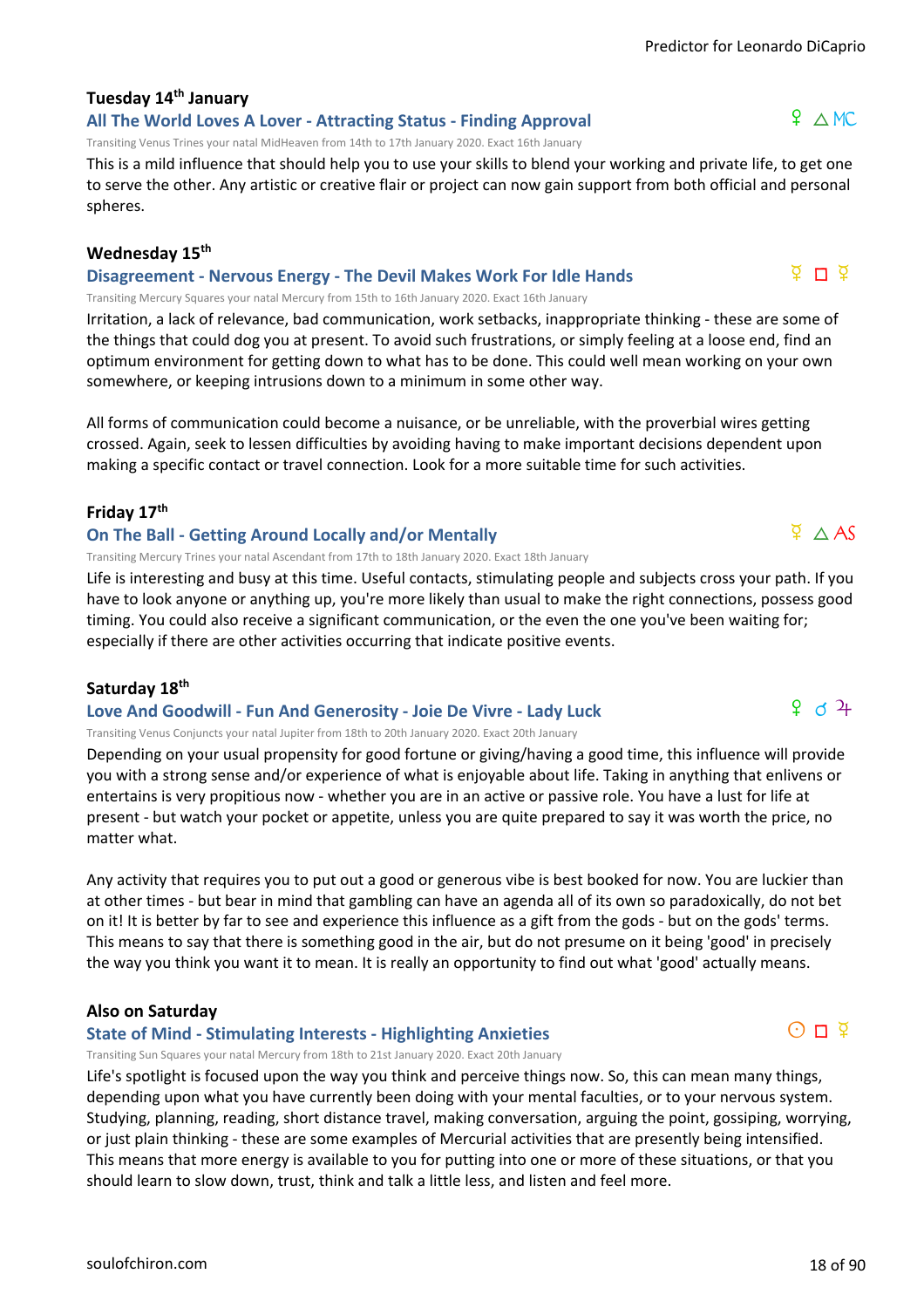#### **Saturday 18th January**

**Highlighting Uniqueness and Individuality - Expect the Unexpected**

Transiting Sun Squares your natal Uranus from 18th to 20th January 2020. Exact 19th January

How you experience this influence has everything to do with how in touch you are with what is special about life in general and yourself in particular. If you have allowed your life to become too routine and predictable, then something (or someone) could appear on the scene to give you a shock or a jolt, or at least remind you that the world is a wild and extraordinary place. Alternatively, you could be the one to shock others by revealing what is rebellious or highly original about you. Why not make this a date with the unexpected by doing something you'd never normally do? Then, with the element of surprise on your side, there's no telling what new ideas or vistas could open up in front of you!

**Sunday 19th**

#### **Love And Sex - Romantic Opportunity - Attracting and/or Attracted**

Transiting Venus Trines your natal Mars from 19th to 22nd January 2020. Exact 21st January

This should go down in your diary as a time to have a good time socially, sexually or romantically - maybe all three! You are at your best with respect to these areas of your life and personality, so opportunity beckons. Attractive, artistic or simply likeable people appear on the scene to sweeten your life - or you could be the one being this for someone else. There should be signs right now - big or small - that it is good to be alive.

#### **Also on Sunday**

#### **Love's Illusions - Precarious Fantasies - Artistic Inspiration**

Transiting Venus Squares your natal Neptune from 19th to 21st January 2020. Exact 20th January

The most romantic and ideal, but equally the most fanciful and illusory, experiences can come your way now. You are more inclined to fall in love or lust, or to be made a fool of, for that matter. A more reliable expression, or use, of this influence is to involve yourself with some creative work, have a special time out with someone you have genuine love feelings for, or simply take in a good movie.

A new relationship can arise under this influence - but remember that 'under the influence' can be all that it amounts to unless you have at least one foot on the ground. Platonic involvements are quite likely - or they turn out to be! Be that as it may, this can promise to be a pleasurable, if rather heady, time. All of the above could equally just take place in your head. On a more mundane note, you could find just the item you were after, or thought you were! Very much a 'what's real?' type of time, so do not take anything at face value - be it exciting or depressing.

#### **Monday 20th**

#### **Forceful Words and Thinking - Count To Ten - Getting a Lot Done**

Transiting Mercury Squares your natal Mars from 20th to 22nd January 2020. Exact 22nd January

It's as if everything has bells on now, and the slightest wrong word or movement sets them jangling. There's a danger of speaking out of turn, or of saying something you later come to regret, so try to think before speaking - or acting, for that matter. You may feel justified in getting heated over a certain issue, but there is a strong possibility that, ultimately, the only satisfaction you'll get is from merely feeling justified. Your 'opponent' if so disposed, could make you eat your words at a later date, or you may not have a 'later date' to say anything at all; justifiable or otherwise.

At this time it pays to look at what it is in you that causes you to feel ineffectual (or overlooked) in any way. This will not only supply you with useful information which you can then do something constructive about, but it would prevent you having a run in with someone, or something, (like a car or sharp object) that has nothing to do with it - other than the fact that they trigger your anger and frustration born of a complex about self-assertion and getting what you want in life.

#### $9 \triangle 0$

 $O \Pi$  H

## $\Omega$   $\Box$   $\overline{\Psi}$

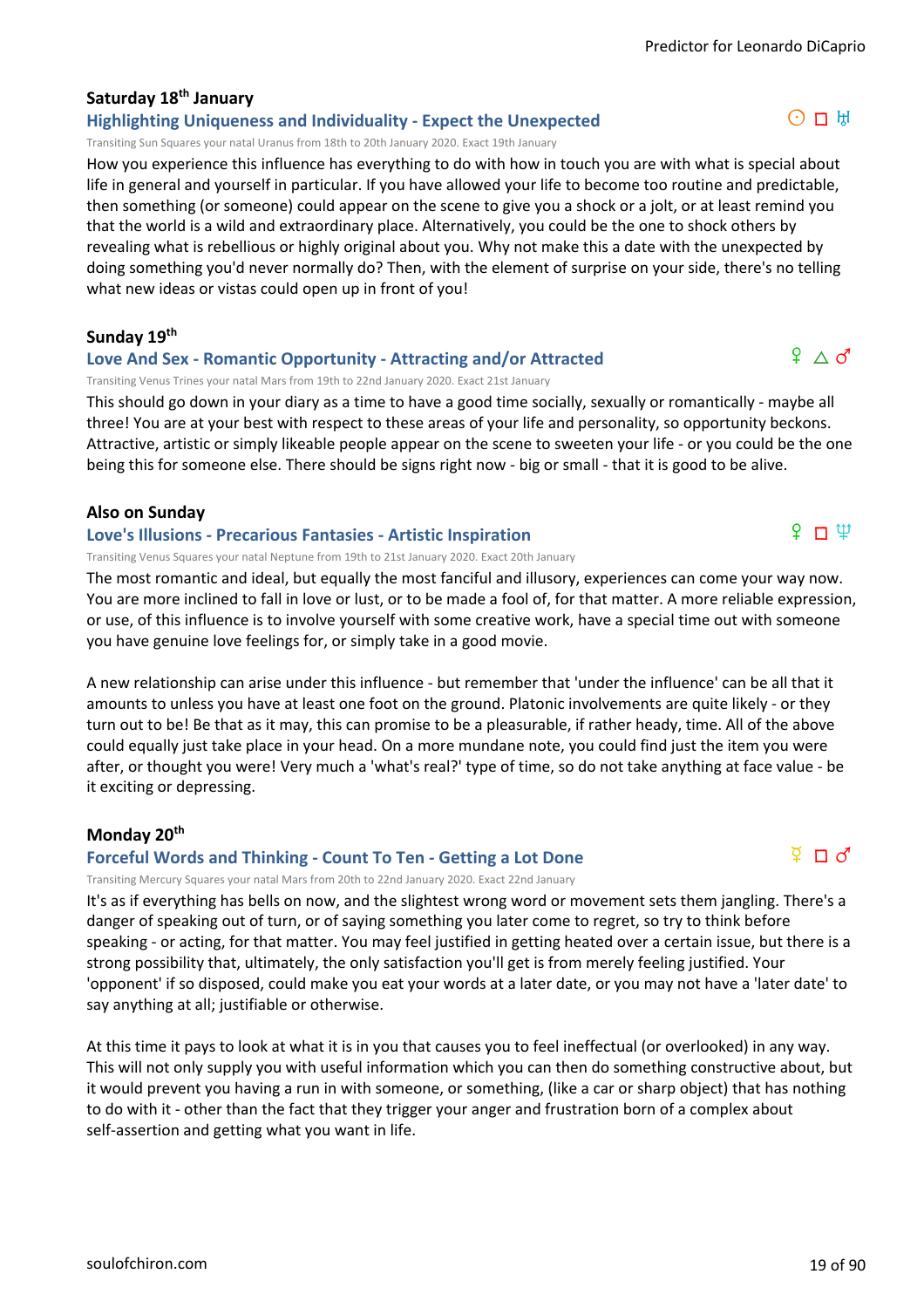#### **Monday 20th January**

#### **Sleuthing It - Powerful Words and Thoughts - Deep Study**

Transiting Mercury Trines your natal Pluto from 20th to 21st January 2020. Exact 21st January

If you have a job to do that requires your undivided attention; do it now. Not only is your mind on relatively good form, and can work into the night, you are also in the frame of mind where you can repel any interference powerfully, even ruthlessly, if need be. You know that you have to see whatever it is through, no matter what.

#### **Also on Monday**

#### **The Inspired Mind - Mystical or Psychic Attunement**

Transiting Mercury Sextiles your natal Neptune from 20th to 22nd January 2020. Exact 21st January

If you've been after an answer, or inspiration, from out of the ether, then this is the time you're very likely to receive it. This doesn't mean to say that it will come whatever you're doing. It may, but it would be better to be focused upon the issue of your concern, and then - magic! Doing anything of a creative, therapeutic or entertaining nature is profitable, or advisable, at this time. Any experience involving the natural, or spirit, world is good 'medicine' right now - it may even come to you unbidden.

#### **Tuesday 21st**

#### **Highlighting Personal Self-Expression - Being a Social Animal**

Transiting Sun Trines your natal Ascendant from 21st to 24th January 2020. Exact 23rd January

Your urge and ability to mix with others is marginally increased for the time being; you also come across in a more coherent fashion than usual. So, gathering people around you, or getting out and about (depending on which is more suitable), is a good idea, because you now make a good impression. If you usually like to 'play to the crowd', then you'll shine even more now. If not, then you might now possibly surprise yourself.

#### **Friday 24th**

#### **Contacting Feelings - Easy Conversation - Interest and Sympathy**

Transiting Mercury Trines your natal Moon from 24th to 26th January 2020. Exact 25th January

Things are more likely to fall into place now because you have a greater than usual sense of give and take. You talk, but also listen, and vice versa. Enquiry is met with relevant response. Allowed to run on like this, this period can become very stimulating and informative, both emotionally and intellectually. Any intercommunications, personal or business, are highlighted at this time.

#### **Also on Friday**

**Strong Feelings - Spontaneous Actions - Feeling Vibrant**

Transiting Mars Sextiles your natal Moon from 24th to 27th January 2020. Exact 26th January

At present you experience a natural flow of energy into whatever pursuits further your needs. So, any activity that requires lively responses or consistent emotions, such as a challenging task or satisfying a desire, is well-starred right now. Also, you are able to stand your ground without appearing guarded and unsure of yourself. Your current emotional state is likely to attract the very people or events that give you the feeling of being alive and going somewhere.





 $O \wedge AS$ 

 $\nabla \wedge \mathbb{D}$ 

 $\hbar \times \hbar$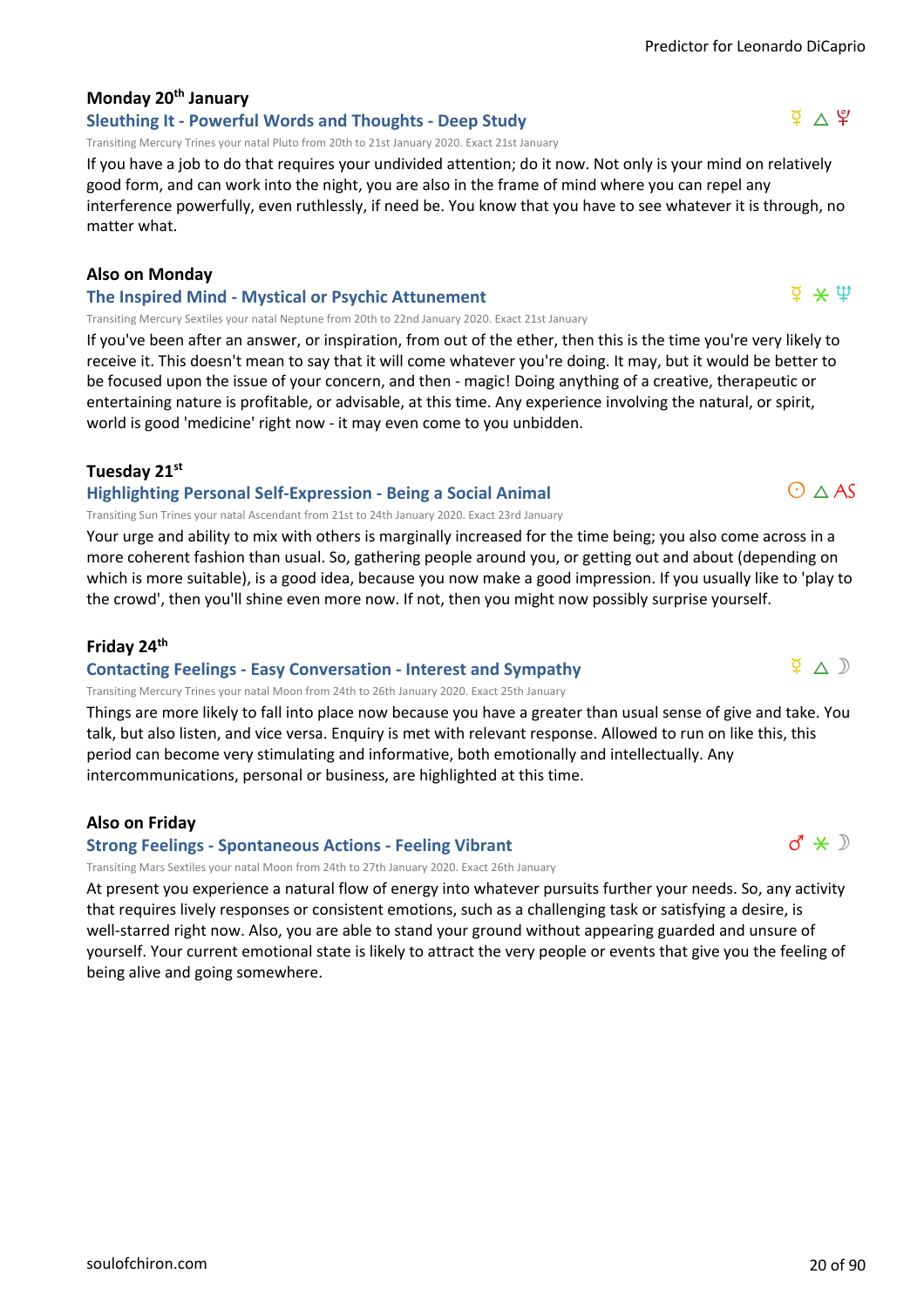#### **Sunday 26th January**

#### **Not Saying or Seeing It Right - The Need for Diplomacy**

Transiting Mercury Squares your natal Venus from 26th to 28th January 2020. Exact 28th January

This is a time when logical thought is at odds with the emotional, or aesthetic, side of life. Not seeing eye-to-eye with a member of the opposite sex is highly likely, because one of you wants to make sense of things, while the other wants to feel right about something. One of you might want to talk, while the other wants to experience affection or sensual pleasure. None of this poses a big problem - unless you let it because this is just a passing phase, a time when you are out of 'sync' with whoever is close to you.

It's also a time when work issues can get in the way of personal ones, or vice versa, so avoid mixing business with pleasure. If you already have been doing so, then this could prove an awkward time for you. Sorting out love problems is quite likely, and desirable too. But be wary of the above described inclination to speak in different 'languages' to one another. Try to meet each other half way - it's the only way at present.

**Also on Sunday**

#### **Repairs and Regeneration - Getting to the Bottom of It - Power Assist**

Transiting Sun Trines your natal Pluto from 26th to 29th January 2020. Exact 28th January

This is a good time to start any regimen, to turn things around, to eliminate anything that has been bothering you, or simply to put what's wrong right. You feel a power coursing through you, but it is a gentle and sure power - not one that is insisting you express it no matter what. Your powers of concentration, and your stamina - be it physical, mental or emotional - are stronger than usual, so any demanding activity is better pursued at this time.

#### **Also on Sunday**

#### **Communication Challenges - Pressing Work Issues - Spats**

Transiting Mercury Squares your natal Sun from 26th to 27th January 2020. Exact 27th January

If you start feeling a bit overwrought during this time, then take few deep breaths - or better still - do some breathing exercises. If you are prone to insomnia, this influence could exacerbate it, because you're more than usually inclined to working everything out in your head. As your mind and ego are kind of hooked up together now, try not to blurt out the first thing that comes into your head since you may regret it. For the same reason, for maximum mental harmony, keep your mind focused only upon serious issues, or paradoxically, upon humorous ones. Arguing for arguing's sake could be a waste of time and energy now (and could also get you into hotter water than you'd bargained for)!

#### **Monday 27th**

#### **Pleasant Living - Creative Awareness - Happy Day - Love Life Issues**

Transiting Venus Trines your natal Sun from 27th to 29th January 2020. Exact 28th January

You should be on good terms with the world around now, and particularly with those who are close to you. If there have been any emotional disturbances of late, then this offers an opportunity to patch up and make up. Also, if you want to go and find a certain consumer item, then you are more likely to find just what you want right now. Artistic expression and appreciation is also highlighted - so get thee to a studio, instrument, keyboard or gallery, etc.

#### **Also on Monday**

#### **Love And Duty - Serious Attachments - The Importance Of Commitment**

Transiting Venus Trines your natal Saturn from 27th to 29th January 2020. Exact 29th January

This brings a period of relative stability in your love life, social involvements or financial affairs. What comprises such is now shown to you, so you can take stock of whatever that is and use it to build and secure these areas for the future. You are now more inclined to be economical and dutiful, without it feeling like a wet blanket. Partners are also inclined to be more responsible and mature at present.



 $9 \wedge 9$ 



 $\bigodot \land \mathcal{L}$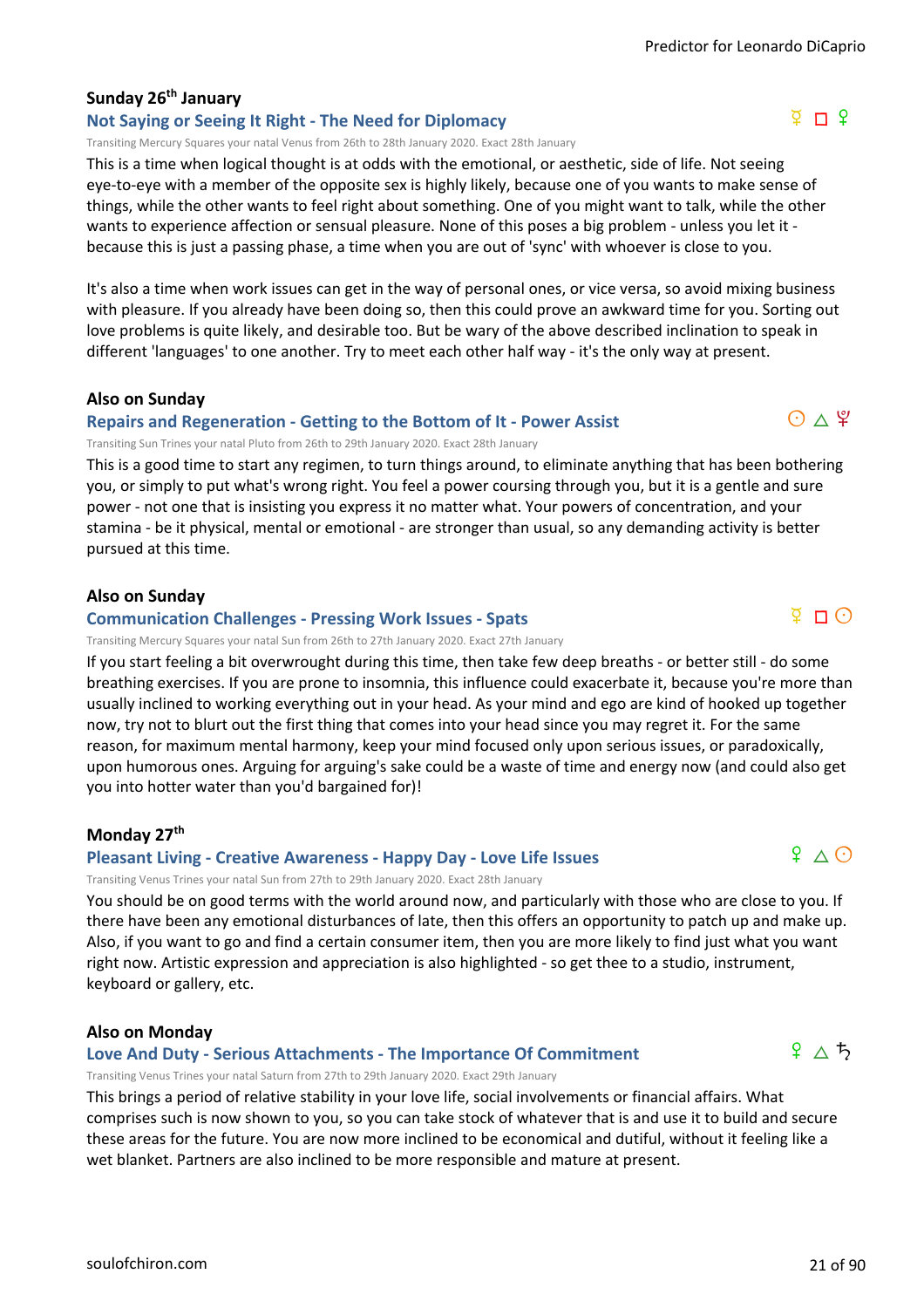#### **Monday 27th January**

**Going With The Flow - Attuned To Spirit - Creativity and Entertainment**

Transiting Sun Sextiles your natal Neptune from 27th to 29th January 2020. Exact 28th January

This is a fine, subtle influence, which you could miss unless you are alive to the unseen, mystical or imaginative elements of life and your personality. Any kind of creative or spiritual pursuit - either active or passive - is propitious under this planetary effect. You are more attuned to subtle and emotional vibrations than usual, and possibly sense that struggling with issues only prolongs or complicates them. An enjoyable time listening to, or playing music, communing with Nature, or any activity involving the sea, are some of the possibilities right now.

#### **Tuesday 28th**

#### **Pleasure Plus - Love Life Enhanced - Spending Sprees - Generosity**

Transiting Venus Trines your natal Venus from 28th to 30th January 2020. Exact 29th January

Pleasure and harmony are the hallmarks of this time, but so too is indulgence, so watch your pocket and appetite! Be that as it may, Venus says that, at times, you just must enjoy yourself and not count the cost. The value of having a good time is priceless, and this influence has that very potential. Your love life can also receive a boost now, be it the start of something big, a rekindled romance, or simply an enjoyable evening or two with one (or ones) that are important to you.

#### **Also on Tuesday**

**Highlighting Personal Drive, Sex Life, Courage and Decisiveness**

Transiting Sun Squares your natal Mars from 28th to 30th January 2020. Exact 29th January

#### **Hot!**

Mars is symbolic of that force within and around you which makes it possible to go for, and get something or someone; it also represents the urge and the right to do so. How good, bad or indifferent you are when it comes to expressing your Mars qualities is currently an issue. Being active, independent, forthright or bold now, is a sign that you know what you are after, and how and when to act. Experiencing anger, abusiveness or excessive use of force (either in yourself or another), would be a sign that you need to look at what you yourself are angry about, at what you want, and at what you must do in order to obtain it, or so that you no longer want it.

#### **Forecast for February 2020**

#### **Saturday 1st February**

#### **Synchronicity - Being In The Know - Unusual Connections**

Transiting Mercury Trines your natal Uranus from 1st to 3rd February 2020. Exact 2nd February

Being mentally in tune with new ideas, methods and technology is the advantage that this influence offers you. It's as if you can intuitively put your finger on whatever (or whomever) you need to make contact with. This is quite simply a time when you are on good mental and verbal form - so earmark it for those tasks and appointments that require such mental acuity.

#### **Also on Saturday**

#### **Flow of Communication - Working and Thinking Well - Connected**

Transiting Mercury Trines your natal Mercury from 1st to 3rd February 2020. Exact 2nd February

All Mercurial activities, such as mental or manual work, studying, communications, travel, contact making, etc., are highlighted now. You're generally on good form intellectually, and seem to pick the right moment to make that call, the right way to say something, and to put your finger on the easiest solution. Co-operative ventures and interactions with those who live nearby (or siblings) are also well starred.



 $\frac{1}{2}$   $\Delta$   $\frac{1}{2}$ 

#### $\Theta \times \Psi$

 $9 \wedge 9$ 

 $O \square d$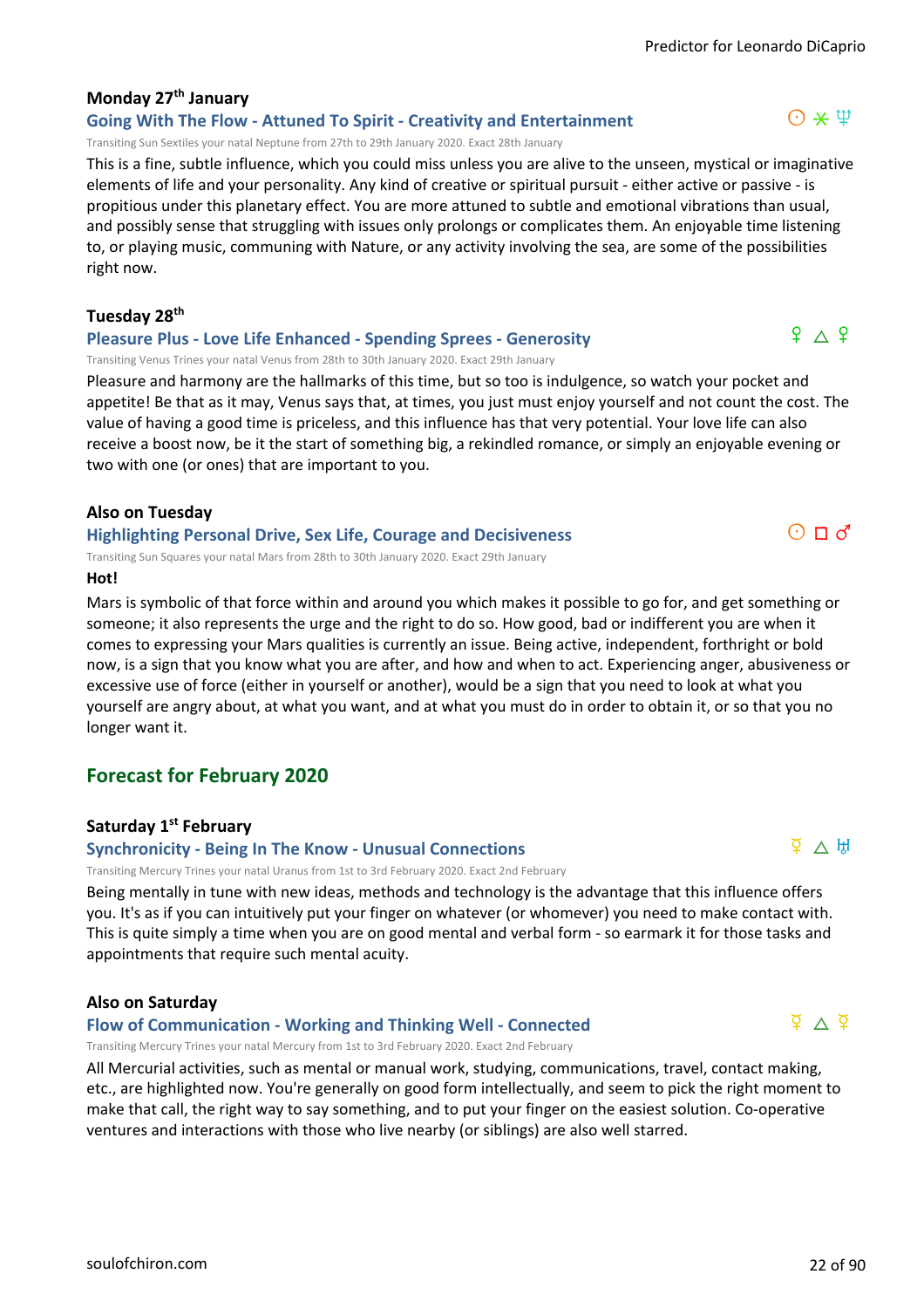#### **Monday 3rd February**

**Clear Feelings - Equilibrium - Understanding Needs - Inner Calm**

Transiting Sun Trines your natal Moon from 3rd to 5th February 2020. Exact 4th February

This is an excellent time for getting in touch with both yourself and others, because you now experience an optimum balance between what you want and need, and between what you think and feel. So, you are more than usually able to see things in a healthy light, with a minimum of misunderstanding. Seeing eye to eye, creating agreements or settling disputes is also propitious. Moreover, problems arising from childhood traumas may be successfully explored and set on the road to resolution.

#### **Tuesday 4th**

#### **Home and Business Connections - Knowing Your Pitch**

Transiting Mercury Trines your natal MidHeaven from 4th to 6th February 2020. Exact 5th February

You now see clearly how your home and working life are dependent upon each other, and are able to balance your interests and investments in these respects. Getting private and professional figures and concerns to co-operate comes easier now. You see the whole picture and can manage 'you and yours' more efficiently.

#### **Thursday 6th**

#### **Ego Conflicts - Me Versus The Rest - Cool It!**

Transiting Sun Squares your natal Sun from 6th to 8th February 2020. Exact 7th February

This is not a time to see eye to eye with others, because you are confrontation prone; whether you like it or not! You can use this affect to get a reading of how you, and another, or the world in general, squares up to you but, by and large, it is best during these few days either to take the line of least resistance, or to soldier on if needs must.

#### **Friday 7th**

#### **Seeing the Whole - Getting a Plan - Philosophical Thinking**

Transiting Mercury Conjuncts your natal Jupiter from 7th to 9th February 2020. Exact 8th February

You are now put in touch with all you need to know. However, this can be a double-edged weapon, because on the one hand it could find you able to manage various items or activities into an effective whole, or, on the other hand, find you confused as ideas and conflicting considerations flood your mind, giving rise to a 'brain jam'. Marshalling your thoughts is therefore both the issue and the opportunity at present. Ultimately, you're gaining some kind of understanding now, be it about something specific or something general.

Out of this, a philosophical overview can be arrived at, thereby accommodating anything that is presently going on in your life. Another possible expression is thinking, speaking and/or acting out of a sense of opinion rather than a firm fact. Such succumbing to generalities posing as the truth could set you up for embarrassment or a lot of wasted time, or both, as you bluff and exaggerate your way into, or out of, something. So, get the facts straight - that is, of course, unless you're quite happy to pontificate. Dealing with foreign matters (or people) could also be an issue now - again, worthy of detailed consideration.

#### **Also on Friday**

#### **The Confused Mind - Deceptions or Misunderstandings**

Transiting Mercury Squares your natal Neptune from 7th to 10th February 2020. Exact 9th February

Unless you're doing something of a creative, therapeutic, or entertaining nature at this time, you are possibly asking to attract absent-mindedness or strange, even paranoid, ideas. Crossed lines could also dog any form of communication. So, this is not a time to make any crucial decisions or broach delicate matters - either it just wouldn't come out right, or, what another says or does could be taken in the wrong way. Also, when you're out and about you may get lost in some way or other. Sitting back and watching the world go by, or taking in a film you know you're going to like, are a few ways of safely, even enjoyably, getting through this one.

#### $\Phi$   $\triangle$  MC

 $O \Pi$ 

#### $\frac{8}{4}$  d  $\frac{2}{4}$

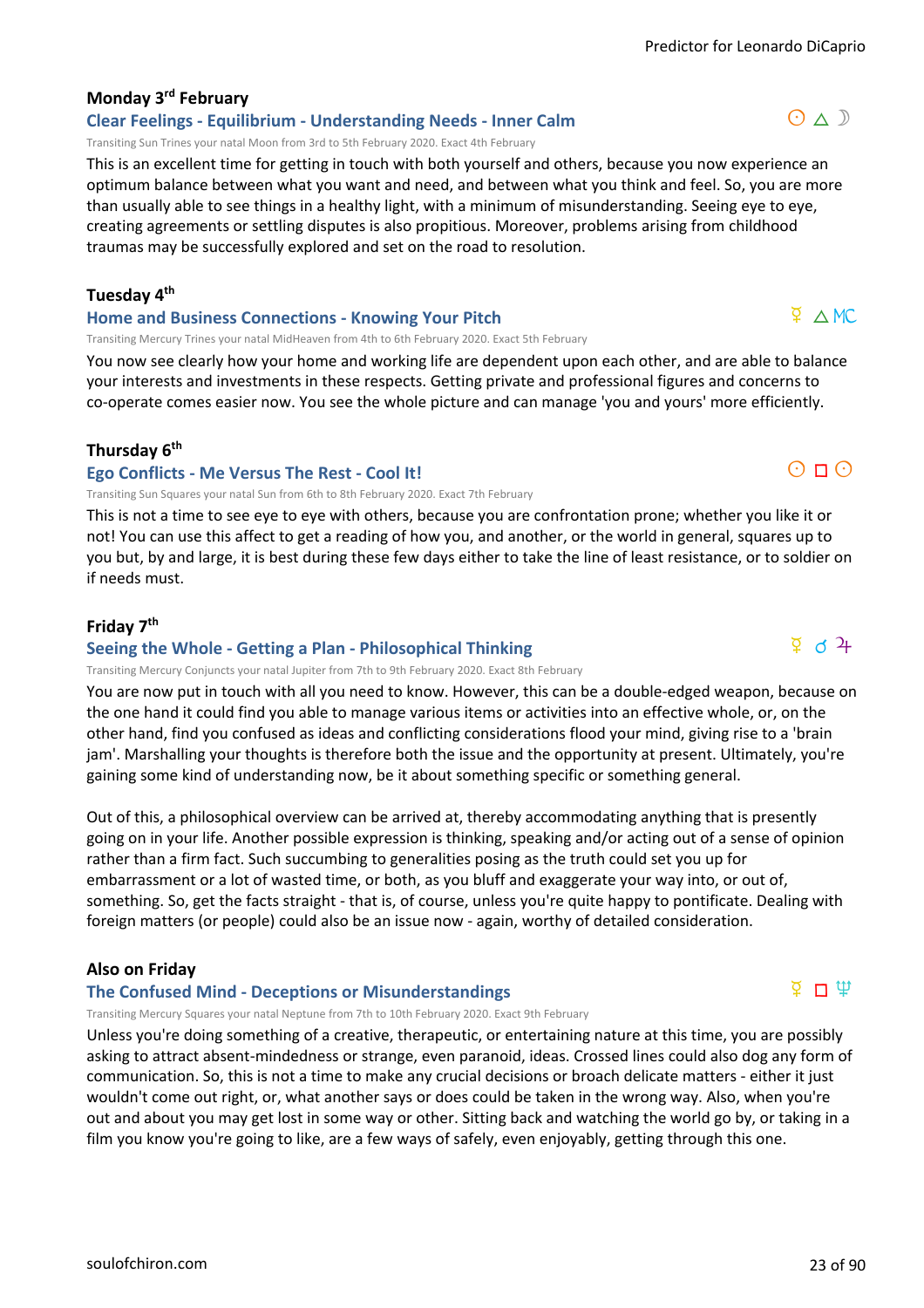$O \Pi$  ?

#### **Friday 7th February**

#### **Highlighting Love Life, Pleasure, Material and Social Values**

Transiting Sun Squares your natal Venus from 7th to 9th February 2020. Exact 8th February

What shows now is the 'state of the art'. In other words, whatever you are doing, or not doing, with regard to filling your own and others' lives with some love and beauty is brought to your attention. So such areas as relationships, arts and crafts, social activities, buying and spending, or things that add a sweetness to life are presently to the fore. Positively, this can take the form of generosity, a love encounter, a party, a general sense of happiness, or anything that helps to make life attractive and more worth living. Negatively, finding yourself being mean, lonely, indulgent, excessive, vain or superficial would point to the fact that a genuine sense of worth, and the ability to give or receive love, is somewhat lacking in your life.

**Saturday 8th**

#### **Love In The Air - Attractive Presentation - Social Pleasures**

Transiting Venus Opposes your natal Ascendant from 8th to 11th February 2020. Exact 10th February

You have a friendly, attractive aura now. So whatever it is you wish to attract, win over or simply make feel good, now is the time! You may well notice this by having someone attractive come your way. Venus being Venus however, there is no guarantee as to whether such an encounter is the real thing or just a tease. It all depends what you yourself are prone to right now. Make sure you are aware of your own worth and talent now, and do not lose yourself in someone else's apparent charms.

#### **Also on Saturday**

#### **Home/Work Conflicts - Spread A Little Happiness**

Transiting Venus Squares your natal MidHeaven from 8th to 11th February 2020. Exact 10th February

Love and social life are now inclined to get in the way of your professional or domestic concerns. A case of business and pleasure not mixing, you could say. This could just be a passing thing, or then again, it could be something more weighty and important making itself felt. Being diplomatic and as pleasant as possible to whoever you have dealings with is the best course now.

#### **Also on Saturday**

#### **Healthy Self-Assertion - Getting a Lot Done**

Transiting Mercury Trines your natal Mars from 8th to 11th February 2020. Exact 10th February

Your mind is now in gear with your body, so anything that needs such an advantage, plan for now if you can. Sports, debate, selling, effective communication, getting your foot in the door - these are just some of the pursuits that you're presently more likely to excel in than you would normally. Any job which has been daunting for you, and you've been putting off - set to work on it now.

#### **Thursday 13th**

**Communicating with Conviction - Mental Stimulation**

Transiting Mars Sextiles your natal Mercury from 13th to 17th February 2020. Exact 15th February

You may now put your point across to others in a direct and decisive way. Or conversely, you are now more than usually able to grasp a given issue. So this is a good time for studying, any kind of verbal interaction, or making your position clear. You are generally more dexterous and co-ordinated, so tasks or pursuits - like driving, sports, quizzes, etc - are well-starred at present.

 $P \cap MC$ 

 $9e$  AS

#### $d * 7$

 $\Psi \wedge d'$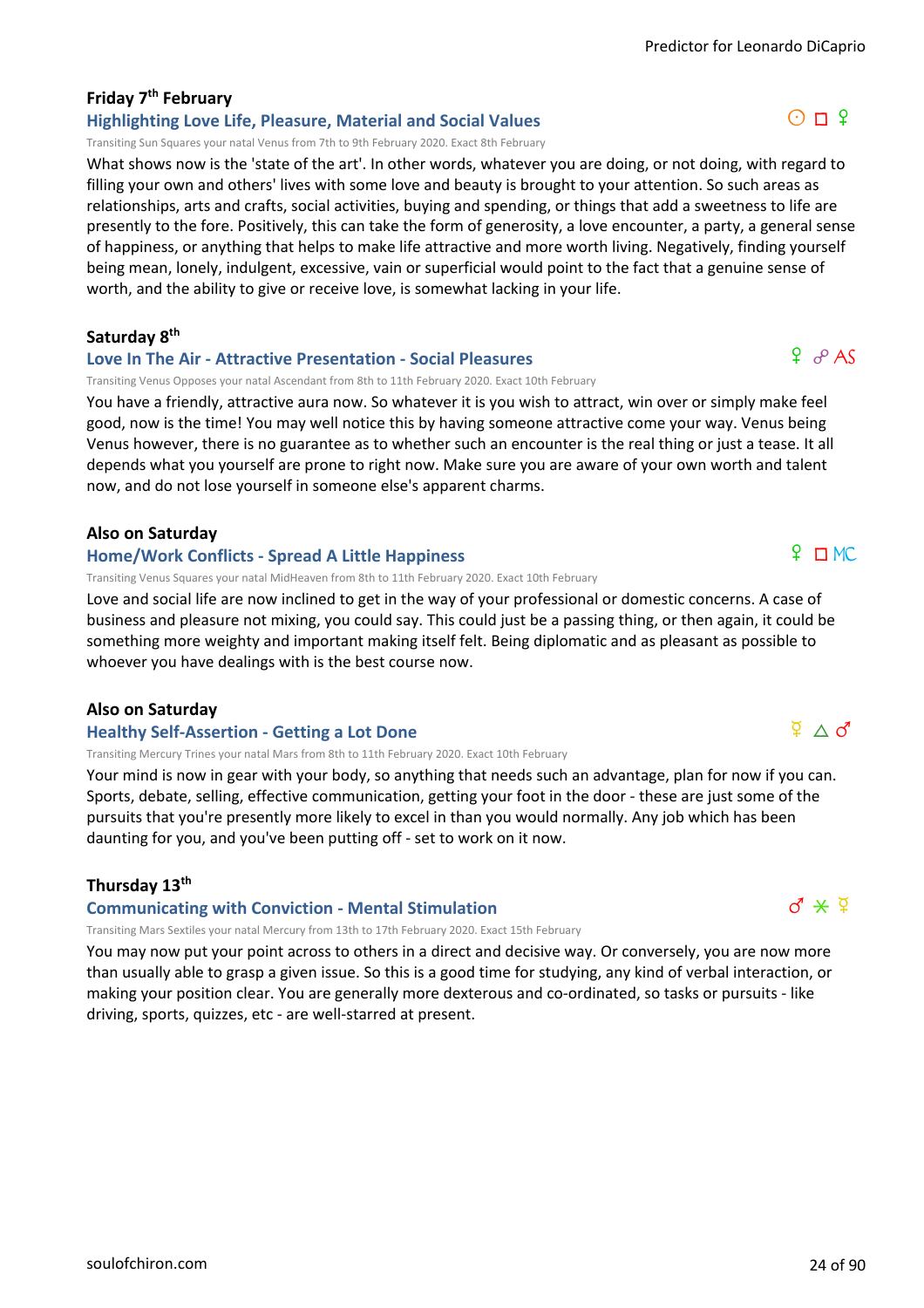ያ ራ ያ

#### **Thursday 13th February**

#### **Deep or Obsessive Love - Powerful Attraction - Sexual Pleasure**

Transiting Venus Opposes your natal Pluto from 13th to 15th February 2020. Exact 14th February

You find you feel deeply for someone or something, or that you want to, or that you cannot get someone or something out of your system. In any event, you are experiencing the depth and power of love or attraction and what you do with it is down to your deepest values. Such a feeling can actually turn up as someone who you feel strongly drawn to. It may or may not be mutual, it all depends upon that deeper state of your emotional being - is it attracting or repelling.

There is a 'Beauty and the Beast' quality to this influence, in that you could experience one or both of these extremes, with someone else on the other end, so to speak. The gulf between what is regarded as appealing and presentable as against what usually has to hide its face, feel anti-social, is a possibility now.

The trick is to go deep but not too deep, to appreciate face values, but not regard them as the entire picture. Be on your guard against being manipulated - value yourself above all else - or of manipulating someone yourself, because you would only entrench yourself or get more than you bargained for. Possessiveness and jealousy can rear their heads now, which has something to do with being more in touch with what does, and does not, constitute genuine love.

#### **Also on Thursday**

#### **Acting Intuitively - Refreshing Influences - Who Dares Wins**

Transiting Mars Sextiles your natal Uranus from 13th to 16th February 2020. Exact 15th February

This is an excellent time for 'unusual acts' - like doing something that you wouldn't normally do for fear of rocking the boat, embarrassment, etc. The effect of such an act can be astounding, because in time it may be seen that such intuitive spontaneity has opened up a pathway into the future that could not have happened otherwise. So, you are now more likely to act on a whim, or take more of a risk, than you would as a rule.

#### **Also on Thursday**

#### **Love Dreams - Pleasing Fantasies - Artistic Inspiration**

Transiting Venus Trines your natal Neptune from 13th to 15th February 2020. Exact 14th February

Any feelings or ideas regarding love, sex, music or art - or social life generally - are now nicely attuned to your ideals and visions of a better life. None of this is particularly dynamic, but this gentle, almost 'hippie' type, influence can be very enjoyable. This is a good time to put aside for any pursuit or pastime that comes into these categories.

#### **Sunday 16th**

#### **Waking up to The Truth - Light upon The Future - The New and Unusual**

Transiting Sun Trines your natal Uranus from 16th to 19th February 2020. Exact 18th February

Whatever else may be going on in your life, this influence helps you to see it as part of a greater pattern or long term process of development. You also gain insights into what is unique about yourself, and others too and you begin to appreciate more what freedom actually means. Additionally, this is a good time to involve yourself with subjects that take a greater overview of life, like science and technology, astronomy, astrology, psychology, etc.

#### **Monday 17th**

#### **Working Well - Being On The Case - Making Contacts and Connections**

Transiting Sun Trines your natal Mercury from 17th to 19th February 2020. Exact 18th February

You work and communicate well now, and are generally on the ball with respect to any matters that relate to the daily business of living. You also have a better sense of the pros and cons of how you normally go about such things, giving you the opportunity to correct poor attitudes or methods, and to make the most of, or improve upon, the good ones.



 $9 \wedge \Psi$ 

 $d \times H$ 

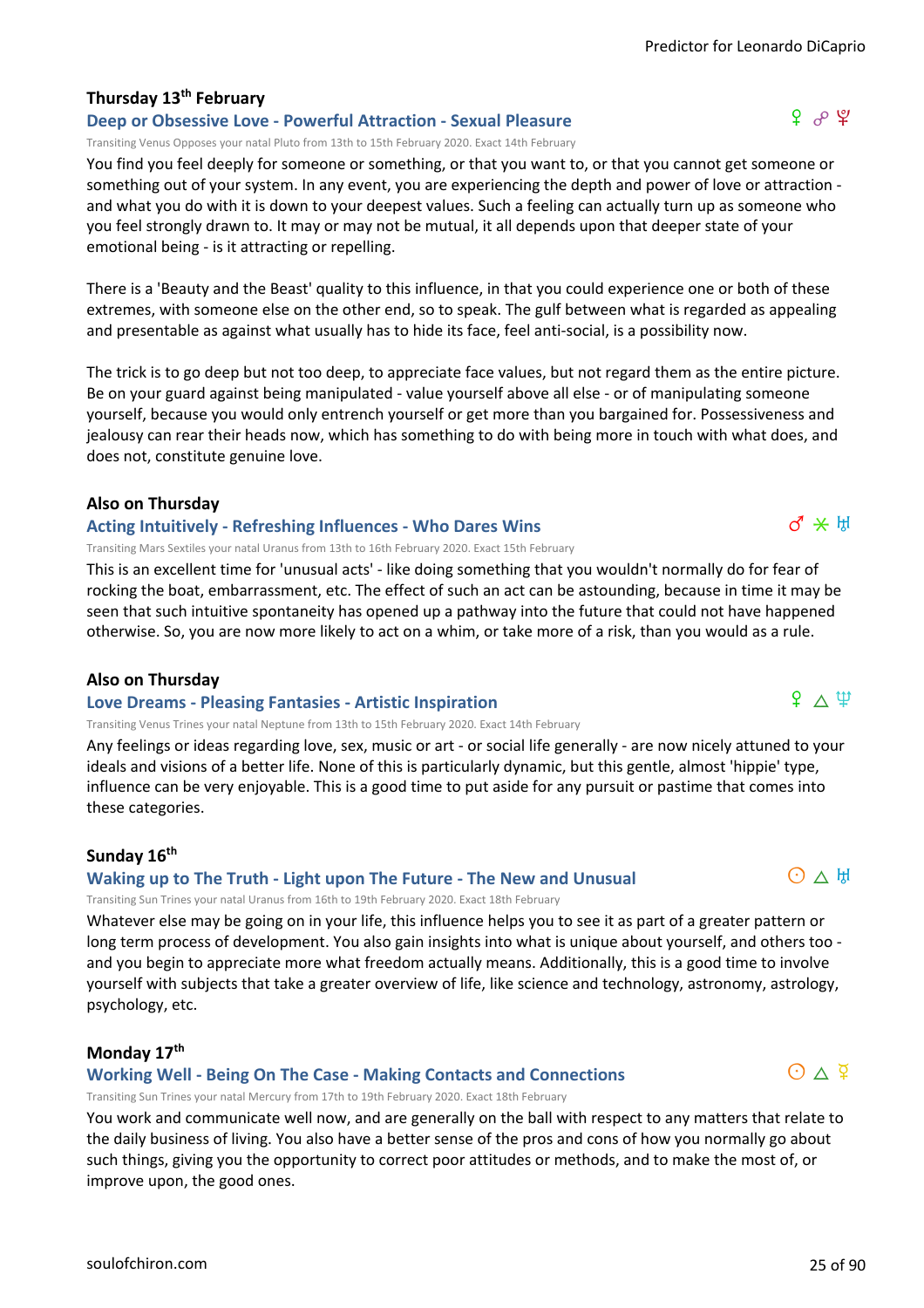#### **Tuesday 18th February Conflict in the Air - Fighting for Independence**

Transiting Mars Squares your natal Ascendant from 18th to 22nd February 2020. Exact 20th February

#### **Hot!**

You are not the easiest person to be around just now, because being your own person is an important issue for you. So, others (especially intimates) are liable to bug you because you're so sensitive about not having anyone intrude upon your right to do things in your own way. Looked at more simply, you are having to assert yourself under pressure, so it's best to work alone if possible, and have a clear objective. Any repressed negative emotion such as resentment or anger is likely to come to the surface; so honestly express it, don't suppress it, or you could attract damage or illness.

#### **Wednesday 19th**

#### **Emotional Discomfort - Discord with/between Females - Let It Be**

Transiting Venus Opposes your natal Moon from 19th to 21st February 2020. Exact 21st February

This need not necessarily be a difficult time - it can in fact turn out to be quite pleasurable. However, there is an inclination for social and domestic needs to get in the way of one another. This can also include disharmony on the home front, conflict between mother and lover, or being too accommodating and having to pay the price. Inherent in all this though, is a need for peace, so that upsets are usually righted quite soon afterwards. Feelings and values may clash, but the requirements of security and harmony eventually hold sway.

#### **Also on Wednesday**

#### **Domestic Activity or Conflict - Stimulating Memories, Good and Bad**

Transiting Mars Opposes your natal MidHeaven from 19th to 22nd February 2020. Exact 21st February

Don't expect to cut much ice in the outside world right now, because you are presently having to deal with situations close to home that make it hard for you to act confidently and independently at work, or on the social scene. This time is for applying energy to personal or domestic matters. Clearing out a neglected room or closet - be it in your actual abode or your mind - would be a suitable way of expressing yourself now. DIY is another way, but be careful with sharp objects.

#### **Thursday 20th**

#### **Career Advances or Opportunities - Managing Home and Business**

Transiting Sun Trines your natal MidHeaven from 20th to 23rd February 2020. Exact 22nd February

At this time you feel more able to see a balance or connection between who you are in public and who you are in private. Examples of this could be bringing a colleague home, or introducing a family member to the way you work. Also, if you have been paying too much attention to one area and not enough to the other, you can now see how to accomplish this, and begin to do so.

#### **Friday 21st**

#### **Healthy Self-Assertion - Getting a Lot Done**

Transiting Mercury Retrograde Trines your natal Mars from 21st to 24th February 2020. Exact 23rd February

Your mind is now in gear with your body, so anything that needs such an advantage, plan for now if you can. Sports, debate, selling, effective communication, getting your foot in the door - these are just some of the pursuits that you're presently more likely to excel in than you would normally. Any job which has been daunting for you, and you've been putting off - set to work on it now.



## $O \wedge MC$

 $\Phi_R \wedge d$ 



 $9 \text{ g} \rightarrow \mathbb{R}$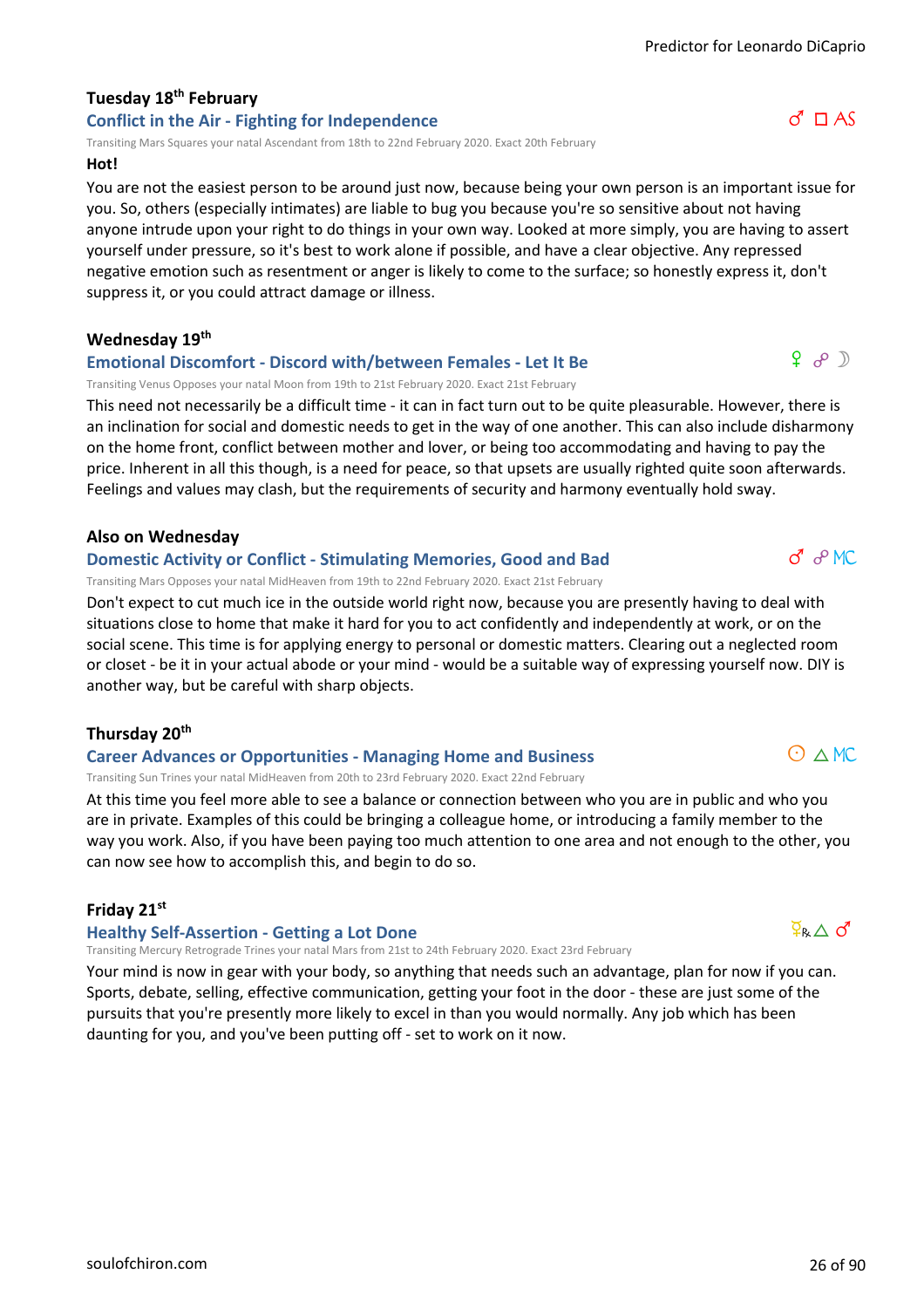#### **Saturday 22nd February**

#### **The Confused Mind - Deceptions or Misunderstandings**

Transiting Mercury Retrograde Squares your natal Neptune from 22nd to 25th February 2020. Exact 24th February

Unless you're doing something of a creative, therapeutic, or entertaining nature at this time, you are possibly asking to attract absent-mindedness or strange, even paranoid, ideas. Crossed lines could also dog any form of communication. So, this is not a time to make any crucial decisions or broach delicate matters - either it just wouldn't come out right, or, what another says or does could be taken in the wrong way. Also, when you're out and about you may get lost in some way or other. Sitting back and watching the world go by, or taking in a film you know you're going to like, are a few ways of safely, even enjoyably, getting through this one.

#### **Also on Saturday**

#### **Love And Duty - Serious Attachments - The Importance Of Commitment**

Transiting Venus Squares your natal Saturn from 22nd to 24th February 2020. Exact 23rd February

You experience the serious or very real side of love and social involvement now. This is not a time for having fun and letting your hair down, so do not plan for this or get frustrated trying to make it so. More than likely your partner, or people in general, will come across as sober and responsible now - or in need of such qualities. If you are not with anyone, you can feel more alone than usual, or if you are prepared to take a serious rather than cynical look, you can get the measure of why you are unattached.

If this is truly not an issue under this influence, then you can probably congratulate yourself on being genuinely self-sufficient. By and large though, this period is inclined to show up the warts and weaknesses in your love and social life, including the pressure to do something about it. In any event, this means being emotionally mature and responsible and doing what has to done, even though it is difficult. In time, such commitment will prove to be well worth it. On a financial level, you may well have to read the writing on the wall here instead, or as well, getting real about money being the call of the day.

#### **Sunday 23rd**

#### **Seeing the Whole - Getting a Plan - Philosophical Thinking**

Transiting Mercury Retrograde Conjuncts your natal Jupiter from 23rd to 25th February 2020. Exact 24th February

You are now put in touch with all you need to know. However, this can be a double-edged weapon, because on the one hand it could find you able to manage various items or activities into an effective whole, or, on the other hand, find you confused as ideas and conflicting considerations flood your mind, giving rise to a 'brain jam'. Marshalling your thoughts is therefore both the issue and the opportunity at present. Ultimately, you're gaining some kind of understanding now, be it about something specific or something general.

Out of this, a philosophical overview can be arrived at, thereby accommodating anything that is presently going on in your life. Another possible expression is thinking, speaking and/or acting out of a sense of opinion rather than a firm fact. Such succumbing to generalities posing as the truth could set you up for embarrassment or a lot of wasted time, or both, as you bluff and exaggerate your way into, or out of, something. So, get the facts straight - that is, of course, unless you're quite happy to pontificate. Dealing with foreign matters (or people) could also be an issue now - again, worthy of detailed consideration.

#### **Tuesday 25th**

#### **Highlighting Sensitivity - Idealism/Escapism - Compassion/Weaknesses**

Transiting Sun Squares your natal Neptune from 25th to 28th February 2020. Exact 27th February

What is brought to light now is something that has been happening outside of your conscious awareness, or has been kept out of sight. Obviously this can mean any number of things, for example: finding out something that's been going on behind your back, or discovering a mysterious dimension of reality you only ever dreamt of; becoming conscious of the fact that you identify more closely with certain others and their hopes and fears, or weak spots being exposed in yourself or others. In any event, it is important that you keep a firm grip on reality, yet, at the same time, remain open to fact or notion that we are all mysteriously united in some way. Generally speaking, your ego is less resilient than usual, so take a back seat and watch life's picture show if you don't feel up to starring in it. Also, be extra careful with drink or drugs because highs and lows are presently very interchangeable.



 $9 \nPi$   $5$ 



 $O \Pi \Psi$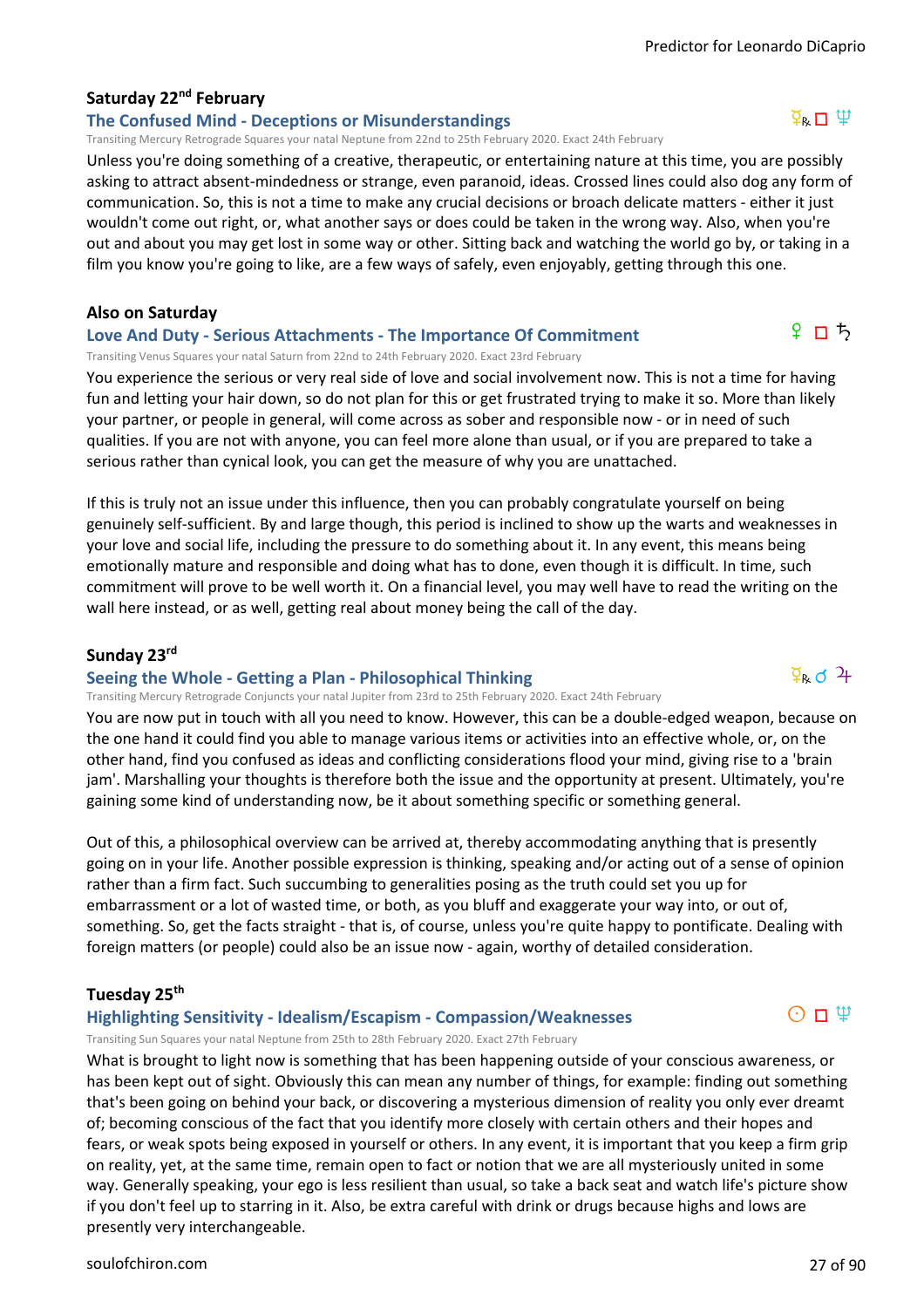#### **Tuesday 25th February**

#### **Acting with Conviction - Fortunate Moves - Exhorting Others**

Transiting Mars Sextiles your natal Jupiter from 25th to 29th February 2020. Exact 27th February

You can get a lot done during this period, and encourage others to greater effort and achievement too. All physical activities, particularly sports, can be happily embarked upon. You feel surer than usual, and so it's a good time to further your objectives. Planning and decision-making are also well-starred because you have a greater than normal sense of all the elements that are in play.

#### **Also on Tuesday**

**Highlighting Expansiveness and Faith - A Sense of Greatness**

Transiting Sun Conjuncts your natal Jupiter from 25th to 27th February 2020. Exact 26th February

Whatever it is that you are like normally, now you are more so! Essentially, you are experiencing an urge to grow beyond yourself, and to understand matters in a more comprehensive and philosophical way. So, if you do have something of this nature in mind, then now is the time to make it (begin to) happen. But what you allow yourself, and others, to do or be, has everything to do with your moral viewpoint, which is presently a vital issue. So for a more rewarding life, now and in the future, you would be wise to cultivate an optimistic and big hearted attitude, and to be mindful that biting off more than you can chew, or making empty promises, is a sure sign that you are pretending to be larger than life, rather than actually being as large as life.

#### **Wednesday 26th**

#### **Getting Things Done - Healthy Self-Assertion - Feeling Fit**

Transiting Sun Trines your natal Mars from 26th to 29th February 2020. Exact 28th February

Getting down to things, opening doors, launching yourself with energy and enthusiasm, attaining the object of your desires - these are some of the advantages of this influence. In proportion to your usual powers of self-assertion, asserting yourself in any way is in tune with the general way of things at present.

#### **Also on Wednesday**

#### **Triggering Fate - Stimulating Powerful Urges**

Transiting Mars Squares your natal Pluto from 26th to 29th February 2020. Exact 28th February

#### **Hot and Heavy!**

This can spark off things that have a long-lasting effect, because you feel strongly about anything that is currently happening to you, and so you are liable to act upon it. For example, this could involve a sexual encounter that has a deep affect upon you, or an intense meeting or conflict with someone, or anything that really gets to you - possibly in an obsessive way. Your 'gun' is 'loaded' right now, so be careful where you point it. Stay away from any areas that are potentially violent or dangerous. Using this sense of power that you currently feel can be very effective if used wisely, or quite damaging if used in a mean, manipulative or unaware fashion.

#### **Thursday 27th**

#### **Home and Business Connections - Knowing Your Pitch**

Transiting Mercury Retrograde Trines your natal MidHeaven from 27th February 2020 to 1st March 2020. Exact 29th February

You now see clearly how your home and working life are dependent upon each other, and are able to balance your interests and investments in these respects. Getting private and professional figures and concerns to co-operate comes easier now. You see the whole picture and can manage 'you and yours' more efficiently.

#### **Also on Thursday**

#### **Easy Self-Assertion - Stimulating Confidence - Winning Ways**

Transiting Mars Sextiles your natal Mars from 27th February 2020 to 2nd March 2020. Exact 1st March

If you wish to start (or re-start) anything, then now is the time. Unless you have more inhibiting factors at present, you are able to impress both yourself and others with your 'get up and go'. And if you are normally somewhat reluctant to assert yourself, then know that Mars is giving you a green light to do so. The most constructive form of activity is physical, because you simply enjoy the fact that you have a body. All in all though, you can get a lot done now - be it work or play, physical or mental.



 $\odot$  d  $4$ 



 $O \wedge d$ 

 $d * d$ 

 $R_{R} \triangle M C$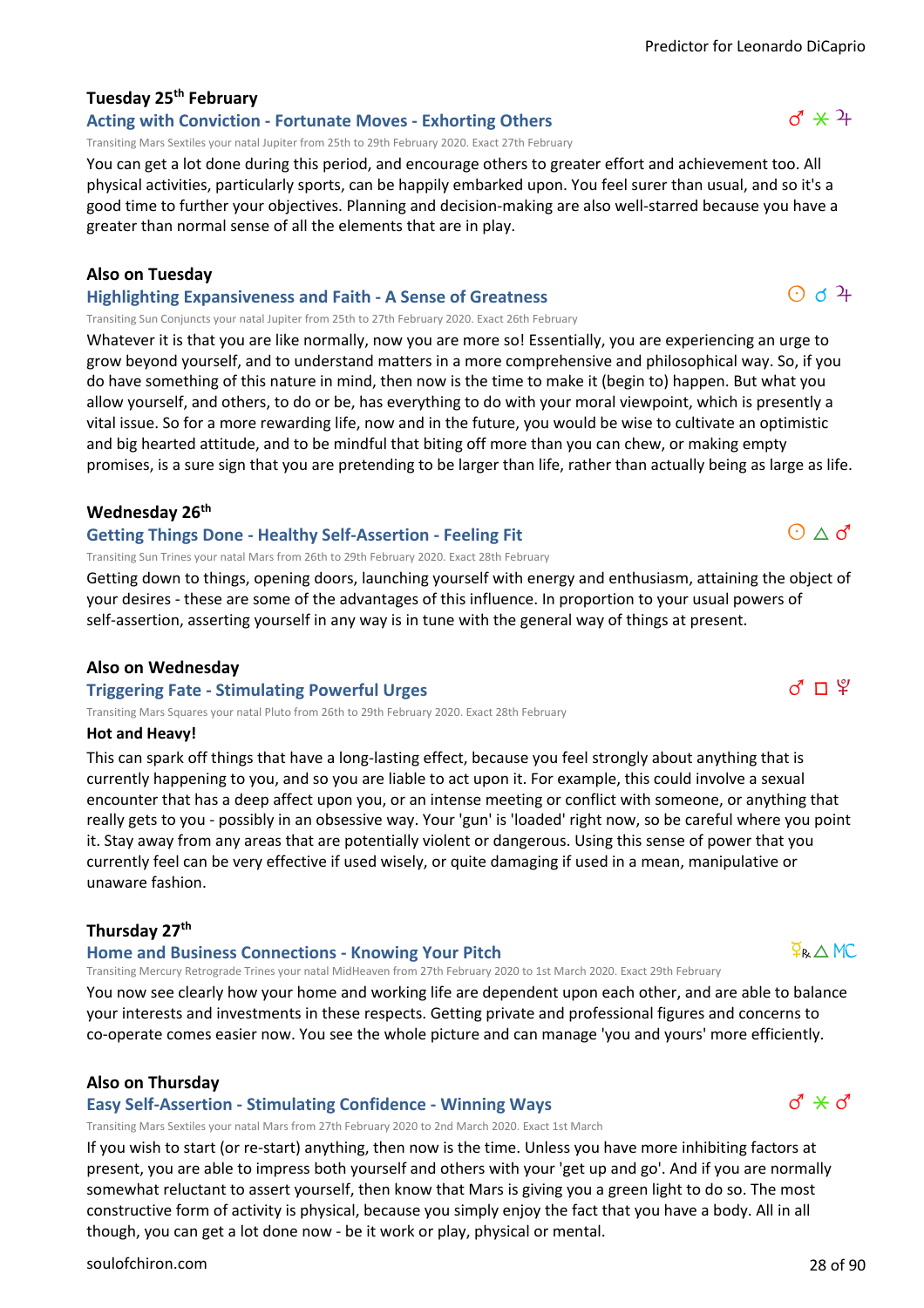$f \sim$ 

#### **Forecast for March 2020**

#### **Monday 2nd March**

#### **The Electricity Of Love - Unusual Attractions - Possible Alienation**

Transiting Venus Opposes your natal Uranus from 2nd to 5th March 2020. Exact 4th March

Whatever is out of the ordinary regarding sexual, social, creative or romantic involvements can appear out of the blue now. By the very nature of this influence it is hard to say what will happen. For the same reason, it is best not to put too much store by whatever does, because it will most probably be a flash-in-the-pan kind of occurrence. Experimental, shocking or odd - whatever happens now can be anything from extremely exciting to somehow detached - or both even.

This influence can trigger the start of an exciting relationship, but it does not predict which way it will go, because the only assurances as far as Uranus is concerned are that you can expect the unexpected, be ready to be woken up to something new. Significant coincidences can happen now, trying to tell you something about how love and life tick. Sudden attractions and/or breaks in relationships can also occur.

#### **Also on Monday**

#### **Flow of Communication - Working and Thinking Well - Connected**

Transiting Mercury Retrograde Trines your natal Mercury from 2nd to 6th March 2020. Exact 4th March

All Mercurial activities, such as mental or manual work, studying, communications, travel, contact making, etc., are highlighted now. You're generally on good form intellectually, and seem to pick the right moment to make that call, the right way to say something, and to put your finger on the easiest solution. Co-operative ventures and interactions with those who live nearby (or siblings) are also well starred.

#### **Also on Monday**

#### **Synchronicity - Being In The Know - Unusual Connections**

Transiting Mercury Retrograde Trines your natal Uranus from 2nd to 7th March 2020. Exact 5th March

Being mentally in tune with new ideas, methods and technology is the advantage that this influence offers you. It's as if you can intuitively put your finger on whatever (or whomever) you need to make contact with. This is quite simply a time when you are on good mental and verbal form - so earmark it for those tasks and appointments that require such mental acuity.

#### **Tuesday 3rd**

#### **Bad Buys - Indiscretion - Feelings At Odds With Words**

Transiting Venus Opposes your natal Mercury from 3rd to 5th March 2020. Exact 4th March

Feelings and values are presently in conflict with how things are seen or communicated. This can give rise to misunderstandings, especially between loved ones. You should be careful not to let a molehill be turned into a mountain, because really this influence should only amount to a 'life and life only' type of irritation that has no real lasting effect. However, if there is something bigger brewing beneath the surface, then this could bring it out in the open.

But it is an ill wind that blows nobody any good, because with a bit of self-control and a few well chosen, preferably loving, words, a gain rather than a loss could be on the cards. Apart from these more serious areas, be on your guard against impulse buys or retorts you later come to regret.

#### **Friday 6th**

#### **Smooth Running - Opening Doors - No Worries**

Transiting Sun Trines your natal Sun from 6th to 9th March 2020. Exact 8th March

You are 'in sync' with life today - at least, in the context of whatever else is going on for you astrologically at this time. So now is when you can gain co-operation from others, and be generally in tune and in gear. You could also receive assistance from someone; someone who possibly has power or authority.

### $\overline{Q}_R \wedge H$

 $9^{\circ}$   $\phi$ 

 $\overline{Q}_R \wedge \overline{Q}$ 

### $O \wedge O$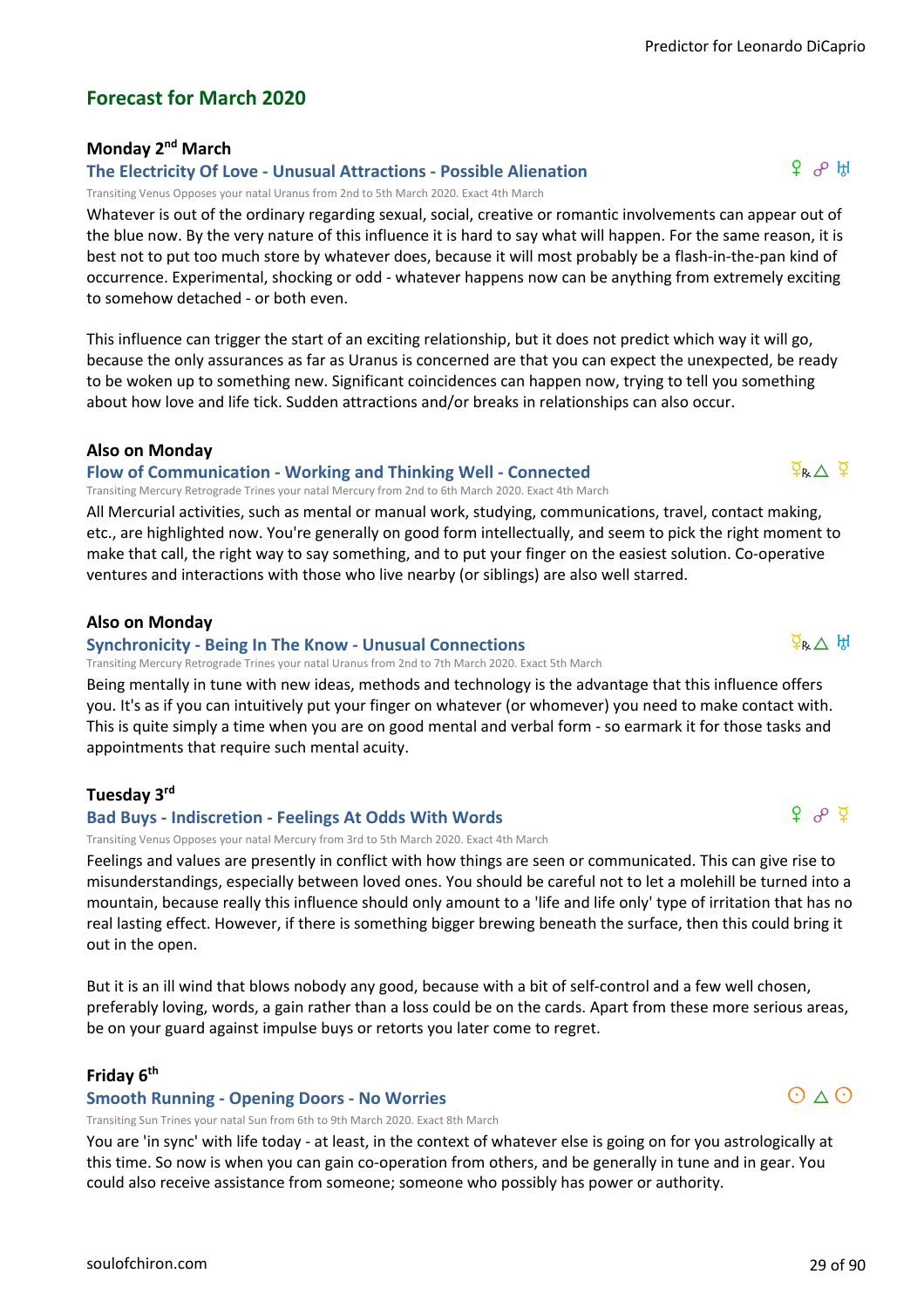### **Friday 6th March**

**A Sense of Order - Highlighting Discipline and Economy** Transiting Sun Trines your natal Saturn from 6th to 9th March 2020. Exact 8th March

You should be functioning well over these few days, so it's a good time to get more systematic, devise a plan, or even embark upon some important undertaking - assuming other indications are not inauspicious. You are, at present, more than usually inclined to get down to what needs doing without being, or feeling, distracted by issues that do not bear directly on the job in hand. You are now more disposed towards structure and efficiency than you are towards whims or sentimentality.

#### **Also on Friday**

#### **Charity Begins At Home - Domestic Harmony - Loving Family**

Transiting Venus Sextiles your natal MidHeaven from 6th to 8th March 2020. Exact 7th March

This is a mild influence that should help you to use your skills to blend your working and private life, to get one to serve the other. Any artistic or creative flair or project can now gain support from both official and personal spheres.

#### **Saturday 7th**

#### **Stimulating or Attacking Feelings - Protecting Your Space**

Transiting Mars Squares your natal Moon from 7th to 11th March 2020. Exact 9th March

#### **Hot!**

The feelings that you have been sitting on need to come to the surface now. So feeling irritable, or fit to burst, is quite likely. This is a natural safety valve urging you to unload negative feelings such as anger or resentment, and especially those that concern your family and figures, or events, from your past. Being 'reasonable' at this time would be missing the point, because being supposedly abiding and well-behaved is what made you swallow your true feelings in the first place. So 'cough up the bile' and all concerned will feel the healthier and more secure for it eventually. It is very important now to make it clear how you feel, but to avoid unnecessary conflict, you must make the distinction between a feeling and who or what triggers off that feeling.

#### **Sunday 8th**

#### **Being In Tune - Social Harmony - Making The Peace**

Transiting Sun Trines your natal Venus from 8th to 10th March 2020. Exact 9th March

Things are promising socially right now, and if there is a love interest, then you can be fairly sure that, if things are going to go your way at all, they will do so now. Making amends, launching any social event, being artistically creative or entertained - these are all liable to go with a swing at this time.

#### **Tuesday 10th**

#### **Love And Goodwill - Fun And Generosity - Joie De Vivre - Lady Luck**

Transiting Venus Sextiles your natal Jupiter from 10th to 13th March 2020. Exact 12th March

Depending on your usual propensity for good fortune or giving/having a good time, this influence will provide you with a strong sense and/or experience of what is enjoyable about life. Taking in anything that enlivens or entertains is very propitious now - whether you are in an active or passive role. You have a lust for life at present - but watch your pocket or appetite, unless you are quite prepared to say it was worth the price, no matter what.

Any activity that requires you to put out a good or generous vibe is best booked for now. You are luckier than at other times - but bear in mind that gambling can have an agenda all of its own so paradoxically, do not bet on it! It is better by far to see and experience this influence as a gift from the gods - but on the gods' terms. This means to say that there is something good in the air, but do not presume on it being 'good' in precisely the way you think you want it to mean. It is really an opportunity to find out what 'good' actually means.



 $d \cap$ 

 $O \wedge h$ 



 $O \wedge 9$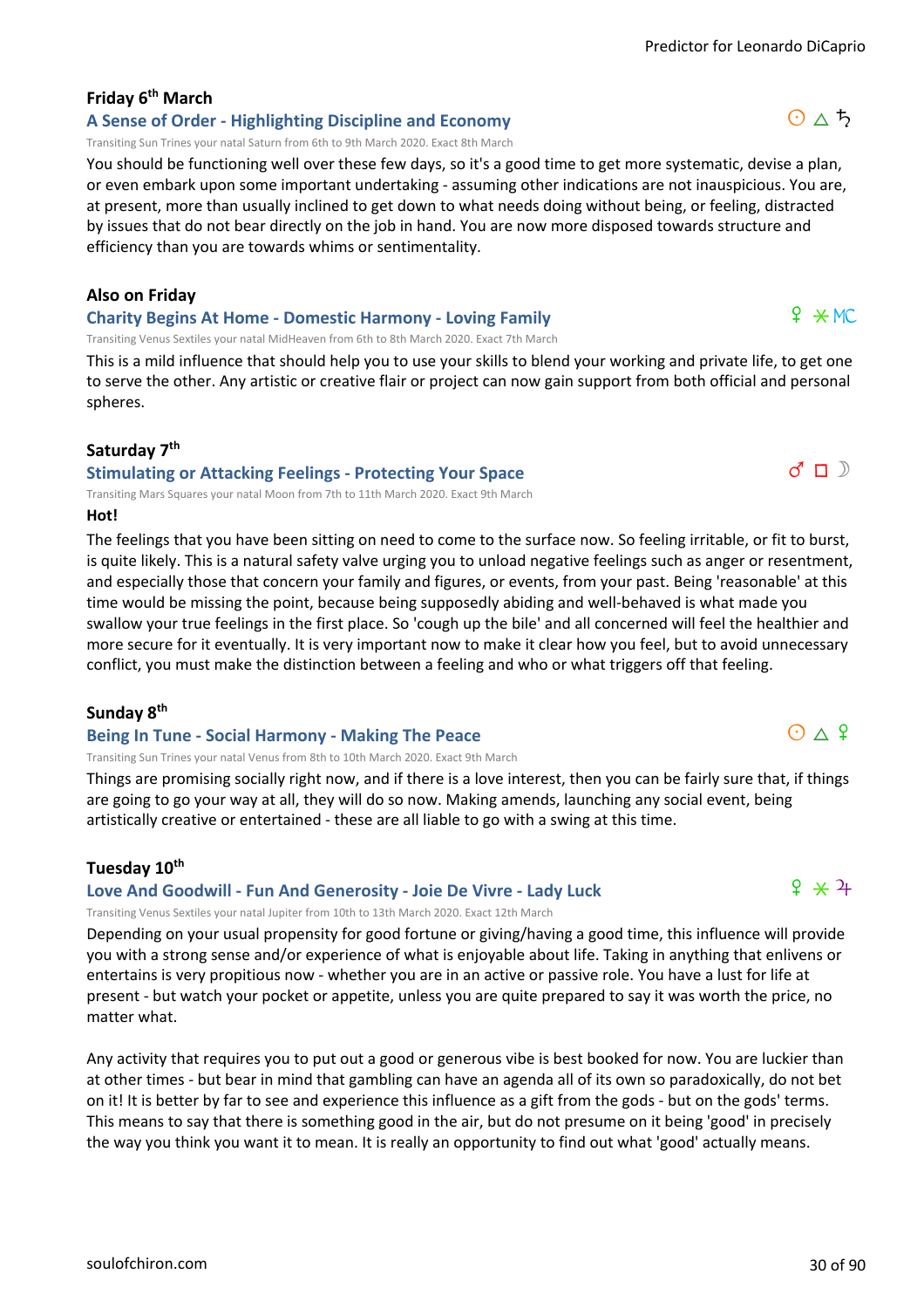#### **Wednesday 11th March**

#### **Synchronicity - Being In The Know - Unusual Connections**

Transiting Mercury Trines your natal Uranus from 11th to 16th March 2020. Exact 14th March

Being mentally in tune with new ideas, methods and technology is the advantage that this influence offers you. It's as if you can intuitively put your finger on whatever (or whomever) you need to make contact with. This is quite simply a time when you are on good mental and verbal form - so earmark it for those tasks and appointments that require such mental acuity.

#### **Thursday 12th**

**Flow of Communication - Working and Thinking Well - Connected** Transiting Mercury Trines your natal Mercury from 12th to 17th March 2020. Exact 15th March

All Mercurial activities, such as mental or manual work, studying, communications, travel, contact making, etc., are highlighted now. You're generally on good form intellectually, and seem to pick the right moment to make that call, the right way to say something, and to put your finger on the easiest solution. Co-operative ventures and interactions with those who live nearby (or siblings) are also well starred.

#### **Also on Thursday**

#### **Forcefulness with Ease - The Door Opener - A Winning Way**

Transiting Mars Sextiles your natal Sun from 12th to 15th March 2020. Exact 14th March

You are able to approach and execute matters as well as possible now, either in relation to your usual ability to act decisively - or considering the situation that you are currently dealing with. In other words, you are now most likely to know what you want, and how to go about getting it. More to the point, however, you are most likely to assert yourself owing to an instinctive sense of sureness that attracts success and confidence, rather than to being impatient and pushy, which would attract the opposite.

#### **Also on Thursday**

#### **Love At Odds With Sex - Attracting and/or Attracted**

Transiting Venus Opposes your natal Mars from 12th to 14th March 2020. Exact 13th March

You are very much in the mood for sexual and/or romantic experience, or simply to feel socially alive. Depending upon your temperament and availability, such an experience, or at least the opportunity for it, could arise right now, or, it would be a good time to plan for such an occasion, or, failing all of these, it could be a time of frustration if these matters have been put on the backburner.

Then again, out of the blue could come an experience that kind of pleasurably highlights the current state of affairs in your love/sex/social life - even precipitating you into an affair or relationship. All in all though, this has the potential to be an enjoyable and exciting time - but be wary of your own shortcomings with respect to these areas being exposed. Attractive, artistic or simply likeable people appear on the scene to sweeten your life - or you could be the one being this for someone else.

#### **Also on Thursday**

**Inhibited or Disciplined Activity - Slowly Does It**

Transiting Mars Opposes your natal Saturn from 12th to 15th March 2020. Exact 14th March

#### **Hot and Cold**

At present there is a danger of your doubts and fears intruding just when you wish to act. This could take the external form of others holding you up in some way, or of some authority holding you back. Struggling angrily against such blockages would attract more frustration, so it's probably most advisable to take a back seat now. Working out your pent-up energies in an industrious fashion is a simple and productive solution. This would also mean having to avoid complications with others, which in turn could bring troublesome emotions to the surface in what could be a physically damaging way.

 $\frac{1}{2}$   $\Delta$   $\frac{1}{2}$ 

 $d \times \odot$ 

 $9<sub>9</sub>$   $\sigma$ 



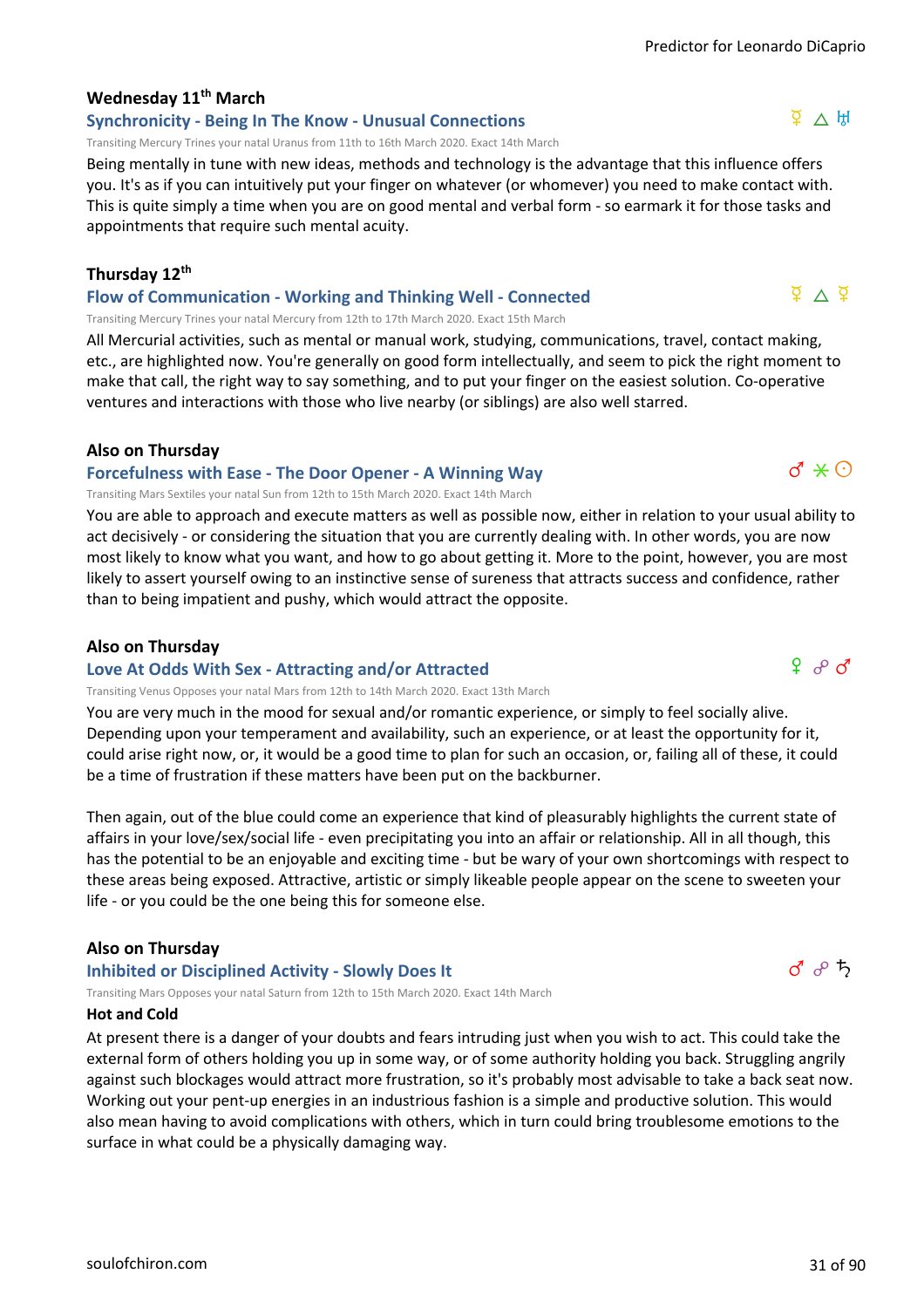#### **Friday 13th March**

#### **Loving Sex - Ease of Expression - Party Time**

Transiting Mars Sextiles your natal Venus from 13th to 17th March 2020. Exact 15th March

This is a wonderful time for physically enjoying yourself. Your senses are more than usually responsive to stimulation, and others are also more responsive to your actions. You can now discover (or improve) your ability to 'hit the spot' - either in an intimate situation or in company. You are more attuned to striking a balance between getting and giving, and to the fact that mutual pleasure is pleasure indeed. Artistic pursuits are also highlighted during this period.

#### **Wednesday 18th**

#### **Home and Business Connections - Knowing Your Pitch**

Transiting Mercury Trines your natal MidHeaven from 18th to 21st March 2020. Exact 20th March

You now see clearly how your home and working life are dependent upon each other, and are able to balance your interests and investments in these respects. Getting private and professional figures and concerns to co-operate comes easier now. You see the whole picture and can manage 'you and yours' more efficiently.

#### **Friday 20th**

#### **Love At Odds With Life - Love Life Laid Bare - Lovers' Tiffs**

Transiting Venus Opposes your natal Sun from 20th to 23rd March 2020. Exact 22nd March

You can now have the classic Venusian experience of, or opportunity for love, romance, beauty, value or anything else that makes life worth living. It is also a good time to go out or get down to finding such things. On the other hand, what happens is that the level and quality of romantic or social involvement in your life is now apparent and intensified.

The effect can therefore be anything from having a really good time to feeling in need of having a good time, from looking good to feeling how uphill it is trying to look good, from experiencing love and life as sweet and fulfilling to feeling that everything is superficial and of little value. A purchase can be just what you wanted, or turn out later to be an indulgent waste of money.

In the end, Venus is about finding love, beauty and value in whatever circumstances you are in, and not fretting after something that is missing or wanting. Stop wanting and start having; stop craving and start giving. And beauty is only skin deep if that is only as far as you look!

#### **Saturday 21st**

#### **Private Life/Public Life Balance - Parental Conflicts**

Transiting Sun Squares your natal MidHeaven from 21st to 24th March 2020. Exact 23rd March

Try and meet both personal and business obligations equally, even though everything will be coming at you from all sides. This only lasts a few days, so don't over-react to difficulties and thereby make things as bad as they momentarily appear to be.

#### **Also on Saturday**

#### **Love And Duty - Serious Attachments - The Importance Of Commitment**

Transiting Venus Sextiles your natal Saturn from 21st to 23rd March 2020. Exact 22nd March

This brings a period of relative stability in your love life, social involvements or financial affairs. What comprises such is now shown to you, so you can take stock of whatever that is and use it to build and secure these areas for the future. You are now more inclined to be economical and dutiful, without it feeling like a wet blanket. Partners are also inclined towards being more responsible and mature at present.



 $9^\circ \rightarrow \odot$ 

 $\Phi$   $\triangle$  MC





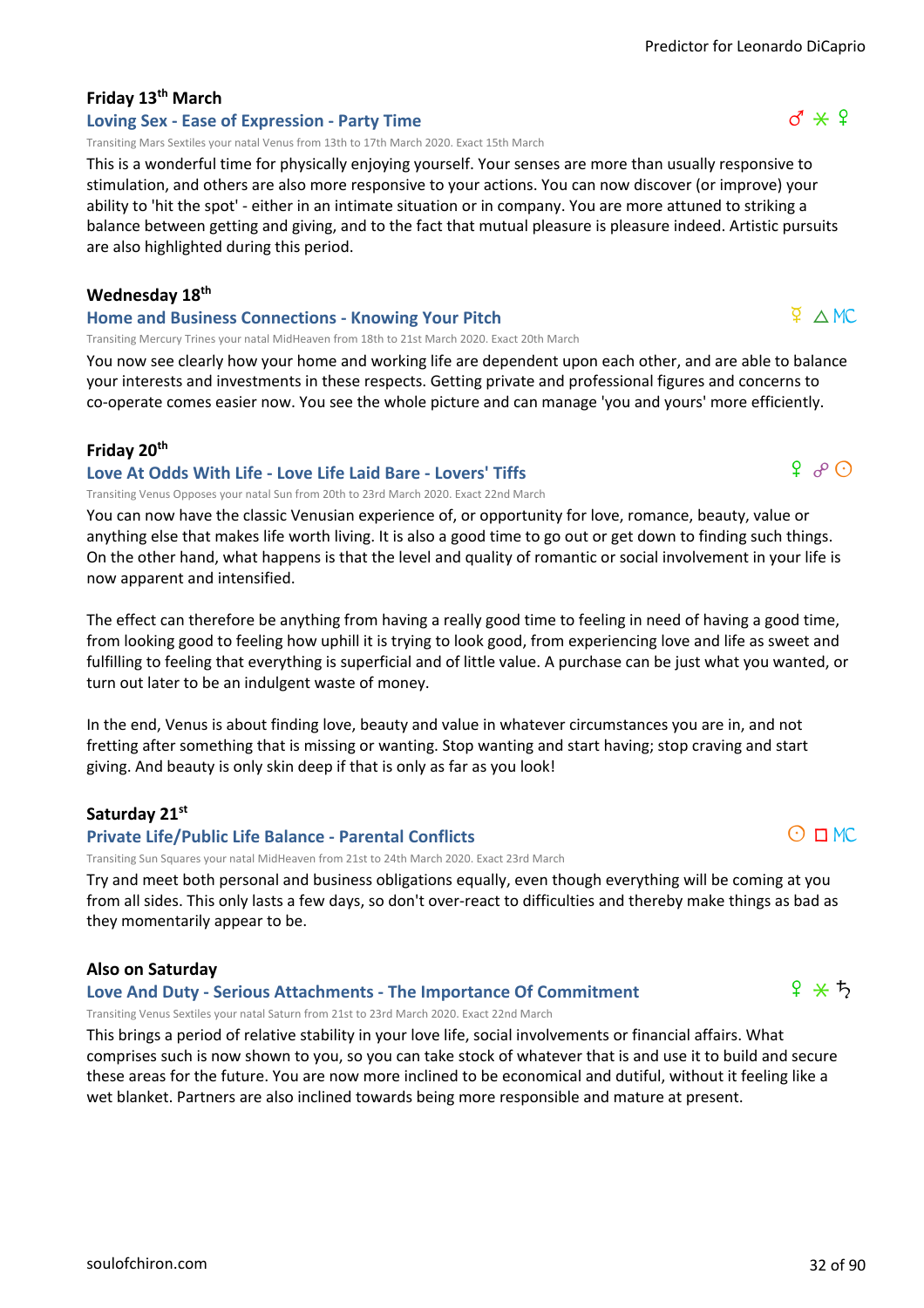#### **Saturday 21st March**

#### **Highlighting Relationship Issues - Acceding To Others**

Transiting Sun Opposes your natal Ascendant from 21st to 23rd March 2020. Exact 22nd March

The solar spotlight is now upon your relationships, or social life in general. Quite what certain others mean and are doing in your life becomes clearer now - so, pay attention! Significant others will appear even more significant, and what (or who) does not matter will be obvious - or it should be. Alternatively, or additionally, someone important could now enter your life, especially if there are other more longstanding influences occurring, which indicate such an encounter.

#### **Sunday 22nd**

#### **Spending Too Much - Spending Too Little - Indulgence or Pleasure?**

Transiting Venus Opposes your natal Venus from 22nd to 24th March 2020. Exact 23rd March

This is not really a problem except that you are inclined to overdo it - or conversely, not push the boat out enough. It all depends on what place you give to love and pleasure in your life. If you are naturally generous, affectionate or fun loving, then this time will probably be enjoyable for you - although you might have a hangover or blown budget to contend with afterwards!

If you usually have a hard time giving of yourself and being socially satisfied, this influence is trying to show you why, and how you could remedy such a dilemma. The secret is generosity - on any or all levels - to be aware that another's happiness is ultimately your own too. Without tuning into Venus in a positive way, you can simply feel more anti-social, unattractive, or worthless.

#### **Tuesday 24th**

#### **The Confused Mind - Deceptions or Misunderstandings**

Transiting Mercury Squares your natal Neptune from 24th to 26th March 2020. Exact 26th March

Unless you're doing something of a creative, therapeutic, or entertaining nature at this time, you are possibly asking to attract absent-mindedness or strange, even paranoid, ideas. Crossed lines could also dog any form of communication. So, this is not a time to make any crucial decisions or broach delicate matters - either it just wouldn't come out right, or, what another says or does could be taken in the wrong way. Also, when you're out and about you may get lost in some way or other. Sitting back and watching the world go by, or taking in a film you know you're going to like, are a few ways of safely, even enjoyably, getting through this one.

#### **Also on Tuesday**

#### **Seeing the Whole - Getting a Plan - Philosophical Thinking**

Transiting Mercury Conjuncts your natal Jupiter from 24th to 26th March 2020. Exact 25th March

You are now put in touch with all you need to know. However, this can be a double-edged weapon, because on the one hand it could find you able to manage various items or activities into an effective whole, or, on the other hand, find you confused as ideas and conflicting considerations flood your mind, giving rise to a 'brain jam'. Marshalling your thoughts is therefore both the issue and the opportunity at present. Ultimately, you're gaining some kind of understanding now, be it about something specific or something general.

Out of this, a philosophical overview can be arrived at, thereby accommodating anything that is presently going on in your life. Another possible expression is thinking, speaking and/or acting out of a sense of opinion rather than a firm fact. Such succumbing to generalities posing as the truth could set you up for embarrassment or a lot of wasted time, or both, as you bluff and exaggerate your way into, or out of, something. So, get the facts straight - that is, of course, unless you're quite happy to pontificate. Dealing with foreign matters (or people) could also be an issue now - again, worthy of detailed consideration.

 $\overline{z}$  D  $\overline{w}$ 



### $O$   $R$  AS

 $9^\circ$   $\%$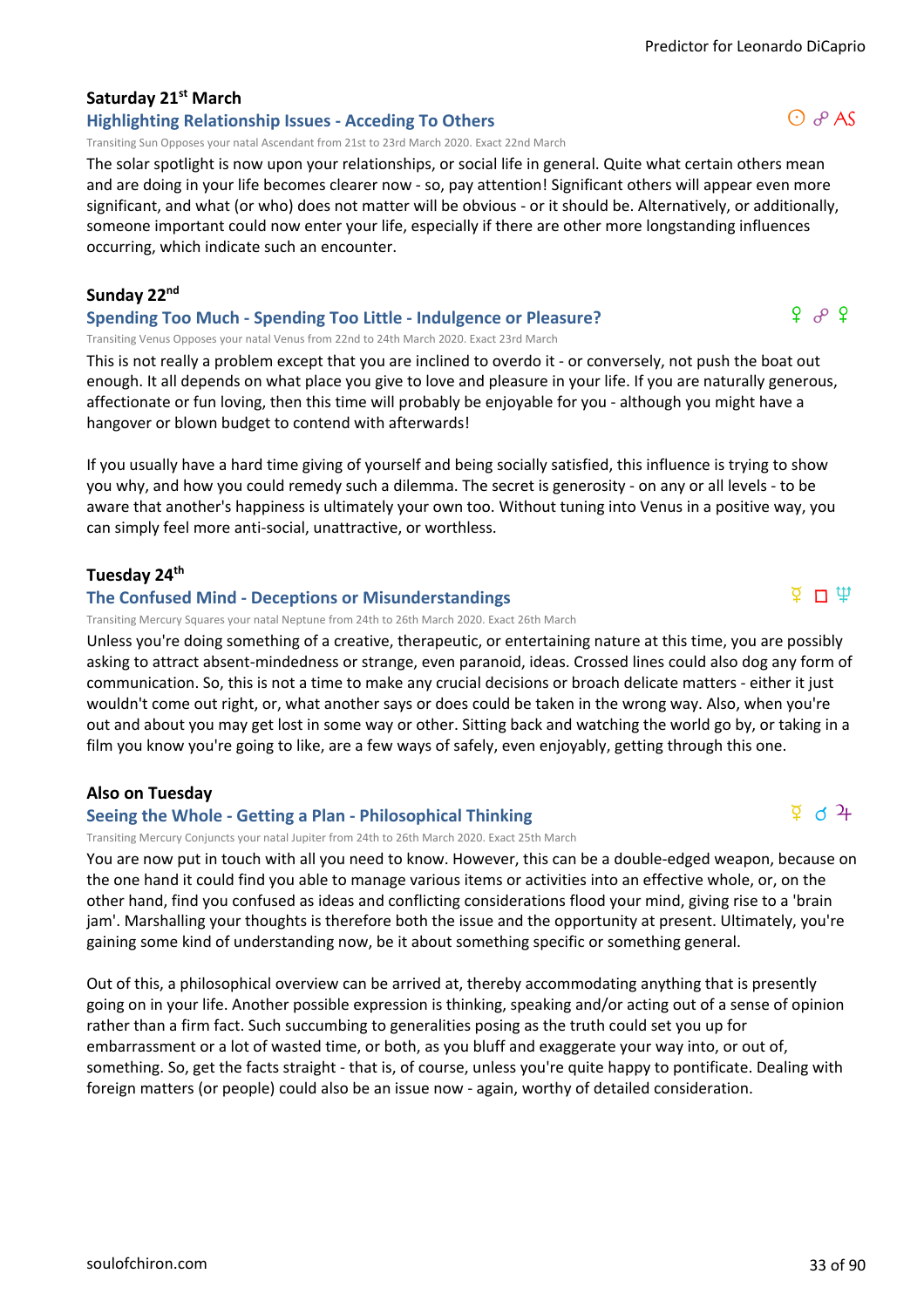#### **Wednesday 25th March**

#### **Healthy Self-Assertion - Getting a Lot Done**

Transiting Mercury Trines your natal Mars from 25th to 27th March 2020. Exact 26th March

Your mind is now in gear with your body, so anything that needs such an advantage, plan for now if you can. Sports, debate, selling, effective communication, getting your foot in the door - these are just some of the pursuits that you're presently more likely to excel in than you would normally. Any job which has been daunting for you, and you've been putting off - set to work on it now.

#### **Thursday 26th**

#### **Experiencing Power: Degeneration or Regeneration**

Transiting Sun Opposes your natal Pluto from 26th to 29th March 2020. Exact 28th March

The underlying fact of life that everything is born, evolves, decays, dies and is born again, now enters your consciousness - in some way, great or small. The opportunity to tune into this cycle of birth and rebirth is well worth taking up, because it gives you a glimpse of the fact that you are a vital part of this cycle. As such, you may sense what is profound and powerful in you and your life, or what is wasteful and degenerate - but you will probably have to peer or delve some way beneath surface appearances in order to do so. You may also encounter manipulators of this power - be they benign or malignant. It could well become necessary for you to let go of decadent elements, and strive towards regenerative ones.

#### **Also on Thursday**

#### **Going With The Flow - Attuned To Spirit - Creativity and Entertainment**

Transiting Sun Trines your natal Neptune from 26th to 29th March 2020. Exact 28th March

This is a fine, subtle influence, which you could miss unless you are alive to the unseen, mystical or imaginative elements of life and your personality. Any kind of creative or spiritual pursuit - either active or passive - is propitious under this planetary effect. You are more attuned to subtle and emotional vibrations than usual, and possibly sense that struggling with issues only prolongs or complicates them. An enjoyable time listening to, or playing music, communing with Nature, or any activity involving the sea, are some of the possibilities right now.

#### **Friday 27th**

#### **Asserting Individuality - Provoking The Unexpected**

Transiting Mars Squares your natal Uranus from 27th to 31st March 2020. Exact 29th March

#### **Hot!**

A time to discover your freedom 'to be' and find out who you really are. You are now sharply made aware of this freedom; whether you think you want it or not! So, you could find yourself feeling restless, uncomfortably restricted, or easily agitated by others' expectations of you. You need the space to be yourself. The more that you understand this, then the freer you will feel to do your own thing, or start something new, without feeling insecure because of having to break away from the norm. At the other extreme, if you suppress or are totally unaware of your need for freedom, then be ready for a shock that is in aid of waking you up to it - like an accident or someone close to you asserting their need for freedom.

#### **Saturday 28th**

#### **Argument or Hot Debate - Nervous Excitement or Exhaustion**

Transiting Mars Squares your natal Mercury from 28th to 31st March 2020. Exact 30th March

#### **Hot!**

If it's going to be said at all, it's going to be said now - with some force. This, in turn, will help make decisions concerning issues that have been hanging in the balance. If you still manage to sit on the fence, expect to get pushed off. In other words, keeping a lid on it will attract tension release in some other area - like speeding in your car, acute irritability, or physical weak spots playing up. Now is the time when you can, or have to, really get your mental teeth into an issue - or it will get its teeth into you!



 $\Theta$   $\phi$   $\varphi$ 

### $d \Pi$  H

 $d \Pi$   $\Phi$ 

 $\Theta \wedge \Psi$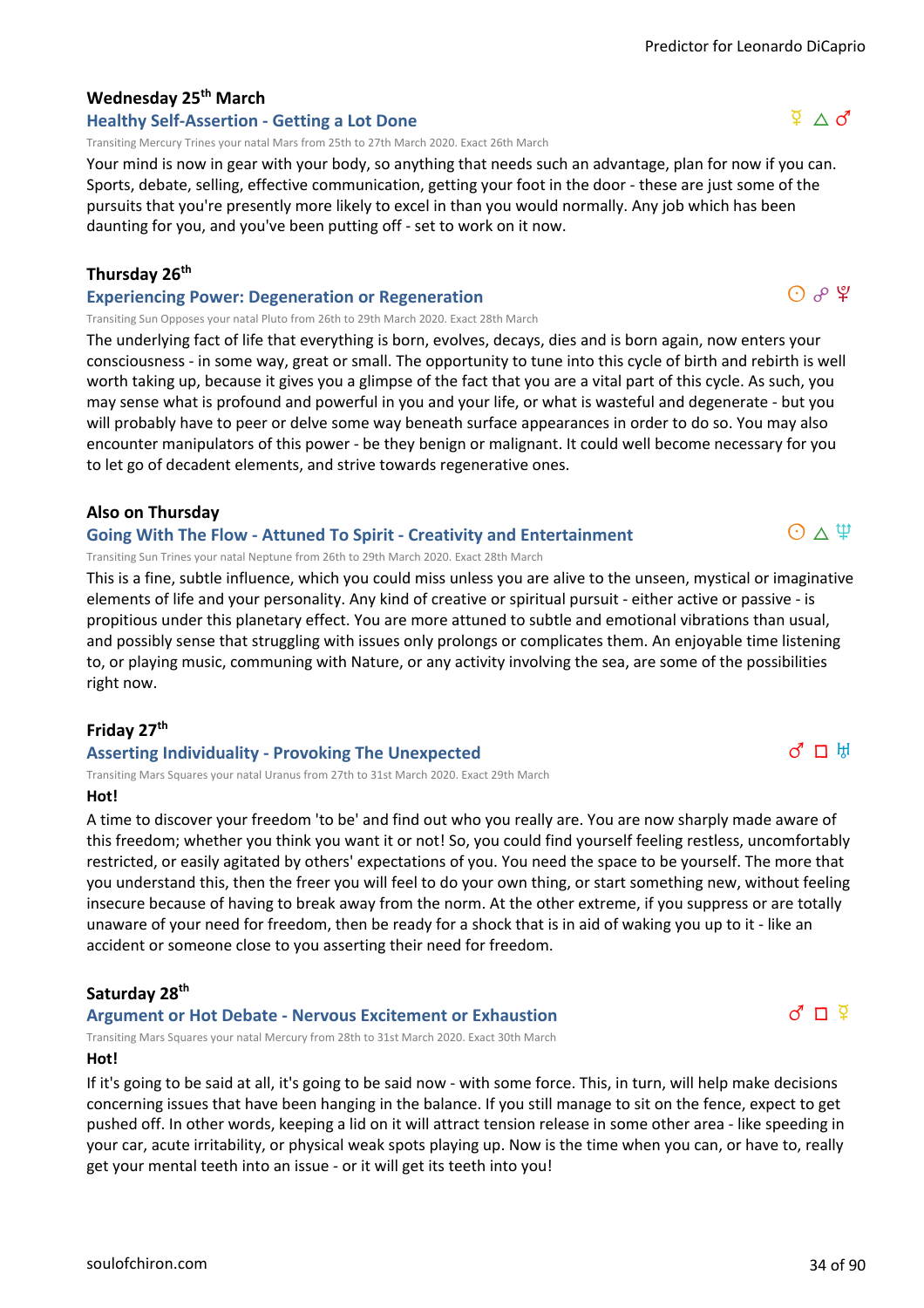#### **Forecast for April 2020**

#### **Wednesday 1st April**

#### **Easy Communication - Getting Work Done**

Transiting Mercury Trines your natal Sun from 1st to 3rd April 2020. Exact 3rd April

You feel 'wired in' to what's most important to you now, so it's a good time for seeing to jobs in hand, saying what has to be said, and generally setting to work on affairs. You are more able to co-ordinate your efforts and deliberations with those of other people at this time, so coming to agreements, and getting good work done on a co-operative basis, are strongly highlighted. Travel arrangements and making connections are far more likely to go smoothly too.

#### **Also on Wednesday**

#### **Getting Down To It - Efficient Thinking and Speaking - Officialdom**

Transiting Mercury Trines your natal Saturn from 1st to 4th April 2020. Exact 3rd April

Now you can do with relative ease those boring tasks that you might usually put off. Mental discipline comes more naturally to you now, and people in authority (like bosses or officials), can be dealt with more effectively - they themselves will also seem more amenable or efficient. Any kind of work, study or communication is highlighted now, but more so the practical rather than the creative type. You find it easier, and more immediately satisfying, to get your affairs in order. Things fall into place, especially if you do, or have done, the groundwork.

#### **Also on Wednesday**

#### **Easy Self-Assertion - Energy Flows Forth**

Transiting Mars Trines your natal Ascendant from 1st to 5th April 2020. Exact 3rd April

You should feel that the force is with you now - that is as long as there are not more inhibiting planetary influences around. So say what you want to say, do what you want to do, and go where you want to go. Somehow, others are more likely than usual to fall in with your desires; probably because you're more inclined to express and go for them in a confident and non-provocative way. All forms of physical activity are highlighted at this time.

#### **Thursday 2nd**

#### **Loving Words - Artistic Expression - The Art of Diplomacy**

#### Transiting Mercury Trines your natal Venus from 2nd to 4th April 2020. Exact 4th April

You know what pleases now - be it for yourself or someone else. At the same time, you know what doesn't please! All this gives you a good sense of what appeals or sells, so this is an excellent time for putting together anything that you want to go down well. Art, public relations, discussion, performing, charm and amusement these are some of the things the positive expression, or experience, of which are at your fingertips right now. If you wish to make known what's on your mind in an appreciable or agreeable way - do it now.

#### **Friday 3rd**

#### **Feeling Split - Emotional Awareness - Facing the Facts**

Transiting Sun Opposes your natal Moon from 3rd to 5th April 2020. Exact 4th April

You could find yourself in two minds about a certain issue. Such could, in turn, give rise to discontent and conflict of purpose. You may find yourself in disputes with family members, or be feeling generally at odds with the world around you. Succumbing to such negative feelings would, however, be missing the point as this influence offers you the opportunity to see the emotional score, to be less subjective, read the writing on the wall and obey what it says. You can sort out problems as long as you are emotionally honest enough to accept that which is your responsibility and that which is someone else's - because this is now being made clear.

 $\Phi \wedge \Phi$ 

 $\sigma^2 \triangle AS$ 



 $\Phi \wedge \Phi$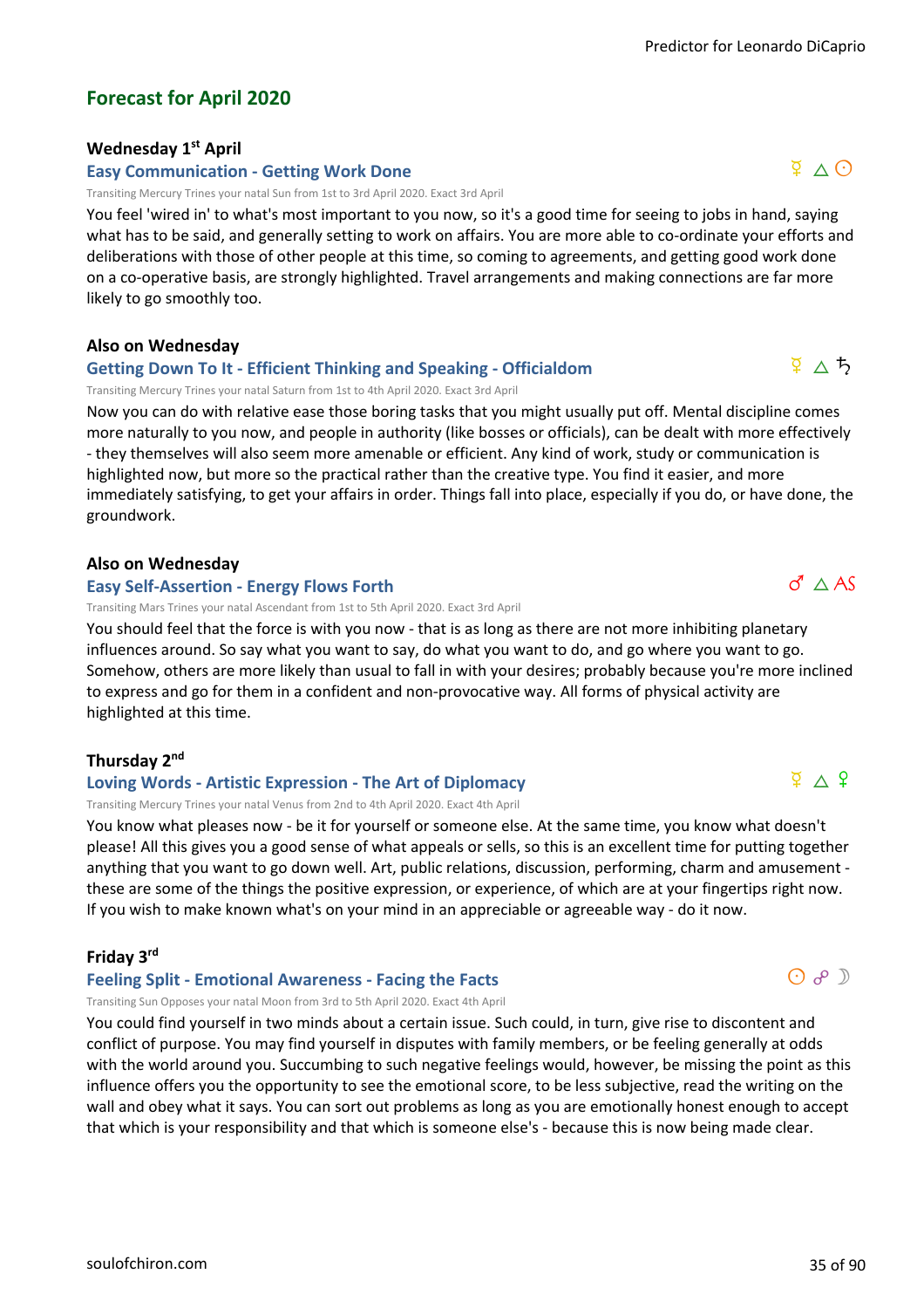## **Sunday 5th April**

**Attractive Presentation - Working To Please - Social Investments**

Transiting Venus Trines your natal Ascendant from 5th to 8th April 2020. Exact 6th April

This is an excellent time to be seen in your best light. Making presentations, performing, making a play for someone or something, even going down on bended knee - these are all highlighted under this influence. Generally, others are glad to have you around, and the feeling will probably be mutual.

#### **Monday 6th**

**Highlighting Status and Responsibilities, Caution and Doubts**

Transiting Sun Squares your natal Saturn from 6th to 8th April 2020. Exact 7th April

This period doesn't exactly find you in a party mood, but it does put you in a sober frame of mind that should enable you to get down to identifying what is (and what is not) required of you, and what is blocking your progress or view. The main trouble is that the pressure will be upon you to do just this. It is attempting to duck your responsibilities that would give you a hard time. Equally though, the thanklessness of tasks done out of a blind sense of duty, or born of fear, also shows up now. Even though this period lasts only a few days, time passes slowly, so use it to reflect coolly and carefully upon your position in life, without feeling panicky or depressed about it. Notwithstanding what else is indicated at present, the time to act comes later, after having made your purpose and obligation clearer.

#### **Thursday 9th**

#### **Acting Selflessly - Relaxed Inactivity**

Transiting Mars Sextiles your natal Neptune from 9th to 13th April 2020. Exact 11th April

This influence can be almost unnoticeable because the desires 'to act' and 'to do nothing' coincide. So, deliberately doing nothing in the form of relaxing or withdrawing to contemplate what you (and it) are all about is recommended. It can also be a good idea to do something that helps others achieve ends that have little to do with your own. In fact, anything that your ego would normally get in the way of may now be healthily embarked upon.

#### **Also on Thursday**

#### **Initiating Profound Changes - A Healthy Sense of Power**

Transiting Mars Trines your natal Pluto from 9th to 12th April 2020. Exact 11th April

Whatever you feel strongly about in a far-reaching way, can be successfully set in motion now. You may not see the results of this straightaway, but you would sense a sort of 'point of destiny' as you did so. Even if you are not aware of any such burning issue, this is a time when you should feel a certain power in the air. This could take the form of being in the presence of a powerful personality, or a waterfall, or some other impressive phenomenon. In any event, you presently have the ability to impress or be impressed.

#### **Saturday 11th**

#### **Intellectual Encounters - Therapy - Criticism From Others**

Transiting Mercury Opposes your natal Ascendant from 11th to 13th April 2020. Exact 12th April

You now receive mental (or verbal) feedback concerning the way you come across; getting to know what others make of you - be it good or bad. You could come across someone or something that is very stimulating intellectually. If you want a reliable sounding board, now is the time to find one - but make sure you listen.

#### **Also on Saturday**

#### **Bad Connections at Home or at Work**

Transiting Mercury Squares your natal MidHeaven from 11th to 13th April 2020. Exact 12th April

Your private and public lives tend to get in the way of one another at this time. Try to create a balance here, and avoid feeling frustrated if nothing seems to gel or if things become unstuck, because this influence is brief as a rule.

#### $Q \Box MC$

#### $d \times \Psi$

 $Q \partial P$  AS

#### $\sigma \wedge \Psi$

## $O \Pi$   $5$

 $9 \wedge AS$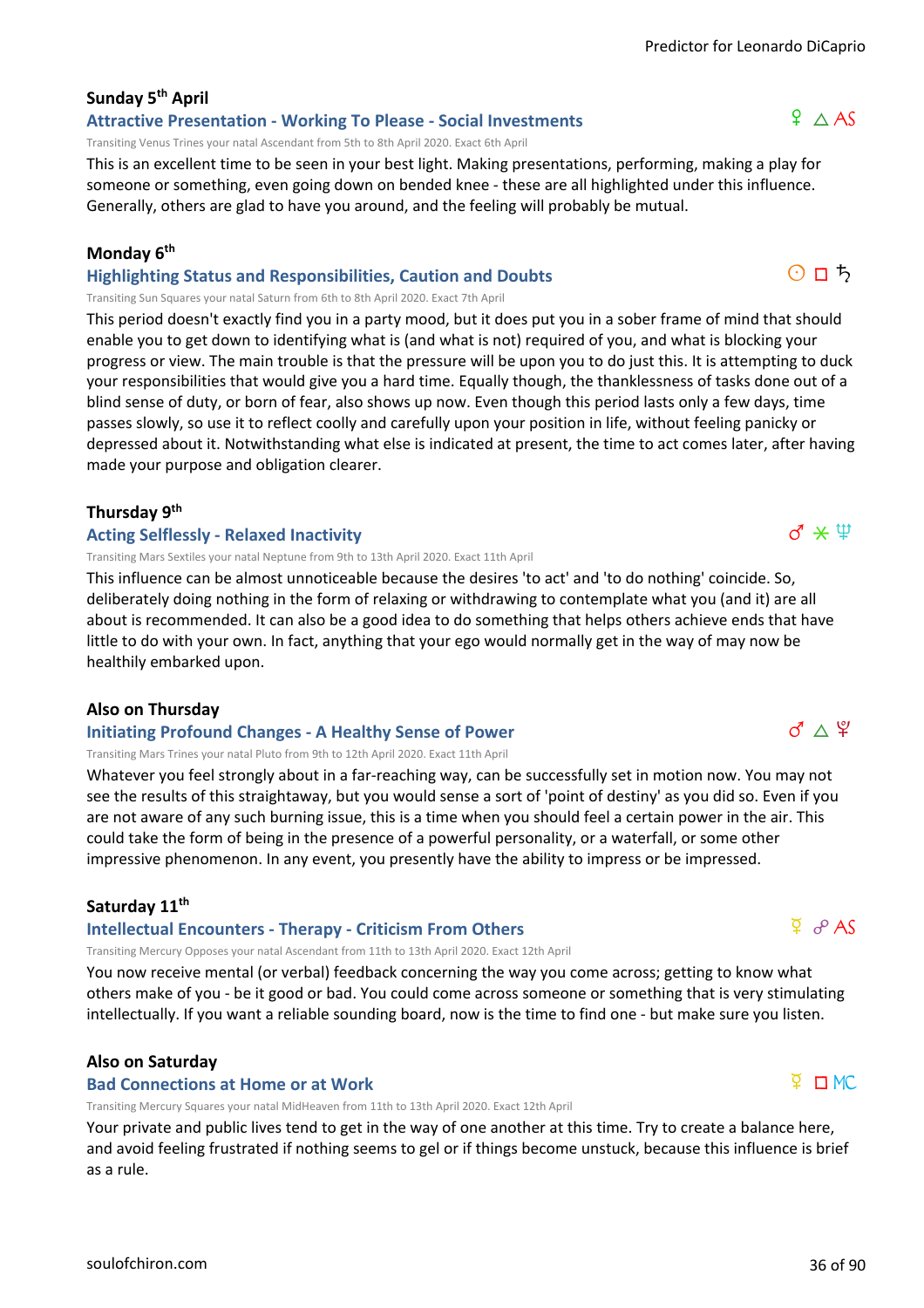# **Saturday 11th April**

#### **Love's Illusions - Precarious Fantasies - Artistic Inspiration**

Transiting Venus Opposes your natal Neptune from 11th to 14th April 2020. Exact 13th April

The most romantic and ideal, but equally the most fanciful and illusory, experiences can come your way now. You are more inclined to fall in love or lust, or to be made a fool of, for that matter. A more reliable expression or use of this influence is to involve yourself with some creative work, have a special time out with someone you have genuine love feelings for, or simply take in a good movie.

A new relationship can arise under this influence - but remember that 'under the influence' can be all it amounts to unless you have at least one foot on the ground. Platonic involvements are quite likely - or they turn out to be! Be that as it may, this can promise to be a pleasurable, if rather heady, time. All of the above could equally just take place in your head. On a more mundane note, you could find just the item you were after, or thought you were! Very much a 'what's real?' type of time, so do not take anything at face value - be it exciting or depressing.

### **Also on Saturday**

## **Overdoing It - Pleasure Versus Morality - Overspending**

Transiting Venus Squares your natal Jupiter from 11th to 14th April 2020. Exact 12th April

Depending on your usual propensity for good fortune or giving/having a good time, this influence will provide you with a strong sense and/or experience of what is enjoyable about life. Taking in anything that enlivens or entertains is very propitious now - whether you are in an active or passive role. You have a lust for life at present - but watch your pocket or appetite, unless you are quite prepared to say it was worth the price, no matter what.

You feel luckier than at other times - but that feeling will very likely prove thoroughly unreliable! Any kind of promise now, made by you or to you, could also prove hard to keep, so a bit of caution and a pinch of salt is required at present.

### **Also on Saturday**

#### **Loving Deeply - Genuine Attraction - Sexual Pleasure**

Transiting Venus Trines your natal Pluto from 11th to 14th April 2020. Exact 13th April

You are drawn to what is deep and dark - but probably without feeling controlled or compromised by such a feeling, such as can often be the case. If in a relationship, you now have the experience, or opportunity, of feeling in touch with the nucleus of what binds you together, yet in a way that is very right, fated even. This influence could possibly trigger the start of an important relationship, but there would probably have to be other, longer standing planetary effects to make it so.

### **Also on Saturday**

### **Stimulating Assertiveness - Provoking Aggression - High Energy**

Transiting Mars Squares your natal Mars from 11th to 14th April 2020. Exact 13th April

### **Hot!**

You should be raring to go now, so it's important that you have some constructive outlet for such energies, or otherwise you'll feel wound up and easily agitated. Basically, you should do anything that makes you feel happy to be active and mobile. If for any reason this is not possible, try to identify inside of you what exactly it is that you want or wish to do. Generally, you now get a good idea of how decisive and forthright you currently are. In fact, any course of action that initiates, regenerates or merely continues any project is recommended at this point. However, be warned that working at something resentfully, or repressing and being totally unaware of any urge to act at all, would be asking for a backlash in the form an accident or aggression from someone else - or simply feeling drained.



 $9 \wedge 9$ 





 $9 \n *n* 2$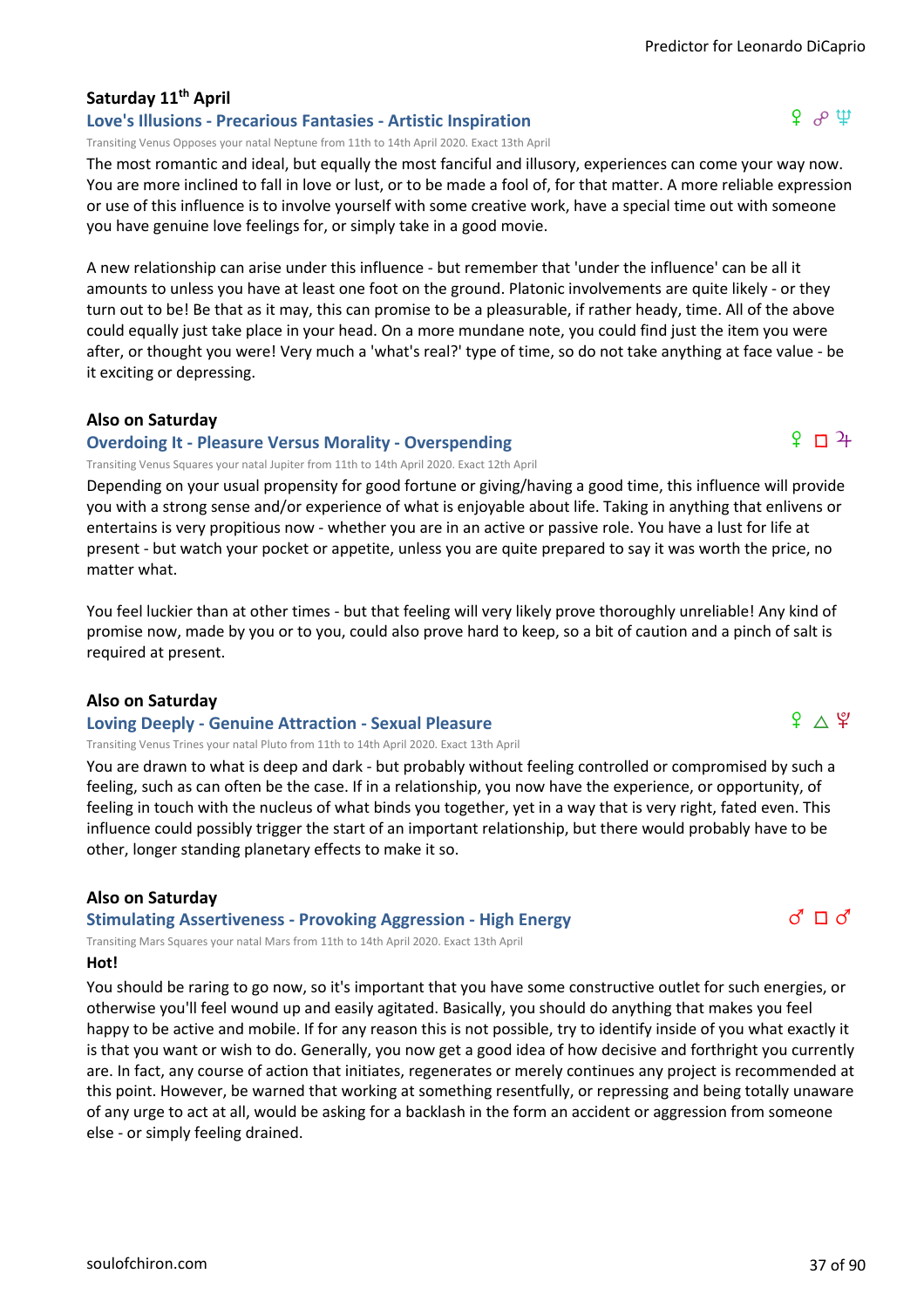# **Tuesday 14th April**

**Sleuthing It - Mental Preoccupation - Disturbing Undercurrents** Transiting Mercury Opposes your natal Pluto from 14th to 16th April 2020. Exact 15th April

Whatever rouses you, or demands your complete attention, is going to appear on the scene now. This could be in the form of a letter, a conversation, a book, or even an old question or feeling that pops to the surface to be looked into. Things that involve a mystery, like a whodunit, can really grab you at this time. Crime, the underworld, or the seamy side of life can also suck you in - but probably only on a mental level - but watch it, all the same. Having to perform work that requires deep concentration is very possible.

#### **Also on Tuesday**

**The Inspired Mind - Mystical or Psychic Attunement**

Transiting Mercury Trines your natal Neptune from 14th to 16th April 2020. Exact 16th April

If you've been after an answer, or inspiration, from out of the ether, then this is the time you're very likely to receive it. This doesn't mean to say that it will come whatever you're doing. It may, but it would be better to be focused upon the issue of your concern, and then - magic! Doing anything of a creative, therapeutic or entertaining nature is profitable, or advisable, at this time. Any experience involving the natural, or spirit, world is good 'medicine' right now - it may even come to you unbidden.

### **Friday 17th**

#### **State of Mind - Stimulating Interests - Highlighting Anxieties**

Transiting Sun Opposes your natal Mercury from 17th to 20th April 2020. Exact 19th April

Life's spotlight is focused upon the way you think and perceive things now. So, this can mean many things, depending upon what you have currently been doing with your mental faculties, or to your nervous system. Studying, planning, reading, short distance travel, making conversation, arguing the point, gossiping, worrying, or just plain thinking - these are some examples of Mercurial activities that are presently being intensified. This means that more energy is available to you for putting into one or more of these situations, or that you should learn to slow down, trust, think and talk a little less, and listen and feel more.

### **Also on Friday**

#### **Highlighting Uniqueness and Individuality - Expect the Unexpected**

Transiting Sun Opposes your natal Uranus from 17th to 19th April 2020. Exact 18th April

How you experience this influence has everything to do with how in touch you are with what is special about life in general and yourself in particular. If you have allowed your life to become too routine and predictable, then something (or someone) could appear on the scene to give you a shock or a jolt, or at least remind you that the world is a wild and extraordinary place. Alternatively, you could be the one to shock others by revealing what is rebellious or highly original about you. Why not make this a date with the unexpected by doing something you'd never normally do? Then, with the element of surprise on your side, there's no telling what new ideas or vistas could open up in front of you!

### **Saturday 18th**

### **Logic Versus Feelings - Gossip and Trivia**

Transiting Mercury Opposes your natal Moon from 18th to 20th April 2020. Exact 20th April

Time could be wasted with gossiping and small talk - but then again, it might be this very thing that makes you feel in tune with your immediate environment. You are more mentally in touch with your feelings at this time, so you may learn a lot on this front, as well as making it clear to others how you feel and, conversely, receiving from them how they feel. Saying too much could be something to watch out for, as too would be getting into a confrontation with somebody who lives close by, a colleague or family member. Then again, it could be precisely such a confrontation that makes you more aware of your own and another's feelings, generally speaking or with regard to some specific matter.

# $\Phi \wedge \Psi$

 $\overline{\Omega}$   $\phi$   $\overline{\Omega}$ 

 $\Phi$   $\mathfrak{p}$ 

 $\phi \in \mathfrak{P}$ 

 $\Theta$   $\theta$  H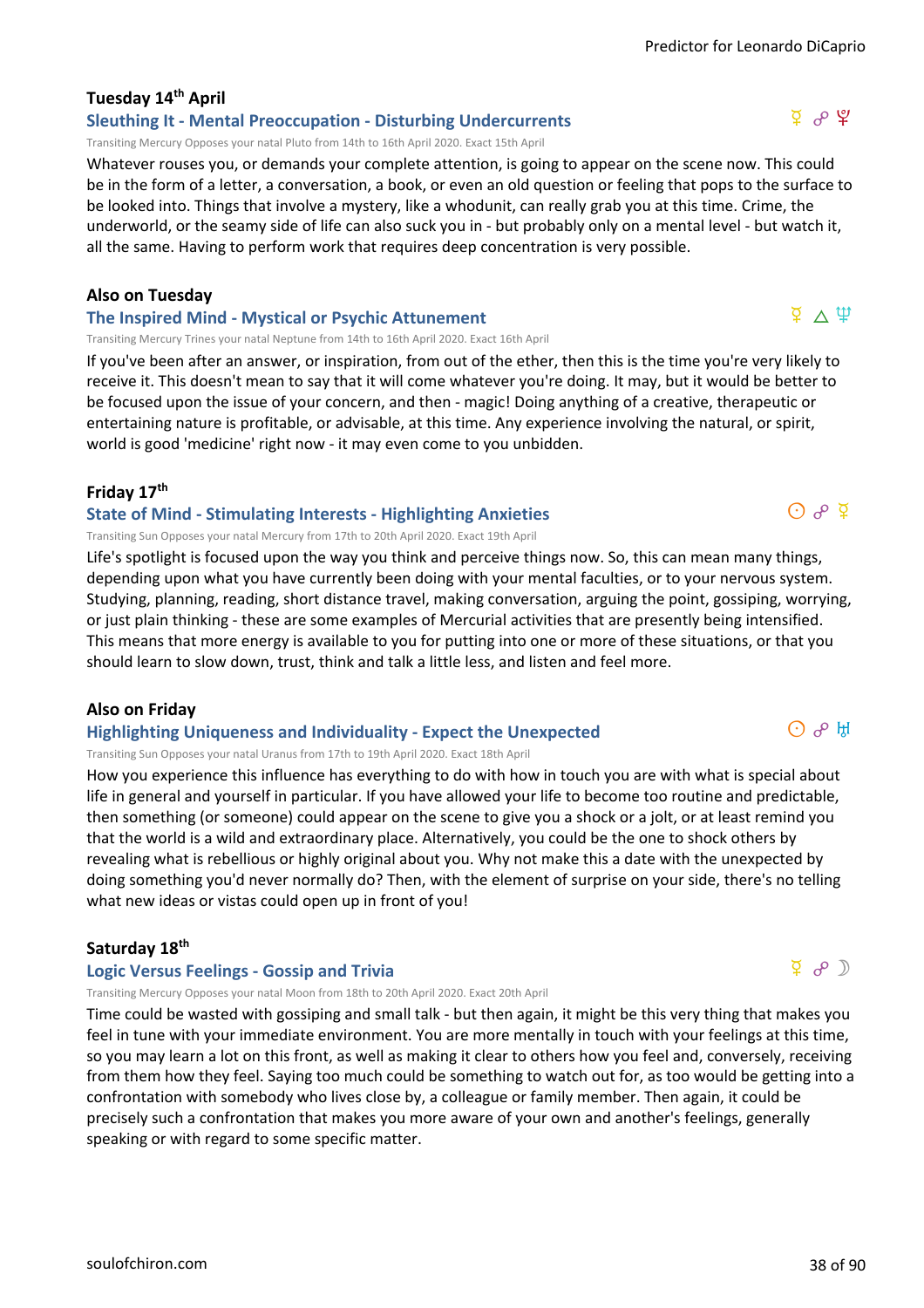# **Monday 20th April**

### **Need To Plan Thinking - Heavy Thoughts - Officialdom**

Transiting Mercury Squares your natal Saturn from 20th to 22nd April 2020. Exact 21st April

This is when you can (or have to) get down to some serious thinking or work. Failure to do what needs doing can give rise to depression, or pressure from someone or something that has authority over you. Basically, your mind now turns to whatever is your responsibility. Whether or not you are alive to what that is and knuckle down to it, makes the difference between this being a heavy, or efficient time. It is definitely not a time for woolly thinking and escapism, because you could put yourself in line for some kind of bad reaction or payback, either now or later on. This is not supposed to be a 'fun' time, so don't frustrate or exhaust yourself trying to make out that it is. It's a time for work and effort, so you will feel far better (and lighter) as a result of simply doing what has to be done - or what you have been putting off.

### **Also on Monday**

#### **Strong Feelings - Spontaneous Actions - Feeling Vibrant**

Transiting Mars Trines your natal Moon from 20th to 23rd April 2020. Exact 22nd April

At present you experience a natural flow of energy into whatever pursuits further your needs. So, any activity that requires lively responses or consistent emotions, such as a challenging task or satisfying a desire, is well-starred right now. Also, you are able to stand your ground without appearing guarded and unsure of yourself. Your current emotional state is likely to attract the very people or events that give you the feeling of being alive and going somewhere.

## **Tuesday 21st**

#### **Emotional Harmony - Accord with/between Females - Attractiveness**

Transiting Venus Trines your natal Moon from 21st to 25th April 2020. Exact 23rd April

This is a very 'female' influence in that you are inclined to use charm and receptivity rather than drive and ambition. If you are usually disposed towards making things happen, now you are wise to let them happen as they will, because in this way the easiest solution or most attractive outcome will ensue. Any pursuits that require grace, diplomacy or artistic imagination, or occasions like domestic or family gatherings and parties are highlighted at this time.

### **Also on Tuesday**

#### **Career Advances or Opportunities - Managing Home and Business**

Transiting Sun Sextiles your natal MidHeaven from 21st to 23rd April 2020. Exact 22nd April

At this time you feel more able to see a balance or connection between who you are in public and who you are in private. Examples of this could be bringing a colleague home, or introducing a family member to the way you work. Also, if you have been paying too much attention to one area and not enough to the other, you can now see how to accomplish this, and begin to do so.

# **Friday 24th**

**Stimulating or Challenging Your Ego - High Energy - Anger or Drive**

Transiting Mars Squares your natal Sun from 24th to 27th April 2020. Exact 26th April

### **Hot!**

Finding a suitable and effective outlet for your energies is the main issue at present. This probably means expressing yourself physically as well as mentally. So, if there is something you have to do that needs a definite degree of forcefulness, then now is the time to go for it. But this is also a time when you can arouse or be aroused to anger or arrogance. This could be just right for clearing the air or making a breakthrough, but watch out for over-reactions, because they could lead to damage. This is a 'hot' period, and can set things off easily. It is up to you whether it is for good or ill.



# $9 \wedge D$

 $d \triangle D$ 

 $d \sqcap \odot$ 

 $O \times MC$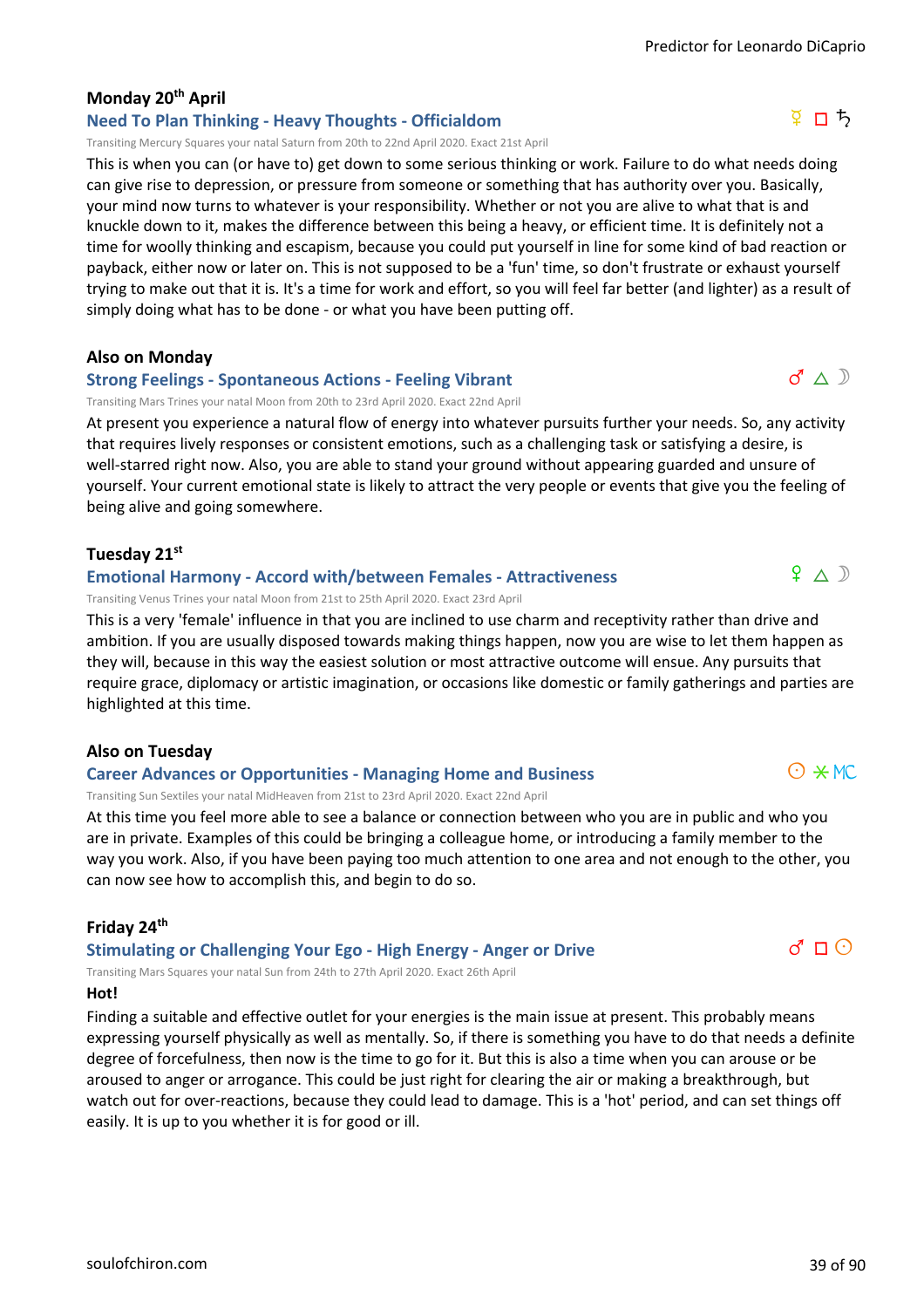# **Saturday 25th April**

**Positive Thinking - Knowing The Plan - Goodwill - Luck** Transiting Sun Sextiles your natal Jupiter from 25th to 28th April 2020. Exact 27th April

You are in a good frame of mind now as you're in touch with the better sides of your life and personality. It's as if you can see how you fit in with the greater whole; you feel that everything is for the best, and you have some sense of how things will pan out alright. So, with anything that is particularly oiled by having Lady Luck on your side, now is a good time to go for it - notwithstanding other influences to the contrary. You are also quite likely to encounter positive and encouraging people at this time.

#### **Sunday 26th**

**Physical Attraction - Beauty in Action - Love/Sex Balance**

Transiting Mars Squares your natal Venus from 26th to 29th April 2020. Exact 28th April **Hot!**

You now experience a sharpening of your sense of what does, or does not, please. This is most likely to occur in the realm of personal relationships, with you feeling the need for a physical show of love. This in turn could find you attracting (or being attracted to) someone, or feeling frustrated at no-one being available. If you have an ongoing intimate relationship, this would be a time for the erotic. In any event, you may have to find the right balance between making love and having sex, between courtship and seduction, tenderness and desire. Also at this time, any art forms that involve movement - like drama, dance, live music, etc - are highlighted or intensified.

#### **Also on Sunday**

#### **Scattered Thoughts - Stuck For Words - Indiscretion - Crossed Lines**

Transiting Mercury Opposes your natal Uranus from 26th to 27th April 2020. Exact 27th April

Whatever is new or unusual now catches your interest. Then again, it might be a disruptive element that intrudes upon your working and thinking. In any event, some new method or style is available, or necessary. If you're in tune and in time with any necessary changes, then, as if by magic, the right person, thing or opportunity appears on your scene. If you're of a nervous disposition, you could feel more agitated than usual. If this is the case, do some deep breathing, or chill out in some way that you know works for you.

Your mind is speeded up now, and can be very alive to ideas and inventions. A great deal depends upon how procedure driven or free spirited you are. The former 'will' attracts disruption, the latter attracts innovation. Another interesting aspect of this influence is that you either find yourself stuck for words, losing your thread while speaking, or, you can be very intuitive and outspoken. Then again, you may find yourself speaking out of turn, or saying something inappropriate. Everything depends upon how informed you are regarding a given subject. Machines, especially computers, could play up now.

### **Also on Sunday**

#### **Disagreement - Nervous Energy - The Devil Makes Work For Idle Hands**

Transiting Mercury Opposes your natal Mercury from 26th to 27th April 2020. Exact 27th April

Irritation, a lack of relevance, bad communication, work setbacks, inappropriate thinking - these are some of the things that could dog you at present. To avoid such frustrations, or simply feeling at a loose end, find an optimum environment for getting down to what has to be done. This could well mean working on your own somewhere, or keeping intrusions down to a minimum in some other way.

All forms of communication could become a nuisance, or be unreliable, with the proverbial wires getting crossed. Again, seek to lessen difficulties by avoiding having to make important decisions dependent upon making a specific contact or travel connection. Look for a more suitable time for such activities.



 $\sigma$   $\Box$   $\Omega$ 



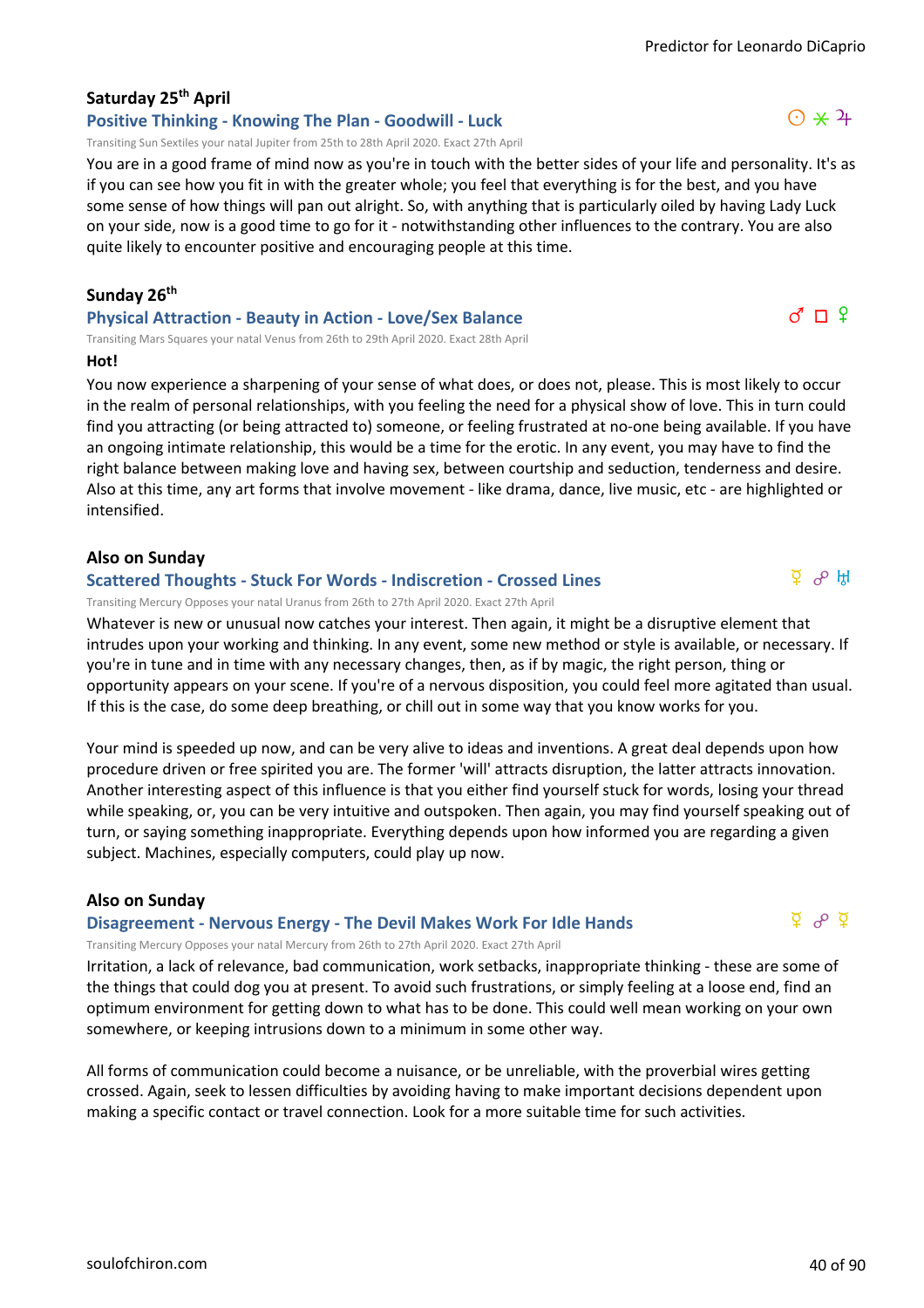# **Monday 27th April Highlighting Personal Drive, Sex Life, Courage and Decisiveness**

Transiting Sun Opposes your natal Mars from 27th to 30th April 2020. Exact 29th April

## **Hot!**

Mars is symbolic of that force within and around you which makes it possible to go for, and get something or someone; it also represents the urge and the right to do so. How good, bad or indifferent you are when it comes to expressing your Mars qualities is currently an issue. Being active, independent, forthright or bold now, is a sign that you know what you are after, and how and when to act. Experiencing anger, abusiveness or excessive use of force (either in yourself or another), would be a sign that you need to look at what you yourself are angry about, at what you want, and at what you must do in order to obtain it, or so that you no longer want it.

#### **Tuesday 28th**

#### **Home and Business Connections - Knowing Your Pitch**

Transiting Mercury Sextiles your natal MidHeaven from 28th to 29th April 2020. Exact 29th April

You now see clearly how your home and working life are dependent upon each other, and are able to balance your interests and investments in these respects. Getting private and professional figures and concerns to co-operate comes easier now. You see the whole picture and can manage 'you and yours' more efficiently.

#### **Thursday 30th**

#### **Seeing the Whole - Getting a Plan - Philosophical Thinking**

Transiting Mercury Sextiles your natal Jupiter from 30th April 2020 to 1st May 2020. Exact 1st May

Preparation and furtherance are the allies available to you at present. Having all the facts at your fingertips, seeing how the general fits in with the particular, linking the local to the global, the everyday to the profound perceptions like these now come more easily to you, allowing you to put forward, create or resolve whatever issues are in front of you. Whether it is finding the meaning of things, or translating one thing into another, your deductive mind and intuitive mind are now working in concert. Now is the time when you can accurately get the picture; or be put in it.

# **Forecast for May 2020**

### **Friday 1st May**

#### **Forceful Words and Thinking - Count To Ten - Getting a Lot Done**

Transiting Mercury Opposes your natal Mars from 1st to 2nd May 2020. Exact 2nd May

It's as if everything has bells on now, and the slightest wrong word or movement sets them jangling. There's a danger of speaking out of turn, or of saying something you later come to regret, so try to think before speaking - or acting, for that matter. You may feel justified in getting heated over a certain issue, but there is a strong possibility that, ultimately, the only satisfaction you'll get is from merely feeling justified. Your 'opponent' if so disposed, could make you eat your words at a later date, or you may not have a 'later date' to say anything at all; justifiable or otherwise.

At this time it pays to look at what it is in you that causes you to feel ineffectual (or overlooked) in any way. This will not only supply you with useful information which you can then do something constructive about, but it would prevent you having a run in with someone, or something, (like a car or sharp object) that has nothing to do with it - other than the fact that they trigger your anger and frustration born of a complex about self-assertion and getting what you want in life.



# $\overline{9}$  or  $\overline{0}$



# $\frac{5}{4}$   $\div$   $\frac{1}{4}$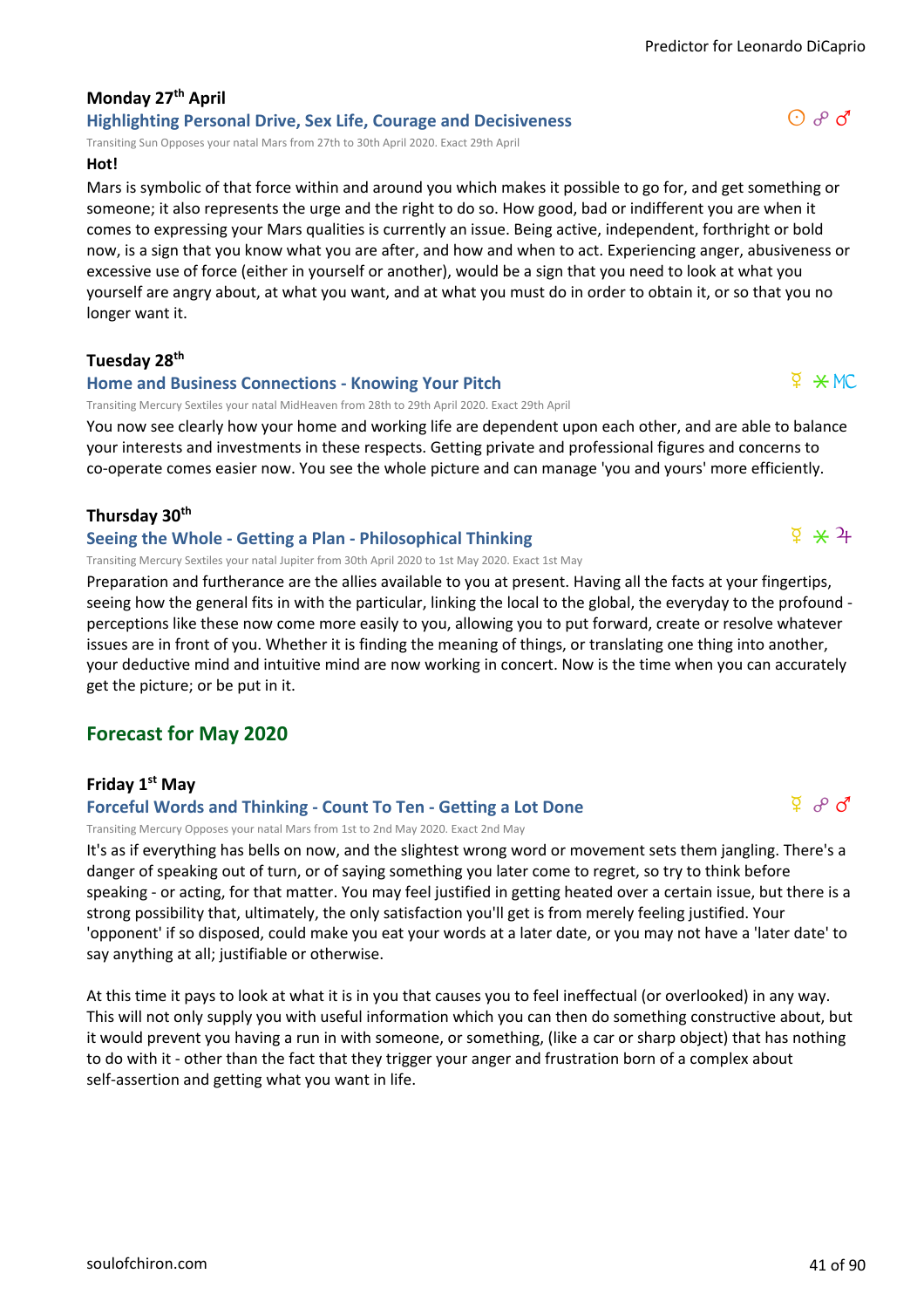# **Tuesday 5th May**

**Not Saying or Seeing It Right - The Need for Diplomacy** Transiting Mercury Opposes your natal Venus from 5th to 7th May 2020. Exact 6th May

This is a time when logical thought is at odds with the emotional, or aesthetic, side of life. Not seeing eye-to-eye with a member of the opposite sex is highly likely, because one of you wants to make sense of things, while the other wants to feel right about something. One of you might want to talk, while the other wants to experience affection or sensual pleasure. None of this poses a big problem - unless you let it because this is just a passing phase, a time when you are out of 'sync' with whoever is close to you.

It's also a time when work issues can get in the way of personal ones, or vice versa, so avoid mixing business with pleasure. If you already have been doing so, then this could prove an awkward time for you. Sorting out love problems is quite likely, and desirable too. But be wary of the above described inclination to speak in different 'languages' to one another. Try to meet each other half way - it's the only way at present.

**Also on Tuesday**

#### **Communication Challenges - Pressing Work Issues - Spats**

Transiting Mercury Opposes your natal Sun from 5th to 6th May 2020. Exact 6th May

If you start feeling a bit overwrought during this time, then take few deep breaths - or better still - do some breathing exercises. If you are prone to insomnia, this influence could exacerbate it, because you're more than usually inclined to working everything out in your head. As your mind and ego are kind of hooked up together now, try not to blurt out the first thing that comes into your head since you may regret it. For the same reason, for maximum mental harmony, keep your mind focused only upon serious issues, or paradoxically, upon humorous ones. Arguing for arguing's sake could be a waste of time and energy now (and could also get you into hotter water than you'd bargained for)!

#### **Also on Tuesday**

#### **Getting Down To It - Efficient Thinking and Speaking - Officialdom**

Transiting Mercury Sextiles your natal Saturn from 5th to 6th May 2020. Exact 6th May

Now you can do with relative ease those boring tasks that you might usually put off. Mental discipline comes more naturally to you now, and people in authority (like bosses or officials), can be dealt with more effectively - they themselves will also seem more amenable or efficient. Any kind of work, study or communication is highlighted now, but more so the practical rather than the creative type. You find it easier, and more immediately satisfying, to get your affairs in order. Things fall into place, especially if you do, or have done, the groundwork.

#### **Wednesday 6th**

#### **Ego Conflicts - Me Versus The Rest - Cool It!**

Transiting Sun Opposes your natal Sun from 6th to 9th May 2020. Exact 8th May

This is not a time to see eye to eye with others, because you are now confrontation prone, whether you like it or not! You can use this affect to get a reading of how you, and another, or the world in general, squares up to you, but by and large it is best during these few days either to take the line of least resistance, or to soldier on if needs must.

#### **Also on Wednesday**

**A Sense of Order - Highlighting Discipline and Economy**

Transiting Sun Sextiles your natal Saturn from 6th to 9th May 2020. Exact 8th May

You should be functioning well over these few days, so it's a good time to get more systematic, devise a plan, or even embark upon some important undertaking - assuming other indications are not inauspicious. You are, at present, more than usually inclined to get down to what needs doing without being, or feeling, distracted by issues that do not bear directly on the job in hand. You are now more disposed towards structure and efficiency than you are towards whims or sentimentality.

 $999$ 

 $\Phi$   $\Theta$ 



 $O$   $O$ 

 $\frac{a}{4}$   $\frac{a}{5}$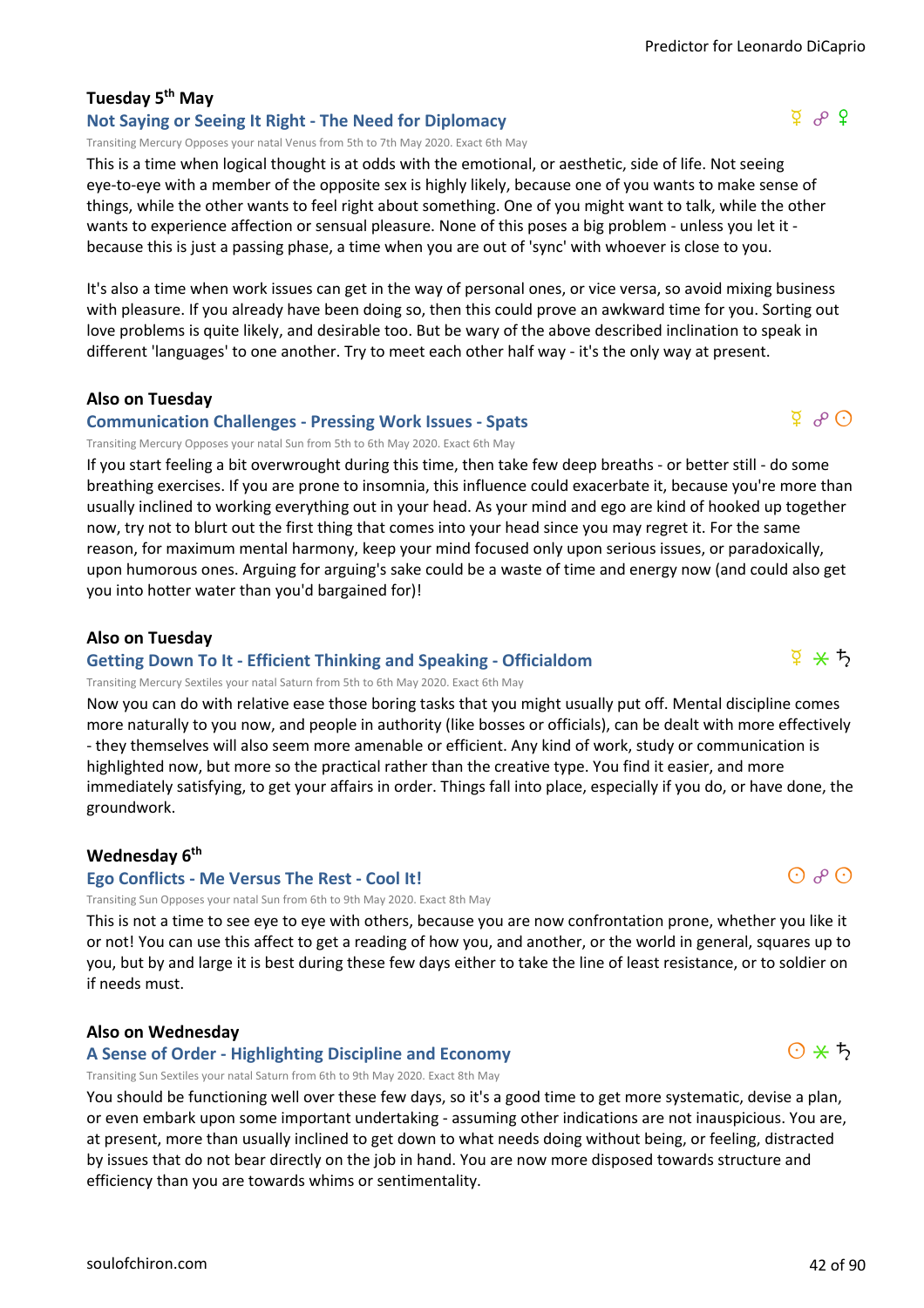### **Friday 8th May Highlighting Love Life, Pleasure, Material and Social Values**

Transiting Sun Opposes your natal Venus from 8th to 10th May 2020. Exact 9th May

What shows now is the 'state of the art'. In other words, whatever you are doing, or not doing, with regard to filling your own and others' lives with some love and beauty is brought to your attention. So such areas as relationships, arts and crafts, social activities, buying and spending, or things that add a sweetness to life are presently to the fore. Positively, this can take the form of generosity, a love encounter, a party, a general sense of happiness, or anything that helps to make life attractive and more worth living. Negatively, finding yourself being mean, lonely, indulgent, excessive, vain or superficial would point to the fact that a genuine sense of worth, and the ability to give or receive love, is somewhat lacking in your life.

**Saturday 9th**

#### **Acting Intuitively - Refreshing Influences - Who Dares Wins**

Transiting Mars Trines your natal Uranus from 9th to 13th May 2020. Exact 11th May

This is an excellent time for 'unusual acts' - like doing something that you wouldn't normally do for fear of rocking the boat, embarrassment, etc. The effect of such an act can be astounding, because in time it may be seen that such intuitive spontaneity has opened up a pathway into the future that could not have happened otherwise. So, you are now more likely to act on a whim, or take more of a risk, than you would as a rule.

#### **Sunday 10th**

#### **Communicating with Conviction - Mental Stimulation**

Transiting Mars Trines your natal Mercury from 10th to 13th May 2020. Exact 12th May

You may now put your point across to others in a direct and decisive way. Or conversely, you are now more than usually able to grasp a given issue. So this is a good time for studying, any kind of verbal interaction, or making your position clear. You are generally more dexterous and co-ordinated, so tasks or pursuits - like driving, sports, quizzes, etc - are well-starred at present.

#### **Monday 11th**

#### **On The Ball - Getting Around Locally and/or Mentally**

Transiting Mercury Trines your natal Ascendant from 11th to 13th May 2020. Exact 13th May

Life is interesting and busy at this time. Useful contacts, stimulating people and subjects cross your path. If you have to look anyone or anything up, you're more likely than usual to make the right connections, possess good timing. You could also receive a significant communication, or the even the one you've been waiting for; especially if there are other activities occurring that indicate positive events.

#### **Thursday 14th**

#### **Saying Too Much - Not Seeing the Forest for the Trees**

Transiting Mercury Squares your natal Jupiter from 14th to 16th May 2020. Exact 15th May

You are now put in touch with all you need to know. However, this can be a double-edged weapon, because on the one hand it could find you able to manage various items or activities into an effective whole, or, on the other hand, find you confused as ideas and conflicting considerations flood your mind, giving rise to a 'brain jam'. Marshalling your thoughts is therefore both the issue and the opportunity at present. Ultimately, you're gaining some kind of understanding now, be it about something specific or something general.

Out of this, a philosophical overview can be arrived at, thereby accommodating anything that is presently going on in your life. Another possible expression is thinking, speaking and/or acting out of a sense of opinion rather than a firm fact. Such succumbing to generalities posing as the truth could set you up for embarrassment or a lot of wasted time, or both, as you bluff and exaggerate your way into, or out of, something. So, get the facts straight - that is, of course, unless you're quite happy to pontificate. Dealing with foreign matters (or people) could also be an issue now - again, worthy of detailed consideration.

# $\sqrt{2}$   $\wedge$  AS

 $\sqrt{2}$  n  $\sqrt{4}$ 

 $d \wedge H$ 

 $d \triangle \nsubseteq$ 

 $O$   $P$   $Q$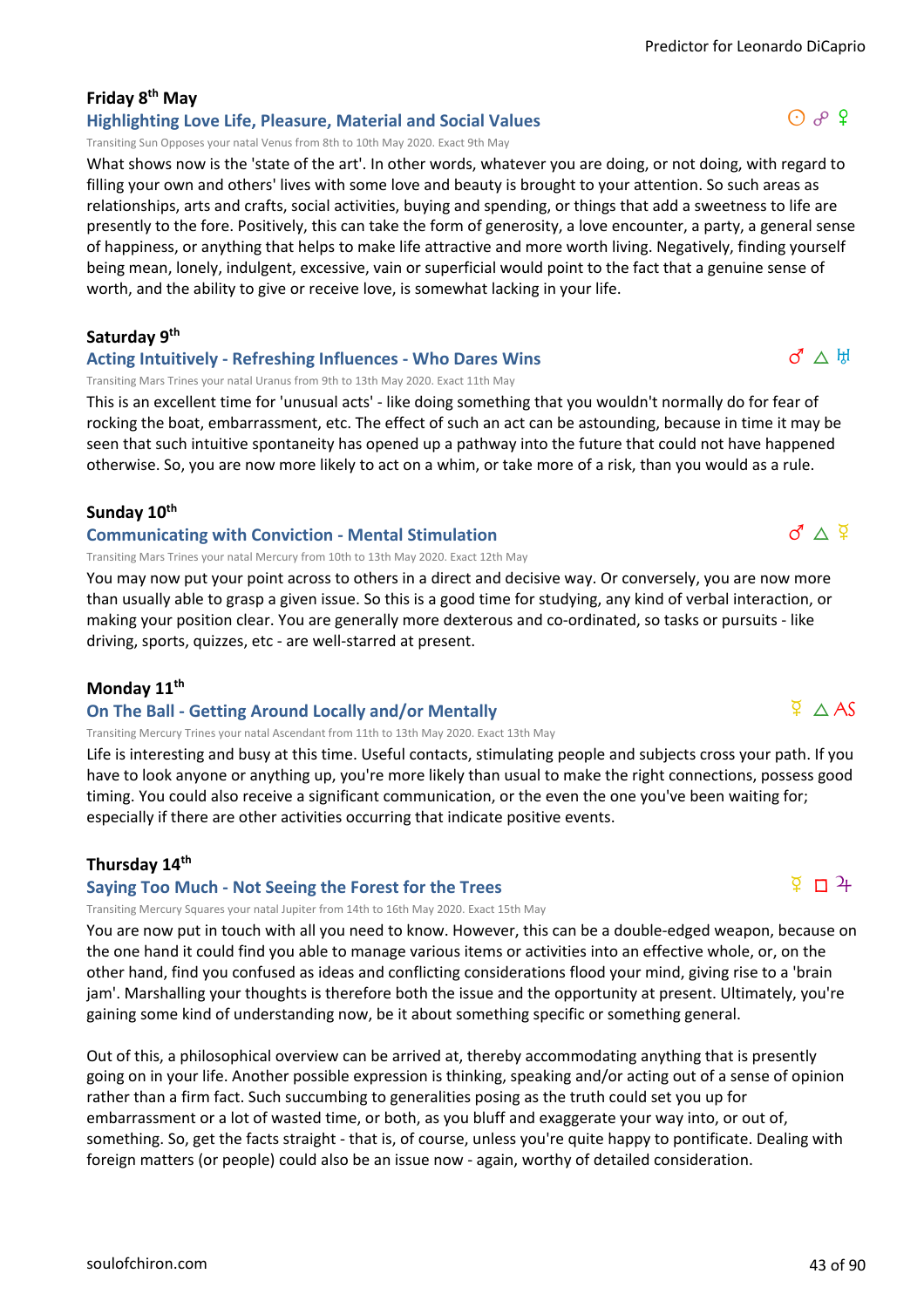# Predictor for Leonardo DiCaprio

#### **Thursday 14th May Sleuthing It - Powerful Words and Thoughts - Deep Study**

Transiting Mercury Trines your natal Pluto from 14th to 16th May 2020. Exact 15th May

If you have a job to do that requires your undivided attention; do it now. Not only is your mind on relatively good form, and can work into the night, you are also in the frame of mind where you can repel any interference powerfully, even ruthlessly, if need be. You know that you have to see whatever it is through, no matter what.

#### **Also on Thursday**

**The Inspired or Confused Mind - Deceptions or Misunderstandings**

Transiting Mercury Opposes your natal Neptune from 14th to 16th May 2020. Exact 15th May

Unless you're doing something of a creative, therapeutic, or entertaining nature at this time, you are possibly asking to attract absent-mindedness or strange, even paranoid, ideas. Crossed lines could also dog any form of communication. So, this is not a time to make any crucial decisions or broach delicate matters - either it just wouldn't come out right, or, what another says or does could be taken in the wrong way. Also, when you're out and about you may get lost in some way or other. Sitting back and watching the world go by, or taking in a film you know you're going to like, are a few ways of safely, even enjoyably, getting through this one.

#### **Friday 15th**

#### **Taking the Initiative - Making Your Way Forwards and Upwards**

Transiting Mars Trines your natal MidHeaven from 15th to 19th May 2020. Exact 17th May

Whatever needs doing that will help push things forward with regard to your job or profession, now is the time when you are more likely to find the energy to do so. Alternatively, or additionally, some individual could give you a push. Or, others might be looking to you for leadership, and this gives you the confidence to oblige them. Notwithstanding other inhibiting factors, the lights are now on green for 'go'.

#### **Monday 18th**

#### **Contacting Feelings - Easy Conversation - Interest and Sympathy**

Transiting Mercury Trines your natal Moon from 18th to 20th May 2020. Exact 19th May

Things are more likely to fall into place now because you have a greater than usual sense of give and take. You talk, but also listen, and vice versa. Enquiry is met with relevant response. Allowed to run on like this, this period can become very stimulating and informative, both emotionally and intellectually. Any intercommunications, personal or business, are highlighted at this time.

#### **Thursday 21st**

#### **Highlighting Personal Self-Expression - Being a Social Animal**

Transiting Sun Trines your natal Ascendant from 21st to 24th May 2020. Exact 23rd May

Your urge and ability to mix with others is marginally increased for the time being; you also come across in a more coherent fashion than usual. So, gathering people around you, or getting out and about (depending on which is more suitable), is a good idea, because you now make a good impression. If you usually like to 'play to the crowd', then you'll shine even more now. If not, then you might now possibly surprise yourself.

#### **Friday 22nd**

**Stimulating or Attacking Beliefs - Exuberance - Over-Confidence**

Transiting Mars Conjuncts your natal Jupiter from 22nd to 26th May 2020. Exact 24th May

#### **Hot!**

You should feel quite robust while this period lasts; but this can mean anything from your being a tower of strength that inspires others with your faith and optimism, to your blowing a fuse as a result of excessive activity or expectations. What this period basically supplies you with is enough conviction to get things going or state your case. But once this has been achieved, you should then adopt a more modest style, thereby ensuring further success, and avoiding an over-stretching of your resources, or colliding with a greater force.

## $\sigma' \triangle M$ C

 $\Phi \wedge \mathbb{D}$ 

 $\odot$   $\land$  AS

# $\sigma$   $\sigma$  4



d w l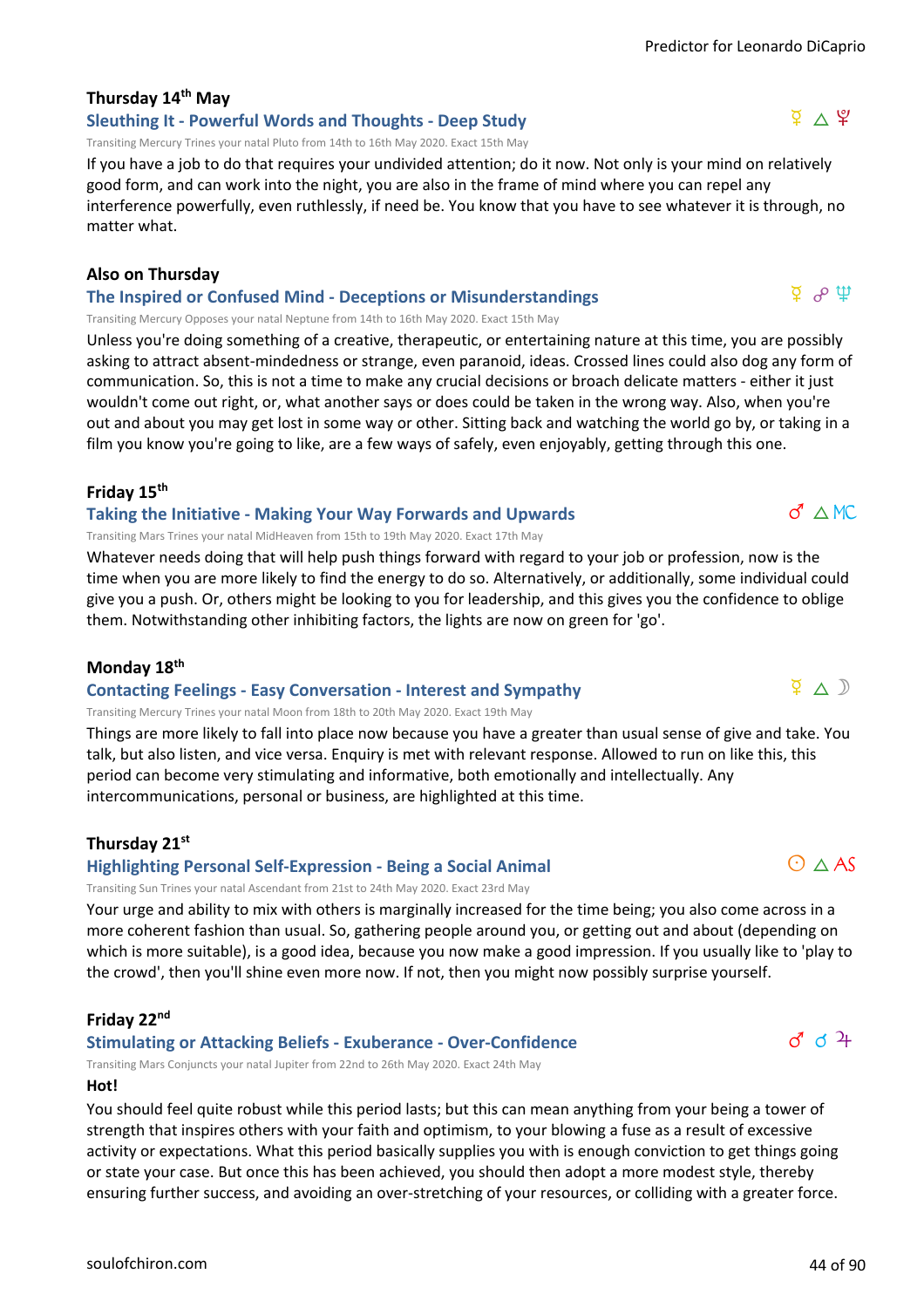#### **Saturday 23rd May Stimulating Sensitivity - Acting Compassionately or Unwisely**

Transiting Mars Squares your natal Neptune from 23rd to 26th May 2020. Exact 25th May

#### **Deceptive!**

This could be a low energy phase for you when the harsher elements of the outside world, be they in the form of anything from insensitive people to a virus, can get the better of you. You may feel strange and out of step sexual frustration is likely too. 'Sod's Law' prevails, so count to ten, think three times, and be on your guard against being taken advantage of. So be gentle with yourself and others, keep to the line of least resistance, and let any possibly disheartening influence wash over you, because it shouldn't last long. By the same token though, this also gives you the opportunity to identify what your soft or blind spots are. In any event, be as honest and straightforward as you can, because any deceitfulness on your part that stems from the past could surface all too easily at present. The best prescription for handling this rather peculiar period is to use your energies in a helpful, selfless or inspiring manner.

### **Sunday 24th**

#### **Easy Self-Assertion - Stimulating Confidence - Winning Ways**

Transiting Mars Trines your natal Mars from 24th to 28th May 2020. Exact 27th May

If you wish to start (or re-start) anything, then now is the time. Unless you have more inhibiting factors at present, you are able to impress both yourself and others with your 'get up and go'. And if you are normally somewhat reluctant to assert yourself, then know that Mars is giving you a green light to do so. The most constructive form of activity is physical, because you simply enjoy the fact that you have a body. All in all though, you can get a lot done now - be it work or play, physical or mental.

### **Tuesday 26th**

#### **Synchronicity - Being In The Know - Unusual Connections**

Transiting Mercury Trines your natal Uranus from 26th to 28th May 2020. Exact 27th May

Being mentally in tune with new ideas, methods and technology is the advantage that this influence offers you. It's as if you can intuitively put your finger on whatever (or whomever) you need to make contact with. This is quite simply a time when you are on good mental and verbal form - so earmark it for those tasks and appointments that require such mental acuity.

# **Also on Tuesday**

### **Flow of Communication - Working and Thinking Well - Connected**

Transiting Mercury Trines your natal Mercury from 26th to 28th May 2020. Exact 28th May

All Mercurial activities, such as mental or manual work, studying, communications, travel, contact making, etc., are highlighted now. You're generally on good form intellectually, and seem to pick the right moment to make that call, the right way to say something, and to put your finger on the easiest solution. Co-operative ventures and interactions with those who live nearby (or siblings) are also well starred.

### **Also on Tuesday**

**Highlighting Expansiveness and Faith - A Sense of Greatness**

Transiting Sun Squares your natal Jupiter from 26th to 29th May 2020. Exact 28th May

Whatever it is that you are like normally, now you are more so! Essentially, you are experiencing an urge to grow beyond yourself, and to understand matters in a more comprehensive and philosophical way. So, if you do have something of this nature in mind, then now is the time to make it (begin to) happen. But what you allow yourself, and others, to do or be, has everything to do with your moral viewpoint, which is presently a vital issue. So for a more rewarding life, now and in the future, you would be wise to cultivate an optimistic and big hearted attitude, and to be mindful that biting off more than you can chew, or making empty promises, is a sure sign that you are pretending to be larger than life, rather than actually being as large as life.

# $\frac{1}{2}$   $\vee$   $\mathbb{H}$

 $\Phi$   $\vee$   $\Phi$ 

 $O$   $\Box$   $4$ 

 $d \wedge d$ 

 $d \Pi \Psi$ 

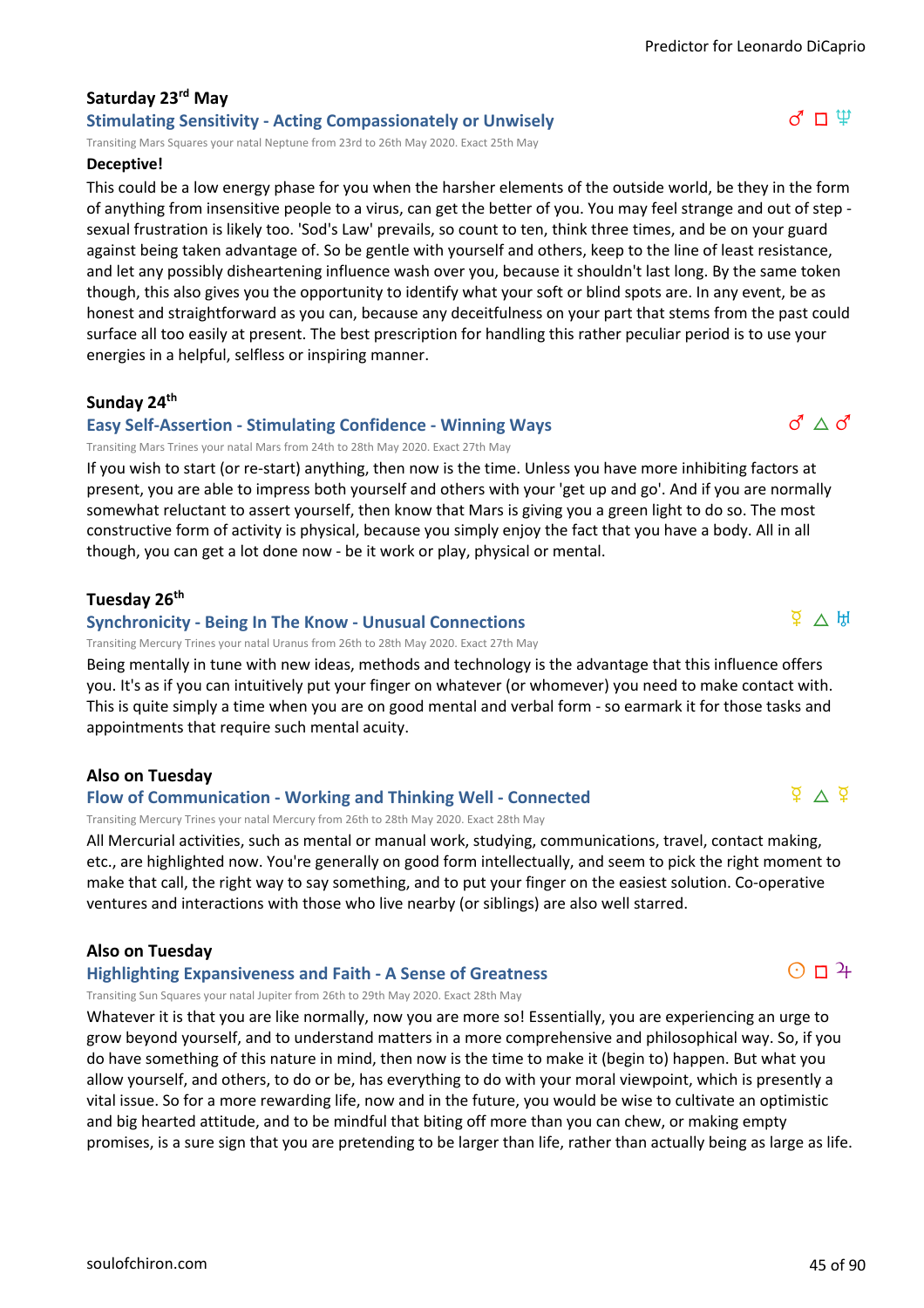### **Wednesday 27th May**

#### **Highlighting Sensitivity - Idealism/Escapism - Compassion/Weaknesses**

Transiting Sun Opposes your natal Neptune from 27th to 30th May 2020. Exact 29th May

What is brought to light now is something that has been happening outside of your conscious awareness, or has been kept out of sight. Obviously this can mean any number of things, for example: finding out something that's been going on behind your back, or discovering a mysterious dimension of reality you only ever dreamt of; becoming conscious of the fact that you identify more closely with certain others and their hopes and fears, or weak spots being exposed in yourself or others. In any event, it is important that you keep a firm grip on reality, yet, at the same time, remain open to fact or notion that we are all mysteriously united in some way. Generally speaking, your ego is less resilient than usual, so take a back seat and watch life's picture show if you don't feel up to starring in it. Also, be extra careful with drink or drugs because highs and lows are presently very interchangeable.

#### **Also on Wednesday**

#### **Repairs and Regeneration - Getting to the Bottom of It - Power Assist**

Transiting Sun Trines your natal Pluto from 27th to 29th May 2020. Exact 28th May

This is a good time to start any regimen, to turn things around, to eliminate anything that has been bothering you, or simply to put what's wrong right. You feel a power coursing through you, but it is a gentle and sure power - not one that is insisting you express it no matter what. Your powers of concentration, and your stamina - be it physical, mental or emotional - are stronger than usual, so any demanding activity is better pursued at this time.

#### **Thursday 28th**

#### **Emotional Harmony - Accord with/between Females - Attractiveness**

Transiting Venus Retrograde Trines your natal Moon from 28th May 2020 to 1st June 2020. Exact 30th May

This is a very 'female' influence in that you are inclined to use charm and receptivity rather than drive and ambition. If you are usually disposed towards making things happen, now you are wise to let them happen as they will, because in this way the easiest solution or most attractive outcome will ensue. Any pursuits that require grace, diplomacy or artistic imagination, or occasions like domestic or family gatherings and parties are highlighted at this time.

#### **Friday 29th**

#### **Missing the Point - Jumping to Conclusions - Misplaced Interest**

Transiting Mercury Squares your natal Ascendant from 29th to 31st May 2020. Exact 30th May

You may find yourself in a difficult mediating position right now - or it may be you who is in need of a go-between of some sort. The trouble is, any kind of communication is likely to go awry at present, unless you have someone or something really efficient on the case. Unless you are sure you have such things well in hand, it is best to take a back seat and say very little until this usually brief period is over.

#### **Also on Friday**

#### **Business Connections - On The Case - Knowing Your Pitch**

Transiting Mercury Conjuncts your natal MidHeaven from 29th to 31st May 2020. Exact 31st May

This can just be a busy day at work, or one where you make an important connection with respect to your career. This could take the form of any kind of communication. Being 'out on the street' doing whatever has to be done to further your interests, is very likely - and advisable too. Someone is out there who could be very useful to you - and/or you to them.

# $\frac{1}{2}$  d MC

 $\sqrt{2}$   $\Box$  AS

 $O \triangle \Psi$ 

 $P_R \wedge D$ 

# $\Omega$   $\sim$   $\mathfrak{P}$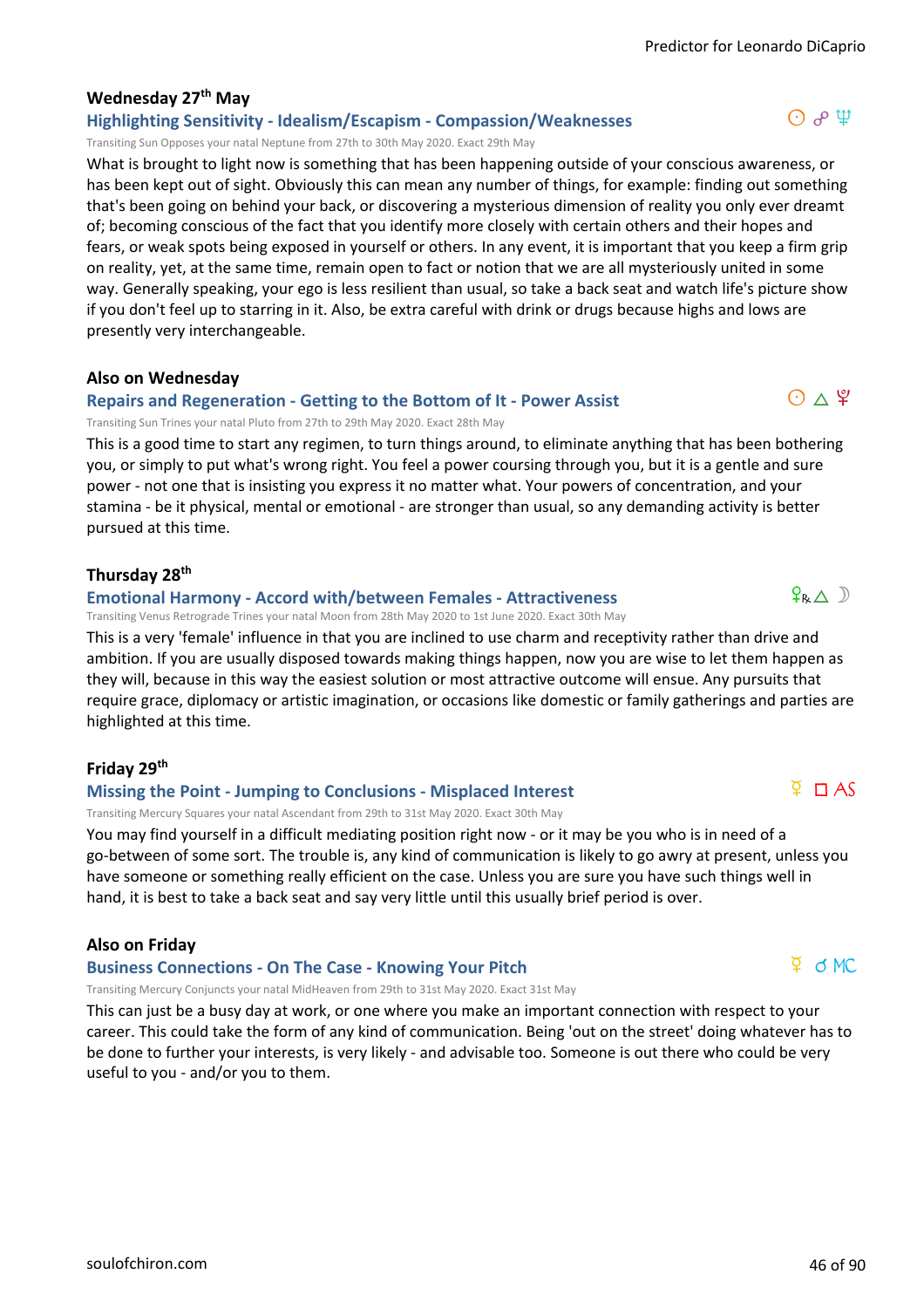# **Forecast for June 2020**

## **Tuesday 2nd June**

# **Seeing the Whole - Getting a Plan - Philosophical Thinking**

Transiting Mercury Trines your natal Jupiter from 2nd to 5th June 2020. Exact 4th June

Preparation and furtherance are the allies available to you at present. Having all the facts at your fingertips, seeing how the general fits in with the particular, linking the local to the global, the everyday to the profound perceptions like these now come more easily to you, allowing you to put forward, create or resolve whatever issues are in front of you. Whether it's finding the meaning of things, or translating one thing into another, your deductive mind and intuitive mind are now working in concert. Now is the time when you can accurately get the picture; or be put in it.

# **Also on Tuesday**

## **Sleuthing It - Mental Preoccupation - Disturbing Undercurrents**

Transiting Mercury Squares your natal Pluto from 2nd to 5th June 2020. Exact 4th June

Whatever rouses you, or demands your complete attention, is going to appear on the scene now. This could be in the form of a letter, a conversation, a book, or even an old question or feeling that pops to the surface to be looked into. Things that involve a mystery, like a whodunit, can really grab you at this time. Crime, the underworld, or the seamy side of life can also suck you in - but probably only on a mental level - but watch it, all the same. Having to perform work that requires deep concentration is very possible.

#### **Wednesday 3rd**

#### **Clear Feelings - Equilibrium - Understanding Needs - Inner Calm**

Transiting Sun Trines your natal Moon from 3rd to 6th June 2020. Exact 5th June

This is an excellent time for getting in touch with both yourself and others, because you now experience an optimum balance between what you want and need, and between what you think and feel. So, you are more than usually able to see things in a healthy light, with a minimum of misunderstanding. Seeing eye to eye, creating agreements or settling disputes is also propitious. Moreover, problems arising from childhood traumas may be successfully explored and set on the road to resolution.

### **Thursday 4th**

#### **Healthy Self-Assertion - Getting a Lot Done**

Transiting Mercury Trines your natal Mars from 4th to 7th June 2020. Exact 6th June

Your mind is now in gear with your body, so anything that needs such an advantage, plan for now if you can. Sports, debate, selling, effective communication, getting your foot in the door - these are just some of the pursuits that you're presently more likely to excel in than you would normally. Any job which has been daunting for you, and you've been putting off - set to work on it now.

#### **Sunday 7th**

#### **Forcefulness with Ease - The Door Opener - A Winning Way**

Transiting Mars Trines your natal Sun from 7th to 11th June 2020. Exact 9th June

You are able to approach and execute matters as well as possible now, either in relation to your usual ability to act decisively - or considering the situation that you are currently dealing with. In other words, you are now most likely to know what you want, and how to go about getting it. More to the point, however, you are most likely to assert yourself owing to an instinctive sense of sureness that attracts success and confidence, rather than to being impatient and pushy, which would attract the opposite.



 $\Phi \wedge d'$ 

 $O \triangle D$ 

 $\sqrt{2}$  Π  $\sqrt{2}$ 

 $\frac{5}{4}$   $\wedge$   $\frac{2}{4}$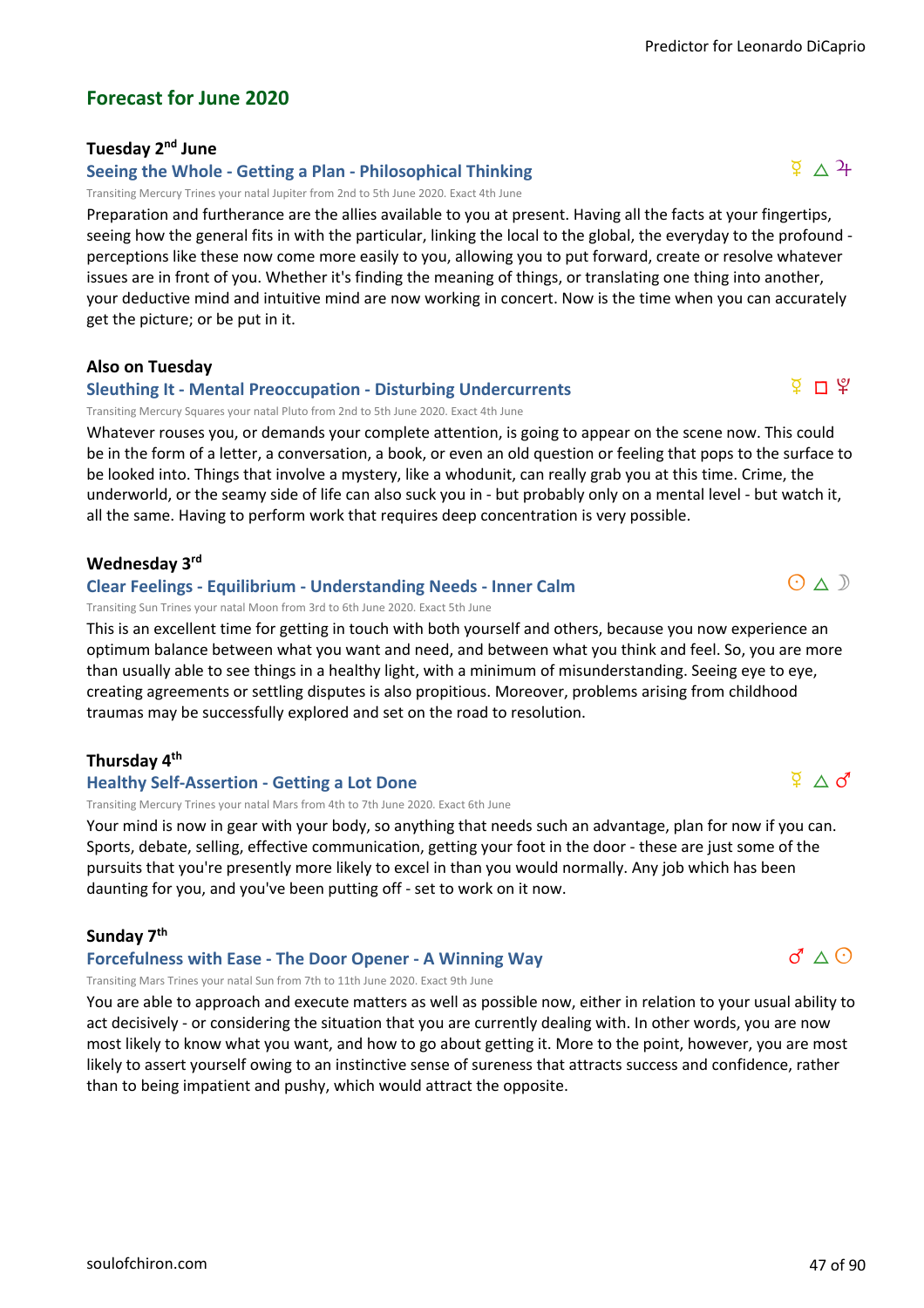### **Sunday 7th June Disciplined Activity - Concentrated Energy - Steady Work**

Transiting Mars Trines your natal Saturn from 7th to 11th June 2020. Exact 9th June

This period is good for getting down to those tasks that require effort, but that are not very exciting. This is because you are now naturally inclined to plod on in an uncomplaining fashion, simply being satisfied in the knowledge that a necessary job is being well done. Painstaking work can be undertaken because you are not so easily interrupted or side-tracked.

#### **Tuesday 9th**

#### **Loving Sex - Ease of Expression - Party Time**

Transiting Mars Trines your natal Venus from 9th to 13th June 2020. Exact 11th June

This is a wonderful time for physically enjoying yourself. Your senses are more than usually responsive to stimulation, and others are also more responsive to your actions. You can now discover (or improve) your ability to 'hit the spot' - either in an intimate situation or in company. You are more attuned to striking a balance between getting and giving, and to the fact that mutual pleasure is pleasure indeed. Artistic pursuits are also highlighted during this period.

#### **Also on Tuesday**

#### **Love's Illusions - Precarious Fantasies - Artistic Inspiration**

Transiting Venus Retrograde Opposes your natal Neptune from 9th to 14th June 2020. Exact 12th June

The most romantic and ideal, but equally the most fanciful and illusory, experiences can come your way now. You are more inclined to fall in love or lust, or to be made a fool of, for that matter. A more reliable expression or use of this influence is to involve yourself with some creative work, have a special time out with someone you have genuine love feelings for, or simply take in a good movie.

A new relationship can arise under this influence - but remember that 'under the influence' can be all it amounts to unless you have at least one foot on the ground. Platonic involvements are quite likely - or they turn out to be! Be that as it may, this can promise to be a pleasurable, if rather heady, time. All of the above could equally just take place in your head. On a more mundane note, you could find just the item you were after, or thought you were! Very much a 'what's real?' type of time, so do not take anything at face value - be it exciting or depressing.

#### **Wednesday 10th**

#### **Overdoing It - Pleasure Versus Morality - Overspending**

Transiting Venus Retrograde Squares your natal Jupiter from 10th to 15th June 2020. Exact 13th June

Depending on your usual propensity for good fortune or giving/having a good time, this influence will provide you with a strong sense and/or experience of what is enjoyable about life. Taking in anything that enlivens or entertains is very propitious now - whether you are in an active or passive role. You have a lust for life at present - but watch your pocket or appetite, unless you are quite prepared to say it was worth the price, no matter what.

You feel luckier than at other times - but that feeling will very likely prove thoroughly unreliable! Any kind of promise now, made by you or to you, could also prove hard to keep, so a bit of caution and a pinch of salt is required at present.

#### **Also on Wednesday**

#### **Loving Deeply - Genuine Attraction - Sexual Pleasure**

Transiting Venus Retrograde Trines your natal Pluto from 10th to 15th June 2020. Exact 12th June

You are drawn to what is deep and dark - but probably without feeling controlled or compromised by such a feeling, such as can often be the case. If in a relationship, you now have the experience, or opportunity, of feeling in touch with the nucleus of what binds you together, yet in a way that is very right, fated even. This influence could possibly trigger the start of an important relationship, but there would probably have to be other, longer standing planetary effects to make it so.

# $P_R \Pi$  +

# $d \wedge 9$

 $P_R \rho \Psi$ 

 $d \wedge b$ 

 $P_{R} \wedge \Psi$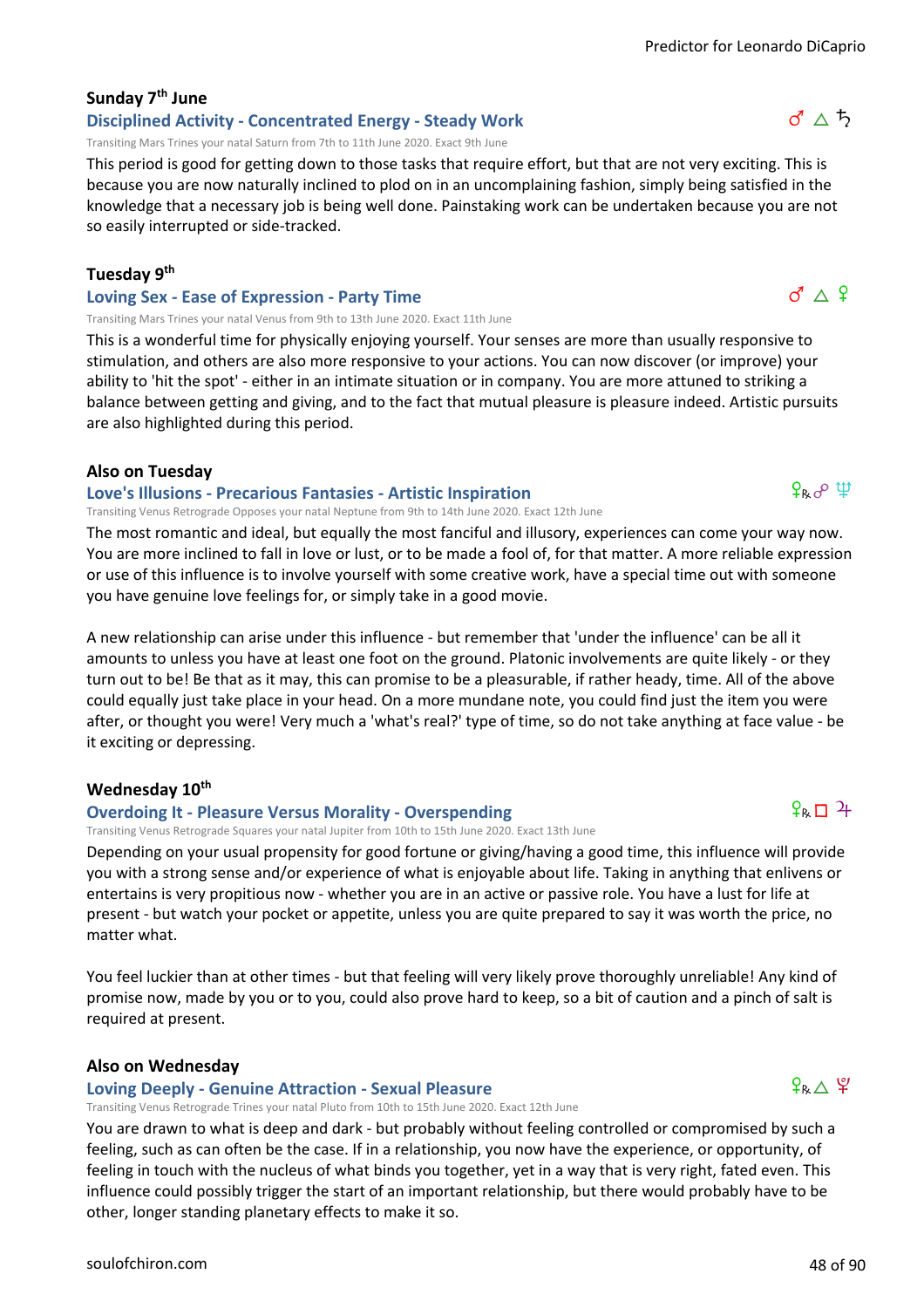# **Tuesday 16th June**

#### **Logic Versus Feelings - Gossip and Trivia**

Transiting Mercury Squares your natal Moon from 16th to 18th June 2020. Exact 17th June

Time could be wasted with gossiping and small talk - but then again, it might be this very thing that makes you feel in tune with your immediate environment. You are more mentally in touch with your feelings at this time, so you may learn a lot on this front, as well as making it clear to others how you feel and, conversely, receiving from them how they feel. Saying too much could be something to watch out for, as too would be getting into a confrontation with somebody who lives close by, a colleague or family member. Then again, it could be precisely such a confrontation that makes you more aware of your own and another's feelings, generally speaking or with regard to some specific matter.

**Thursday 18th**

#### **Working Well - Being On The Case - Making Contacts and Connections**

Transiting Sun Trines your natal Mercury from 18th to 21st June 2020. Exact 20th June

You work and communicate well now, and are generally on the ball with respect to any matters that relate to the daily business of living. You also have a better sense of the pros and cons of how you normally go about such things, giving you the opportunity to correct poor attitudes or methods, and to make the most of, or improve upon, the good ones.

#### **Also on Thursday**

#### **Waking up to The Truth - Light upon The Future - The New and Unusual**

Transiting Sun Trines your natal Uranus from 18th to 21st June 2020. Exact 19th June

Whatever else may be going on in your life, this influence helps you to see it as part of a greater pattern or long term process of development. You also gain insights into what is unique about yourself, and others too and you begin to appreciate more what freedom actually means. Additionally, this is a good time to involve yourself with subjects that take a greater overview of life, like science and technology, astronomy, astrology, psychology, etc.

#### **Monday 22nd**

#### **Highlighting or Boosting Career Status - A Lift from Authority**

Transiting Sun Conjuncts your natal MidHeaven from 22nd to 25th June 2020. Exact 24th June

If you want to look your best before those who can help you in the material world, then now is your window providing of course that there are no deleterious influences abounding. You could also have a better eye for opportunity, and be able to see which is the best course to take with respect to your profession or vocation.

#### **Also on Monday**

**Challenging Social/Emotional Equilibrium - Importance of Sharing**

Transiting Sun Squares your natal Ascendant from 22nd to 24th June 2020. Exact 23rd June

Seeing eye-to-eye with others is not easy now, so don't expect to gain any goodwill, persuade anyone, or feel that 'at peace' with the world. This is really a test of your equilibrium, so just balance on that wire and don't try any clever tricks.

#### **Saturday 27th**

#### **Positive Thinking - Knowing The Plan - Goodwill - Luck**

Transiting Sun Trines your natal Jupiter from 27th to 30th June 2020. Exact 29th June

You are in a good frame of mind now as you're in touch with the better sides of your life and personality. It's as if you can see how you fit in with the greater whole; you feel that everything is for the best, and you have some sense of how things will pan out alright. So, with anything that is particularly oiled by having Lady Luck on your side, now is a good time to go for it - notwithstanding other influences to the contrary. You are also quite likely to encounter positive and encouraging people at this time.



 $O \triangle 4$ 

 $O$  d MC

# $O \wedge \n9$

 $O \wedge H$ 

# $\sqrt{2}$  n  $\sqrt{2}$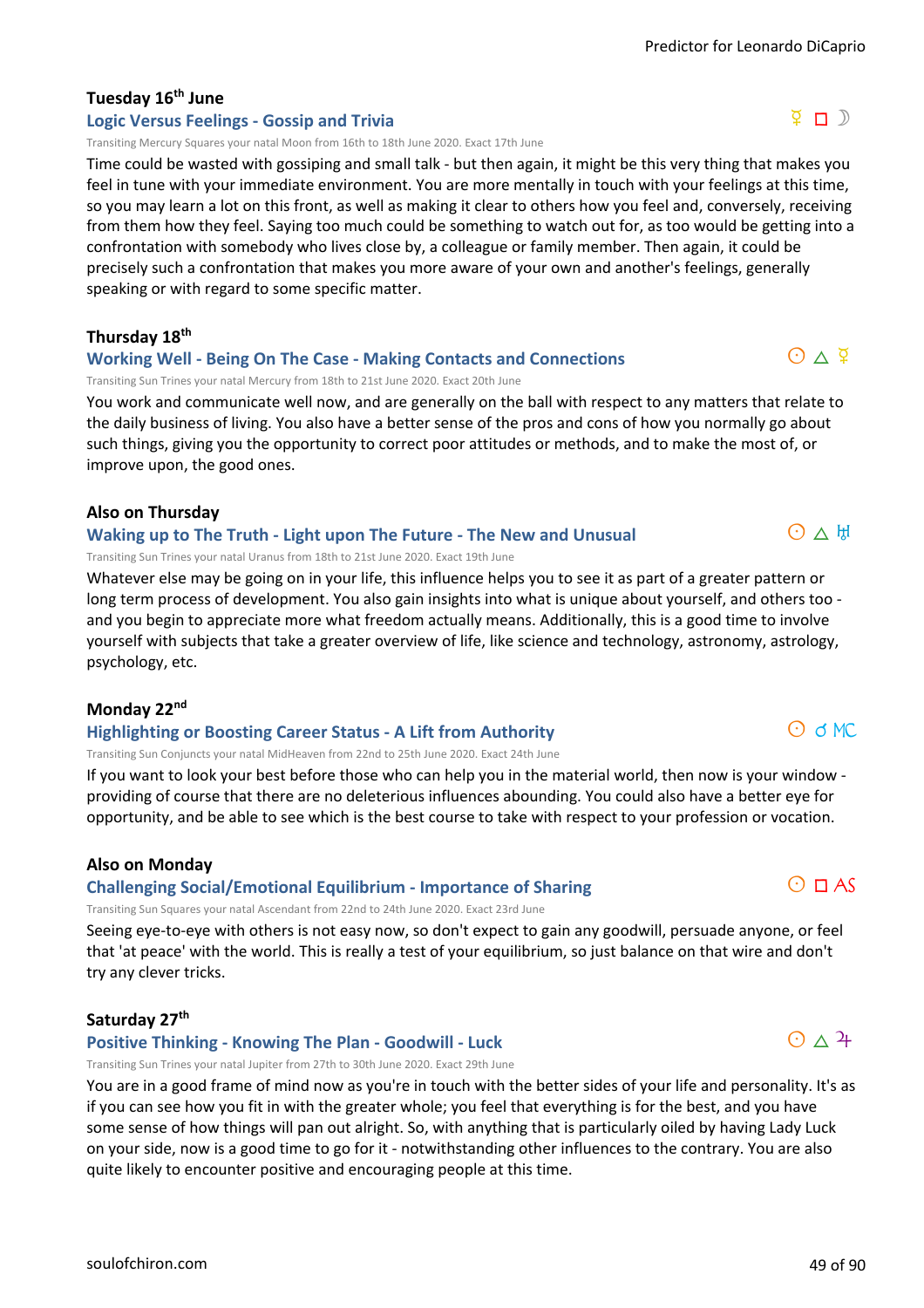# **Saturday 27th June**

## **Experiencing Power: Degeneration or Regeneration**

Transiting Sun Squares your natal Pluto from 27th to 30th June 2020. Exact 29th June

The underlying fact of life that everything is born, evolves, decays, dies and is born again now enters your consciousness - in some way, great or small. The opportunity to tune into this cycle of birth and rebirth is well worth taking up, because it gives you a glimpse of the fact that you are a vital part of this cycle. As such, you may sense what is profound and powerful in you and your life, or what is wasteful and degenerate - but you will probably have to peer or delve some way beneath surface appearances in order to do so. You may also encounter manipulators of this power - be they benign or malignant. It could well become necessary for you to let go of decadent elements, and strive towards regenerative ones.

**Sunday 28th**

#### **Getting Things Done - Healthy Self-Assertion - Feeling Fit**

Transiting Sun Trines your natal Mars from 28th June 2020 to 1st July 2020. Exact 30th June

Getting down to things, opening doors, launching yourself with energy and enthusiasm, attaining the object of your desires - these are some of the advantages of this influence. In proportion to your usual powers of self-assertion, asserting yourself in any way is in tune with the general way of things at present.

#### **Also on Sunday**

#### **Healthy Self-Assertion - Getting a Lot Done**

Transiting Mercury Retrograde Trines your natal Mars from 28th June 2020 to 2nd July 2020. Exact 1st July

Your mind is now in gear with your body, so anything that needs such an advantage, plan for now if you can. Sports, debate, selling, effective communication, getting your foot in the door - these are just some of the pursuits that you're presently more likely to excel in than you would normally. Any job which has been daunting for you, and you've been putting off - set to work on it now.

#### **Tuesday 30th**

### **Arousing Opposition - Lovers' Tiffs - Combined Effort Wins**

Transiting Mars Opposes your natal Ascendant from 30th June 2020 to 4th July 2020. Exact 2nd July

#### **Hot!**

It's unlikely that you will get through this period without someone getting your goat, or you getting theirs. Whatever issues have been swept under the carpet are bound to jump out now. So, be prepared for such a confrontation, and muster as much objectivity as possible concerning your position in relation to somebody else, and vice versa. Ideally, finding some common goal, and working towards it together, is the way to handle Mars traversing this sensitive part of your chart. Avoid making a crisis out of a drama.

# **Forecast for July 2020**

#### **Wednesday 1st July**

**Sleuthing It - Mental Preoccupation - Disturbing Undercurrents**

Transiting Mercury Retrograde Squares your natal Pluto from 1st to 5th July 2020. Exact 3rd July

Whatever rouses you, or demands your complete attention, is going to appear on the scene now. This could be in the form of a letter, a conversation, a book, or even an old question or feeling that pops to the surface to be looked into. Things that involve a mystery, like a whodunit, can really grab you at this time. Crime, the underworld, or the seamy side of life can also suck you in - but probably only on a mental level - but watch it, all the same. Having to perform work that requires deep concentration is very possible.

 $\Phi_{\text{\tiny R}} \wedge d$ 

 $\sigma$   $\sigma$  AS

 $\Theta \wedge d'$ 

# $\overline{Q}_D$ ,  $\Box$   $\mathcal{Q}'$

# $O\Pi$   $2$

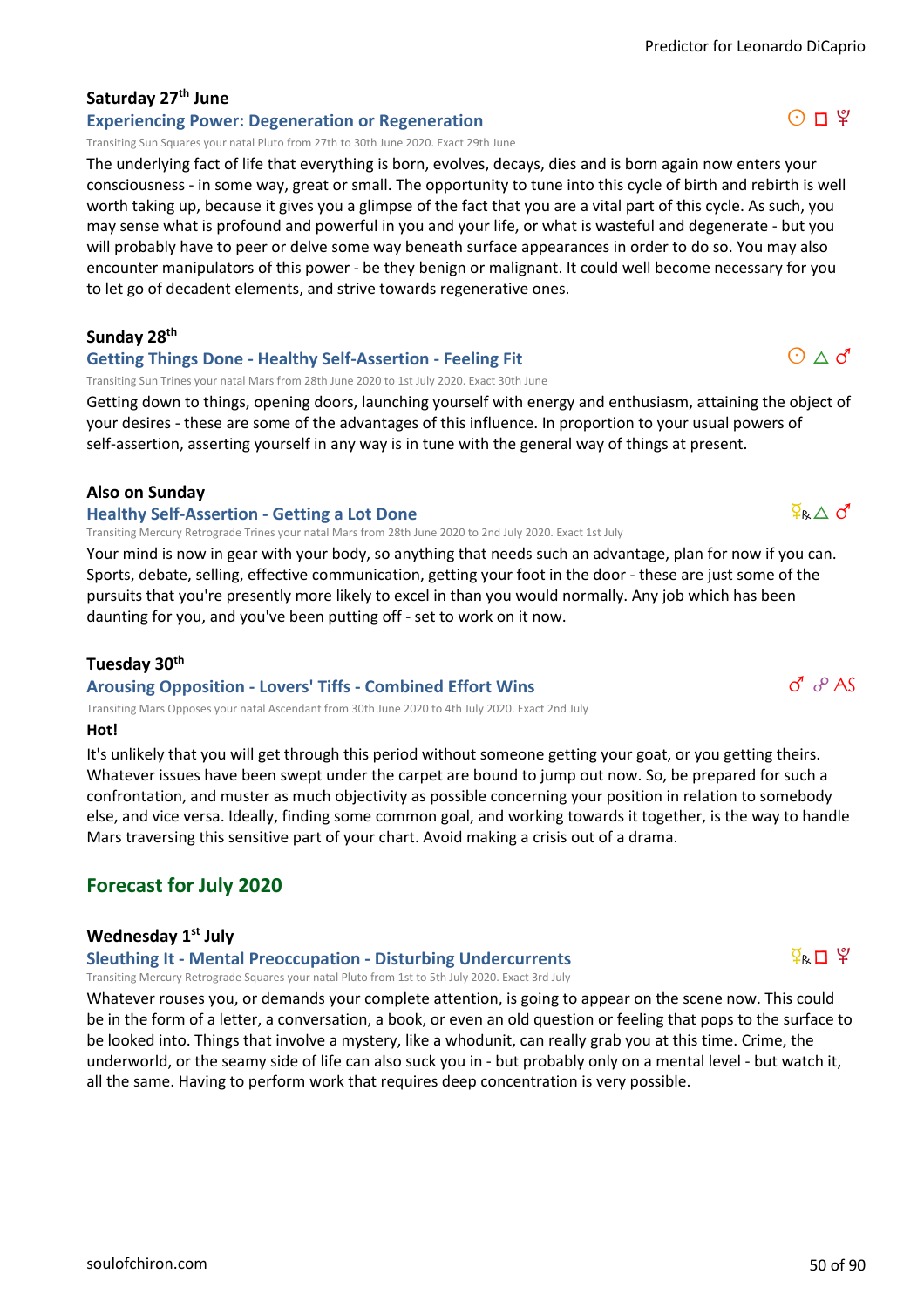## **Wednesday 1st July**

**An Urge to Achieve - Possible Conflicts with Authority**

Transiting Mars Squares your natal MidHeaven from 1st to 5th July 2020. Exact 3rd July

You have the energy and the will to further yourself professionally now. Much depends upon how you go about expressing your desire to get what you want. If you ride roughshod over anyone at present, be prepared to get back as good as you've given. It is better by far to clearly identify your targets, and devise a strategy to meet them that impresses those above you, or those who work for/with you. You'll then be set to win, rather than attracting a troublesome opponent. And all the above also applies to current goings on in your home.

#### **Also on Wednesday**

**Seeing the Whole - Getting a Plan - Philosophical Thinking**

Transiting Mercury Retrograde Trines your natal Jupiter from 1st to 5th July 2020. Exact 3rd July

Preparation and furtherance are the allies available to you at present. Having all the facts at your fingertips, seeing how the general fits in with the particular, linking the local to the global, the everyday to the profound perceptions like these now come more easily to you, allowing you to put forward, create or resolve whatever issues are in front of you. Whether it's finding the meaning of things, or translating one thing into another, your deductive mind and intuitive mind are now working in concert. Now is the time when you can accurately get the picture; or be put in it.

#### **Saturday 4th**

#### **Loving Deeply - Genuine Attraction - Sexual Pleasure**

Transiting Venus Trines your natal Pluto from 4th to 9th July 2020. Exact 7th July

You are drawn to what is deep and dark - but probably without feeling controlled or compromised by such a feeling, such as can often be the case. If in a relationship, you now have the experience, or opportunity, of feeling in touch with the nucleus of what binds you together, yet in a way that is very right, fated even. This influence could possibly trigger the start of an important relationship, but there would probably have to be other, longer standing planetary effects to make it so.

#### **Also on Saturday**

#### **Overdoing It - Pleasure Versus Morality - Overspending**

Transiting Venus Squares your natal Jupiter from 4th to 9th July 2020. Exact 7th July

Depending on your usual propensity for good fortune or giving/having a good time, this influence will provide you with a strong sense and/or experience of what is enjoyable about life. Taking in anything that enlivens or entertains is very propitious now - whether you are in an active or passive role. You have a lust for life at present - but watch your pocket or appetite, unless you are quite prepared to say it was worth the price, no matter what.

You feel luckier than at other times - but that feeling will very likely prove thoroughly unreliable! Any kind of promise now, made by you or to you, could also prove hard to keep, so a bit of caution and a pinch of salt is required at present.

#### **Sunday 5th**

#### **Feeling Split - Emotional Conflict - Negotiating Difficulties**

Transiting Sun Squares your natal Moon from 5th to 8th July 2020. Exact 7th July

You could find yourself in two minds about a certain issue. Such could, in turn, give rise to discontent and conflict of purpose. You may find yourself in disputes with family members, or be feeling generally at odds with the world around you. Succumbing to negative feelings would, however, be missing the point as this influence offers you the opportunity to see the emotional score, to be less subjective, read the writing on the wall and obey what it says. You can sort out problems as long as you are emotionally honest enough to accept that which is your responsibility and that which is someone else's - because this is now being made clear.

# $9 \wedge 9$

 $9 \n *n*$   $\sqrt{4}$ 

# $O \square$

# $d \Box M$

 $\frac{5}{4}R\triangle^2$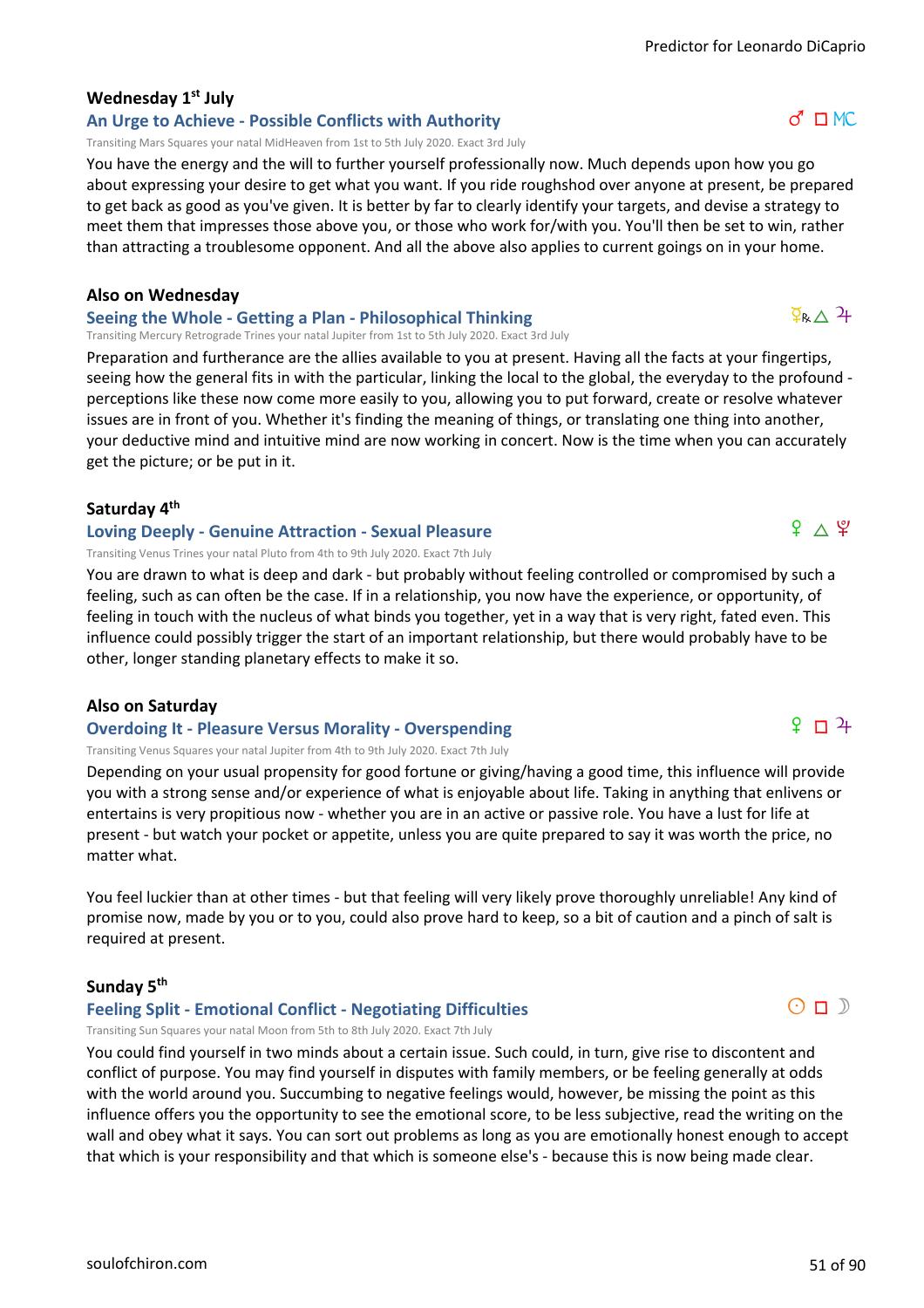$9 \rho \Psi$ 

#### **Sunday 5th July Love's Illusions - Precarious Fantasies - Artistic Inspiration**

Transiting Venus Opposes your natal Neptune from 5th to 10th July 2020. Exact 8th July

The most romantic and ideal, but equally the most fanciful and illusory, experiences can come your way now. You are more inclined to fall in love or lust, or to be made a fool of, for that matter. A more reliable expression or use of this influence is to involve yourself with some creative work, have a special time out with someone you have genuine love feelings for, or simply take in a good movie.

A new relationship can arise under this influence - but remember that 'under the influence' can be all it amounts to unless you have at least one foot on the ground. Platonic involvements are quite likely - or they turn out to be! Be that as it may, this can promise to be a pleasurable, if rather heady, time. All of the above could equally just take place in your head. On a more mundane note, you could find just the item you were after, or thought you were! Very much a 'what's real?' type of time, so do not take anything at face value - be it exciting or depressing.

#### **Wednesday 8th**

#### **Smooth Running - Opening Doors - No Worries**

Transiting Sun Trines your natal Sun from 8th to 11th July 2020. Exact 10th July

You are 'in sync' with life today - at least, in the context of whatever else is going on for you astrologically at this time. So now is when you can gain co-operation from others, and be generally in tune and in gear. You could also receive assistance from someone; someone who possibly has power or authority.

#### **Also on Wednesday**

#### **Highlighting Status and Responsibilities, Caution and Doubts**

Transiting Sun Conjuncts your natal Saturn from 8th to 11th July 2020. Exact 10th July

This period doesn't exactly find you in a party mood, but it does put you in a sober frame of mind that should enable you to get down to identifying what is (and what is not) required of you, and what is blocking your progress or view. The main trouble is that the pressure will be upon you to do just this. It is attempting to duck your responsibilities that would give you a hard time. Equally though, the thanklessness of tasks done out of a blind sense of duty, or born of fear, also shows up now. Even though this period lasts only a few days, time passes slowly, so use it to reflect coolly and carefully upon your position in life, without feeling panicky or depressed about it. Notwithstanding what else is indicated at present, the time to act comes later, after having made your purpose and obligation clearer.

#### **Thursday 9th**

#### **Being In Tune - Social Harmony - Making The Peace**

Transiting Sun Trines your natal Venus from 9th to 12th July 2020. Exact 11th July

Things are promising socially right now, and if there is a love interest, then you can be fairly sure that, if things are going to go your way at all, they will do so now. Making amends, launching any social event, being artistically creative or entertained - these are all liable to go with a swing at this time.

#### **Also on Thursday**

#### **Triggering Fate - Stimulating Powerful Urges**

Transiting Mars Opposes your natal Pluto from 9th to 13th July 2020. Exact 11th July

#### **Hot and Heavy!**

This can spark off things that have a long-lasting effect, because you feel strongly about anything that is currently happening to you, and so you are liable to act upon it. For example, this could involve a sexual encounter that has a deep affect upon you, or an intense meeting or conflict with someone, or anything that really gets to you - possibly in an obsessive way. Your 'gun' is 'loaded' right now, so be careful where you point it. Stay away from any areas that are potentially violent or dangerous. Using this sense of power that you currently feel can be very effective if used wisely, or quite damaging if used in a mean, manipulative or unaware fashion.



8 cm

 $O \wedge 9$ 



 $O \wedge O$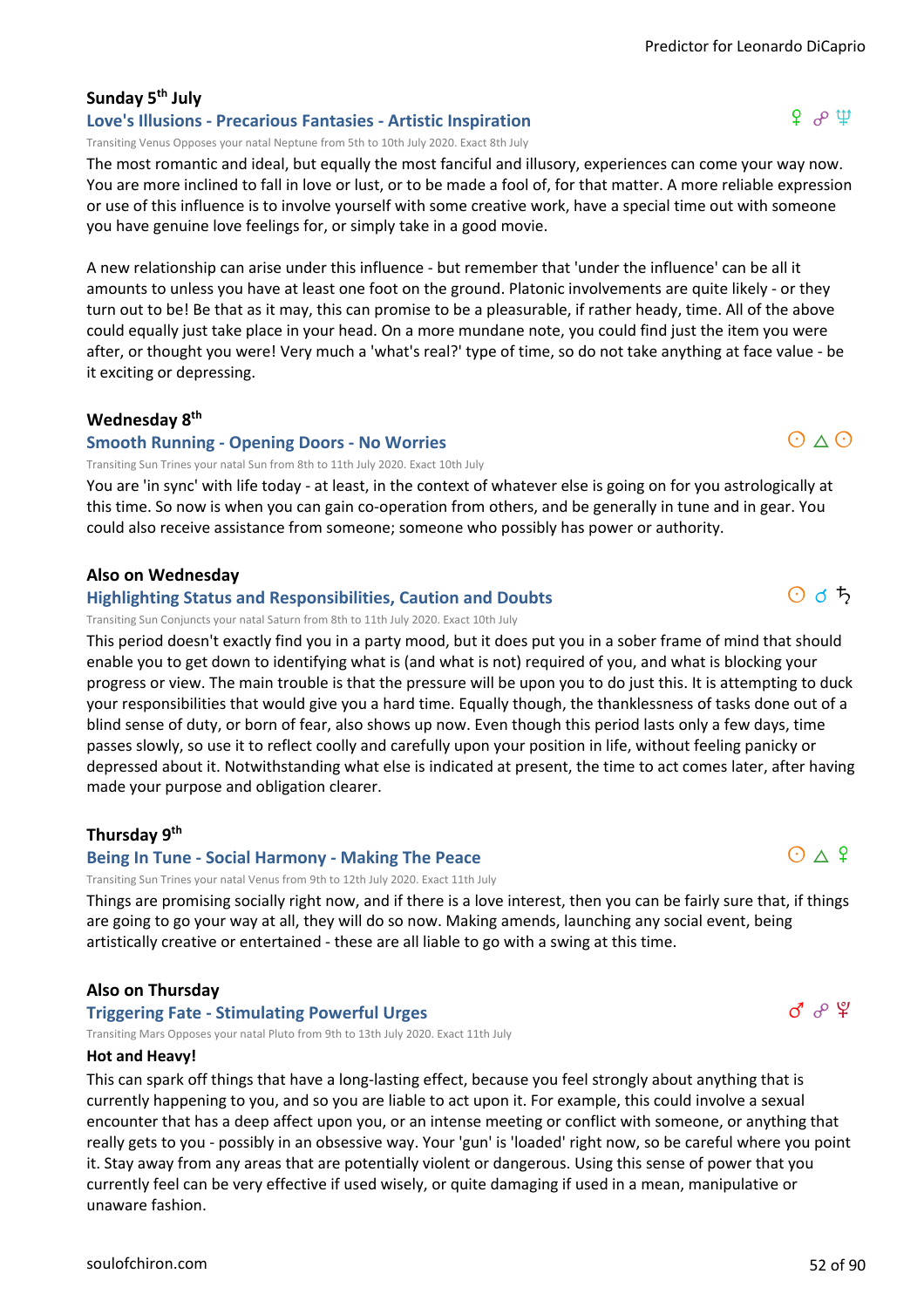# **Friday 10th July**

#### **Acting Selflessly - Relaxed Inactivity**

Transiting Mars Trines your natal Neptune from 10th to 14th July 2020. Exact 12th July

This influence can be almost unnoticeable because the desires 'to act' and 'to do nothing' coincide. So, deliberately doing nothing in the form of relaxing or withdrawing to contemplate what you (and it) are all about is recommended. It can also be a good idea to do something that helps others achieve ends that have little to do with your own. In fact, anything that your ego would normally get in the way of may now be healthily embarked upon.

#### **Friday 17th**

#### **Sleuthing It - Mental Preoccupation - Disturbing Undercurrents**

Transiting Mercury Squares your natal Pluto from 17th to 21st July 2020. Exact 19th July

Whatever rouses you, or demands your complete attention, is going to appear on the scene now. This could be in the form of a letter, a conversation, a book, or even an old question or feeling that pops to the surface to be looked into. Things that involve a mystery, like a whodunit, can really grab you at this time. Crime, the underworld, or the seamy side of life can also suck you in - but probably only on a mental level - but watch it, all the same. Having to perform work that requires deep concentration is very possible.

#### **Also on Friday**

#### **Seeing the Whole - Getting a Plan - Philosophical Thinking**

Transiting Mercury Trines your natal Jupiter from 17th to 20th July 2020. Exact 19th July

Preparation and furtherance are the allies available to you at present. Having all the facts at your fingertips, seeing how the general fits in with the particular, linking the local to the global, the everyday to the profound perceptions like these now come more easily to you, allowing you to put forward, create or resolve whatever issues are in front of you. Whether it's finding the meaning of things, or translating one thing into another, your deductive mind and intuitive mind are now working in concert. Now is the time when you can accurately get the picture; or be put in it.

#### **Saturday 18th**

#### **Emotional Harmony - Accord with/between Females - Attractiveness**

Transiting Venus Trines your natal Moon from 18th to 22nd July 2020. Exact 20th July

This is a very 'female' influence in that you are inclined to use charm and receptivity rather than drive and ambition. If you are usually disposed towards making things happen, now you are wise to let them happen as they will, because in this way the easiest solution or most attractive outcome will ensue. Any pursuits that require grace, diplomacy or artistic imagination, or occasions like domestic or family gatherings and parties are highlighted at this time.

#### **Sunday 19th**

#### **Highlighting Uniqueness and Individuality - Expect the Unexpected**

Transiting Sun Squares your natal Uranus from 19th to 22nd July 2020. Exact 21st July

How you experience this influence has everything to do with how in touch you are with what is special about life in general and yourself in particular. If you have allowed your life to become too routine and predictable, then something (or someone) could appear on the scene to give you a shock or a jolt, or at least remind you that the world is a wild and extraordinary place. Alternatively, you could be the one to shock others by revealing what is rebellious or highly original about you. Why not make this a date with the unexpected by doing something you'd never normally do? Then, with the element of surprise on your side, there's no telling what new ideas or vistas could open up in front of you!



 $P \wedge D$ 

# $\sqrt{2}$   $\wedge$   $\sqrt{4}$

ቑ Π ጀ

# $d \triangle \Psi$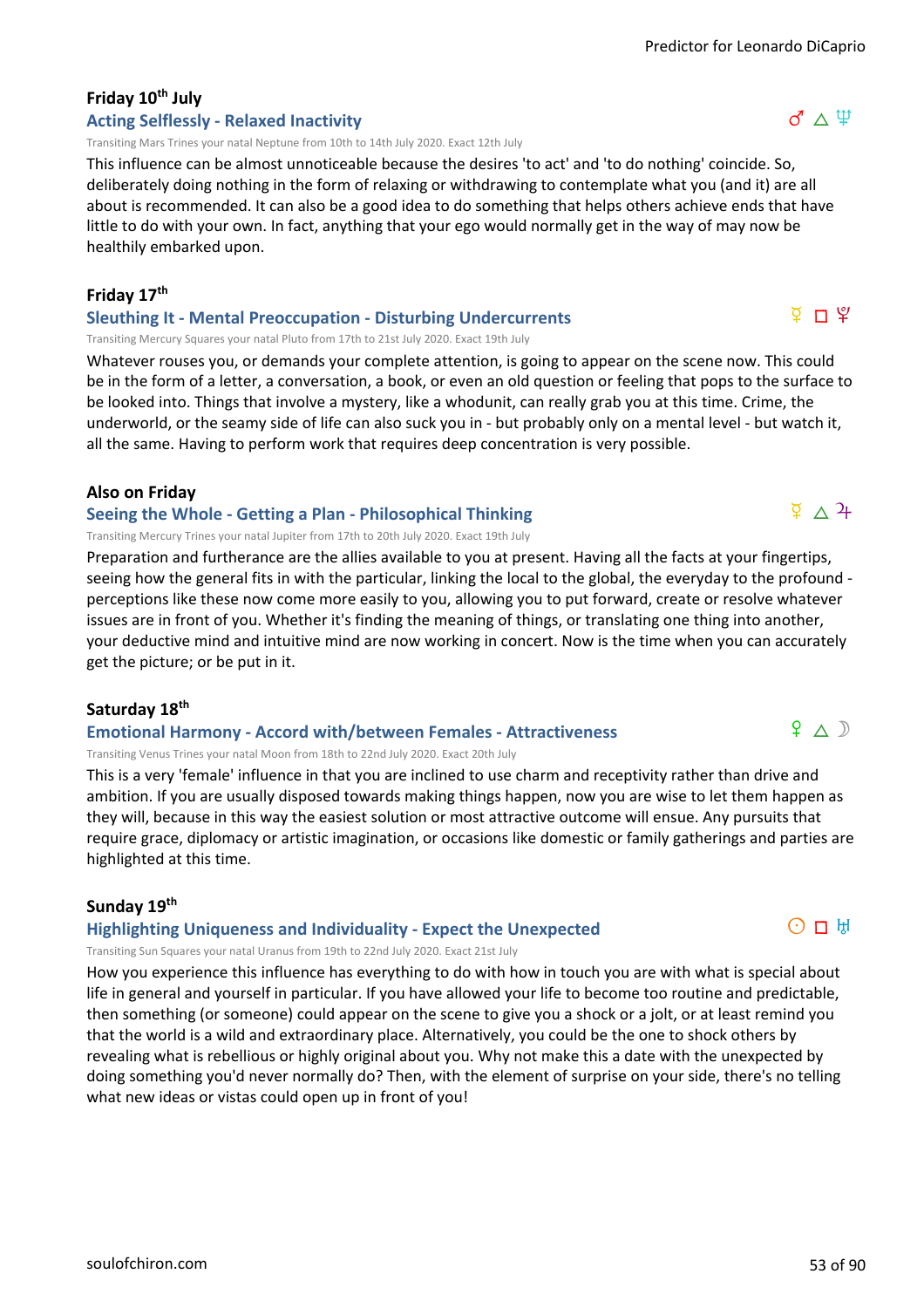# **Sunday 19th July**

#### **Healthy Self-Assertion - Getting a Lot Done**

Transiting Mercury Trines your natal Mars from 19th to 22nd July 2020. Exact 21st July

Your mind is now in gear with your body, so anything that needs such an advantage, plan for now if you can. Sports, debate, selling, effective communication, getting your foot in the door - these are just some of the pursuits that you're presently more likely to excel in than you would normally. Any job which has been daunting for you, and you've been putting off - set to work on it now.

#### **Monday 20th**

#### **State of Mind - Stimulating Interests - Highlighting Anxieties**

Transiting Sun Squares your natal Mercury from 20th to 22nd July 2020. Exact 21st July

Life's spotlight is focused upon the way you think and perceive things now. So, this can mean many things, depending upon what you have currently been doing with your mental faculties, or to your nervous system. Studying, planning, reading, short distance travel, making conversation, arguing the point, gossiping, worrying, or just plain thinking - these are some examples of Mercurial activities that are presently being intensified. This means that more energy is available to you for putting into one or more of these situations, or that you should learn to slow down, trust, think and talk a little less, and listen and feel more.

#### **Thursday 23rd**

#### **Highlighting Personal Self-Expression - Being a Social Animal**

Transiting Sun Sextiles your natal Ascendant from 23rd to 26th July 2020. Exact 25th July

Your urge and ability to mix with others is marginally increased for the time being; you also come across in a more coherent fashion than usual. So, gathering people around you, or getting out and about (depending on which is more suitable), is a good idea, because you now make a good impression. If you usually like to 'play to the crowd', then you'll shine even more now. If not, then you might now possibly surprise yourself.

#### **Also on Thursday**

#### **Stimulating or Attacking Feelings - Protecting your Space**

Transiting Mars Opposes your natal Moon from 23rd to 28th July 2020. Exact 26th July

#### **Hot!**

The feelings that you have been sitting on need to come to the surface now. So feeling irritable, or fit to burst, is quite likely. This is a natural safety valve urging you to unload negative feelings such as anger or resentment, and especially those that concern your family and figures, or events, from your past. Being 'reasonable' at this time would be missing the point, because being supposedly abiding and well-behaved is what made you swallow your true feelings in the first place. So 'cough up the bile' and all concerned will feel the healthier and more secure for it eventually. It is very important now to make it clear how you feel, but to avoid unnecessary conflict, you must make the distinction between a feeling and who or what triggers off that feeling.

#### **Saturday 25th**

#### **Logic Versus Feelings - Gossip and Trivia**

Transiting Mercury Squares your natal Moon from 25th to 27th July 2020. Exact 27th July

Time could be wasted with gossiping and small talk - but then again, it might be this very thing that makes you feel in tune with your immediate environment. You are more mentally in touch with your feelings at this time, so you may learn a lot on this front, as well as making it clear to others how you feel and, conversely, receiving from them how they feel. Saying too much could be something to watch out for, as too would be getting into a confrontation with somebody who lives close by, a colleague or family member. Then again, it could be precisely such a confrontation that makes you more aware of your own and another's feelings, generally speaking or with regard to some specific matter.







 $O\Pi$   $\Phi$ 

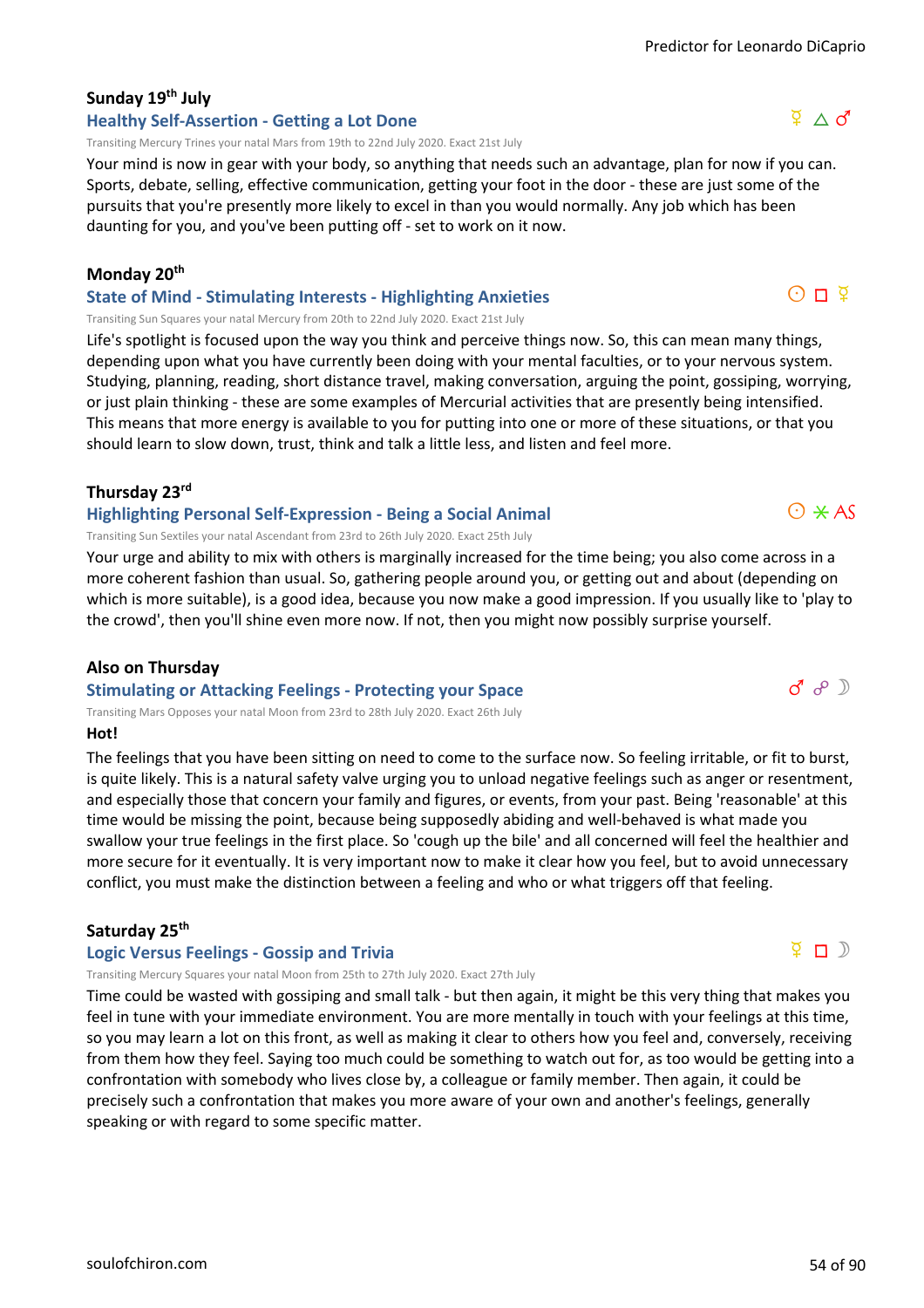# **Monday 27th July**

#### **Easy Communication - Getting Work Done**

Transiting Mercury Trines your natal Sun from 27th to 29th July 2020. Exact 29th July

You feel 'wired in' to what's most important to you now, so it's a good time for seeing to jobs in hand, saying what has to be said, and generally setting to work on affairs. You are more able to co-ordinate your efforts and deliberations with those of other people at this time, so coming to agreements, and getting good work done on a co-operative basis, are strongly highlighted. Travel arrangements and making connections are far more likely to go smoothly too.

#### **Also on Monday**

#### **Getting Down To It - Ordered Thinking and Speaking - Officialdom**

Transiting Mercury Conjuncts your natal Saturn from 27th to 29th July 2020. Exact 29th July

This is when you can (or have to) get down to some serious thinking or work. Failure to do what needs doing can give rise to depression, or pressure from someone or something that has authority over you. Basically, your mind now turns to whatever is your responsibility. Whether or not you are alive to what that is and knuckle down to it, makes the difference between this being a heavy, or efficient time. It is definitely not a time for woolly thinking and escapism, because you could put yourself in line for some kind of bad reaction or payback, either now or later on. This is not supposed to be a 'fun' time, so don't frustrate or exhaust yourself trying to make out that it is. It's a time for work and effort, so you will feel far better (and lighter) as a result of simply doing what has to be done - or what you have been putting off.

#### **Tuesday 28th**

#### **Loving Words - Artistic Expression - The Art of Diplomacy**

Transiting Mercury Trines your natal Venus from 28th to 30th July 2020. Exact 29th July

You know what pleases now - be it for yourself or someone else. At the same time, you know what doesn't please! All this gives you a good sense of what appeals or sells, so this is an excellent time for putting together anything that you want to go down well. Art, public relations, discussion, performing, charm and amusement these are some of the things the positive expression, or experience, of which are at your fingertips right now. If you wish to make known what's on your mind in an appreciable or agreeable way - do it now.

#### **Also on Tuesday**

**Repairs and Regeneration - Getting to the Bottom of It**

Transiting Sun Sextiles your natal Pluto from 28th to 31st July 2020. Exact 30th July

This is a good time to start any regimen, to turn things around, to eliminate anything that has been bothering you, or simply to put what's wrong right. You feel a power coursing through you, but it is a gentle and sure power - not one that is insisting you express it no matter what. Your powers of concentration, and your stamina - be it physical, mental or emotional - are stronger than usual, so any demanding activity is better pursued at this time.

#### **Wednesday 29th**

#### **Going With The Flow - Attuned To Spirit - Creativity and Entertainment**

Transiting Sun Trines your natal Neptune from 29th July 2020 to 1st August 2020. Exact 31st July

This is a fine, subtle influence, which you could miss unless you are alive to the unseen, mystical or imaginative elements of life and your personality. Any kind of creative or spiritual pursuit - either active or passive - is propitious under this planetary effect. You are more attuned to subtle and emotional vibrations than usual, and possibly sense that struggling with issues only prolongs or complicates them. An enjoyable time listening to, or playing music, communing with Nature, or any activity involving the sea, are some of the possibilities right now.



 $\bigcirc * \Psi$ 

 $\Phi \wedge \Phi$ 

# $\Phi \wedge \Theta$

 $\frac{5}{4}$  d  $\frac{1}{2}$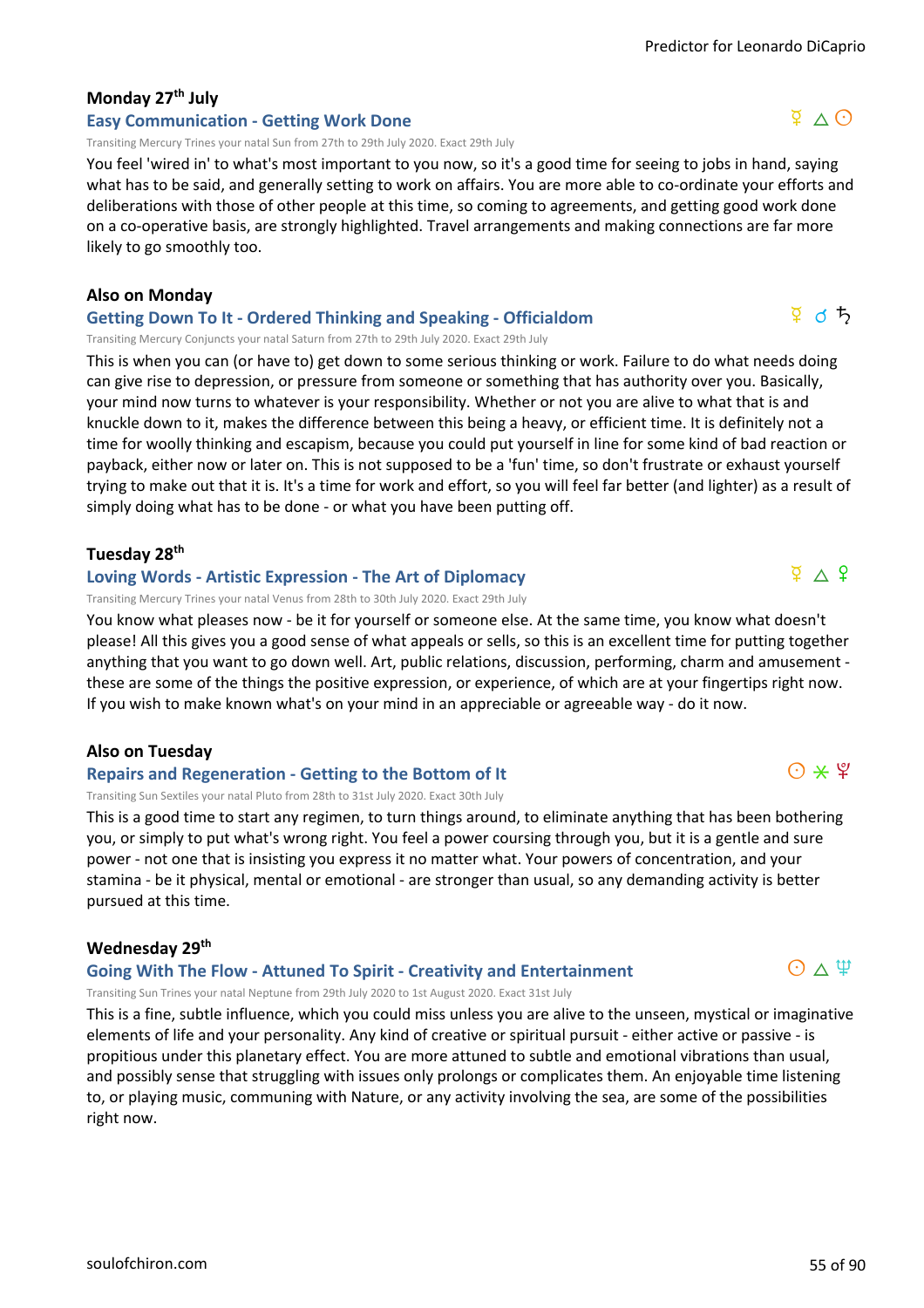# **Thursday 30th July Highlighting Personal Drive, Sex Life, Courage and Decisiveness**

Transiting Sun Squares your natal Mars from 30th July 2020 to 2nd August 2020. Exact 1st August

#### **Hot!**

Mars is symbolic of that force within and around you which makes it possible to go for, and get something or someone; it also represents the urge and the right to do so. How good, bad or indifferent you are when it comes to expressing your Mars qualities is currently an issue. Being active, independent, forthright or bold now, is a sign that you know what you are after, and how and when to act. Experiencing anger, abusiveness or excessive use of force (either in yourself or another), would be a sign that you need to look at what you yourself are angry about, at what you want, and at what you must do in order to obtain it, or so that you no longer want it.

#### **Also on Thursday**

#### **Inhibited or Disciplined Activity - Slowly Does It**

Transiting Mars Squares your natal Saturn from 30th July 2020 to 4th August 2020. Exact 1st August

#### **Hot and Cold**

At present there is a danger of your doubts and fears intruding just when you wish to act. This could take the external form of others holding you up in some way, or of some authority holding you back. Struggling angrily against such blockages would attract more frustration, so it's probably most advisable to take a back seat now. Working out your pent-up energies in an industrious fashion is a simple and productive solution. This would also mean having to avoid complications with others, which in turn could bring troublesome emotions to the surface in what could be a physically damaging way.

# **Forecast for August 2020**

#### **Monday 3rd August**

#### **Disagreement - Nervous Energy - The Devil Makes Work For Idle Hands**

Transiting Mercury Squares your natal Mercury from 3rd to 5th August 2020. Exact 4th August

Irritation, a lack of relevance, bad communication, work setbacks, inappropriate thinking - these are some of the things that could dog you at present. To avoid such frustrations, or simply feeling at a loose end, find an optimum environment for getting down to what has to be done. This could well mean working on your own somewhere, or keeping intrusions down to a minimum in some other way.

All forms of communication could become a nuisance, or be unreliable, with the proverbial wires getting crossed. Again, seek to lessen difficulties by avoiding having to make important decisions dependent upon making a specific contact or travel connection. Look for a more suitable time for such activities.

#### **Also on Monday**

#### **Scattered Thoughts - Stuck For Words - Indiscretion - Crossed Lines**

Transiting Mercury Squares your natal Uranus from 3rd to 5th August 2020. Exact 4th August

Whatever is new or unusual now catches your interest. Then again, it might be a disruptive element that intrudes upon your working and thinking. In any event, some new method or style is available, or necessary. If you're in tune and in time with any necessary changes, then, as if by magic, the right person, thing or opportunity appears on your scene. If you're of a nervous disposition, you could feel more agitated than usual. If this is the case, do some deep breathing, or chill out in some way that you know works for you.

Your mind is speeded up now, and can be very alive to ideas and inventions. A great deal depends upon how procedure driven or free spirited you are. The former 'will' attracts disruption, the latter attracts innovation. Another interesting aspect of this influence is that you either find yourself stuck for words, losing your thread while speaking, or, you can be very intuitive and outspoken. Then again, you may find yourself speaking out of turn, or saying something inappropriate. Everything depends upon how informed you are regarding a given subject. Machines, especially computers, could play up now.



d r d

 $d \sqcap b$ 

 $O \Pi d$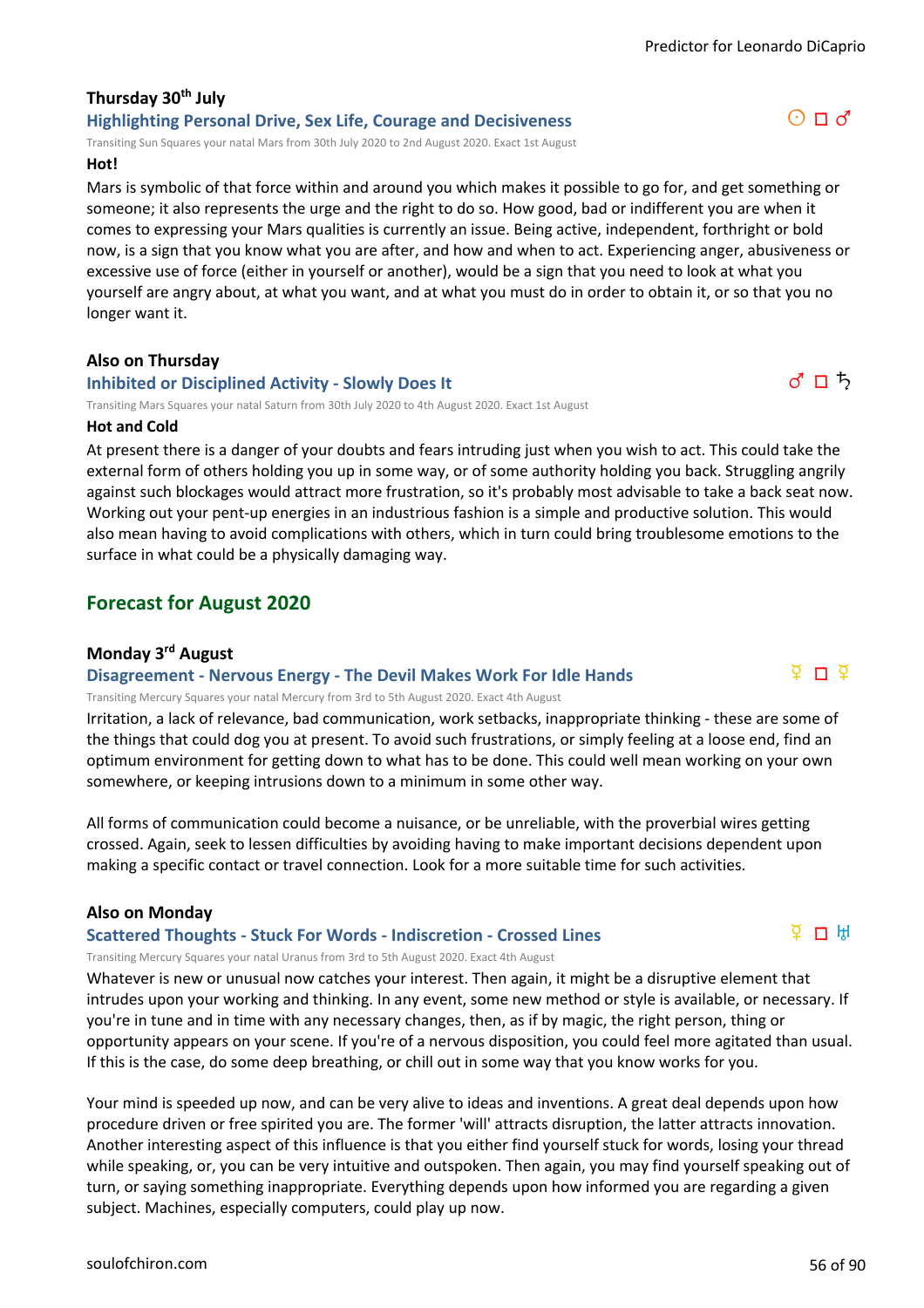# **Tuesday 4th August**

#### **The Electricity Of Love - Unusual Attractions - Unexpected Pleasure**

Transiting Venus Trines your natal Uranus from 4th to 7th August 2020. Exact 6th August

There is a sparkle to sexual, social or creative activities. A certain type of freeness pervades your involvements that can give rise to new forms of pleasure or expression, exciting contacts and new groups of people. A good time to get out and experiment with life and society, to see what it has on offer. Gatherings go with a swing, people show their more original or quirky sides.

#### **Wednesday 5th**

#### **Clear Feelings - Equilibrium - Understanding Needs - Inner Calm**

Transiting Sun Sextiles your natal Moon from 5th to 8th August 2020. Exact 7th August

This is an excellent time for getting in touch with both yourself and others, because you now experience an optimum balance between what you want and need, and between what you think and feel. So, you are more than usually able to see things in a healthy light, with a minimum of misunderstanding. Seeing eye to eye, creating agreements or settling disputes is also propitious. Moreover, problems arising from childhood traumas may be successfully explored and set on the road to resolution.

#### **Also on Wednesday**

#### **On The Ball - Getting Around Locally and/or Mentally**

Transiting Mercury Sextiles your natal Ascendant from 5th to 6th August 2020. Exact 6th August

Life is interesting and busy at this time. Useful contacts, stimulating people and subjects cross your path. If you have to look anyone or anything up, you're more likely than usual to make the right connections, possess good timing. You could also receive a significant communication, or the even the one you've been waiting for; especially if there are other activities occurring that indicate positive events.

#### **Also on Wednesday**

#### **Loving Thoughts - Sweet Words - Artistic Perception**

Transiting Venus Trines your natal Mercury from 5th to 8th August 2020. Exact 7th August

The poet, writer, artist or diplomat is now strong in you, so with any situation that requires a way with words, you're the one for the job! People or things that please and interest you are now likely to appear on the scene, so gatherings and shopping trips are propitious - notwithstanding, as usual, any contrary planetary influences possibly active at this time.

### **Friday 7th**

# **Sleuthing It - Powerful Words and Thoughts - Deep Study**

Transiting Mercury Sextiles your natal Pluto from 7th to 9th August 2020. Exact 8th August

If you have a job to do that requires your undivided attention; do it now. Not only is your mind on relatively good form, and can work into the night, you are also in the frame of mind where you can repel any interference powerfully, even ruthlessly, if need be. You know that you have to see whatever it is through, no matter what.



 $\frac{d}{dx}$   $\angle$  AS

 $P \wedge H$ 



 $9 \wedge 9$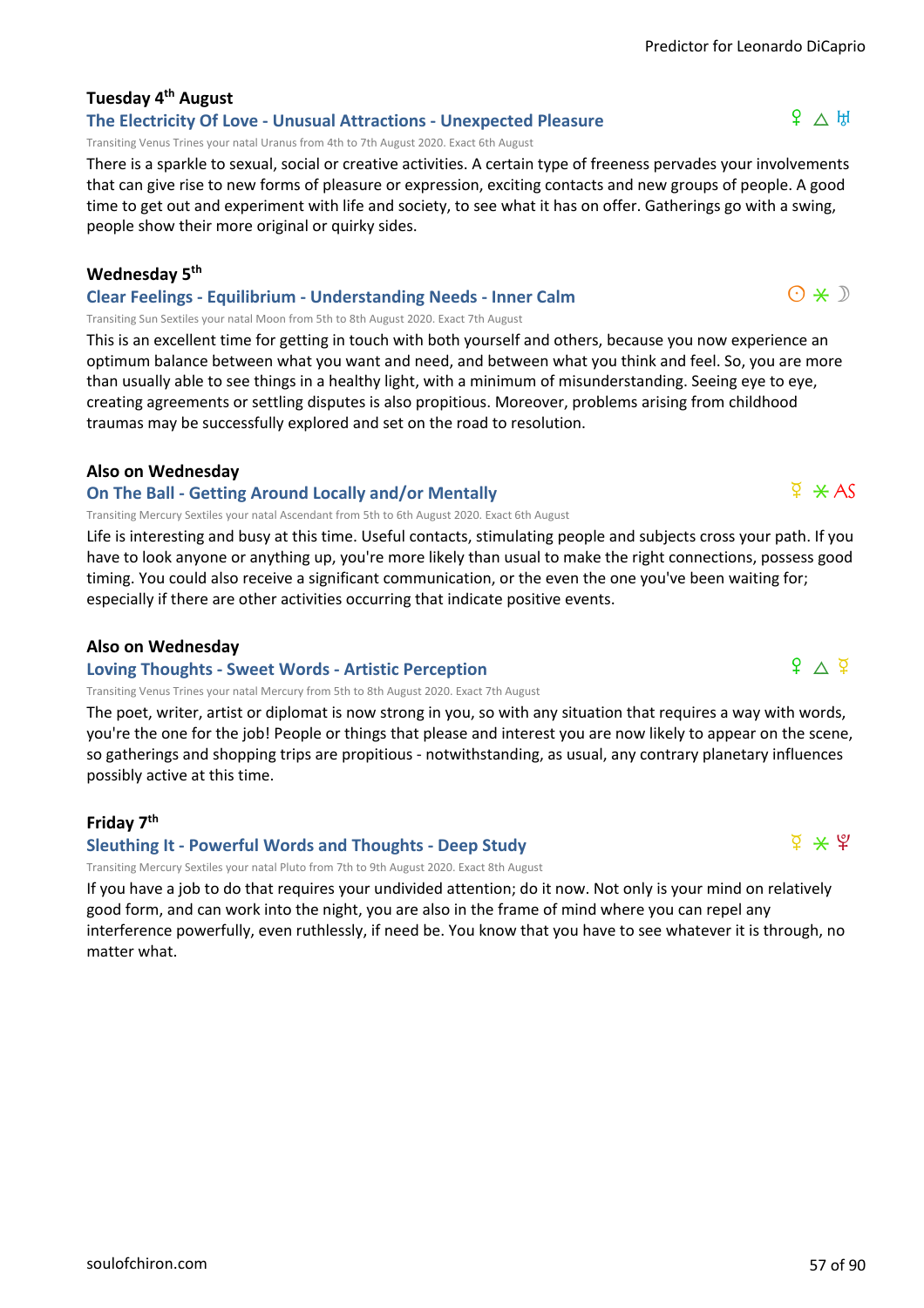## **Saturday 8th August**

**Forceful Words and Thinking - Count To Ten - Getting a Lot Done** Transiting Mercury Squares your natal Mars from 8th to 10th August 2020. Exact 9th August

It's as if everything has bells on now, and the slightest wrong word or movement sets them jangling. There's a danger of speaking out of turn, or of saying something you later come to regret, so try to think before speaking - or acting, for that matter. You may feel justified in getting heated over a certain issue, but there is a strong possibility that, ultimately, the only satisfaction you'll get is from merely feeling justified. Your 'opponent' if so disposed, could make you eat your words at a later date, or you may not have a 'later date' to say anything at all; justifiable or otherwise.

At this time it pays to look at what it is in you that causes you to feel ineffectual (or overlooked) in any way. This will not only supply you with useful information which you can then do something constructive about, but it would prevent you having a run in with someone, or something, (like a car or sharp object) that has nothing to do with it - other than the fact that they trigger your anger and frustration born of a complex about self-assertion and getting what you want in life.

#### **Also on Saturday**

#### **Ego Conflicts - Me Versus The Rest - Cool It!**

Transiting Sun Squares your natal Sun from 8th to 11th August 2020. Exact 10th August

This is not a time to see eye to eye with others, because you are confrontation prone; whether you like it or not! You can use this affect to get a reading of how you, and another, or the world in general, squares up to you but, by and large, it is best during these few days either to take the line of least resistance, or to soldier on if needs must.

#### **Also on Saturday**

#### **Appearance Versus Circumstances - Love The One You're With**

Transiting Venus Squares your natal Ascendant from 8th to 11th August 2020. Exact 10th August

Venus' trickier ways can dog you now if you are not aware of them. For instance, this means that someone can catch your eye and come to compromise you later. Or, your partner can appear to have not as much going for them as you think you'd like. The situation could be reversed, in both cases. In other words, do not be fooled by looks or style now; stick to the main plot.

#### **Also on Saturday**

#### **The Inspired Mind - Mystical or Psychic Attunement**

Transiting Mercury Trines your natal Neptune from 8th to 9th August 2020. Exact 9th August

If you've been after an answer, or inspiration, from out of the ether, then this is the time you're very likely to receive it. This doesn't mean to say that it will come whatever you're doing. It may, but it would be better to be focused upon the issue of your concern, and then - magic! Doing anything of a creative, therapeutic or entertaining nature is profitable, or advisable, at this time. Any experience involving the natural, or spirit, world is good 'medicine' right now - it may even come to you unbidden.

#### **Sunday 9th**

### **All The World Loves A Lover - Attracting Status - Good Turn**

Transiting Venus Conjuncts your natal MidHeaven from 9th to 12th August 2020. Exact 10th August

This is a good time - other planetary influences willing - to ask for a raise or bank loan because you emanate, or can sense, the way to success. Your emotional state, reflected by the kind of relationship you are currently involved in, makes itself felt in the world around you, depending upon what that state is. Positive news, or at least an approving view, adorns your professional position now.

# f d MC



 $\Omega$   $\Box$  AS

 $\Phi \vee \Psi$ 

 $O \Pi O$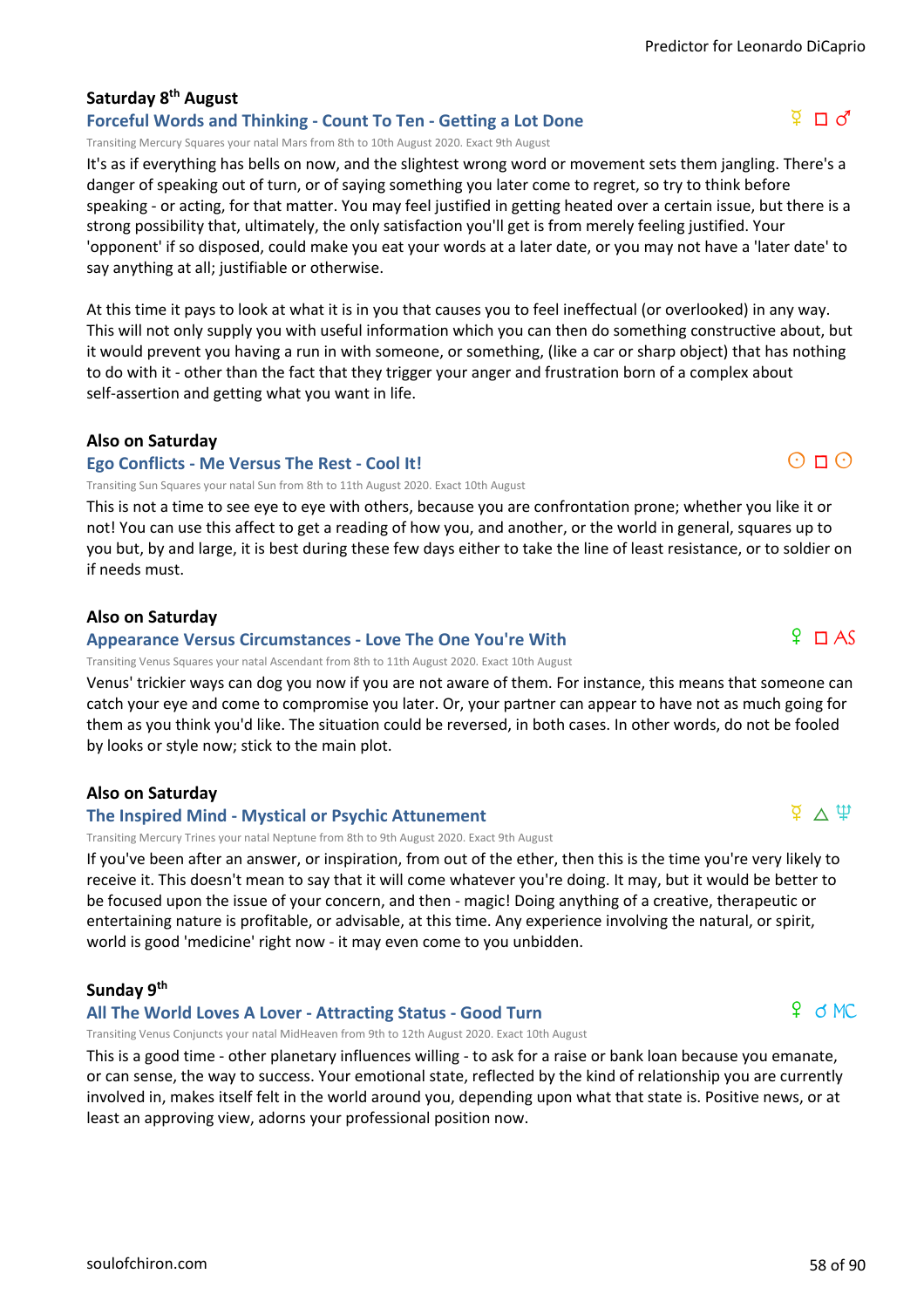# **Monday 10th August**

# **Highlighting Love Life, Pleasure, Material and Social Values**

Transiting Sun Squares your natal Venus from 10th to 12th August 2020. Exact 11th August

What shows now is the 'state of the art'. In other words, whatever you are doing, or not doing, with regard to filling your own and others' lives with some love and beauty is brought to your attention. So such areas as relationships, arts and crafts, social activities, buying and spending, or things that add a sweetness to life are presently to the fore. Positively, this can take the form of generosity, a love encounter, a party, a general sense of happiness, or anything that helps to make life attractive and more worth living. Negatively, finding yourself being mean, lonely, indulgent, excessive, vain or superficial would point to the fact that a genuine sense of worth, and the ability to give or receive love, is somewhat lacking in your life.

**Tuesday 11th**

#### **Contacting Feelings - Easy Conversation - Interest and Sympathy**

Transiting Mercury Sextiles your natal Moon from 11th to 13th August 2020. Exact 12th August

Things are more likely to fall into place now because you have a greater than usual sense of give and take. You talk, but also listen, and vice versa. Enquiry is met with relevant response. Allowed to run on like this, this period can become very stimulating and informative, both emotionally and intellectually. Any intercommunications, personal or business, are highlighted at this time.

#### **Wednesday 12th**

#### **Communication Challenges - Pressing Work Issues - Spats**

Transiting Mercury Squares your natal Sun from 12th to 14th August 2020. Exact 14th August

If you start feeling a bit overwrought during this time, then take few deep breaths - or better still - do some breathing exercises. If you are prone to insomnia, this influence could exacerbate it, because you're more than usually inclined to working everything out in your head. As your mind and ego are kind of hooked up together now, try not to blurt out the first thing that comes into your head since you may regret it. For the same reason, for maximum mental harmony, keep your mind focused only upon serious issues, or paradoxically, upon humorous ones. Arguing for arguing's sake could be a waste of time and energy now (and could also get you into hotter water than you'd bargained for)!

### **Thursday 13th**

#### **Not Saying or Seeing It Right - The Need for Diplomacy**

Transiting Mercury Squares your natal Venus from 13th to 15th August 2020. Exact 14th August

This is a time when logical thought is at odds with the emotional, or aesthetic, side of life. Not seeing eye-to-eye with a member of the opposite sex is highly likely, because one of you wants to make sense of things, while the other wants to feel right about something. One of you might want to talk, while the other wants to experience affection or sensual pleasure. None of this poses a big problem - unless you let it because this is just a passing phase, a time when you are out of 'sync' with whoever is close to you.

It's also a time when work issues can get in the way of personal ones, or vice versa, so avoid mixing business with pleasure. If you already have been doing so, then this could prove an awkward time for you. Sorting out love problems is quite likely, and desirable too. But be wary of the above described inclination to speak in different 'languages' to one another. Try to meet each other half way - it's the only way at present.



 $\Phi \times D$ 

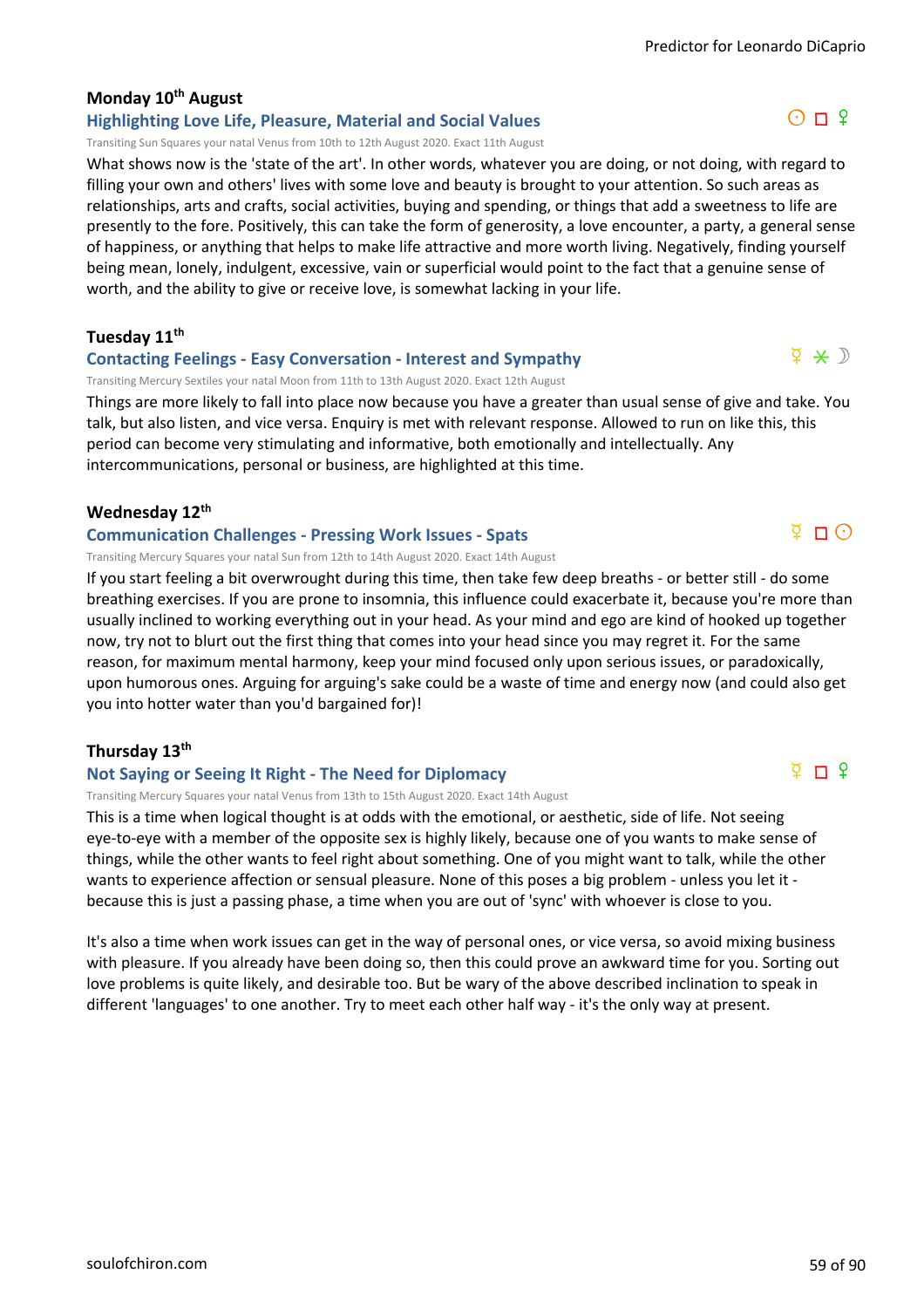# **Friday 14th August**

#### **Love And Goodwill - Fun And Generosity - Joie De Vivre - Lady Luck**

Transiting Venus Trines your natal Jupiter from 14th to 16th August 2020. Exact 15th August

Depending on your usual propensity for good fortune or giving/having a good time, this influence will provide you with a strong sense and/or experience of what is enjoyable about life. Taking in anything that enlivens or entertains is very propitious now - whether you are in an active or passive role. You have a lust for life at present - but watch your pocket or appetite, unless you are quite prepared to say it was worth the price, no matter what.

Any activity that requires you to put out a good or generous vibe is best booked for now. You are luckier than at other times - but bear in mind that gambling can have an agenda all of its own so paradoxically, do not bet on it! It is better by far to see and experience this influence as a gift from the gods - but on the gods' terms. This means to say that there is something good in the air, but do not presume on it being 'good' in precisely the way you think you want it to mean. It is really an opportunity to find out what 'good' actually means.

#### **Also on Friday**

#### **Deep or Obsessive Love - Powerful Attraction - Sexual Guilt**

Transiting Venus Squares your natal Pluto from 14th to 16th August 2020. Exact 15th August

You find you feel deeply for someone or something, or that you want to, or that you cannot get someone or something out of your system. In any event, you are experiencing the depth and power of love or attraction and what you do with it is down to your deepest values. Such a feeling can actually turn up as someone who you feel strongly drawn to. It may or may not be mutual, it all depends upon that deeper state of your emotional being - is it attracting or repelling?

There is a 'Beauty and the Beast' quality to this influence, in that you could experience one or both of these extremes, with someone else on the other end, so to speak. The gulf between what is regarded as appealing and presentable as against what usually has to hide its face, feel anti-social, is a possibility now.

The trick is to go deep but not too deep, to appreciate face values, but not regard them as the entire picture. Be on guard against being manipulated - value yourself above all else - or of manipulating someone yourself, because you would only entrench yourself or get more than you bargained for. Possessiveness and jealousy can rear their heads now, which has something to do with being more in touch with what does and does not constitute genuine love. Handled right, you can get the best of both worlds: intense pleasure, deep feelings, and profound love.

#### **Saturday 15th**

### **Love And Sex - Romantic Opportunity - Attracting and/or Attracted**

Transiting Venus Trines your natal Mars from 15th to 18th August 2020. Exact 17th August

This should go down in your diary as a time to have a good time socially, sexually or romantically - maybe all three! You are at your best with respect to these areas of your life and personality, so opportunity beckons. Attractive, artistic or simply likeable people appear on the scene to sweeten your life - or you could be the one being this for someone else. There should be signs right now - big or small - that it is good to be alive.

#### **Tuesday 18th**

#### **Flow of Communication - Working and Thinking Well - Connected**

Transiting Mercury Sextiles your natal Mercury from 18th to 20th August 2020. Exact 19th August

All Mercurial activities, such as mental or manual work, studying, communications, travel, contact making, etc., are highlighted now. You are generally on good form intellectually, and seem to pick the right moment to make that call, the right way to say something, and to put your finger on the easiest solution. Co-operative ventures and interactions with those who live nearby (or siblings) are also well starred.



 $\frac{1}{2}$   $\frac{1}{2}$ 

# $9^{\circ}$   $\wedge$   $3^{\circ}$

ያ ⊓ ⊻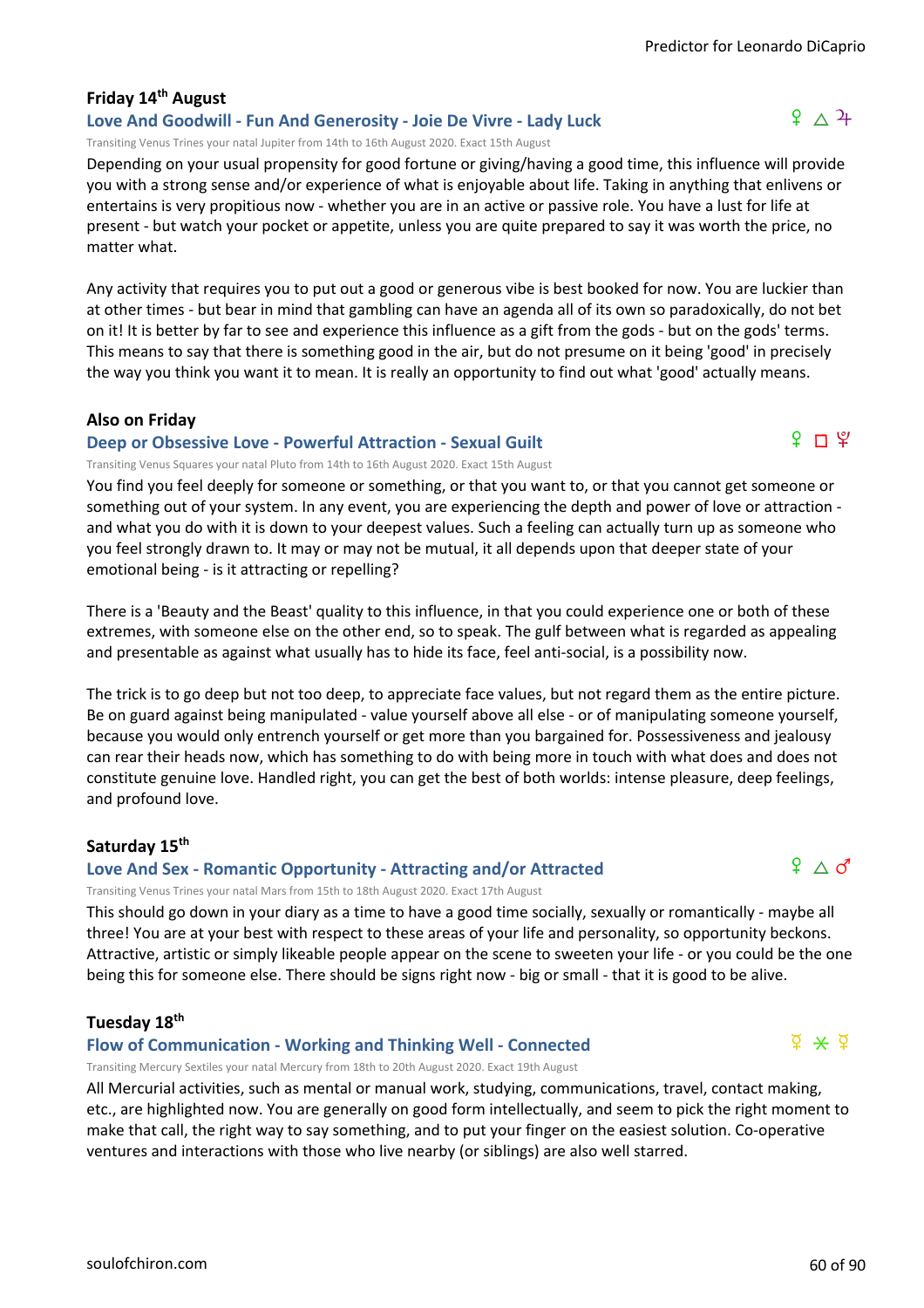# **Tuesday 18th August**

#### **Synchronicity - Being In The Know - Unusual Connections**

Transiting Mercury Sextiles your natal Uranus from 18th to 19th August 2020. Exact 19th August

Being mentally in tune with new ideas, methods and technology is the advantage that this influence offers you. It's as if you can intuitively put your finger on whatever (or whomever) you need to make contact with. This is quite simply a time when you are on good mental and verbal form - so earmark it for those tasks and appointments that require such mental acuity.

#### **Thursday 20th**

**Working Well - Being On The Case - Making Contacts and Connections**

Transiting Sun Sextiles your natal Mercury from 20th to 23rd August 2020. Exact 22nd August

You work and communicate well now, and are generally on the ball with respect to any matters that relate to the daily business of living. You also have a better sense of the pros and cons of how you normally go about such things, giving you the opportunity to correct poor attitudes or methods, and to make the most of, or improve upon, the good ones.

#### **Also on Thursday**

#### **Waking up to The Truth - Light upon The Future - The New and Unusual**

Transiting Sun Sextiles your natal Uranus from 20th to 22nd August 2020. Exact 21st August

Whatever else may be going on in your life, this influence helps you to see it as part of a greater pattern or long term process of development. You also gain insights into what is unique about yourself, and others too and you begin to appreciate more what freedom actually means. Additionally, this is a good time to involve yourself with subjects that take a greater overview of life, like science and technology, astronomy, astrology, psychology, etc.

#### **Also on Thursday**

#### **Home and Business Connections - Knowing Your Pitch**

Transiting Mercury Sextiles your natal MidHeaven from 20th to 21st August 2020. Exact 21st August

You now see clearly how your home and working life are dependent upon each other, and are able to balance your interests and investments in these respects. Getting private and professional figures and concerns to co-operate comes easier now. You see the whole picture and can manage 'you and yours' more efficiently.

### **Friday 21st**

#### **Emotional Discomfort - Discord with/between Females - Let It Be**

Transiting Venus Squares your natal Moon from 21st to 24th August 2020. Exact 23rd August

This need not necessarily be a difficult time - it can in fact turn out to be quite pleasurable. However, there is an inclination for social and domestic needs to get in the way of one another. This can also include disharmony on the home front, conflict between mother and lover, or being too accommodating and having to pay the price. Inherent in all this though, is a need for peace, so that upsets are usually righted quite soon afterwards. Feelings and values may clash, but the requirements of security and harmony eventually hold sway.



 $\Phi \times MC$ 

 $O \times H$ 



 $\Delta \times H$ 

 $\Theta \star \nabla$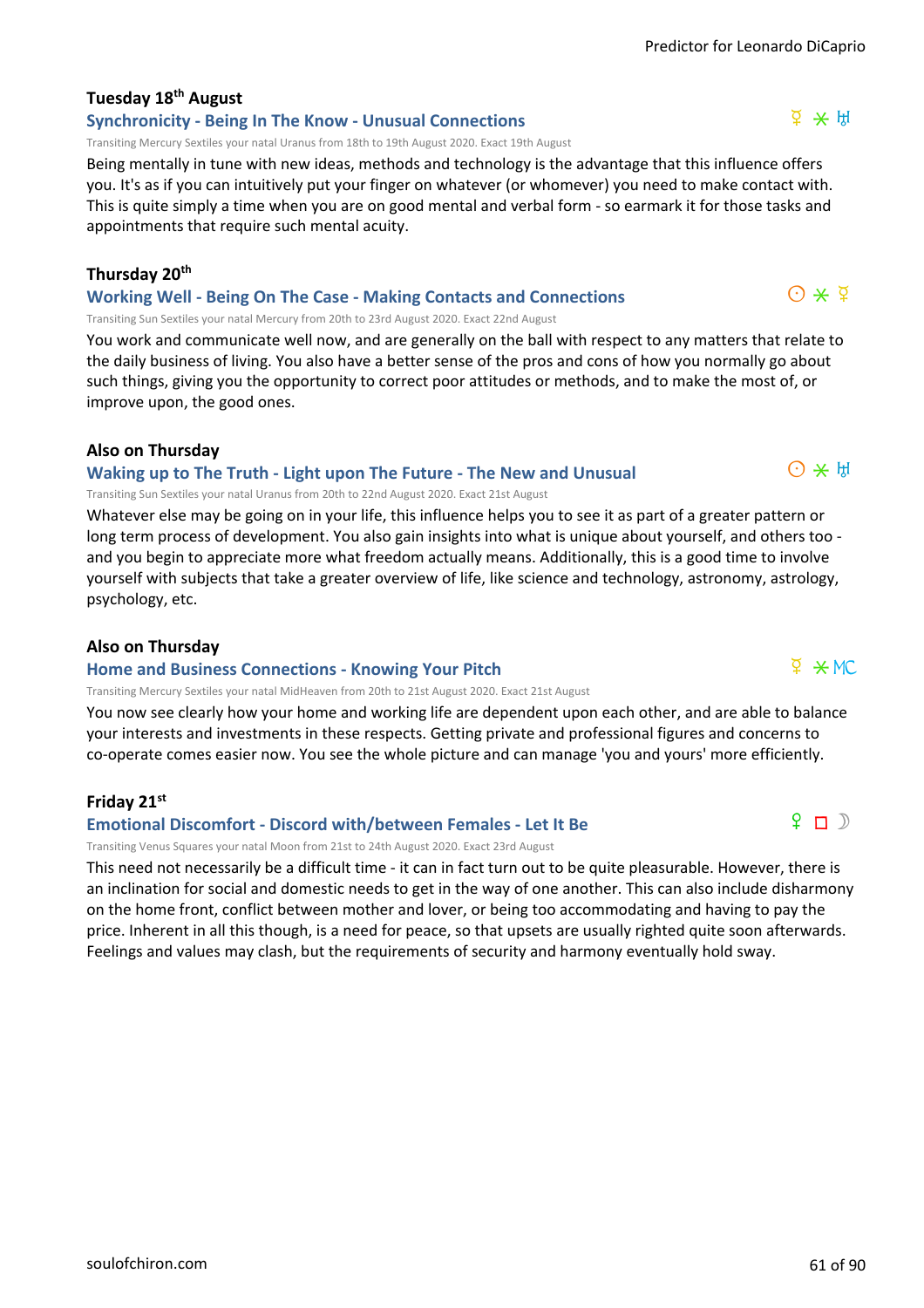# **Saturday 22nd August**

# **Saying Too Much - Not Seeing the Forest for the Trees**

Transiting Mercury Opposes your natal Jupiter from 22nd to 24th August 2020. Exact 23rd August

You are now put in touch with all you need to know. However, this can be a double-edged weapon, because on the one hand it could find you able to manage various items or activities into an effective whole, or, on the other hand, find you confused as ideas and conflicting considerations flood your mind, giving rise to a 'brain jam'. Marshalling your thoughts is therefore both the issue and the opportunity at present. Ultimately, you're gaining some kind of understanding now, be it about something specific or something general.

Out of this, a philosophical overview can be arrived at, thereby accommodating anything that is presently going on in your life. Another possible expression is thinking, speaking and/or acting out of a sense of opinion rather than a firm fact. Such succumbing to generalities posing as the truth could set you up for embarrassment or a lot of wasted time, or both, as you bluff and exaggerate your way into, or out of, something. So, get the facts straight - that is, of course, unless you're quite happy to pontificate. Dealing with foreign matters (or people) could also be an issue now - again, worthy of detailed consideration.

### **Sunday 23rd**

#### **Healthy Self-Assertion - Getting a Lot Done**

Transiting Mercury Sextiles your natal Mars from 23rd to 25th August 2020. Exact 24th August

Your mind is now in gear with your body, so, anything that needs such an advantage, plan for now if you can. Sports, debate, selling, effective communication, getting your foot in the door - these are just some of the pursuits that you are presently more likely to excel in than you would normally. Any job that has been daunting you, and you have been putting off, set to work on it now.

### **Also on Sunday**

#### **The Confused Mind - Deceptions or Misunderstandings**

Transiting Mercury Squares your natal Neptune from 23rd to 24th August 2020. Exact 24th August

Unless you're doing something of a creative, therapeutic, or entertaining nature at this time, you are possibly asking to attract absent-mindedness or strange, even paranoid, ideas. Crossed lines could also dog any form of communication. So, this is not a time to make any crucial decisions or broach delicate matters - either it just wouldn't come out right, or, what another says or does could be taken in the wrong way. Also, when you're out and about you may get lost in some way or other. Sitting back and watching the world go by, or taking in a film you know you're going to like, are a few ways of safely, even enjoyably, getting through this one.

#### **Monday 24th**

#### **Pleasant Living - Creative Awareness - Happy Day - Love Life Issues**

Transiting Venus Trines your natal Sun from 24th to 27th August 2020. Exact 26th August

You should be on good terms with the world around now, and particularly with those who are close to you. If there have been any emotional disturbances of late, then this offers an opportunity to patch up and make up. Also, if you want to go and find a certain consumer item, then you are more likely to find just what you want right now. Artistic expression and appreciation is also highlighted - so get thee to a studio, instrument, keyboard or gallery, etc.



 $94$ 



 $9 \wedge 9$ 

 $\Phi \times d$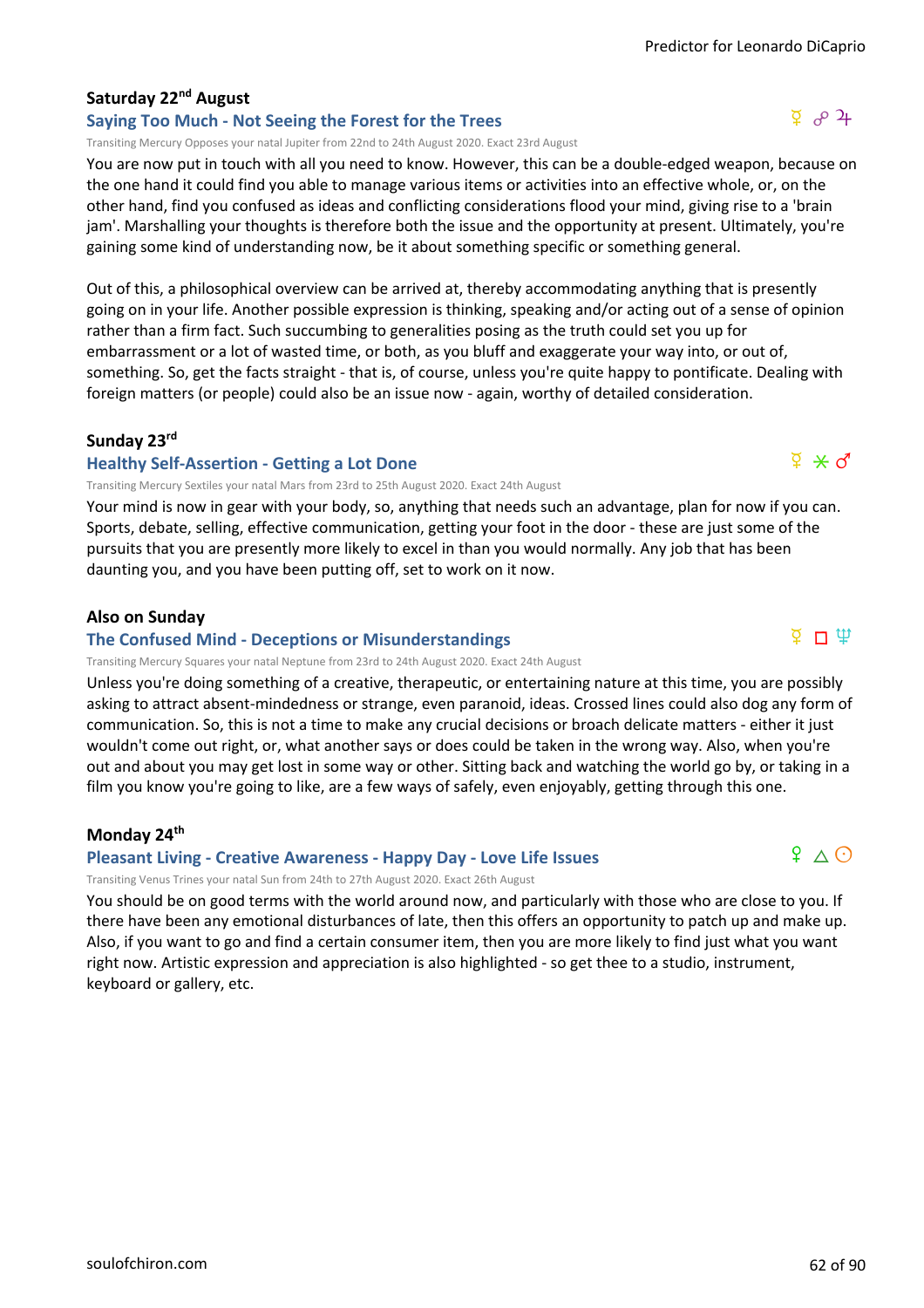## **Monday 24th August**

#### **Love And Duty - Serious Attachments - The Importance Of Commitment**

Transiting Venus Conjuncts your natal Saturn from 24th to 27th August 2020. Exact 26th August

You experience the serious or very real side of love and social involvement now. This is not a time for having fun and letting your hair down, so do not plan for this or get frustrated trying to make it so. More than likely your partner or people in general will come across as sober and responsible now - or in need of such qualities. If you are not with anyone, you can feel more alone than usual, or if you are prepared to take a serious rather than cynical look, you can get the measure of why you are unattached.

If this is truly not an issue under this influence, then you can probably congratulate yourself on being genuinely self-sufficient. By and large though, this period is inclined to show up the warts and weaknesses in your love and social life, including the pressure to do something about it. In any event, this means being emotionally mature and responsible and doing what has to done, even though it is difficult. In time, such commitment will prove to be well worth it. On a financial level, you may well have to read the writing on the wall here instead, or as well, getting real about money being the call of the day.

#### **Also on Monday**

#### **Career Advances or Opportunities - Managing Home and Business**

Transiting Sun Sextiles your natal MidHeaven from 24th to 26th August 2020. Exact 25th August

At this time you feel more able to see a balance or connection between who you are in public and who you are in private. Examples of this could be bringing a colleague home, or introducing a family member to the way you work. Also, if you have been paying too much attention to one area and not enough to the other, you can now see how to accomplish this, and begin to do so.

#### **Tuesday 25th**

#### **Pleasure Plus - Love Life Enhanced - Spending Sprees - Generosity**

Transiting Venus Trines your natal Venus from 25th to 28th August 2020. Exact 27th August

Pleasure and harmony are the hallmarks of this time, but so too is indulgence, so watch your pocket and appetite! Be that as it may, Venus says that, at times, you just must enjoy yourself and not count the cost. The value of having a good time is priceless, and this influence has that very potential. Your love life can also receive a boost now, be it the start of something big, a rekindled romance, or simply an enjoyable evening or two with one (or ones) that are important to you.

#### **Friday 28th**

#### **Easy Communication - Getting Work Done**

Transiting Mercury Sextiles your natal Sun from 28th to 30th August 2020. Exact 29th August

You feel 'wired in' to what's most important to you now, so it's a good time for seeing to jobs in hand, saying what has to be said, and generally setting to work on affairs. You are more able to co-ordinate your efforts and deliberations with those of other people at this time, so coming to agreements, and getting good work done on a co-operative basis, are strongly highlighted. Travel arrangements and making connections are far more likely to go smoothly too.

#### **Also on Friday**

#### **Getting Down To It - Efficient Thinking and Speaking - Officialdom**

Transiting Mercury Sextiles your natal Saturn from 28th to 30th August 2020. Exact 29th August

Now you can do with relative ease those boring tasks that you might usually put off. Mental discipline comes more naturally to you now, and people in authority (like bosses or officials), can be dealt with more effectively - they themselves will also seem more amenable or efficient. Any kind of work, study or communication is highlighted now, but more so the practical rather than the creative type. You find it easier, and more immediately satisfying, to get your affairs in order. Things fall into place, especially if you do, or have done, the groundwork.

 $O \times MC$ 

 $\begin{smallmatrix} 9 & \Delta & 9 \end{smallmatrix}$ 



 $\Phi \times \mathcal{L}$ 

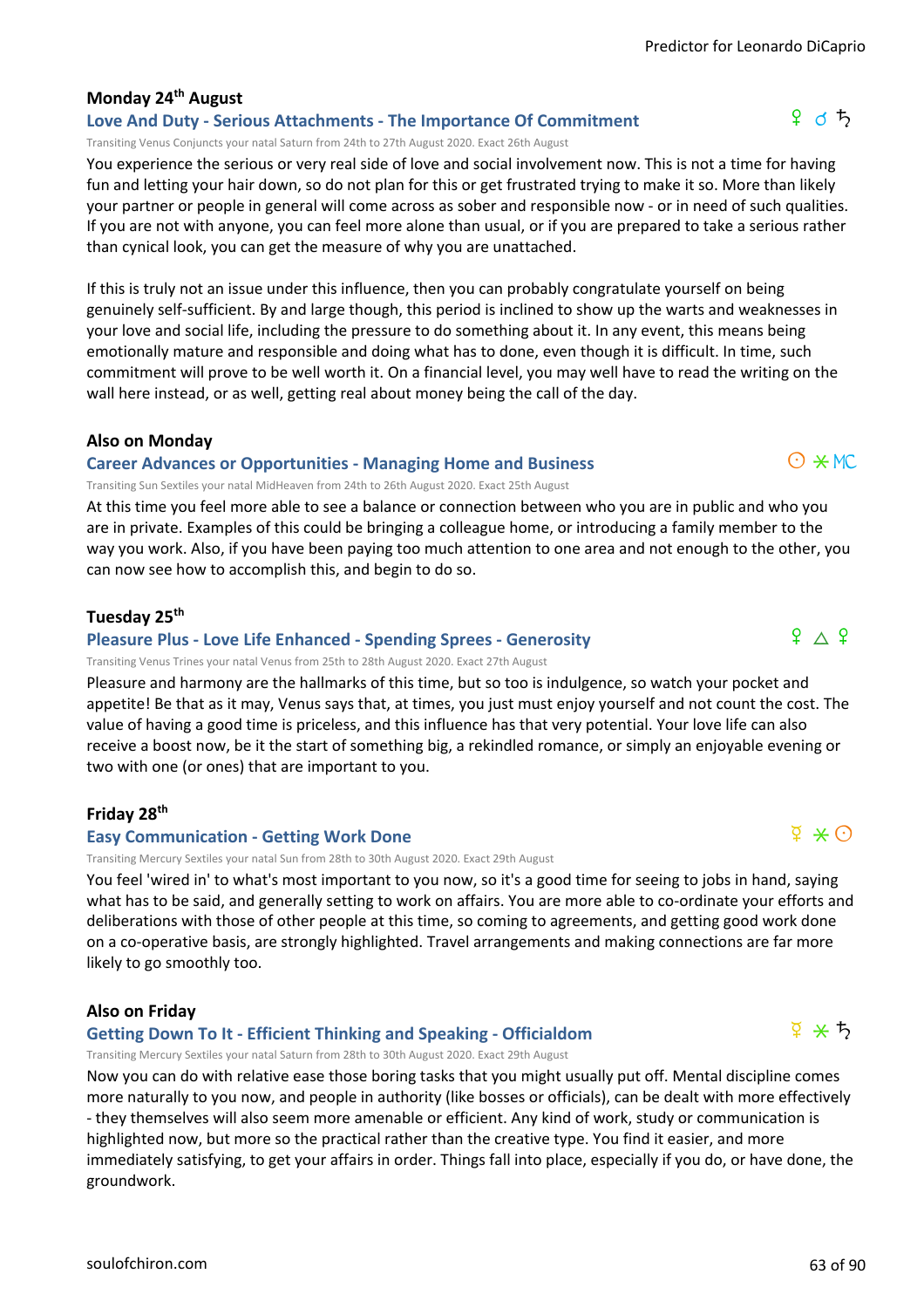$O \Pi \Psi$ 

# **Saturday 29th August**

# **Highlighting Sensitivity - Idealism/Escapism - Compassion/Weaknesses**

Transiting Sun Squares your natal Neptune from 29th August 2020 to 1st September 2020. Exact 31st August

What is brought to light now is something that has been happening outside of your conscious awareness, or has been kept out of sight. Obviously this can mean any number of things, for example: finding out something that's been going on behind your back, or discovering a mysterious dimension of reality you only ever dreamt of; becoming conscious of the fact that you identify more closely with certain others and their hopes and fears, or weak spots being exposed in yourself or others. In any event, it is important that you keep a firm grip on reality, yet, at the same time, remain open to fact or notion that we are all mysteriously united in some way. Generally speaking, your ego is less resilient than usual, so take a back seat and watch life's picture show if you don't feel up to starring in it. Also, be extra careful with drink or drugs because highs and lows are presently very interchangeable.

### **Also on Saturday**

### **Highlighting Expansiveness and Faith - A Sense of Greatness**

Transiting Sun Opposes your natal Jupiter from 29th to 31st August 2020. Exact 30th August

Whatever it is that you are like normally, now you are more so! Essentially, you are experiencing an urge to grow beyond yourself, and to understand matters in a more comprehensive and philosophical way. So, if you do have something of this nature in mind, then now is the time to make it (begin to) happen. But what you allow yourself, and others, to do or be, has everything to do with your moral viewpoint, which is presently a vital issue. So for a more rewarding life, both now and in the future, you would be wise to cultivate an optimistic and big hearted attitude, and to be mindful that biting off more than you can chew, or making empty promises, is a sure sign that you are pretending to be larger than life, rather than actually being as large as life.

#### **Also on Saturday**

#### **Loving Words - Artistic Expression - The Art of Diplomacy**

Transiting Mercury Sextiles your natal Venus from 29th to 31st August 2020. Exact 30th August

You know what pleases now - be it for yourself or someone else. At the same time, you know what doesn't please! All this gives you a good sense of what appeals or sells, so this is an excellent time for putting together anything that you want to go down well. Art, public relations, discussion, performing, charm and amusement these are some of the things the positive expression, or experience, of which are at your fingertips right now. If you wish to make known what's on your mind in an appreciable or agreeable way - do it now.

#### **Sunday 30th**

#### **Getting Things Done - Healthy Self-Assertion - Feeling Fit**

Transiting Sun Sextiles your natal Mars from 30th August 2020 to 2nd September 2020. Exact 1st September

Getting down to things, opening doors, launching yourself with energy and enthusiasm, attaining the object of your desires - these are some of the advantages of this influence. In proportion to your usual powers of self-assertion, asserting yourself in any way is in tune with the general way of things at present.



 $\odot$   $\phi$  4





 $\Phi$   $*$   $\Phi$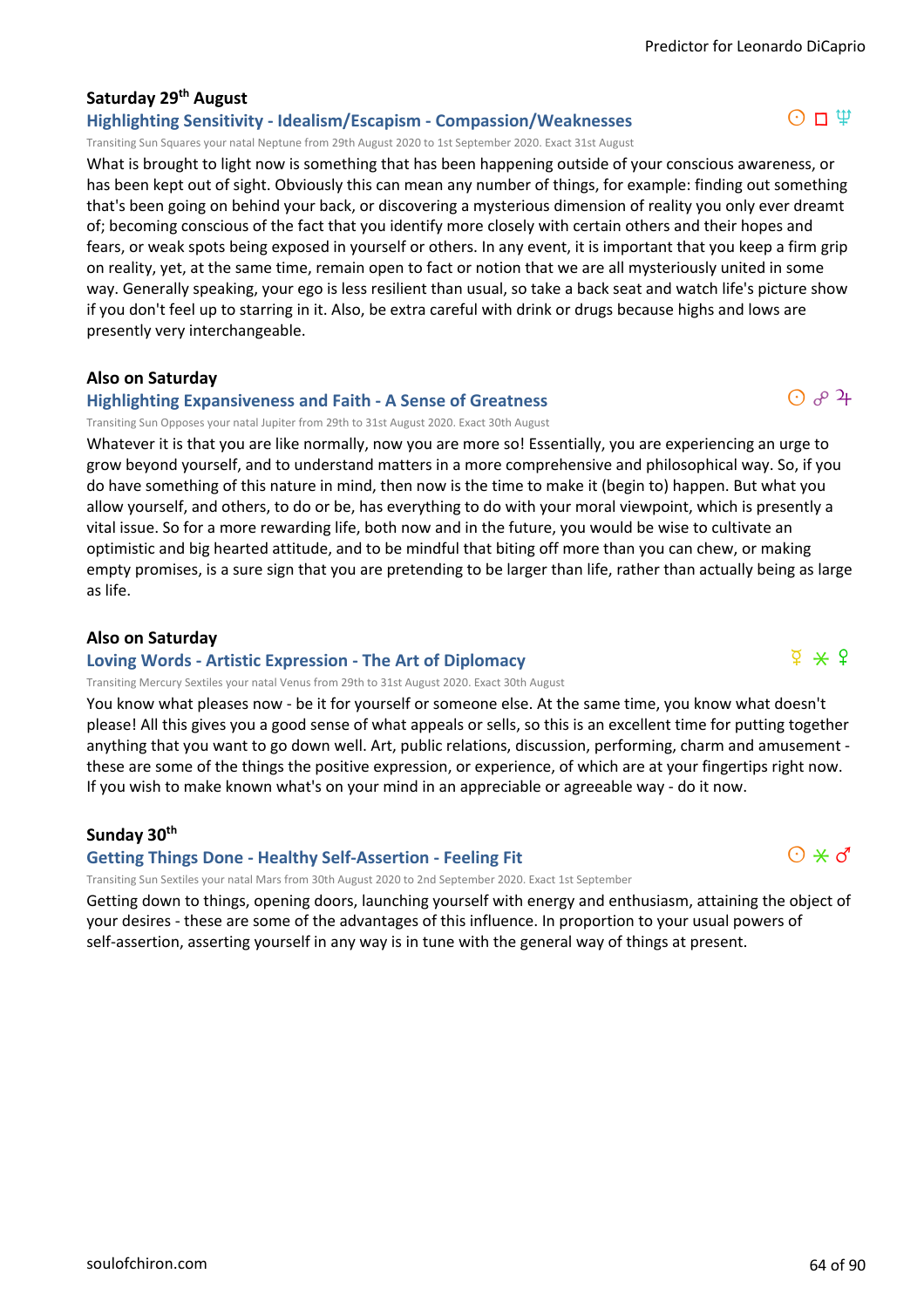# **Forecast for September 2020**

#### **Thursday 3rd September**

#### **The Electricity Of Love - Unusual Attractions - Possible Alienation**

Transiting Venus Squares your natal Uranus from 3rd to 6th September 2020. Exact 5th September

Whatever is out of the ordinary regarding sexual, social, creative or romantic involvements can appear out of the blue now. By the very nature of this influence it is hard to say what will happen. For the same reason it is best not to put too much store by whatever does, because it will most probably be a flash-in-the-pan kind of occurrence.

Experimental, shocking or odd - whatever happens now can be anything from extremely exciting to somehow detached - or both even. This influence can trigger the start of an exciting relationship, but it does not predict which way it will go, because the only assurance as far as Uranus is concerned is that you can expect the unexpected; so be ready to be woken up to something new. Significant coincidences can happen now, trying to tell you something about how love and life tick. Sudden attractions and/or breaks in relationship can also occur.

#### **Friday 4th**

#### **Bad Buys - Indiscretion - Feelings At Odds With Words**

Transiting Venus Squares your natal Mercury from 4th to 6th September 2020. Exact 5th September

Feelings and values are presently in conflict with how things are seen or communicated. This can give rise to misunderstandings, especially between loved ones. You should be careful not to let a molehill be turned into a mountain, because really this influence should only amount to a 'life and life only' type of irritation that has no real lasting effect.

However, if there is something bigger brewing beneath the surface, then this could bring it out in the open. But it is an ill wind that blows nobody any good, so with a bit of self control and a few well chosen, preferably loving, words, a gain rather than a loss could be on the cards. Apart from these more serious areas, be on your guard against impulse buys or retorts you later come to regret.

#### **Sunday 6th**

#### **On The Ball - Getting Around Locally and/or Mentally**

Transiting Mercury Conjuncts your natal Ascendant from 6th to 8th September 2020. Exact 7th September

Life is interesting and busy at this time. Useful contacts, stimulating people and subjects cross your path. If you have to look anyone or anything up, you're more likely than usual to make the right connections, possess good timing. You could also receive a significant communication, or even the one you have been waiting for, especially if there are other activities occurring that indicate positive events.

#### **Also on Sunday**

#### **Bad Connections at Home or at Work**

Transiting Mercury Squares your natal MidHeaven from 6th to 8th September 2020. Exact 7th September

Your private and public lives tend to get in the way of one another at this time. Try to create a balance here, and avoid feeling frustrated if nothing seems to gel or if things become unstuck, because this influence is brief as a rule.

#### **Monday 7th**

#### **Attractive Presentation - Working To Please - Social Investments**

Transiting Venus Sextiles your natal Ascendant from 7th to 9th September 2020. Exact 8th September

This is an excellent time to be seen in your best light. Making presentations, performing, making a play for someone or something, even going down on bended knee - these are all highlighted under this influence. Generally, others are glad to have you around, and the feeling will probably be mutual.



 $\overline{Q}$   $\Box$  MC

# $\Omega$  T  $\Omega$

# $\Phi$  d AS

# $f \Box H$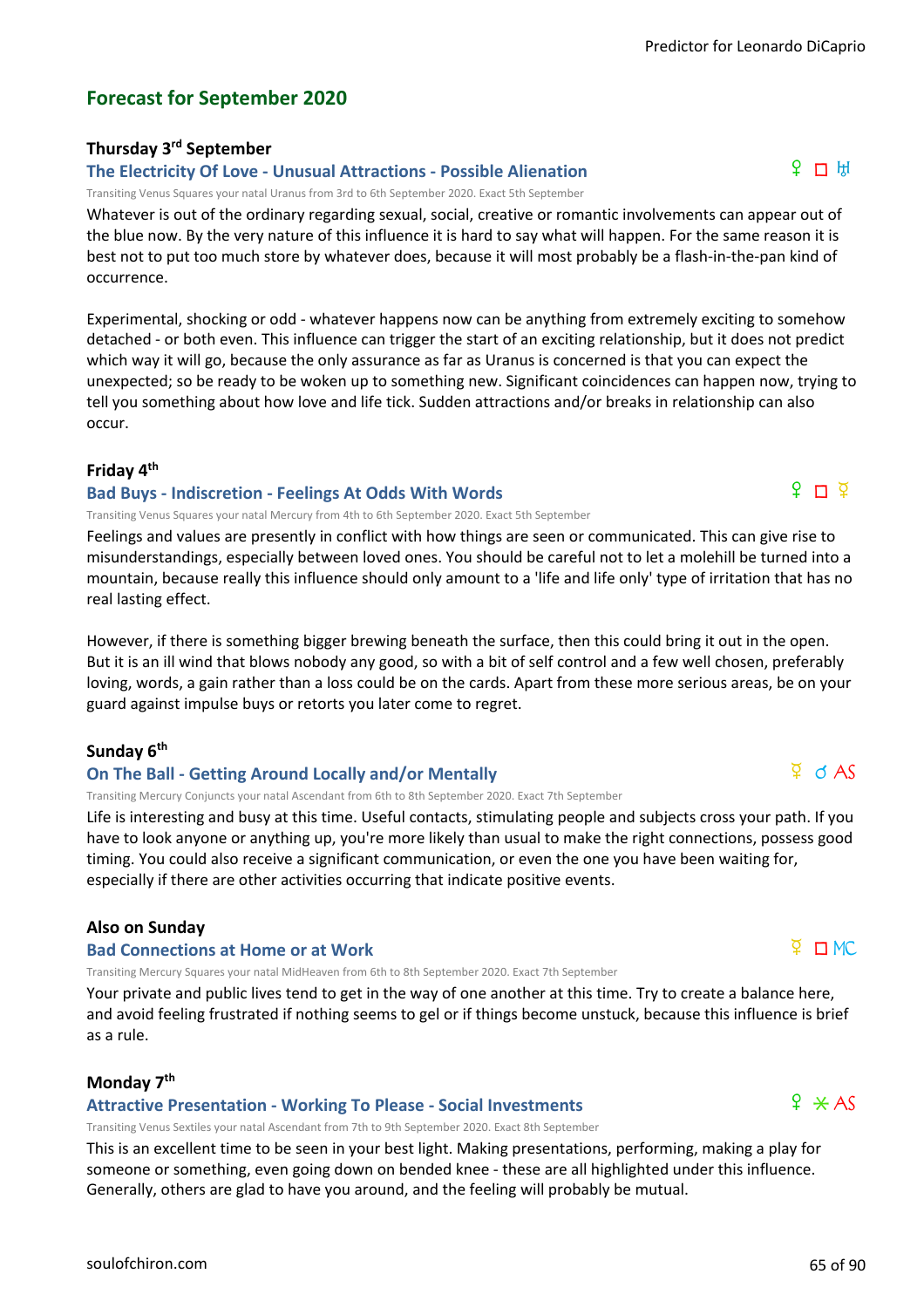# **Tuesday 8th September**

#### **Smooth Running - Opening Doors - No Worries**

Transiting Sun Sextiles your natal Sun from 8th to 11th September 2020. Exact 10th September

You are 'in sync' with life today - at least, in the context of whatever else is going on for you astrologically at this time. So now is when you can gain co-operation from others, and be generally in tune and in gear. You could also receive assistance from someone; someone who possibly has power or authority.

#### **Wednesday 9th**

#### **Sleuthing It - Intellectual Conviction or Obsession**

Transiting Mercury Conjuncts your natal Pluto from 9th to 11th September 2020. Exact 10th September

Whatever rouses you, or demands your complete attention, is going to appear on the scene now. This could be in the form of a letter, a conversation, a book, or even an old question or feeling that pops to the surface to be looked into. Things that involve a mystery, like a whodunit, can really grab you at this time. Crime, or the underworld, or the seamy side of life, can also suck you in - but probably only on a mental level. Performing work that requires concentration is very possible, or advisable.

#### **Also on Wednesday**

#### **The Inspired Mind - Mystical or Psychic Attunement**

Transiting Mercury Sextiles your natal Neptune from 9th to 11th September 2020. Exact 10th September

If you've been after an answer, or inspiration, from out of the ether, then this is the time you're very likely to receive it. This doesn't mean to say that it will come whatever you're doing. It may, but it would be better to be focused upon the issue of your concern, and then - magic! Doing anything of a creative, therapeutic or entertaining nature is profitable, or advisable, at this time. Any experience involving the natural, or spirit, world is good 'medicine' right now - it may even come to you unbidden.

#### **Also on Wednesday**

#### **A Sense of Order - Highlighting Discipline and Economy**

Transiting Sun Sextiles your natal Saturn from 9th to 11th September 2020. Exact 10th September

You should be functioning well over these few days, so it's a good time to get more systematic, devise a plan, or even embark upon some important undertaking - assuming other indications are not inauspicious. You are, at present, more than usually inclined to get down to what needs doing without being, or feeling, distracted by issues that do not bear directly on the job in hand. You are now more disposed towards structure and efficiency than you are towards whims or sentimentality.

#### **Thursday 10th**

#### **Being In Tune - Social Harmony - Making The Peace**

Transiting Sun Sextiles your natal Venus from 10th to 12th September 2020. Exact 11th September

Things are promising socially right now, and if there is a love interest, then you can be fairly sure that, if things are going to go your way at all, they will do so now. Making amends, launching any social event, being artistically creative or entertained - these are all liable to go with a swing at this time.

#### **Friday 11th**

#### **Loving Deeply - Genuine Attraction - Sexual Pleasure**

Transiting Venus Sextiles your natal Pluto from 11th to 14th September 2020. Exact 13th September

You are drawn to what is deep and dark - but probably without feeling controlled or compromised by such a feeling, such as can often be the case. If in a relationship, you now have the experience, or opportunity, of feeling in touch with the nucleus of what binds you together, yet in a way that is very right, fated even. This influence could possibly trigger the start of an important relationship, but there would probably have to be other, longer standing planetary effects to make it so.



 $f * f$ 

 $\nabla$  ና ሕ

 $O \times O$ 

# $\Phi \times \Phi$

 $O*5$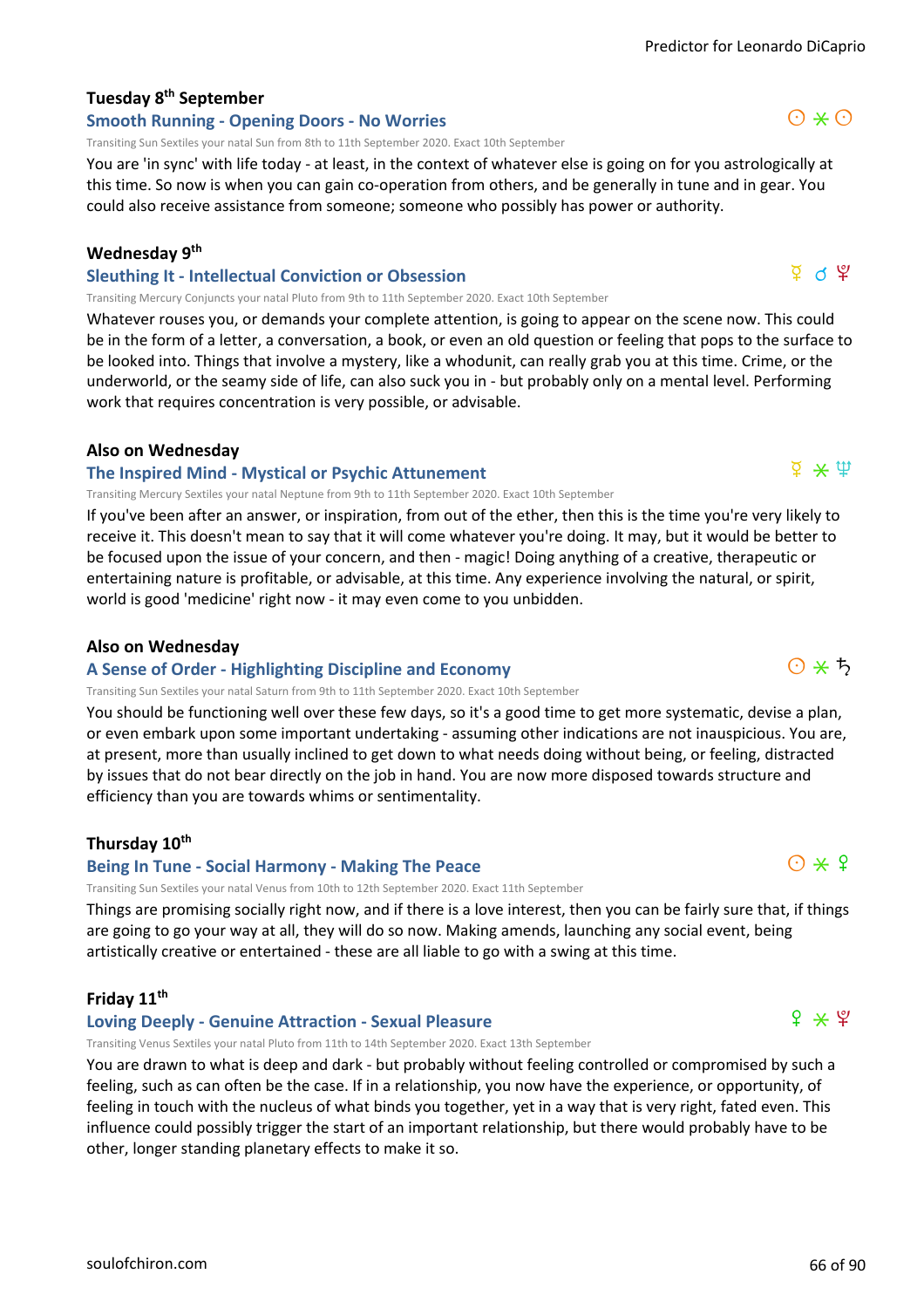# **Saturday 12th September**

#### **Love Dreams - Pleasing Fantasies - Artistic Inspiration**

Transiting Venus Trines your natal Neptune from 12th to 14th September 2020. Exact 13th September

Any feelings or ideas regarding love, sex, music or art - or social life generally - are now nicely attuned to your ideals and visions of a better life. None of this is particularly dynamic, but this gentle, almost 'hippie' type, influence can be very enjoyable. This is a good time to put aside for any pursuit or pastime that comes into these categories.

#### **Sunday 13th**

#### **Love At Odds With Sex - Attracting and/or Attracted**

Transiting Venus Squares your natal Mars from 13th to 15th September 2020. Exact 14th September

You are very much in the mood for sexual and/or romantic experience, or simply to feel socially alive. Depending upon your temperament and availability, such an experience, or at least the opportunity for one, could arise right now, or, it would be a good time to plan for such an occasion, or, failing all of these, it could be a time of frustration if these matters have been put on the backburner.

Then again, out of the blue could come an experience that kind of pleasurably highlights the current state of affairs in your love/sex/social life - even precipitating you into an affair or relationship. All in all though, this has the potential to be an enjoyable and exciting time - but be wary of your own shortcomings with respect to these areas being exposed.

#### **Monday 14th**

#### **Communicating Feelings - Good Memory**

Transiting Mercury Conjuncts your natal Moon from 14th to 16th September 2020. Exact 15th September

The everyday pace and occurrences of life now take on an extra importance. You therefore devote more time to domestic issues and possibly get around your locale more than usual. Time could be wasted with gossiping and small talk - but then again, it might be the very thing that makes you feel in tune with your immediate environment. You are more mentally in touch with your feelings at this time, so you may learn a lot on this front, as well as making it clear to others how you feel, and conversely, receiving from them how they feel. Saying too much could be something to watch out for.

#### **Wednesday 16th**

#### **Need To Plan Thinking - Heavy Thoughts - Officialdom**

Transiting Mercury Squares your natal Saturn from 16th to 18th September 2020. Exact 18th September

This is when you can (or have to) get down to some serious thinking or work. Failure to do what needs doing can give rise to depression, or pressure from someone or something that has authority over you. Basically, your mind now turns to whatever is your responsibility. Whether or not you are alive to what that is and knuckle down to it, makes the difference between this being a heavy, or efficient time. It is definitely not a time for woolly thinking and escapism, because you could put yourself in line for some kind of bad reaction or payback, either now or later on. This is not supposed to be a 'fun' time, so don't frustrate or exhaust yourself trying to make out that it is. It's a time for work and effort, so you will feel far better (and lighter) as a result of simply doing what has to be done - or what you have been putting off.

#### **Friday 18th**

**Emotional Harmony - Accord with/between Females - Attractiveness**

Transiting Venus Sextiles your natal Moon from 18th to 21st September 2020. Exact 20th September

This is a very 'female' influence in that you are inclined to use charm and receptivity rather than drive and ambition. If you are usually disposed towards making things happen, you would now be wise to let them happen as they will, because in this way the easiest solution or most attractive outcome will ensue. Any pursuits that require grace, diplomacy or artistic imagination, or occasions like domestic or family gatherings and parties are highlighted at this time.

# ጀΠኻ

 $f \star \mathcal{D}$ 

 $\Phi$  d  $\mathbb{D}$ 

# $f \Box \circ f$

 $9 \wedge 4$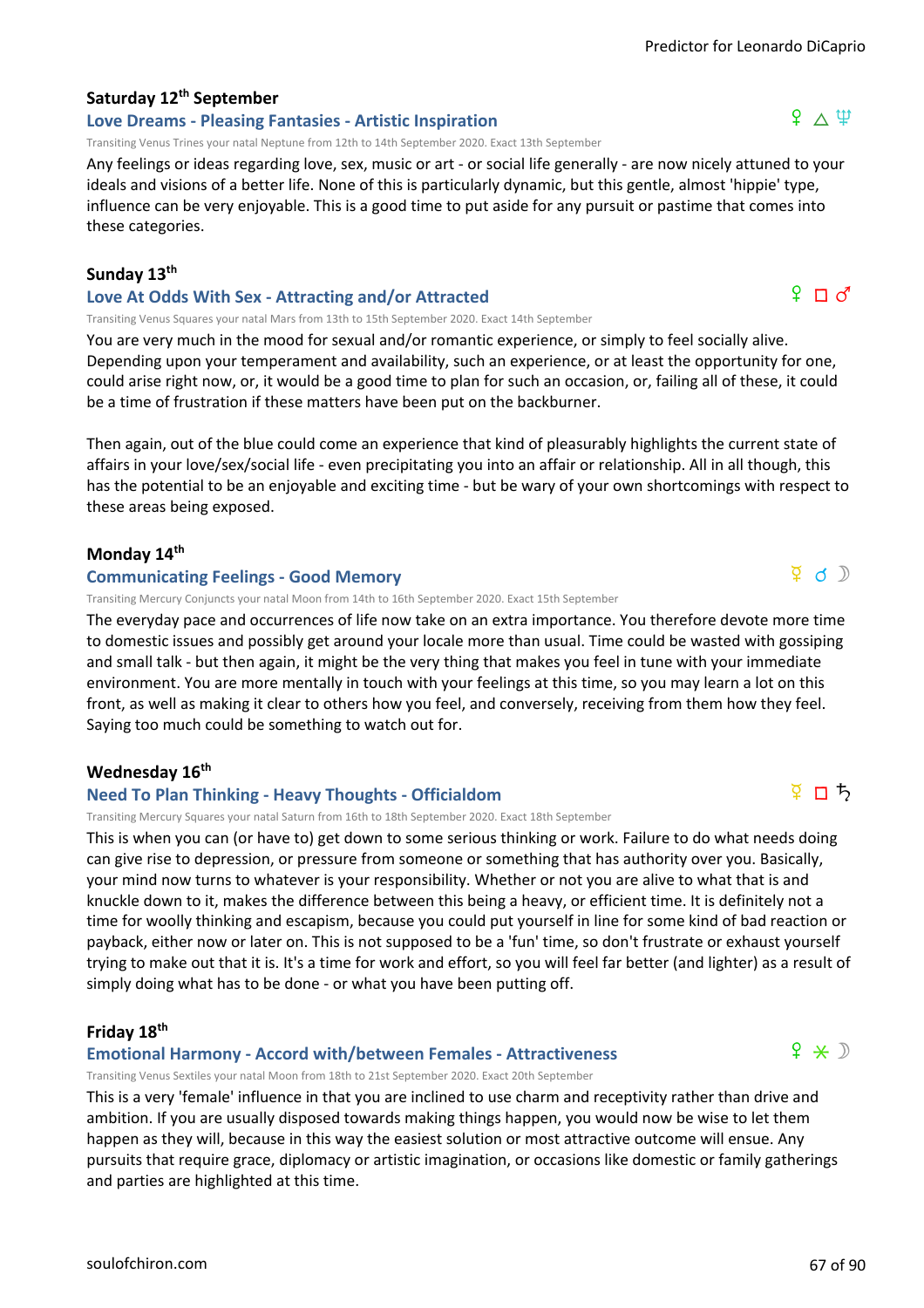# **Monday 21st September**

## **Love At Odds With Life - Love Life Laid Bare - Lovers' Tiffs**

Transiting Venus Squares your natal Sun from 21st to 23rd September 2020. Exact 22nd September

You can now have the classic Venusian experience of, or opportunity for love, romance, beauty, value or anything else that makes life worth living. It is also a good time to go out or get down to finding such things. On the other hand, what happens is that the level and quality of romantic or social involvement in your life is now apparent and intensified.

The effect can therefore be anything from having a really good time to feeling in need of having a good time, from looking good to feeling how uphill it is trying to look good, from experiencing love and life as sweet and fulfilling to feeling that everything is superficial and of little value. A purchase can be just what you wanted or turn out later to be an indulgent waste of money.

In the end, Venus is about finding love, beauty and value in whatever circumstances you are in, and not fretting after something that is missing or wanting. Stop wanting and start having; stop craving and start giving. And beauty is only skin deep if that is only as far as you look!

# **Tuesday 22nd**

# **Spending Too Much - Spending Too Little - Indulgence or Pleasure?**

Transiting Venus Squares your natal Venus from 22nd to 24th September 2020. Exact 23rd September

This is not really a problem except that you are inclined to overdo it - or conversely, not push the boat out enough. It all depends on what place you give to love and pleasure in your life. If you are naturally generous, affectionate or fun loving, then this time will probably be enjoyable for you - although you might have a hangover or blown budget to contend with afterwards!

If you usually have a hard time giving of yourself and being socially satisfied, this influence is trying to show you why, and how you could remedy such a dilemma. The secret is generosity - on any or all levels - to be aware that another's happiness is ultimately your own too. Without tuning into Venus in a positive way, you can simply feel more anti-social, unattractive, or worthless.

# **Wednesday 23rd**

# **Highlighting Presentation - Putting Yourself Across Well**

Transiting Sun Conjuncts your natal Ascendant from 23rd to 26th September 2020. Exact 25th September

It's as if you now have some natural spotlight shining upon you - or you yourself are the spotlight for others, illuminating that which needs clarifying or affirming. Any event that needs to look good or go off well can be arranged now - providing you know that your birth time is absolutely accurate, because any influence to your Ascendant (or Midheaven) depends upon this being the case. In fact, if you feel this spotlight at some time near but not during this time, this would be an opportunity to rectify your birth time; so see an astrologer if this is the case.



 $9 \square$ <sup>9</sup>

# $P \cap Q$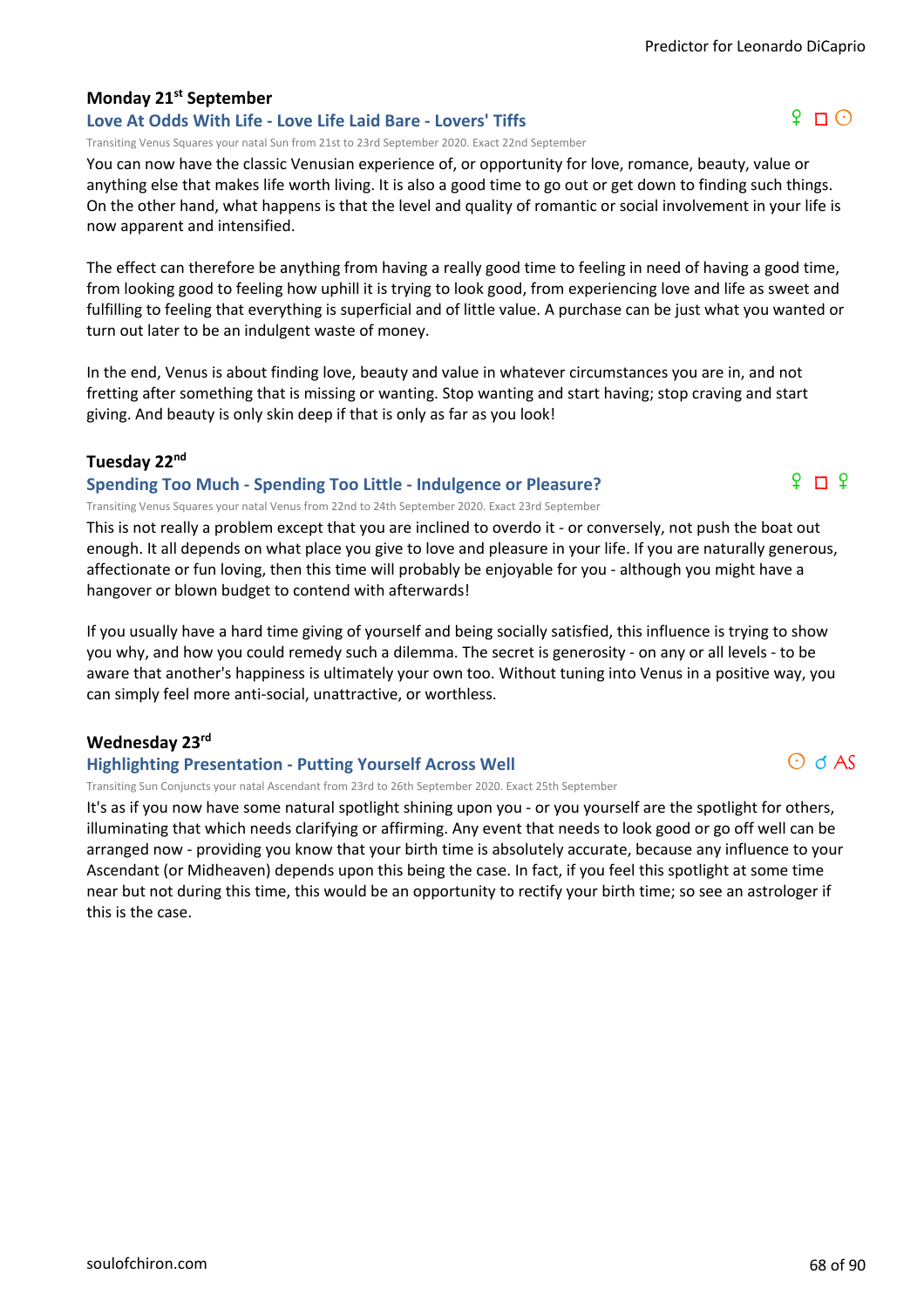# **Thursday 24th September**

### **Synchronicity - Being In The Know - Unusual Connections**

Transiting Mercury Conjuncts your natal Uranus from 24th to 27th September 2020. Exact 26th September

Whatever is new or unusual now catches your interest. Then again, it might be a disruptive element that intrudes upon your working and thinking. In any event, some new method or style is available, or necessary. If you're in tune and in time with any necessary changes, then, as if by magic, the right person, thing or opportunity appears on your scene. If you're of a nervous disposition, you could feel more agitated than usual. If this is the case, do some deep breathing, or chill out in some way that you know works for you.

Your mind is speeded up now, and can be very alive to ideas and inventions. A great deal depends upon how procedure driven or free spirited you are. The former 'will' attracts disruption, the latter attracts innovation. Another interesting aspect of this influence is that you either find yourself stuck for words, losing your thread while speaking, or, you can be very intuitive and outspoken. Then again, you may find yourself speaking out of turn, or saying something inappropriate. Everything depends upon how informed you are regarding a given subject. Machines, especially computers, could play up now.

#### **Also on Thursday**

#### **Private Life/Public Life Balance - Parental Conflicts**

Transiting Sun Squares your natal MidHeaven from 24th to 26th September 2020. Exact 25th September

Try and meet both personal and business obligations equally, even though everything will be coming at you from all sides. This only lasts a few days, so don't over-react to difficulties and thereby make things as bad as they momentarily appear to be.

#### **Friday 25th**

#### **Sharp Mind - Agitated Mind - Busy at Work - Criticism**

Transiting Mercury Conjuncts your natal Mercury from 25th to 27th September 2020. Exact 26th September

Your mental processes are to the fore right now, so your usual manner of thinking and of verbally interacting, are highly noticeable - for good or ill. You could find yourself being on the ball and very efficient, or alternatively, fretting and fussing as you strive to impose logical order on to all you are involved with. Then again, you may find someone else doing this to you and get very irritated. It should be clear what state your mental powers are in right now. Interactions with others in your area, or local environmental issues, could now prove significant.

#### **Monday 28th**

#### **Home and Business Connections - Knowing Your Pitch**

Transiting Mercury Trines your natal MidHeaven from 28th September 2020 to 1st October 2020. Exact 30th September

You now see clearly how your home and working life are dependent upon each other, and are able to balance your interests and investments in these respects. Getting private and professional figures and concerns to co-operate comes easier now. You see the whole picture and can manage 'you and yours' more efficiently.

#### **Also on Monday**

#### **Experiencing Power: Degeneration or Regeneration**

Transiting Sun Conjuncts your natal Pluto from 28th September 2020 to 1st October 2020. Exact 30th September

The underlying fact of life that everything is born, evolves, decays, dies and is born again, now enters your consciousness - in some way, great or small. The opportunity to tune into this cycle of birth and rebirth is well worth taking up, because it gives you a glimpse of the fact that you are a vital part of this cycle. As such, you may sense what is profound and powerful in you and your life, or what is wasteful and degenerate - but you will probably have to peer or delve some way beneath surface appearances in order to do so. You may also encounter manipulators of this power - be they benign or malignant. It could well become necessary for you to let go of decadent elements, and strive towards regenerative ones.



d q d

 $O$  of  $\Psi$ 

 $P \triangle M C$ 



 $O \Pi M C$ 

 $\Delta$   $\alpha$   $\mu$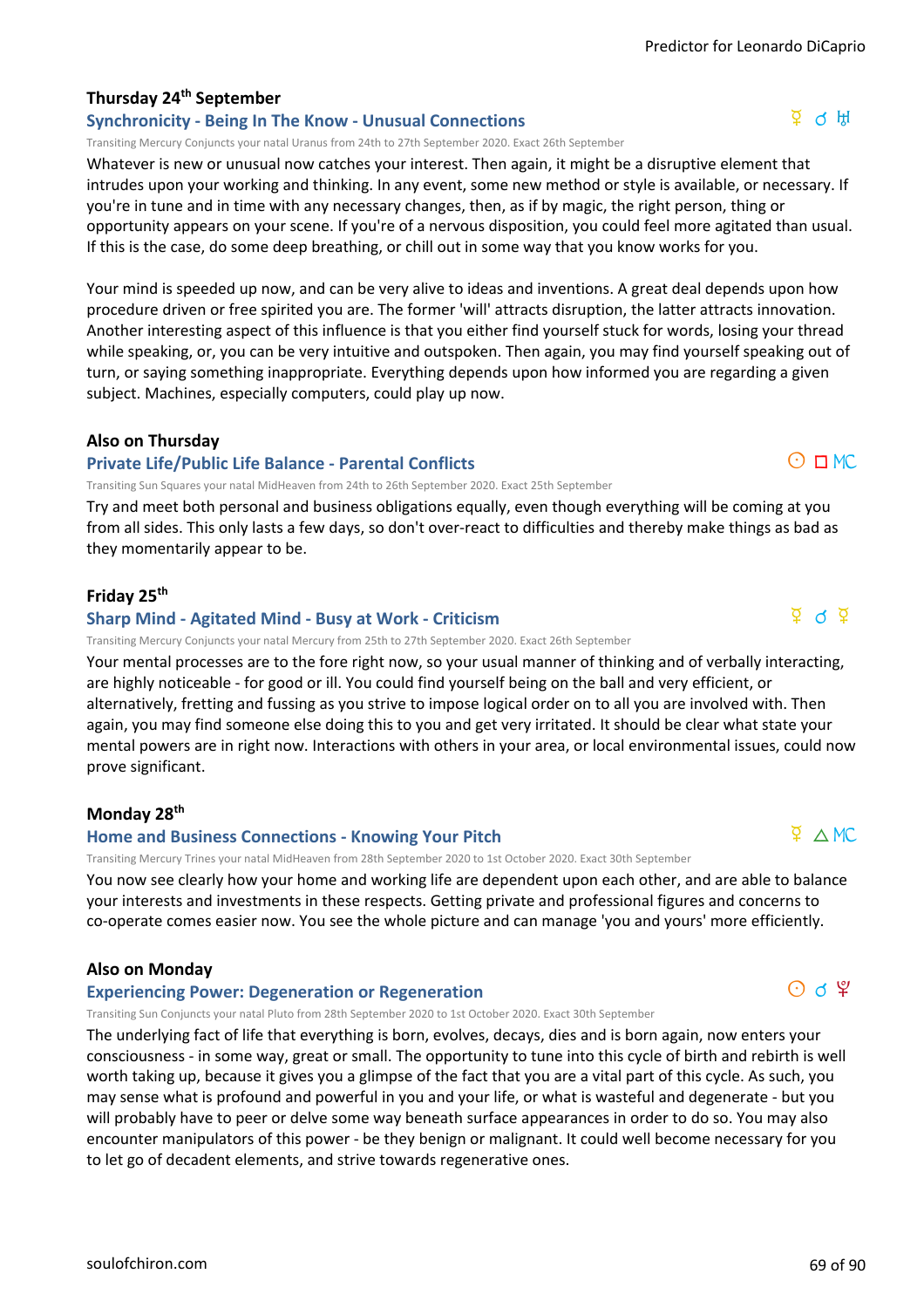# **Tuesday 29th September**

**Going With The Flow - Attuned To Spirit - Creativity and Entertainment** Transiting Sun Sextiles your natal Neptune from 29th September 2020 to 1st October 2020. Exact 30th September

This is a fine, subtle influence, which you could miss unless you are alive to the unseen, mystical or imaginative elements of life and your personality. Any kind of creative or spiritual pursuit - either active or passive - is propitious under this planetary effect. You are more attuned to subtle and emotional vibrations than usual, and possibly sense that struggling with issues only prolongs or complicates them. An enjoyable time listening to, or playing music, communing with Nature, or any activity involving the sea, are some of the possibilities right now.

#### **Wednesday 30th**

#### **The Electricity Of Love - Unusual Attractions - Unexpected Pleasure**

Transiting Venus Sextiles your natal Uranus from 30th September 2020 to 2nd October 2020. Exact 2nd October

There is a sparkle to sexual, social or creative activities. A certain type of freeness pervades your involvements that can give rise to new forms of pleasure or expression, exciting contacts and new groups of people. This is a good time to get out and experiment with life and society to see what it has on offer. Gatherings go with a swing, people show their more original or quirky sides.

#### **Also on Wednesday**

#### **Loving Thoughts - Sweet Words - Artistic Perception**

Transiting Venus Sextiles your natal Mercury from 30th September 2020 to 3rd October 2020. Exact 2nd October

The poet, writer, artist or diplomat is now strong in you, so with any situation that requires a way with words, you're the one for the job! People or things that please and interest you are now likely to appear on the scene, so gatherings and shopping trips are propitious - notwithstanding, as usual, any contrary planetary influences possibly active at this time.

### **Forecast for October 2020**

#### **Saturday 3rd October**

#### **Charity Begins At Home - Domestic Harmony - Loving Family**

Transiting Venus Sextiles your natal MidHeaven from 3rd to 6th October 2020. Exact 5th October

This is a mild influence that should help you to use your skills to blend your working and private life, to get one to serve the other. Any artistic or creative flair or project can now gain support from both official and personal spheres.

#### **Also on Saturday**

### **Seeing the Whole - Getting a Plan - Philosophical Thinking**

Transiting Mercury Trines your natal Jupiter from 3rd to 6th October 2020. Exact 5th October

Preparation and furtherance are the allies available to you at present. Having all the facts at your fingertips, seeing how the general fits in with the particular, linking the local to the global, the everyday to the profound perceptions like these now come more easily to you, allowing you to put forward, create or resolve whatever issues are in front of you. Whether it's finding the meaning of things, or translating one thing into another, your deductive mind and intuitive mind are now working in concert. Now is the time when you can accurately get the picture; or be put in it.

 $9 \times 9$ 

# $? * MC$

# $\frac{8}{4}$   $\wedge$   $\frac{2}{4}$



 $\Theta \times \Psi$ 

# $9 \times H$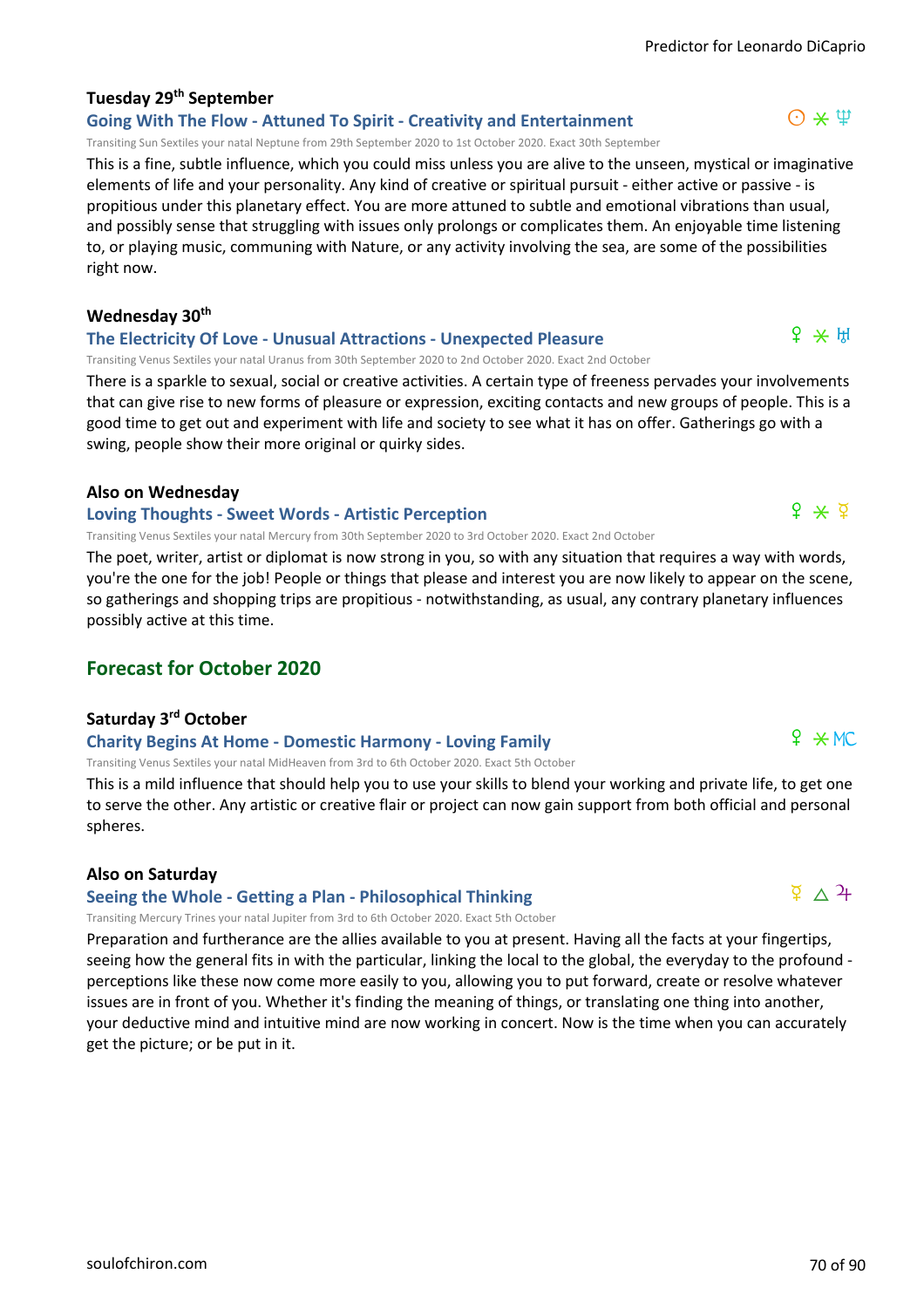#### **Monday 5th October**

#### **Forceful Words and Thinking - Count To Ten - Getting a Lot Done**

Transiting Mercury Conjuncts your natal Mars from 5th to 9th October 2020. Exact 7th October

How you experience this influence very much depends upon how sure you are of asserting yourself generally. If such can be a weak point for you, then now you're likely not to speak out when you should do, or to say what was best left unsaid, or, to say it awkwardly or apparently arrogantly. It's as if everything has bells on, and the slightest wrong word or movement sets them jangling. Conversely, if you are usually good at asserting yourself, then now you'll do so even more effectively and eloquently. In both cases, however, there is a danger of speaking out of turn, or of saying something you later come to regret - so try to think before speaking - or acting, for that matter.

**Tuesday 6th**

#### **Highlighting Emotions - Starting Out or Over - Enlivening Feelings**

Transiting Sun Conjuncts your natal Moon from 6th to 9th October 2020. Exact 8th October

This is a good time to make it clearer to yourself and/or others what the emotional score is. It could also be the beginning of a new and fresh way of relating. Depending on your usual emotional disposition, you feel more 'keyed up' on a feeling level. If you wish to receive something helpful or advantageous, then put yourself in line for it now, because you are likely to get a good result.

#### **Wednesday 7th**

#### **Overdoing It - Pleasure Versus Morality - Overspending**

Transiting Venus Opposes your natal Jupiter from 7th to 10th October 2020. Exact 9th October

Depending on your usual propensity for good fortune or giving/having a good time, this influence will provide you with a strong sense and/or experience of what is enjoyable about life. Taking in anything that enlivens or entertains is very propitious now - whether you are in an active or passive role. You have a lust for life at present - but watch your pocket or appetite, unless you are quite prepared to say it was worth the price, no matter what. You feel luckier than at other times - but that feeling will very likely prove thoroughly unreliable! Any kind of promise now, made by you or to you, could also prove hard to keep, so a bit of caution and a pinch of salt is required at present.

#### **Thursday 8th**

#### **Love's Illusions - Precarious Fantasies - Artistic Inspiration**

Transiting Venus Squares your natal Neptune from 8th to 10th October 2020. Exact 9th October

The most romantic and ideal, but equally the most fanciful and illusory, experiences can come your way now. You are more inclined to fall in love or lust, or to be made a fool of, for that matter. A more reliable expression, or use, of this influence is to involve yourself with some creative work, have a special time out with someone you have genuine love feelings for, or simply take in a good movie.

A new relationship can arise under this influence - but remember that 'under the influence' can be all that it amounts to unless you have at least one foot on the ground. Platonic involvements are quite likely - or they turn out to be! Be that as it may, this can promise to be a pleasurable, if rather heady, time. All of the above could equally just take place in your head. On a more mundane note, you could find just the item you were after, or thought you were! Very much a 'what's real?' type of time, so do not take anything at face value - be it exciting or depressing.

 $\odot$  d  $\mathbb{D}$ 

 $994$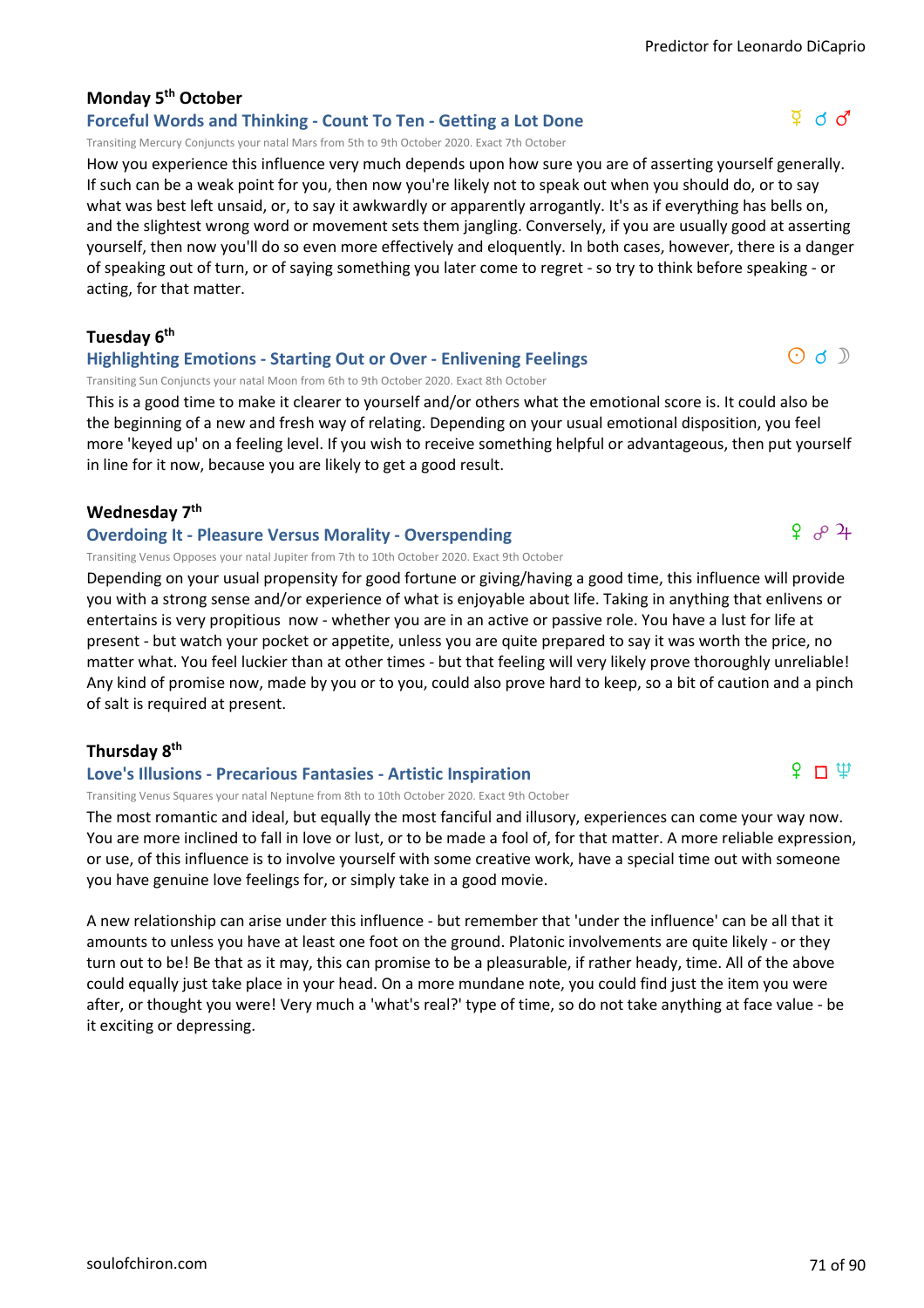# **Friday 9th October**

# **Highlighting Status and Responsibilities, Caution and Doubts**

Transiting Sun Squares your natal Saturn from 9th to 12th October 2020. Exact 11th October

This period doesn't exactly find you in a party mood, but it does put you in a sober frame of mind that should enable you to get down to identifying what is (and what is not) required of you, and what is blocking your progress or view. The main trouble is that the pressure will be upon you to do just this. It is attempting to duck your responsibilities that would give you a hard time. Equally though, the thanklessness of tasks done out of a blind sense of duty, or born of fear, also shows up now. Even though this period lasts only a few days, time passes slowly, so use it to reflect coolly and carefully upon your position in life, without feeling panicky or depressed about it. Notwithstanding what else is indicated at present, the time to act comes later, after having made your purpose and obligation clearer.

### **Also on Friday**

# **Love And Sex - Romantic Opportunity - Attracting and/or Attracted**

Transiting Venus Sextiles your natal Mars from 9th to 11th October 2020. Exact 10th October

This should go down in your diary as a time to have a good time socially, sexually or romantically - maybe all three! You are at your best with respect to these areas of your life and personality, so opportunity beckons. Attractive, artistic or simply likeable people appear on the scene to sweeten your life - or you could be the one being this for someone else. There should be signs right now - big or small - that it is good to be alive.

## **Friday 16th**

### **Pleasant Living - Creative Awareness - Happy Day - Love Life**

Transiting Venus Sextiles your natal Sun from 16th to 19th October 2020. Exact 18th October

You should be on good terms with the world around now, and particularly with those who are close to you. If there have been any emotional disturbances of late, then this offers an opportunity to patch up and make up. Also, if you want to go and find a certain consumer item, then you are more likely to find just what you want right now. Artistic expression and appreciation is also well-starred - so get thee to a studio, instrument, keyboard or gallery, etc.

### **Also on Friday**

# **Love And Duty - Serious Attachments - The Importance Of Commitment**

Transiting Venus Sextiles your natal Saturn from 16th to 19th October 2020. Exact 18th October

This brings a period of relative stability in your love life, social involvements or financial affairs. What comprises such is now shown to you, so you can take stock of whatever that is and use it to build and secure these areas for the future. You are now more inclined to be economical and dutiful, without it feeling like a wet blanket. Partners are also inclined towards being more responsible and mature at present.

### **Saturday 17th**

# **Pleasure Plus - Love Life Enhanced - Spending Sprees - Generosity**

Transiting Venus Sextiles your natal Venus from 17th to 20th October 2020. Exact 19th October

Pleasure and harmony are the hallmarks of this time, but so too is indulgence, so watch your pocket and appetite! Be that as it may, Venus says that at times you just must enjoy yourself and not count the cost. The value of having a good time is priceless, and this influence has that very potential. Your love life can also receive a boost now, be it the start of something big, a rekindled romance, or simply an enjoyable evening or two with one (or ones) that are important to you.



 $9 * 5$ 

# $O \Pi$   $\hbar$

 $f \ast f$ 

 $9 \times \odot$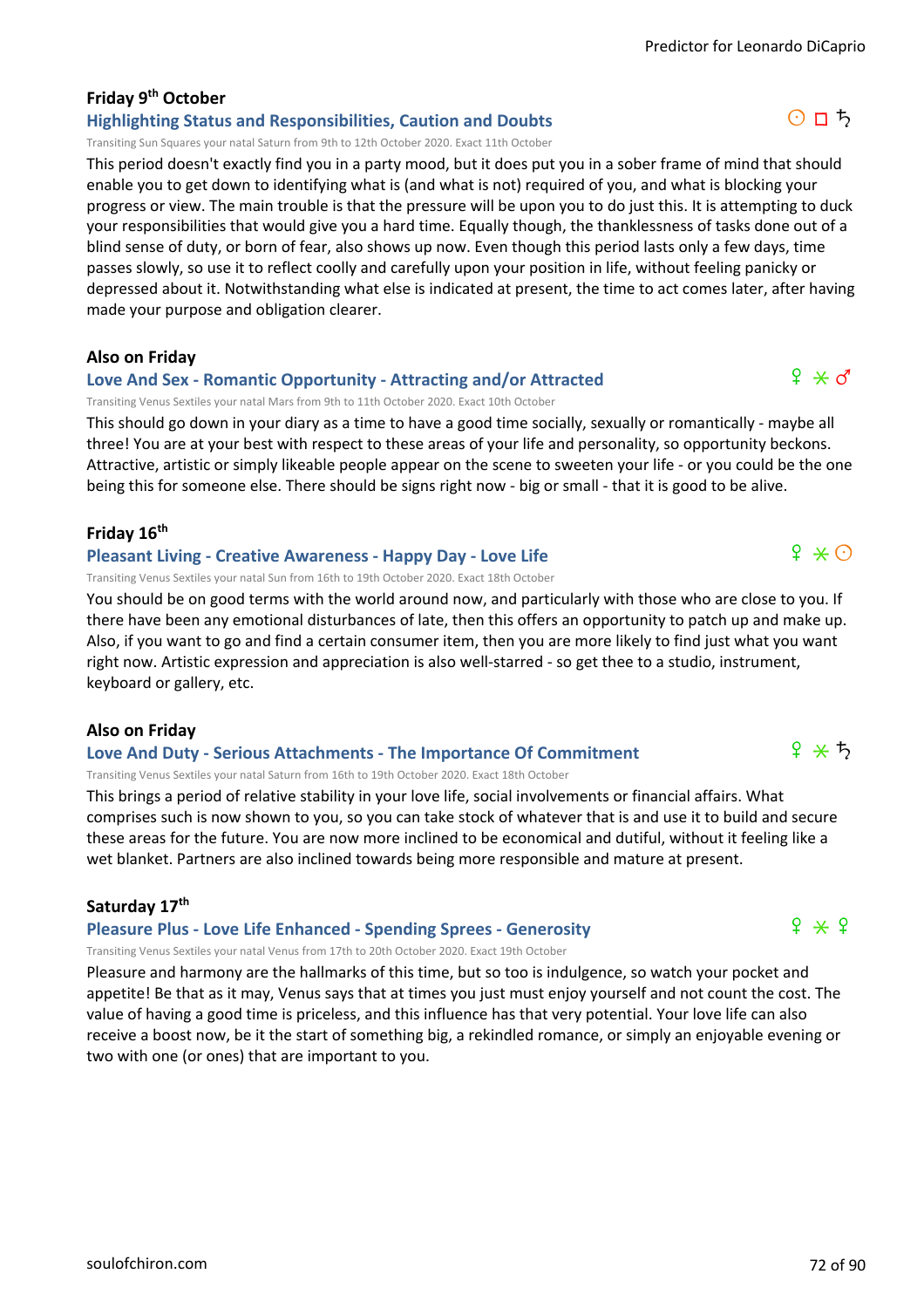# **Saturday 17th October**

#### **Forceful Words and Thinking - Count To Ten - Getting a Lot Done**

Transiting Mercury Retrograde Conjuncts your natal Mars from 17th to 20th October 2020. Exact 19th October

How you experience this influence very much depends upon how sure you are of asserting yourself generally. If such can be a weak point for you, then now you're likely not to speak out when you should do, or to say what was best left unsaid, or, to say it awkwardly or apparently arrogantly. It's as if everything has bells on, and the slightest wrong word or movement sets them jangling. Conversely, if you are usually good at asserting yourself, then now you'll do so even more effectively and eloquently. In both cases, however, there is a danger of speaking out of turn, or of saying something you later come to regret - so try to think before speaking - or acting, for that matter.

#### **Also on Saturday**

#### **Inhibited or Disciplined Activity - Slowly Does It**

Transiting Mars Retrograde Squares your natal Saturn from 17th to 24th October 2020. Exact 21st October

#### **Hot and Cold**

At present there is a danger of your doubts and fears intruding just when you wish to act. This could take the external form of others holding you up in some way, or of some authority holding you back. Struggling angrily against such blockages would attract more frustration, so it's probably most advisable to take a back seat now. Working out your pent-up energies in an industrious fashion is a simple and productive solution. This would also mean having to avoid complications with others, which in turn could bring troublesome emotions to the surface in what could be a physically damaging way.

#### **Monday 19th**

#### **Seeing the Whole - Getting a Plan - Philosophical Thinking**

Transiting Mercury Retrograde Trines your natal Jupiter from 19th to 21st October 2020. Exact 20th October

Preparation and furtherance are the allies available to you at present. Having all the facts at your fingertips, seeing how the general fits in with the particular, linking the local to the global, the everyday to the profound perceptions like these now come more easily to you, allowing you to put forward, create or resolve whatever issues are in front of you. Whether it's finding the meaning of things, or translating one thing into another, your deductive mind and intuitive mind are now working in concert. Now is the time when you can accurately get the picture; or be put in it.

#### **Tuesday 20th**

#### **Highlighting Uniqueness and Individuality - Expect the Unexpected**

Transiting Sun Conjuncts your natal Uranus from 20th to 23rd October 2020. Exact 22nd October

How you experience this influence has everything to do with how in touch you are with what is special about life in general and yourself in particular. If you have allowed your life to become too routine and predictable, then something (or someone) could appear on the scene to give you a shock or a jolt, or at least remind you that the world is a wild and extraordinary place. Alternatively, you could be the one to shock others by revealing what is rebellious or highly original about you. Why not make this a date with the unexpected by doing something you'd never normally do? Then, with the element of surprise on your side, there's no telling what new ideas or vistas could open up in front of you!

#### **Also on Tuesday**

#### **State of Mind - Stimulating Interests - Highlighting Anxieties**

Transiting Sun Conjuncts your natal Mercury from 20th to 23rd October 2020. Exact 22nd October

Life's spotlight is focused upon the way you think and perceive things now. So, this can mean many things, depending upon what you have currently been doing with your mental faculties, or to your nervous system. Studying, planning, reading, short distance travel, making conversation, arguing the point, gossiping, worrying, or just plain thinking - these are some examples of Mercurial activities that are presently being intensified. This means that more energy is available to you for putting into one or more of these situations, or that you should learn to slow down, trust, think and talk a little less, and listen and feel more.



 $\mathcal{A}_R \sqcap \mathcal{F}$ 

# $\Sigma_R \wedge 24$

 $\Theta$  d  $\Psi$ 

 $\Theta$  d  $\mathbb H$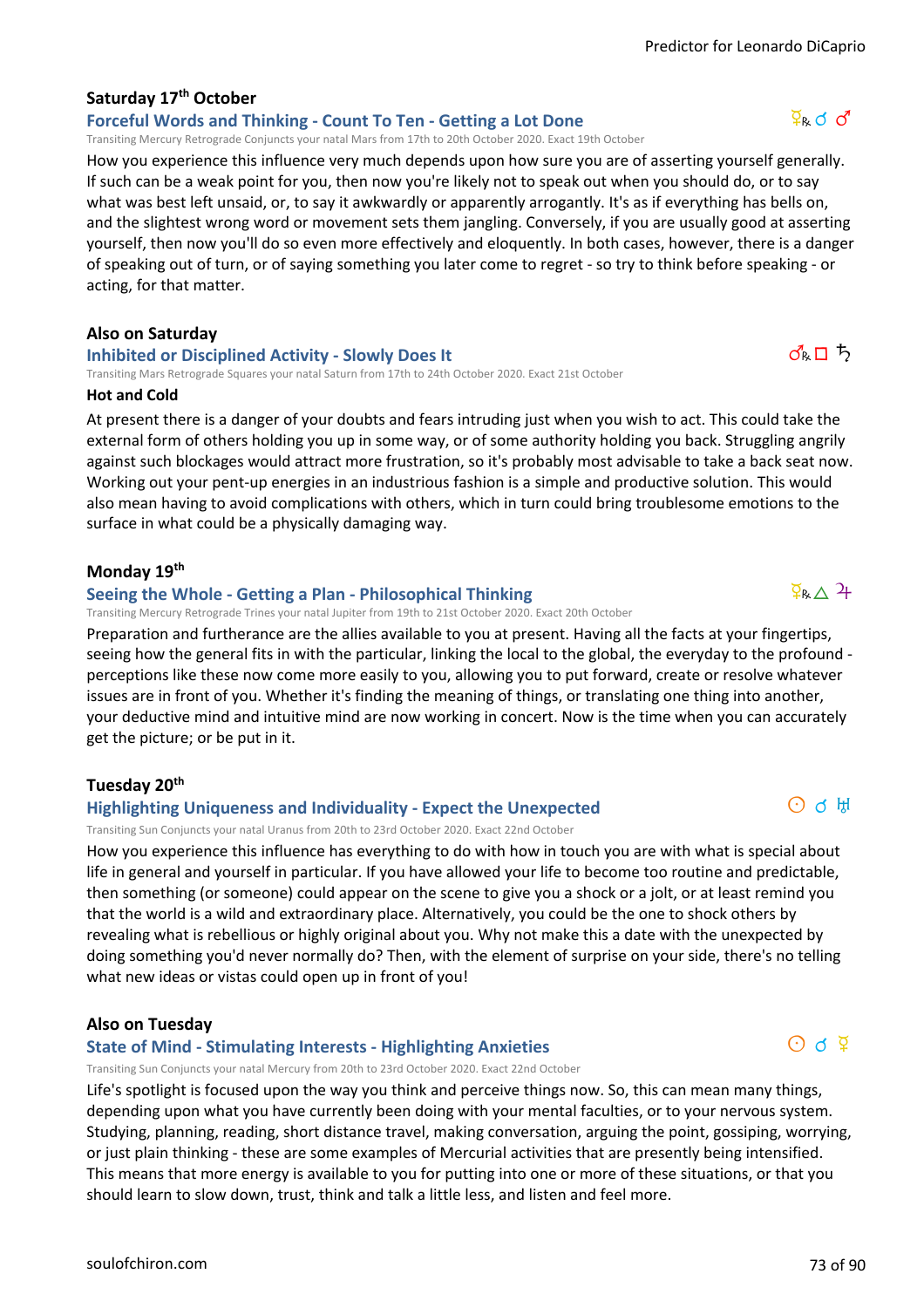# **Friday 23rd October**

#### **Home and Business Connections - Knowing Your Pitch**

Transiting Mercury Retrograde Trines your natal MidHeaven from 23rd to 25th October 2020. Exact 24th October

You now see clearly how your home and working life are dependent upon each other, and are able to balance your interests and investments in these respects. Getting private and professional figures and concerns to co-operate comes easier now. You see the whole picture and can manage 'you and yours' more efficiently.

#### **Saturday 24th**

#### **Career Advances or Opportunities - Managing Home and Business**

Transiting Sun Trines your natal MidHeaven from 24th to 27th October 2020. Exact 26th October

At this time you feel more able to see a balance or connection between who you are in public and who you are in private. Examples of this could be bringing a colleague home, or introducing a family member to the way you work. Also, if you have been paying too much attention to one area and not enough to the other, you can now see how to accomplish this, and begin to do so.

#### **Monday 26th**

#### **Sharp Mind - Agitated Mind - Busy at Work - Criticism**

Transiting Mercury Retrograde Conjuncts your natal Mercury from 26th to 28th October 2020. Exact 27th October

Your mental processes are to the fore right now, so your usual manner of thinking and of verbally interacting, are highly noticeable - for good or ill. You could find yourself being on the ball and very efficient, or alternatively, fretting and fussing as you strive to impose logical order on to all you are involved with. Then again, you may find someone else doing this to you and get very irritated. It should be clear what state your mental powers are in right now. Interactions with others in your area, or local environmental issues, could now prove significant.

#### **Also on Monday**

#### **Synchronicity - Being In The Know - Unusual Connections**

Transiting Mercury Retrograde Conjuncts your natal Uranus from 26th to 29th October 2020. Exact 28th October

Whatever is new or unusual now catches your interest. Then again, it might be a disruptive element that intrudes upon your working and thinking. In any event, some new method or style is available, or necessary. If you're in tune and in time with any necessary changes, then, as if by magic, the right person, thing or opportunity appears on your scene. If you're of a nervous disposition, you could feel more agitated than usual. If this is the case, do some deep breathing, or chill out in some way that you know works for you.

Your mind is speeded up now, and can be very alive to ideas and inventions. A great deal depends upon how procedure driven or free spirited you are. The former 'will' attracts disruption, the latter attracts innovation. Another interesting aspect of this influence is that you either find yourself stuck for words, losing your thread while speaking, or, you can be very intuitive and outspoken. Then again, you may find yourself speaking out of turn, or saying something inappropriate. Everything depends upon how informed you are regarding a given subject. Machines, especially computers, could play up now.

#### **Wednesday 28th**

#### **Love In The Air - Attractive Presentation - Social Pleasures**

Transiting Venus Conjuncts your natal Ascendant from 28th to 31st October 2020. Exact 30th October

You have a friendly, attractive aura now. So whatever it is you wish to attract, win over or simply make feel good, now is the time! You may well notice this by having someone attractive come your way. Venus being Venus however, there is no guarantee as to whether such an encounter is the real thing or just a tease. It all depends what you yourself are prone to right now. Make sure you are aware of your own worth and talent now, and do not lose yourself in someone else's apparent charms.

# $O \wedge MC$

 $\overline{2}R \wedge MC$ 

# $9$  d AS



$$
\Sigma_{R}Q
$$

$$
\mathbf{C} \triangle \mathbf{F} \mathbf{C}
$$

 $\Phi_R$  d  $\Phi$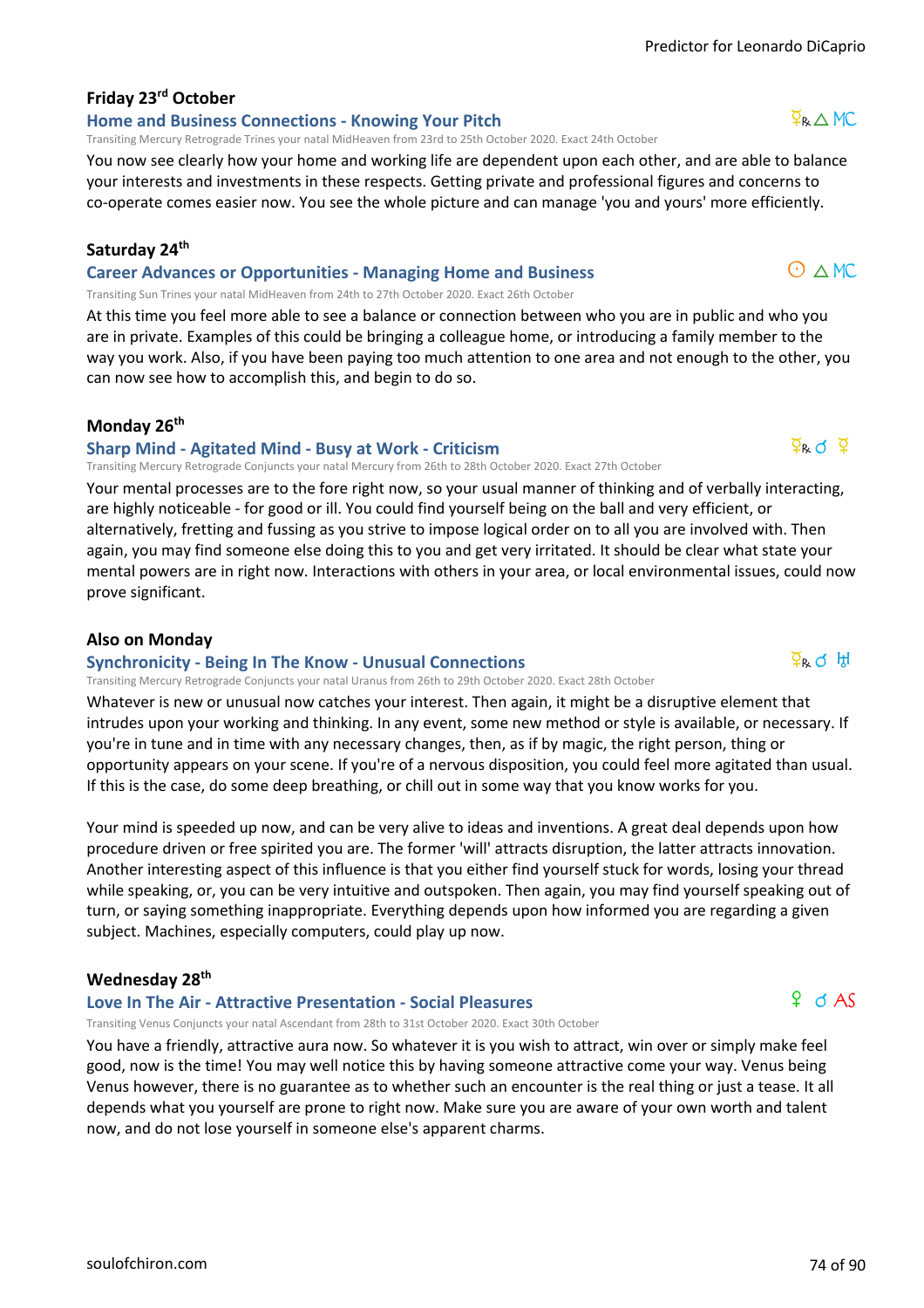### **Thursday 29th October Stimulating or Attacking Feelings - Protecting your Space**

Transiting Mars Opposes your natal Moon from 29th October 2020 to 29th November 2020. Exact 22nd November

#### **Hot!**

The feelings that you have been sitting on need to come to the surface now. So feeling irritable, or fit to burst, is quite likely. This is a natural safety valve urging you to unload negative feelings such as anger or resentment, and especially those that concern your family and figures, or events, from your past. Being 'reasonable' at this time would be missing the point, because being supposedly abiding and well-behaved is what made you swallow your true feelings in the first place. So 'cough up the bile' and all concerned will feel the healthier and more secure for it eventually. It is very important now to make it clear how you feel, but to avoid unnecessary conflict, you must make the distinction between a feeling and who or what triggers off that feeling.

### **Also on Thursday**

#### **Home/Work Conflicts - Spread A Little Happiness**

Transiting Venus Squares your natal MidHeaven from 29th to 31st October 2020. Exact 30th October

Love and social life are now inclined to get in the way of your professional or domestic concerns. A case of business and pleasure not mixing, you could say. This could just be a passing thing, or then again, it could be something more weighty and important making itself felt. Being diplomatic and as pleasant as possible to whoever you have dealings with is the best course now.

### **Also on Thursday**

#### **Positive Thinking - Knowing The Plan - Goodwill - Luck**

Transiting Sun Trines your natal Jupiter from 29th to 31st October 2020. Exact 30th October

You are in a good frame of mind now as you're in touch with the better sides of your life and personality. It's as if you can see how you fit in with the greater whole; you feel that everything is for the best, and you have some sense of how things will pan out alright. So, with anything that is particularly oiled by having Lady Luck on your side, now is a good time to go for it - notwithstanding other influences to the contrary. You are also quite likely to encounter positive and encouraging people at this time.

# **Friday 30th**

### **Highlighting Personal Drive, Sex Life, Courage and Decisiveness**

Transiting Sun Conjuncts your natal Mars from 30th October 2020 to 2nd November 2020. Exact 1st November **Hot!**

Mars is symbolic of that force within and around you which makes it possible to go for, and get something or someone; it also represents the urge and the right to do so. How good, bad or indifferent you are when it comes to expressing your Mars qualities is currently an issue. Being active, independent, forthright or bold now, is a sign that you know what you are after, and how and when to act. Experiencing anger, abusiveness or excessive use of force (either in yourself or another), would be a sign that you need to look at what you yourself are angry about, at what you want, and at what you must do in order to obtain it, or so that you no longer want it.



# $O \wedge 4$

 $\Theta$  d d

 $P \cap MC$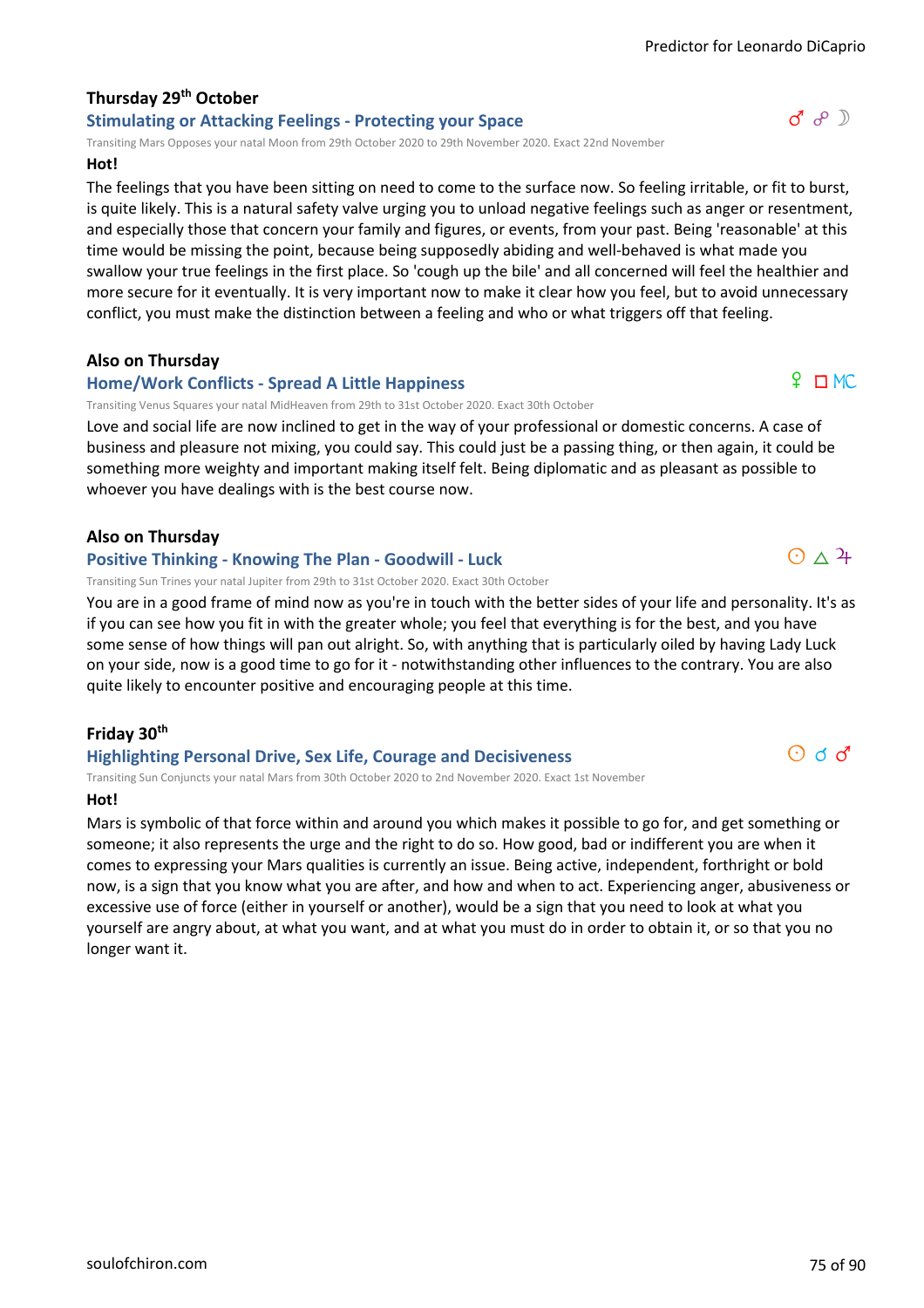# **Forecast for November 2020**

# **Monday 2nd November**

## **Deep or Obsessive Love - Powerful Attraction - Sexual Pleasure**

Transiting Venus Conjuncts your natal Pluto from 2nd to 4th November 2020. Exact 3rd November

You find you feel deeply for someone or something, or that you want to, or that you cannot get someone or something out of your system. In any event, you are experiencing the depth and power of love or attraction and what you do with it is down to your deepest values. Such a feeling can actually turn up as someone who you feel strongly drawn to. It may or may not be mutual, it all depends upon that deeper state of your emotional being - is it attracting or repelling.

There is a 'Beauty and the Beast' quality to this influence, in that you could experience one or both of these extremes, with someone else on the other end, so to speak. The gulf between what is regarded as appealing and presentable as against what usually has to hide its face, feel anti-social, is a possibility now.

The trick is to go deep but not too deep, to appreciate face values, but not regard them as the entire picture. Be on guard against being manipulated - value yourself above all else - or of manipulating someone yourself, because you would only entrench yourself or get more than you bargained for. Possessiveness and jealousy can rear their heads now, which has something to do with being more in touch with what does and does not constitute genuine love.

### **Also on Monday**

#### **Love Dreams - Pleasing Fantasies - Artistic Inspiration**

Transiting Venus Sextiles your natal Neptune from 2nd to 4th November 2020. Exact 3rd November

Any feelings or ideas regarding love, sex, music or art - or social life generally - are now nicely attuned to your ideals and visions of a better life. None of this is particularly dynamic, but this gentle, almost 'hippie' type, influence can be very enjoyable. This is a good time to put aside for any pursuit or pastime that comes into these categories.

### **Sunday 8th**

### **Happy Birthday! - It's My Life and I'll Be What I Want To Be**

Transiting Sun Conjuncts your natal Sun from 8th to 11th November 2020. Exact 10th November

This is your astrological birthday, which coincides, more or less, with your calendar birthday. By rights, you should feel very much yourself right now. Whatever you feel you currently are, or are trying to be, finds some kind of focus, and what you do and feel now is in a subtle way the 'seed' of your year to come. So experience this time for what it is, enjoy it for what it is, and try to invest these few days with the essence of what you are and want to be. Remember yourself, bearing in mind that whatever comes through or across during this time is a microcosm of the next twelve months.

### **Also on Sunday**

### **Sharp Mind - Agitated Mind - Busy at Work - Criticism**

Transiting Mercury Conjuncts your natal Mercury from 8th to 11th November 2020. Exact 10th November

Your mental processes are to the fore right now, so your usual manner of thinking and of verbally interacting, are highly noticeable - for good or ill. You could find yourself being on the ball and very efficient, or alternatively, fretting and fussing as you strive to impose logical order on to all you are involved with. Then again, you may find someone else doing this to you and get very irritated. It should be clear what state your mental powers are in right now. Interactions with others in your area, or local environmental issues, could now prove significant.

 $f \ast \Psi$ 

 $O$  d  $O$ 

f q ;

# $\vec{P}$  d  $\vec{q}$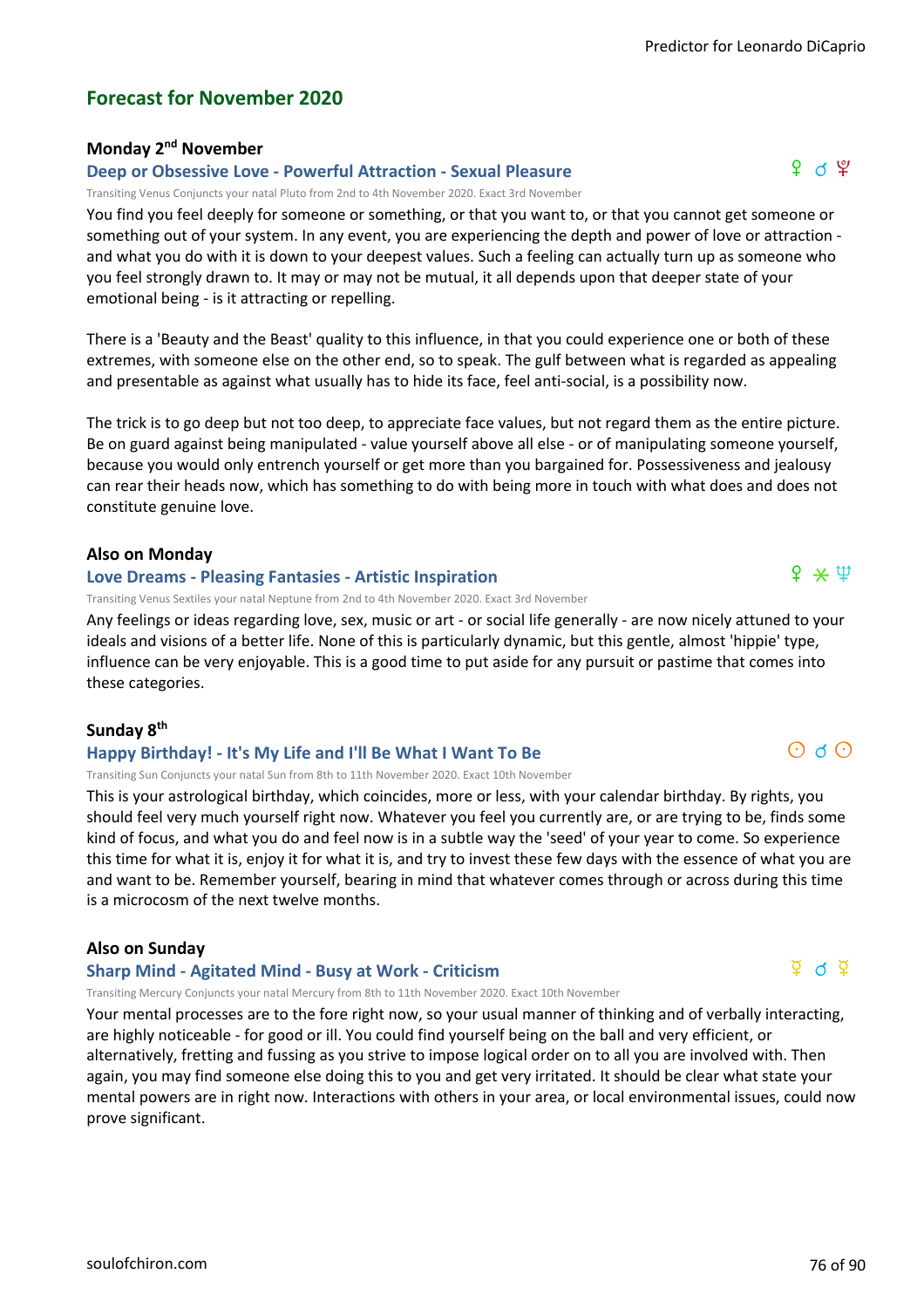# **Sunday 8th November**

# **A Sense of Order - Highlighting Discipline and Economy**

Transiting Sun Trines your natal Saturn from 8th to 11th November 2020. Exact 10th November

You should be functioning well over these few days, so it's a good time to get more systematic, devise a plan, or even embark upon some important undertaking - assuming other indications are not inauspicious. You are, at present, more than usually inclined to get down to what needs doing without being, or feeling, distracted by issues that do not bear directly on the job in hand. You are now more disposed towards structure and efficiency than you are towards whims or sentimentality.

#### **Also on Sunday**

#### **Emotional Harmony - Accord with/between Females - Attractiveness**

Transiting Venus Conjuncts your natal Moon from 8th to 10th November 2020. Exact 9th November

This is a classic time for peace and harmony. This is of course relative to whatever else is going on in your life astrologically, because this influence is quite gentle and not that dynamic. However, if you meet it halfway with the conscious intent to give and receive pleasure, then it can actually be a very lovely time. It particularly highlights any occasion that involves the female sex coming together. In fact, female power is in the ascendant now!

### **Also on Sunday**

#### **Synchronicity - Being In The Know - Unusual Connections**

Transiting Mercury Conjuncts your natal Uranus from 8th to 10th November 2020. Exact 9th November

Whatever is new or unusual now catches your interest. Then again, it might be a disruptive element that intrudes upon your working and thinking. In any event, some new method or style is available, or necessary. If you're in tune and in time with any necessary changes, then, as if by magic, the right person, thing or opportunity appears on your scene. If you're of a nervous disposition, you could feel more agitated than usual. If this is the case, do some deep breathing, or chill out in some way that you know works for you.

Your mind is speeded up now, and can be very alive to ideas and inventions. A great deal depends upon how procedure driven or free spirited you are. The former 'will' attracts disruption, the latter attracts innovation. Another interesting aspect of this influence is that you either find yourself stuck for words, losing your thread while speaking, or, you can be very intuitive and outspoken. Then again, you may find yourself speaking out of turn, or saying something inappropriate. Everything depends upon how informed you are regarding a given subject. Machines, especially computers, could play up now.

#### **Monday 9th**

#### **Highlighting Love Life, Pleasure, Material and Social Values**

Transiting Sun Conjuncts your natal Venus from 9th to 12th November 2020. Exact 11th November

What shows now is the 'state of the art'. In other words, whatever you are doing, or not doing, with regard to filling your own and others' lives with some love and beauty is brought to your attention. So such areas as relationships, arts and crafts, social activities, buying and spending, or things that add a sweetness to life are presently to the fore. Positively, this can take the form of generosity, a love encounter, a party, a general sense of happiness, or anything that helps to make life attractive and more worth living. Negatively, finding yourself being mean, lonely, indulgent, excessive, vain or superficial would point to the fact that a genuine sense of worth, and the ability to give or receive love, is somewhat lacking in your life.



 $0 \wedge 5$ 

 $9d$ 

 $\Delta$   $\alpha$   $\rm H$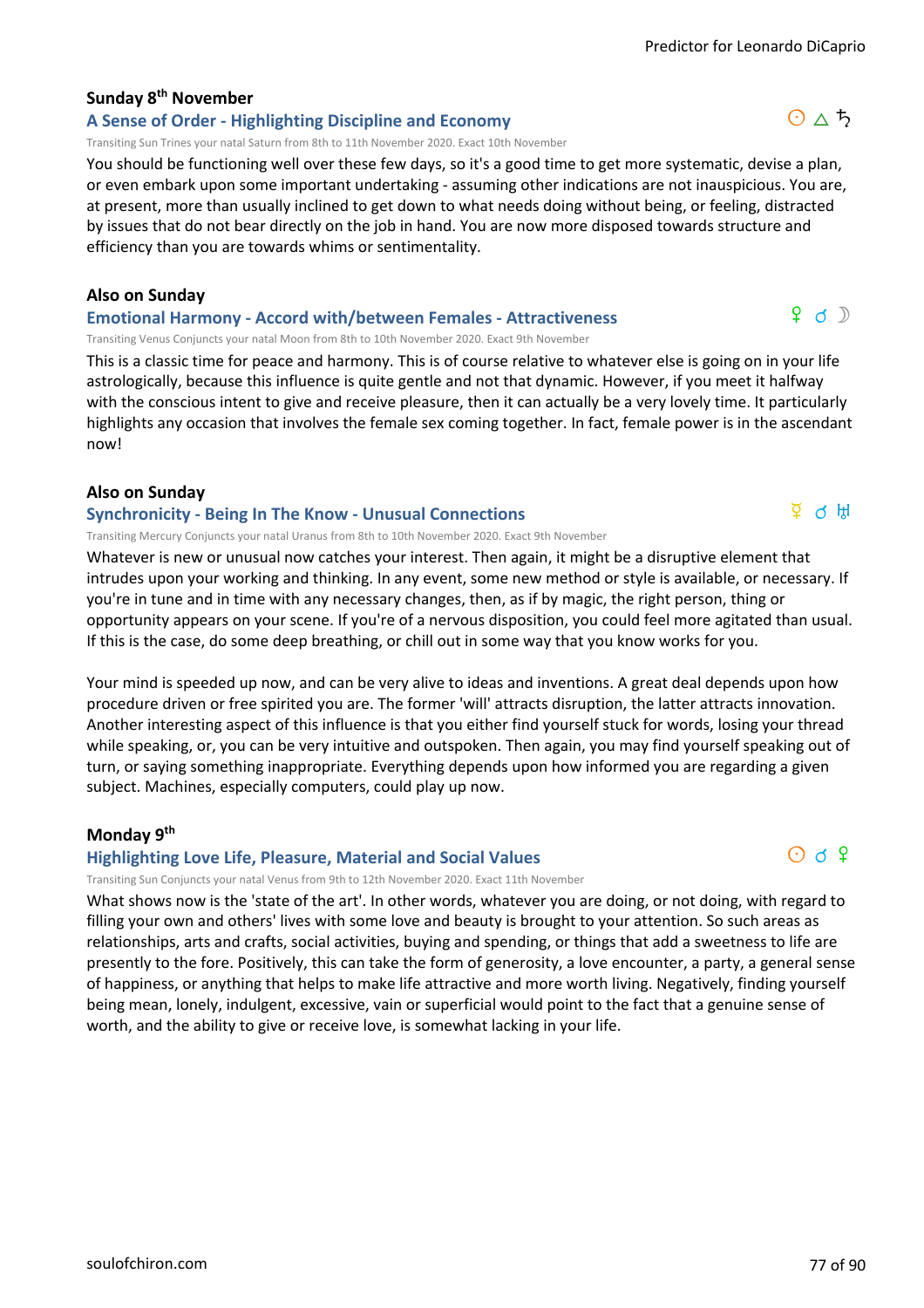# **Tuesday 10th November**

**Love And Duty - Serious Attachments - The Importance Of Commitment**

Transiting Venus Squares your natal Saturn from 10th to 12th November 2020. Exact 12th November

You experience the serious or very real side of love and social involvement now. This is not a time for having fun and letting your hair down, so do not plan for this or get frustrated trying to make it so. More than likely your partner, or people in general, will come across as sober and responsible now - or in need of such qualities. If you are not with anyone, you can feel more alone than usual, or if you are prepared to take a serious rather than cynical look, you can get the measure of why you are unattached.

If this is truly not an issue under this influence, then you can probably congratulate yourself on being genuinely self-sufficient. By and large though, this period is inclined to show up the warts and weaknesses in your love and social life, including the pressure to do something about it. In any event, this means being emotionally mature and responsible and doing what has to done, even though it is difficult. In time, such commitment will prove to be well worth it. On a financial level, you may well have to read the writing on the wall here instead, or as well, getting real about money being the call of the day.

### **Thursday 12th**

### **Home and Business Connections - Knowing Your Pitch**

Transiting Mercury Trines your natal MidHeaven from 12th to 14th November 2020. Exact 13th November

You now see clearly how your home and working life are dependent upon each other, and are able to balance your interests and investments in these respects. Getting private and professional figures and concerns to co-operate comes easier now. You see the whole picture and can manage 'you and yours' more efficiently.

### **Sunday 15th**

# **Seeing the Whole - Getting a Plan - Philosophical Thinking**

Transiting Mercury Trines your natal Jupiter from 15th to 17th November 2020. Exact 17th November

Preparation and furtherance are the allies available to you at present. Having all the facts at your fingertips, seeing how the general fits in with the particular, linking the local to the global, the everyday to the profound perceptions like these now come more easily to you, allowing you to put forward, create or resolve whatever issues are in front of you. Whether it's finding the meaning of things, or translating one thing into another, your deductive mind and intuitive mind are now working in concert. Now is the time when you can accurately get the picture; or be put in it.

### **Monday 16th**

# **Forceful Words and Thinking - Count To Ten - Getting a Lot Done**

Transiting Mercury Conjuncts your natal Mars from 16th to 18th November 2020. Exact 18th November

How you experience this influence very much depends upon how sure you are of asserting yourself generally. If such can be a weak point for you, then now you're likely not to speak out when you should do, or to say what was best left unsaid, or, to say it awkwardly or apparently arrogantly. It's as if everything has bells on, and the slightest wrong word or movement sets them jangling. Conversely, if you are usually good at asserting yourself, then now you'll do so even more effectively and eloquently. In both cases, however, there is a danger of speaking out of turn, or of saying something you later come to regret - so try to think before speaking - or acting, for that matter.

# **Thursday 19th**

### **Loving Thoughts - Sweet Words - Artistic Perception - Eye for Value**

Transiting Venus Conjuncts your natal Mercury from 19th to 21st November 2020. Exact 21st November

The poet, writer, artist or diplomat is now strong in you, so with any situation that requires a way with words, you're the one for the job! People or things that please and interest you are now likely to appear on the scene, so gatherings and shopping trips are propitious - notwithstanding, as usual, any contrary planetary influences possibly active at this time.

 $Q \wedge MC$ 

 $\S$   $\wedge$  4

 $9 \nPi$   $5$ 



 $2\,$  ব  $\,$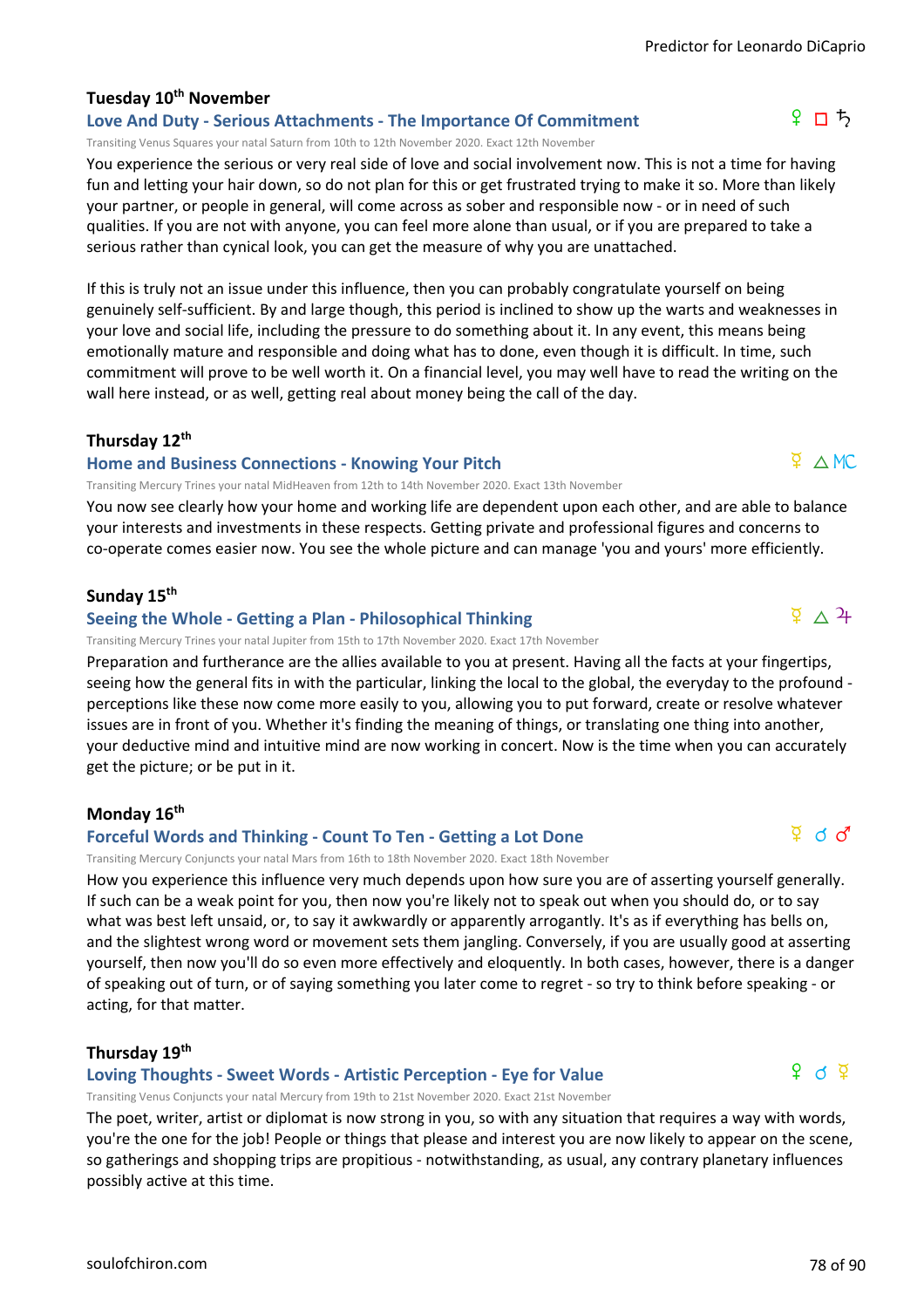# **Thursday 19th November**

# **The Electricity Of Love - Unusual Attractions - Unexpected Pleasure**

Transiting Venus Conjuncts your natal Uranus from 19th to 21st November 2020. Exact 20th November

Whatever is out of the ordinary regarding sexual, social, creative or romantic involvements can appear out of the blue now. By the very nature of this influence it is hard to say what will happen. For the same reason it is best not to put too much store by whatever does, because it will most probably be a flash-in-the-pan kind of occurrence. Experimental, shocking or odd - whatever happens now can be anything from extremely exciting to somehow detached - or both even.

This influence can trigger the start of an exciting relationship, but it does not predict which way it will go, because the only assurance as far as Uranus is concerned is that you can expect the unexpected; so be ready to be woken up to something new. Significant coincidences can happen now, trying to tell you something about how love and life tick. Sudden attractions and/or breaks in relationships can also occur.

### **Sunday 22nd**

#### **All The World Loves A Lover - Attracting Status - Finding Approval**

Transiting Venus Trines your natal MidHeaven from 22nd to 24th November 2020. Exact 23rd November

This is a mild influence that should help you to use your skills to blend your working and private life, to get one to serve the other. Any artistic or creative flair or project can now gain support from both official and personal spheres.

### **Also on Sunday**

#### **Connected to Your Life - The Thinking Heart - Wired**

Transiting Mercury Conjuncts your natal Sun from 22nd to 24th November 2020. Exact 24th November

You feel 'wired in' to what is most important to you now, so it's a good time for seeing to jobs in hand, saying what has to be said, and generally setting to work on affairs. If you start feeling a bit overwrought, then take few deep breaths - or better still - do some breathing exercises. If you are prone to insomnia, this influence could exacerbate it, because you're more than usually inclined to working everything out in your head. As your mind and ego are kind of hooked up together now, try not to blurt out the first thing that comes into your head since you may regret it. For the same reason, for maximum mental harmony, keep your mind focused only upon serious issues, or paradoxically, upon humorous ones.

### **Also on Sunday**

### **Getting Down To It - Efficient Thinking and Speaking - Officialdom**

Transiting Mercury Trines your natal Saturn from 22nd to 24th November 2020. Exact 24th November

Now you can do with relative ease those boring tasks that you might usually put off. Mental discipline comes more naturally to you now, and people in authority (like bosses or officials), can be dealt with more effectively - they themselves will also seem more amenable or efficient. Any kind of work, study or communication is highlighted now, but more so the practical rather than the creative type. You find it easier, and more immediately satisfying, to get your affairs in order. Things fall into place, especially if you do, or have done, the groundwork.

### **Monday 23rd**

### **Loving Words - Artistic Expression - The Art of Diplomacy**

Transiting Mercury Conjuncts your natal Venus from 23rd to 25th November 2020. Exact 24th November

You know what pleases now - be it for yourself or someone else. At the same time, you know what doesn't please! All this gives you a good sense of what appeals or sells, so this is an excellent time for putting together anything that you want to go down well. Art, public relations, discussion, performing, charm and amusement these are some of the things the positive expression, or experience, of which are at your fingertips right now. If you wish to make known what's on your mind in an appreciable or agreeable way - do it now.

# $D \times 2$

 $\Phi \wedge \Phi$ 

 $P \wedge MC$ 

# $\Phi$  d  $\delta$

# $f \sim$  ተ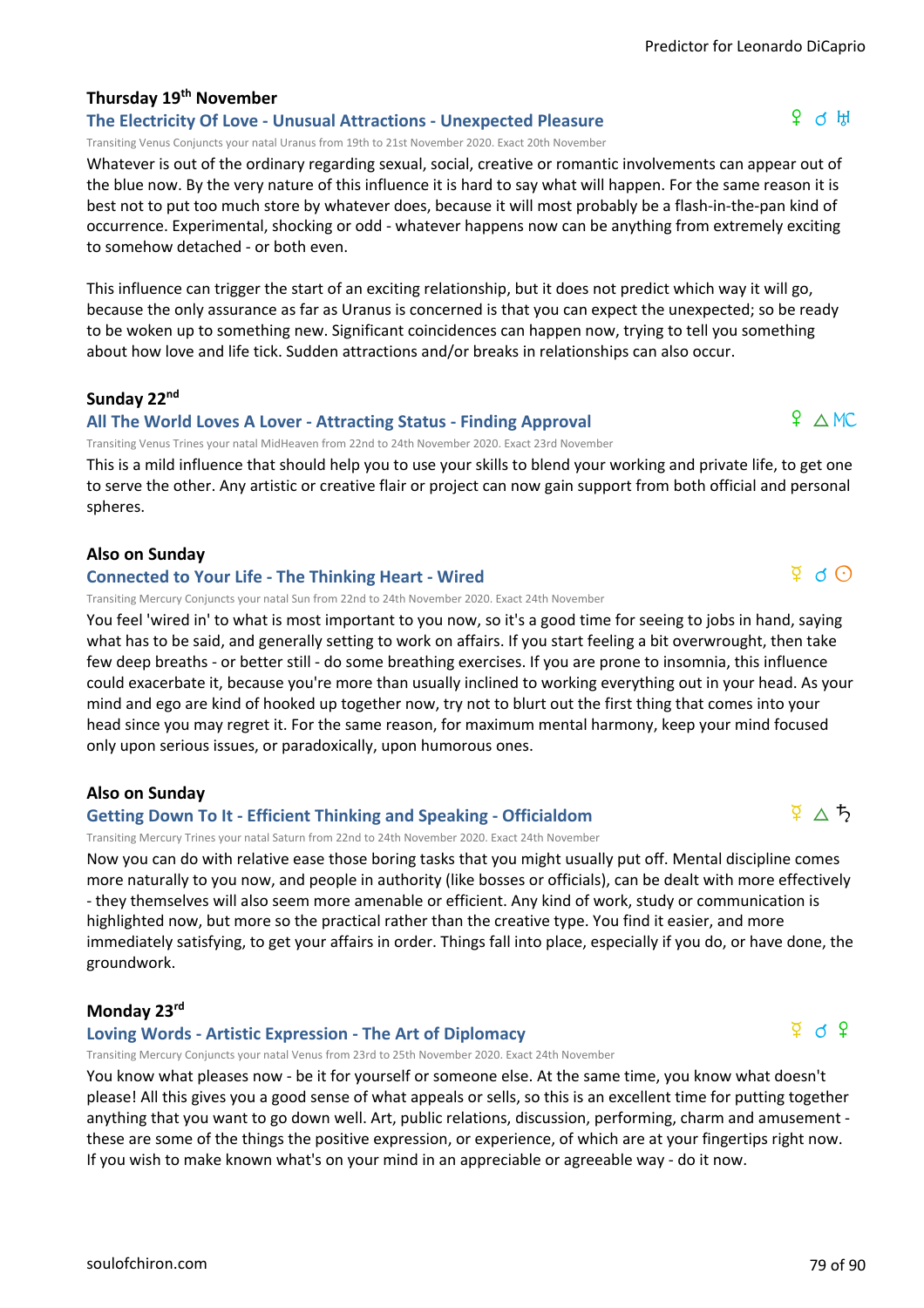# **Monday 23rd November**

# **Highlighting Personal Self-Expression - Being a Social Animal**

Transiting Sun Sextiles your natal Ascendant from 23rd to 25th November 2020. Exact 24th November

Your urge and ability to mix with others is marginally increased for the time being; you also come across in a more coherent fashion than usual. So, gathering people around you, or getting out and about (depending on which is more suitable), is a good idea, because you now make a good impression. If you usually like to 'play to the crowd', then you'll shine even more now. If not, then you might now possibly surprise yourself.

## **Thursday 26th**

**Love And Goodwill - Fun And Generosity - Joie De Vivre - Lady Luck** Transiting Venus Trines your natal Jupiter from 26th to 28th November 2020. Exact 27th November

Depending on your usual propensity for good fortune or giving/having a good time, this influence will provide you with a strong sense and/or experience of what is enjoyable about life. Taking in anything that enlivens or entertains is very propitious now - whether you are in an active or passive role. You have a lust for life at present - but watch your pocket or appetite, unless you are quite prepared to say it was worth the price, no matter what.

Any activity that requires you to put out a good or generous vibe is best booked for now. You are luckier than at other times - but bear in mind that gambling can have an agenda all of its own so paradoxically, do not bet on it! It is better by far to see and experience this influence as a gift from the gods - but on the gods' terms. This means to say that there is something good in the air, but do not presume on it being 'good' in precisely the way you think you want it to mean. It is really an opportunity to find out what 'good' actually means.

### **Friday 27th**

### **Romantic Opportunity - Attracting and/or Attracted**

Transiting Venus Conjuncts your natal Mars from 27th to 29th November 2020. Exact 28th November

You are very much in the mood for sexual and/or romantic experience, or simply to feel socially alive. Depending upon your temperament and availability, such an experience, or at least the opportunity for it, could arise right now, or, it would be a good time to plan for such an occasion, or, failing all of these, it could be a time of frustration if these matters have been put on the backburner.

Then again from out of the blue could come an experience that kind of pleasurably highlights the current state of affairs in your love/sex/social life - even precipitating you into an affair or relationship. All in all though, this has the potential for an enjoyable and exciting time. Attractive, artistic or simply likeable people appear on the scene to sweeten your life - or you could be the one being this for someone else.

### **Also on Friday**

### **Highlighting Expansiveness and Faith - A Sense of Greatness**

Transiting Sun Squares your natal Jupiter from 27th to 30th November 2020. Exact 29th November

Whatever it is that you are like normally, now you are more so! Essentially, you are experiencing an urge to grow beyond yourself, and to understand matters in a more comprehensive and philosophical way. So, if you do have something of this nature in mind, then now is the time to make it (begin to) happen. But what you allow yourself, and others, to do or be, has everything to do with your moral viewpoint, which is presently a vital issue. So for a more rewarding life, now and in the future, you would be wise to cultivate an optimistic and big hearted attitude, and to be mindful that biting off more than you can chew, or making empty promises, is a sure sign that you are pretending to be larger than life, rather than actually being as large as life.



 $9 \wedge 4$ 

 $9d$ 

 $O \Pi$ <sup>2</sup>+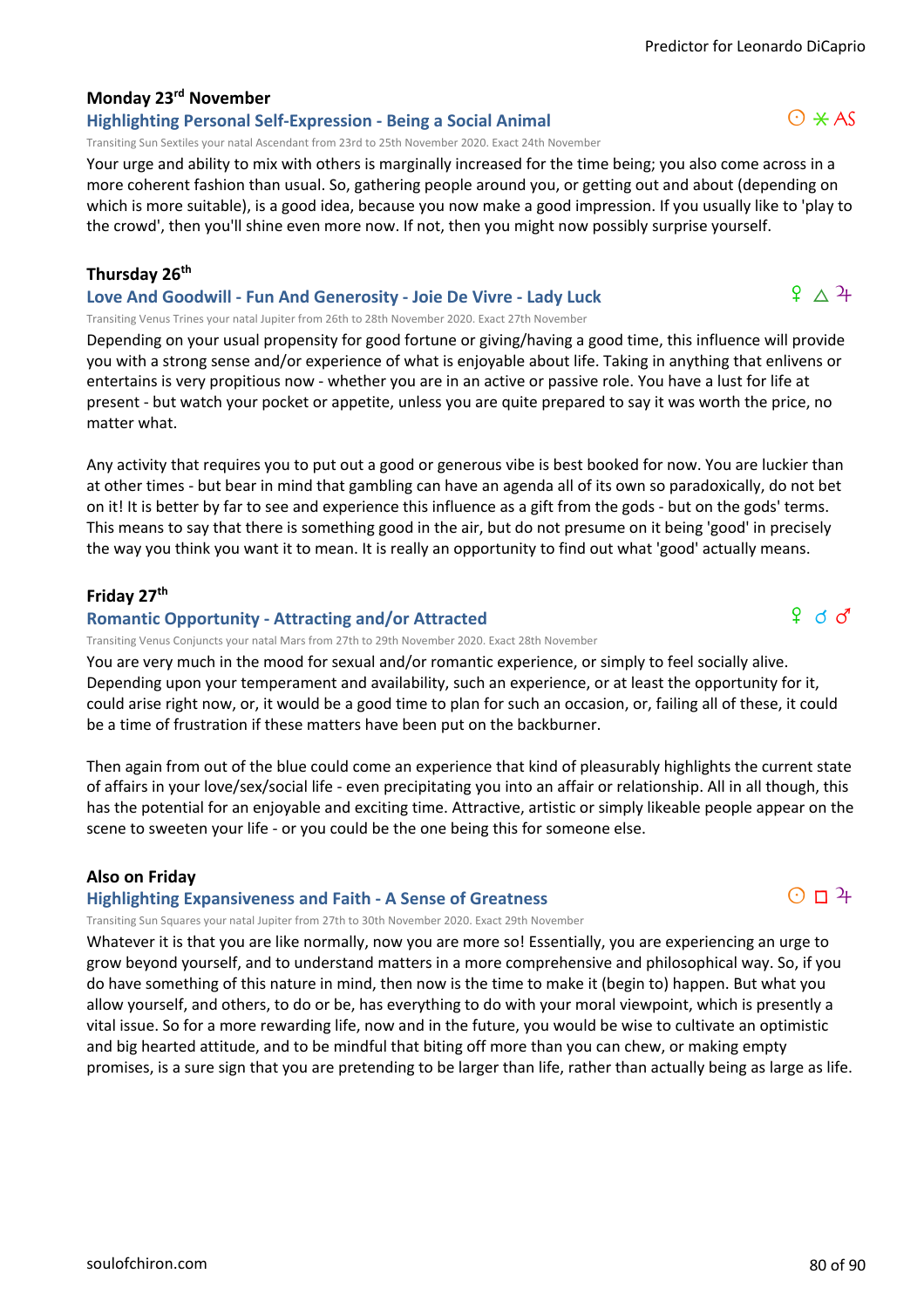# **Saturday 28th November**

**Highlighting Sensitivity - Idealism/Escapism - Compassion/Weaknesses** Transiting Sun Conjuncts your natal Neptune from 28th to 30th November 2020. Exact 30th November

What is brought to light now is something that has been happening outside of your conscious awareness, or has been kept out of sight. Obviously this can mean any number of things, for example: finding out something that's been going on behind your back, or discovering a mysterious dimension of reality you only ever dreamt of; becoming conscious of the fact that you identify more closely with certain others and their hopes and fears, or weak spots being exposed in yourself or others. In any event, it is important that you keep a firm grip on reality, yet, at the same time, remain open to fact or notion that we are all mysteriously united in some way. Generally speaking, your ego is less resilient than usual, so take a back seat and watch life's picture show if you don't feel up to starring in it. Also, be extra careful with drink or drugs because highs and lows are presently very interchangeable.

### **Also on Saturday**

### **Repairs and Regeneration - Getting to the Bottom of It**

Transiting Sun Sextiles your natal Pluto from 28th to 30th November 2020. Exact 29th November

This is a good time to start any regimen, to turn things around, to eliminate anything that has been bothering you, or simply to put what's wrong right. You feel a power coursing through you, but it is a gentle and sure power - not one that is insisting you express it no matter what. Your powers of concentration, and your stamina - be it physical, mental or emotional - are stronger than usual, so any demanding activity is better pursued at this time.

# **Forecast for December 2020**

### **Wednesday 2nd December**

#### **On The Ball - Getting Around Locally and/or Mentally**

Transiting Mercury Sextiles your natal Ascendant from 2nd to 4th December 2020. Exact 3rd December

Life is interesting and busy at this time. Useful contacts, stimulating people and subjects cross your path. If you have to look anyone or anything up, you're more likely than usual to make the right connections, possess good timing. You could also receive a significant communication, or the even the one you've been waiting for; especially if there are other activities occurring that indicate positive events.

# **Thursday 3rd**

#### **Inhibited or Disciplined Activity - Slowly Does It**

Transiting Mars Squares your natal Saturn from 3rd to 11th December 2020. Exact 7th December

#### **Hot and Cold**

At present there is a danger of your doubts and fears intruding just when you wish to act. This could take the external form of others holding you up in some way, or of some authority holding you back. Struggling angrily against such blockages would attract more frustration, so it's probably most advisable to take a back seat now. Working out your pent-up energies in an industrious fashion is a simple and productive solution. This would also mean having to avoid complications with others, which in turn could bring troublesome emotions to the surface in what could be a physically damaging way.



 $\bigcirc * \mathfrak{L}$ 

 $O$  d  $\Psi$ 



 $\Phi \times AS$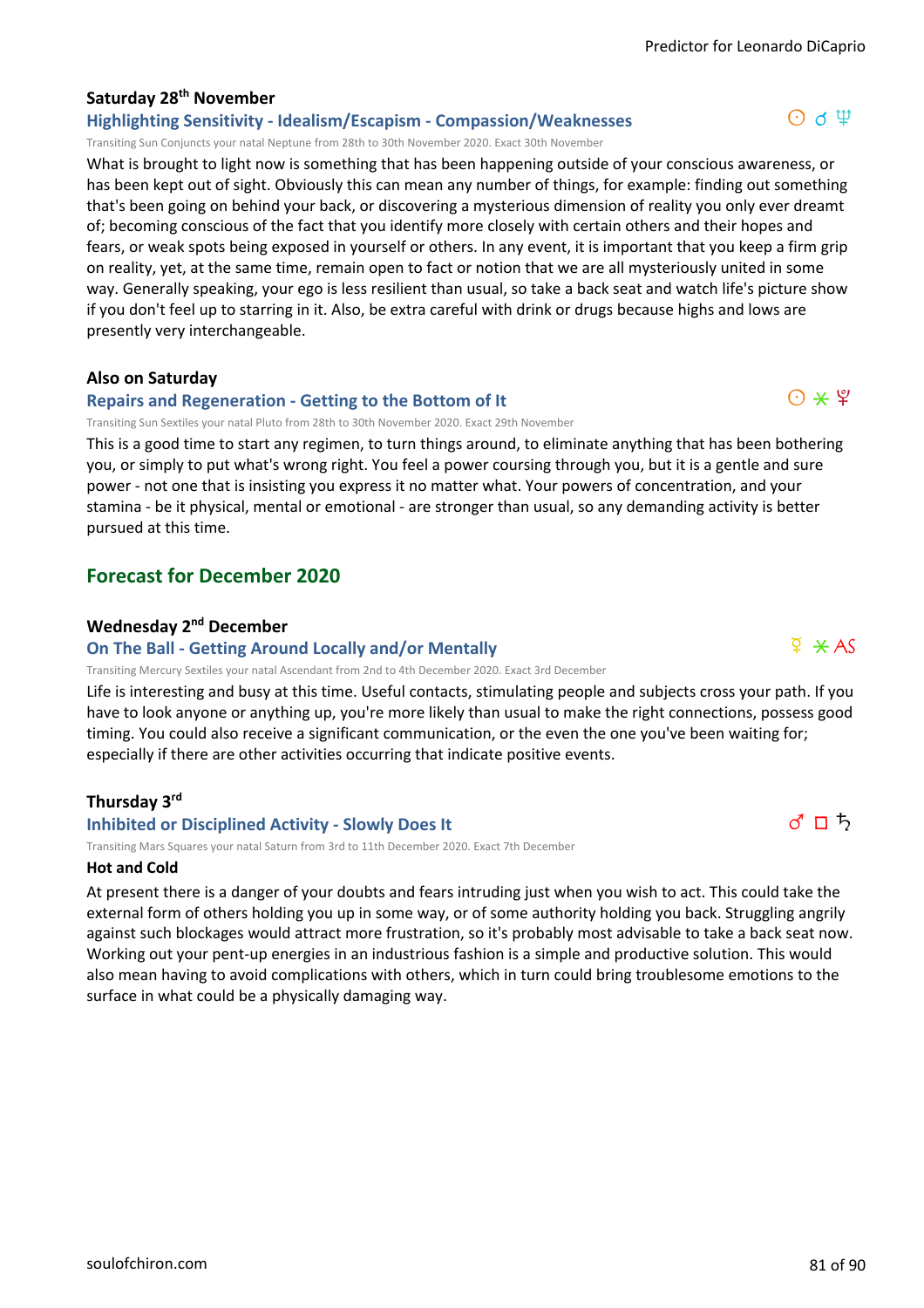# **Friday 4th December**

**Pleasant Living - Creative Awareness - Happy Day - Love Life Issues** Transiting Venus Conjuncts your natal Sun from 4th to 7th December 2020. Exact 6th December

You can now have the classic Venusian experience of, or opportunity for love, romance, beauty, value or anything else that makes life worth living. It is also a good time to go out or get down to finding such things. On the other hand, what happens is that the level and quality of romantic or social involvement in your life is now apparent and intensified.

The effect can therefore be anything from having a really good time to feeling in need of having a good time, from looking good to feeling how uphill it is trying to look good, from experiencing love and life as sweet and fulfilling to feeling that everything is superficial and of little value.

A purchase can be just what you wanted or turn out later to be an indulgent waste of money. In the end, Venus is about finding love, beauty and value in whatever circumstances you are in, and not fretting after something that is missing or wanting. Stop wanting and start having; stop craving and start giving. And beauty is only skin deep if that is only as far as you look!

# **Also on Friday**

### **Love And Duty - Serious Attachments - The Importance Of Commitment**

Transiting Venus Trines your natal Saturn from 4th to 7th December 2020. Exact 6th December

This brings a period of relative stability in your love life, social involvements or financial affairs. What comprises such is now shown to you, so you can take stock of whatever that is and use it to build and secure these areas for the future. You are now more inclined to be economical and dutiful, without it feeling like a wet blanket. Partners are also inclined to be more responsible and mature at present.

### **Saturday 5th**

### **Saying Too Much - Not Seeing the Forest for the Trees**

Transiting Mercury Squares your natal Jupiter from 5th to 7th December 2020. Exact 6th December

You are now put in touch with all you need to know. However, this can be a double-edged weapon, because on the one hand it could find you able to manage various items or activities into an effective whole, or, on the other hand, find you confused as ideas and conflicting considerations flood your mind, giving rise to a 'brain jam'. Marshalling your thoughts is therefore both the issue and the opportunity at present. Ultimately, you're gaining some kind of understanding now, be it about something specific or something general.

Out of this, a philosophical overview can be arrived at, thereby accommodating anything that is presently going on in your life. Another possible expression is thinking, speaking and/or acting out of a sense of opinion rather than a firm fact. Such succumbing to generalities posing as the truth could set you up for embarrassment or a lot of wasted time, or both, as you bluff and exaggerate your way into, or out of, something. So, get the facts straight - that is, of course, unless you're quite happy to pontificate. Dealing with foreign matters (or people) could also be an issue now - again, worthy of detailed consideration.

# **Also on Saturday**

# **Sleuthing It - Powerful Words and Thoughts - Deep Study**

Transiting Mercury Sextiles your natal Pluto from 5th to 7th December 2020. Exact 6th December

If you have a job to do that requires your undivided attention; do it now. Not only is your mind on relatively good form, and can work into the night, you are also in the frame of mind where you can repel any interference powerfully, even ruthlessly, if need be. You know that you have to see whatever it is through, no matter what.



 $9 \wedge 5$ 



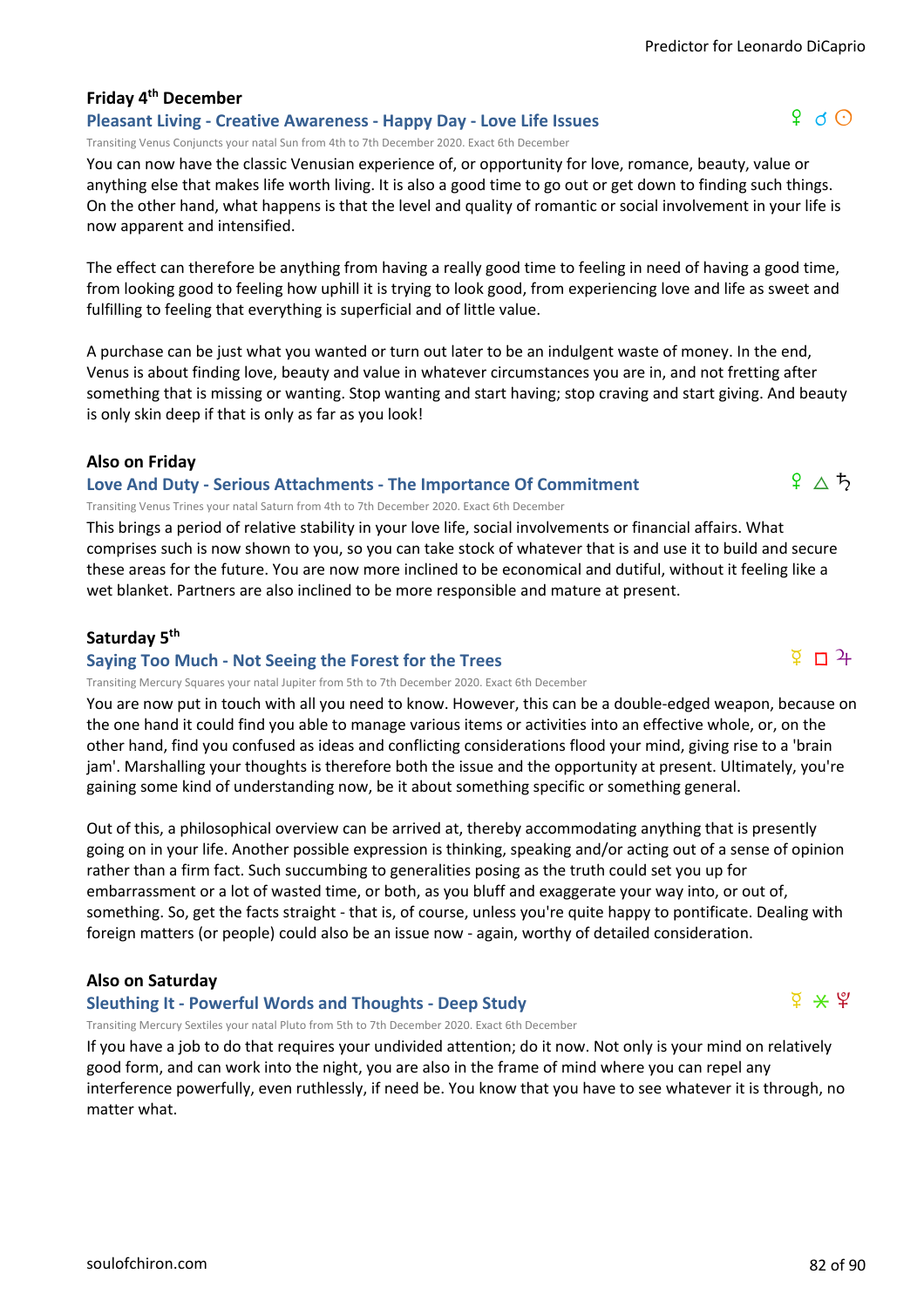# **Saturday 5th December**

## **The Inspired or Confused Mind - Mystical or Psychic Attunement**

Transiting Mercury Conjuncts your natal Neptune from 5th to 7th December 2020. Exact 6th December

If you've been after an answer or inspiration from out of the ether, then this is the time you are very likely to receive it. This doesn't mean to say that it will come whatever you're doing. It may, but it would be better to be focused upon the issue of your concern, then - magic! Furthermore, not doing anything of a creative, therapeutic or entertaining nature at this time is possibly asking to attract absent-mindedness or strange, even paranoid, ideas. Any experience involving the natural or spirit world is good 'medicine' right now - it may even come to you unbidden.

#### **Also on Saturday**

#### **Pleasure Plus - Love Life Focused - Spending Sprees - Generosity**

Transiting Venus Conjuncts your natal Venus from 5th to 8th December 2020. Exact 7th December

Pleasure and harmony are the hallmarks of this time, but so too is indulgence, so watch your pocket and appetite! Be that as it may, Venus says that at times you just must enjoy yourself and not count the cost. The value of having a good time is priceless, and this influence has that very potential. Your love life can also receive a boost now, be it the start of something big, a rekindled romance, or simply an enjoyable evening or two with one (or ones) that are important to you.

#### **Also on Saturday**

#### **Clear Feelings - Equilibrium - Understanding Needs - Inner Calm**

Transiting Sun Sextiles your natal Moon from 5th to 8th December 2020. Exact 7th December

This is an excellent time for getting in touch with both yourself and others, because you now experience an optimum balance between what you want and need, and between what you think and feel. So, you are more than usually able to see things in a healthy light, with a minimum of misunderstanding. Seeing eye to eye, creating agreements or settling disputes is also propitious. Moreover, problems arising from childhood traumas may be successfully explored and set on the road to resolution.

### **Thursday 10th**

#### **Contacting Feelings - Easy Conversation - Interest and Sympathy**

Transiting Mercury Sextiles your natal Moon from 10th to 12th December 2020. Exact 11th December

Things are more likely to fall into place now because you have a greater than usual sense of give and take. You talk, but also listen, and vice versa. Enquiry is met with relevant response. Allowed to run on like this, this period can become very stimulating and informative, both emotionally and intellectually. Any intercommunications, personal or business, are highlighted at this time.

### **Wednesday 16th**

#### **Attractive Presentation - Working To Please - Social Investments**

Transiting Venus Sextiles your natal Ascendant from 16th to 18th December 2020. Exact 17th December

This is an excellent time to be seen in your best light. Making presentations, performing, making a play for someone or something, even going down on bended knee - these are all highlighted under this influence. Generally, others are glad to have you around, and the feeling will probably be mutual.

#### **Friday 18th**

#### **Waking up to The Truth - Light upon The Future - The New and Unusual**

Transiting Sun Sextiles your natal Uranus from 18th to 21st December 2020. Exact 20th December

Whatever else may be going on in your life, this influence helps you to see it as part of a greater pattern or long term process of development. You also gain insights into what is unique about yourself, and others too and you begin to appreciate more what freedom actually means. Additionally, this is a good time to involve yourself with subjects that take a greater overview of life, like science and technology, astronomy, astrology, psychology, etc.

# $9 \land 9$



 $O \times H$ 

 $\Psi \times D$ 

# $\Phi$  d  $\Phi$

 $O * D$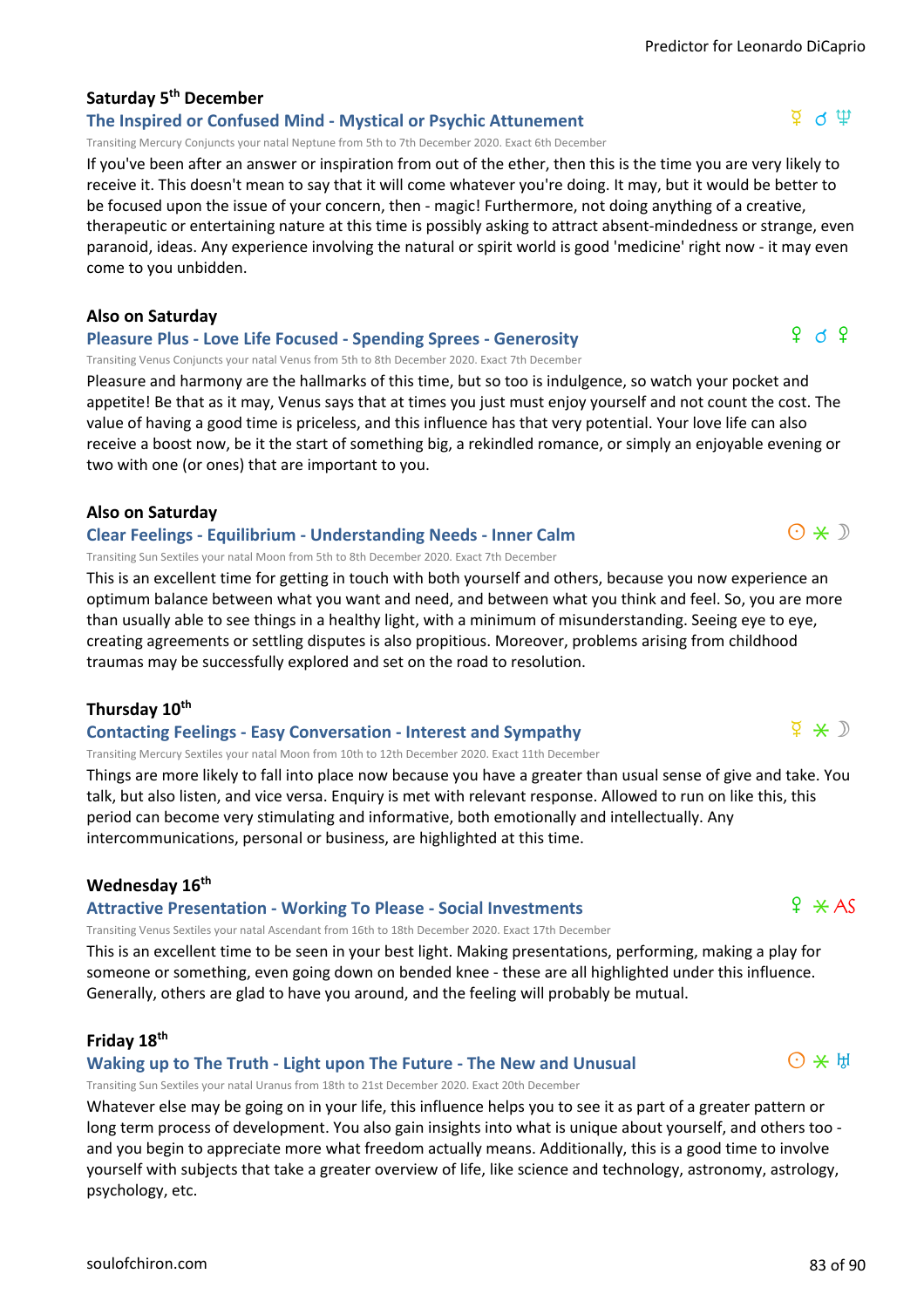# **Saturday 19th December**

# **Synchronicity - Being In The Know - Unusual Connections**

Transiting Mercury Sextiles your natal Uranus from 19th to 20th December 2020. Exact 20th December

Being mentally in tune with new ideas, methods and technology is the advantage that this influence offers you. It's as if you can intuitively put your finger on whatever (or whomever) you need to make contact with. This is quite simply a time when you are on good mental and verbal form - so earmark it for those tasks and appointments that require such mental acuity.

#### **Also on Saturday**

**Flow of Communication - Working and Thinking Well - Connected** Transiting Mercury Sextiles your natal Mercury from 19th to 21st December 2020. Exact 20th December

All Mercurial activities, such as mental or manual work, studying, communications, travel, contact making, etc., are highlighted now. You are generally on good form intellectually, and seem to pick the right moment to make that call, the right way to say something, and to put your finger on the easiest solution. Co-operative ventures and interactions with those who live nearby (or siblings) are also well starred.

#### **Also on Saturday**

#### **Working Well - Being On The Case - Making Contacts and Connections**

Transiting Sun Sextiles your natal Mercury from 19th to 21st December 2020. Exact 20th December

You work and communicate well now, and are generally on the ball with respect to any matters that relate to the daily business of living. You also have a better sense of the pros and cons of how you normally go about such things, giving you the opportunity to correct poor attitudes or methods, and to make the most of, or improve upon, the good ones.

#### **Sunday 20th**

#### **Overdoing It - Pleasure Versus Morality - Overspending**

Transiting Venus Squares your natal Jupiter from 20th to 22nd December 2020. Exact 21st December

Depending on your usual propensity for good fortune or giving/having a good time, this influence will provide you with a strong sense and/or experience of what is enjoyable about life. Taking in anything that enlivens or entertains is very propitious now - whether you are in an active or passive role. You have a lust for life at present - but watch your pocket or appetite, unless you are quite prepared to say it was worth the price, no matter what.

You feel luckier than at other times - but that feeling will very likely prove thoroughly unreliable! Any kind of promise now, made by you or to you, could also prove hard to keep, so a bit of caution and a pinch of salt is required at present.

#### **Also on Sunday**

#### **Loving Deeply - Genuine Attraction - Sexual Pleasure**

Transiting Venus Sextiles your natal Pluto from 20th to 22nd December 2020. Exact 21st December

You are drawn to what is deep and dark - but probably without feeling controlled or compromised by such a feeling, such as can often be the case. If in a relationship, you now have the experience, or opportunity, of feeling in touch with the nucleus of what binds you together, yet in a way that is very right, fated even. This influence could possibly trigger the start of an important relationship, but there would probably have to be other, longer standing planetary effects to make it so.

 $\Delta \times H$ 

 $\frac{1}{2}$   $\frac{1}{2}$ 



# $O*Y$

# $9 \sqrt{1}$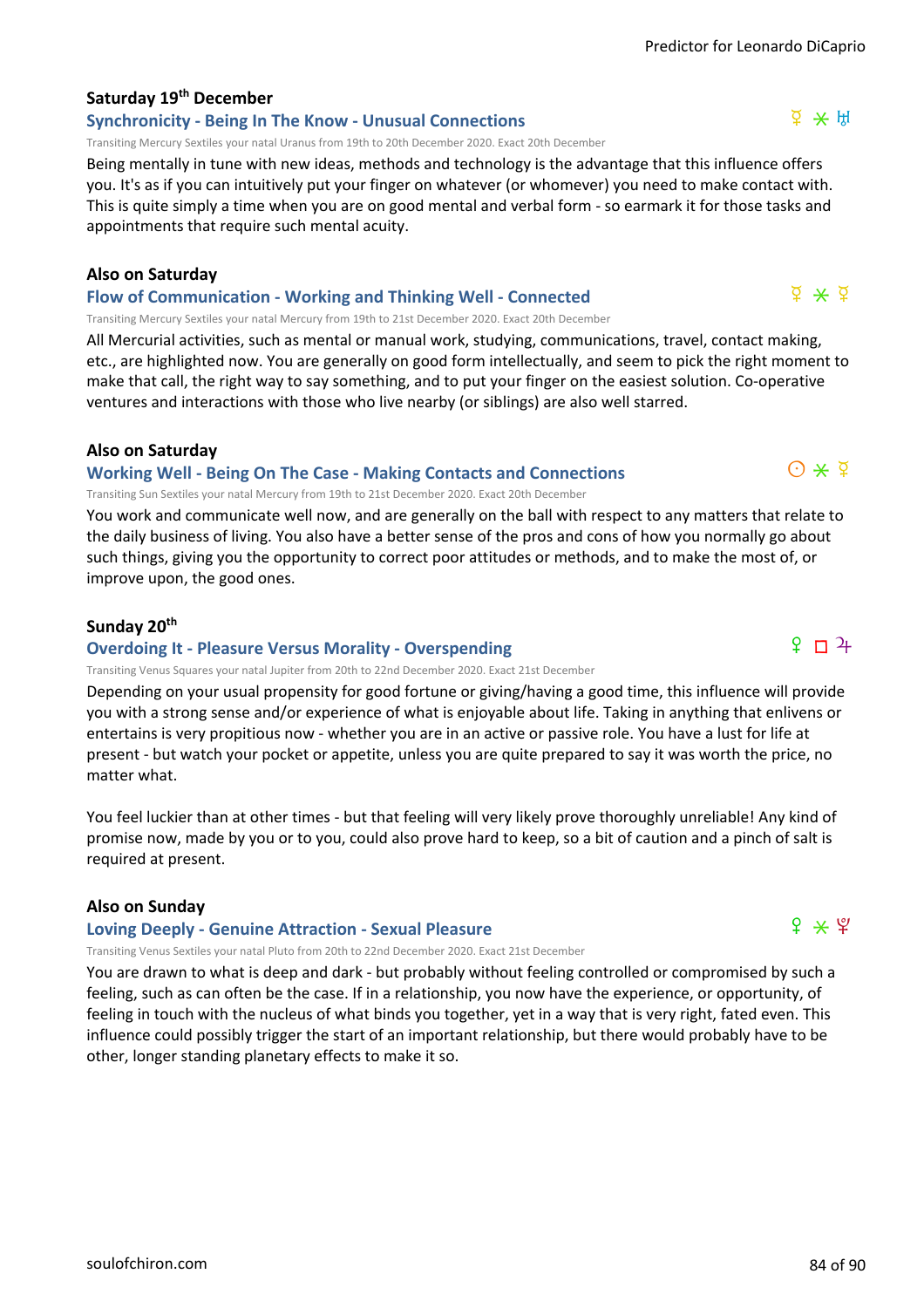# **Sunday 20th December**

#### **Love Dreams - Pleasing Fantasies - Artistic Inspiration**

Transiting Venus Conjuncts your natal Neptune from 20th to 23rd December 2020. Exact 22nd December

The most romantic and ideal, but equally the most fanciful and illusory, experiences can come your way now. You are more inclined to fall in love or lust, or to be made a fool of, for that matter. A more reliable expression or use of this influence is to involve yourself with some creative work, have a special time out with someone you have genuine love feelings for, or simply take in a good movie.

A new relationship can arise under this influence - but remember that 'under the influence' can be all it amounts to unless you have at least one foot on the ground. Platonic involvements are quite likely - or they turn out to be! Be that as it may, this can promise to be a pleasurable, if rather heady, time. All of the above could equally just take place in your head. On a more mundane note, you could find just the item you were after, or thought you were! Very much a 'what's real?' type of time, so do not take anything at face value - be it exciting or depressing.

### **Monday 21st**

#### **Home Interests - Family Connections - Knowing Your Patch**

Transiting Mercury Opposes your natal MidHeaven from 21st to 23rd December 2020. Exact 22nd December

This is a time to take an interest in the home. Gatherings that exercise the mind in the family sphere are well starred. Bringing work home could be an issue - for good or ill. Getting in touch with your roots could be very stimulating, and maybe answer a question.

### **Also on Monday**

### **Missing the Point - Jumping to Conclusions - Misplaced Interest**

Transiting Mercury Squares your natal Ascendant from 21st to 23rd December 2020. Exact 22nd December

You may find yourself in a difficult mediating position right now - or it may be you who is in need of a go-between of some sort. The trouble is, any kind of communication is likely to go awry at present, unless you have someone or something really efficient on the case. Unless you are sure you have such things well in hand, it is best to take a back seat and say very little until this usually brief period is over.

### **Tuesday 22nd**

### **Challenging Social/Emotional Equilibrium - Importance of Sharing**

Transiting Sun Squares your natal Ascendant from 22nd to 25th December 2020. Exact 24th December

Seeing eye-to-eye with others is not easy now, so don't expect to gain any goodwill, persuade anyone, or feel that 'at peace' with the world. This is really a test of your equilibrium, so just balance on that wire and don't try any clever tricks.

### **Also on Tuesday**

### **Highlighting Inner, Domestic or Family Life - Importance of Roots**

Transiting Sun Opposes your natal MidHeaven from 22nd to 25th December 2020. Exact 24th December

Presently it is better to invest energy in the private side of your life and, as much as possible, to draw in your horns as far as the outside world is concerned. Even though it might seem imperative to deal with pressures from work, officialdom, etc, being around the home and spreading a little sunshine amongst those near and dear to you will be most rewarding, (and will also avoid conflicts with regard to professional or public affairs), which is a possibility right now. Cutting a low profile and getting more in touch with your roots, closer to what or who is familiar to you, is just the ticket right now.



 $O$   $O$  MC

 $O \square AS$ 

# $9 \ltimes \mathfrak{P}$

 $Q \sim M$ 

# $\overline{P}$  **D** AS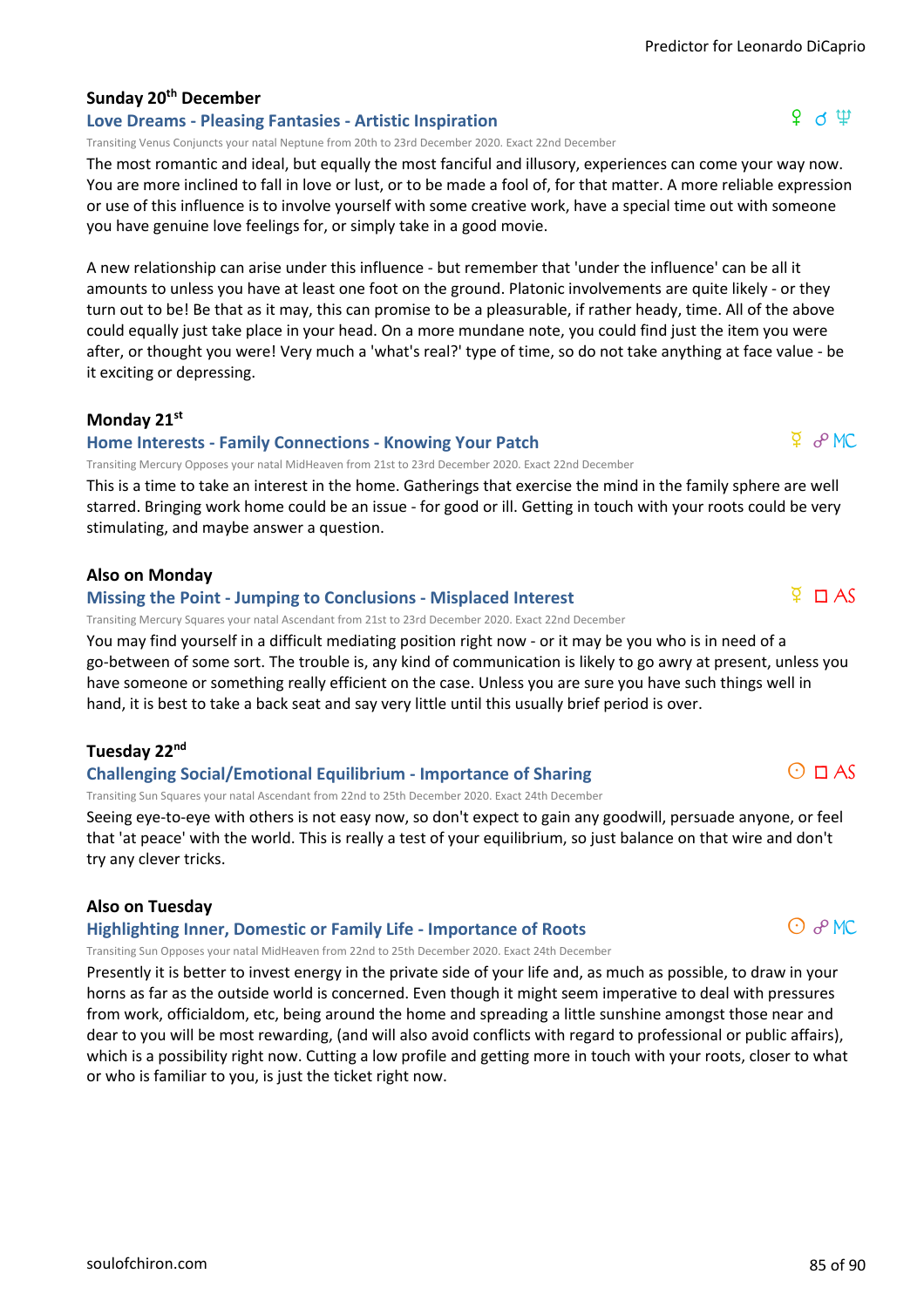# **Thursday 24th December**

# **Seeing the Whole - Getting a Plan - Philosophical Thinking**

Transiting Mercury Sextiles your natal Jupiter from 24th to 26th December 2020. Exact 25th December

Preparation and furtherance are the allies available to you at present. Having all the facts at your fingertips, seeing how the general fits in with the particular, linking the local to the global, the everyday to the profound perceptions like these now come more easily to you, allowing you to put forward, create or resolve whatever issues are in front of you. Whether it is finding the meaning of things, or translating one thing into another, your deductive mind and intuitive mind are now working in concert. Now is the time when you can accurately get the picture; or be put in it.

# **Also on Thursday**

# **Sleuthing It - Mental Preoccupation - Disturbing Undercurrents**

Transiting Mercury Squares your natal Pluto from 24th to 26th December 2020. Exact 25th December

Whatever rouses you, or demands your complete attention, is going to appear on the scene now. This could be in the form of a letter, a conversation, a book, or even an old question or feeling that pops to the surface to be looked into. Things that involve a mystery, like a whodunit, can really grab you at this time. Crime, the underworld, or the seamy side of life can also suck you in - but probably only on a mental level - but watch it, all the same. Having to perform work that requires deep concentration is very possible.

### **Friday 25th**

### **Healthy Self-Assertion - Getting a Lot Done**

Transiting Mercury Sextiles your natal Mars from 25th to 27th December 2020. Exact 26th December

Your mind is now in gear with your body, so, anything that needs such an advantage, plan for now if you can. Sports, debate, selling, effective communication, getting your foot in the door - these are just some of the pursuits that you are presently more likely to excel in than you would normally. Any job that has been daunting you, and you have been putting off, set to work on it now.

### **Saturday 26th**

# **Emotional Harmony - Accord with/between Females - Attractiveness**

Transiting Venus Sextiles your natal Moon from 26th to 28th December 2020. Exact 27th December

This is a very 'female' influence in that you are inclined to use charm and receptivity rather than drive and ambition. If you are usually disposed towards making things happen, you would now be wise to let them happen as they will, because in this way the easiest solution or most attractive outcome will ensue. Any pursuits that require grace, diplomacy or artistic imagination, or occasions like domestic or family gatherings and parties are highlighted at this time.

# **Sunday 27th**

### **Positive Thinking - Knowing The Plan - Goodwill - Luck**

Transiting Sun Sextiles your natal Jupiter from 27th to 30th December 2020. Exact 29th December

You are in a good frame of mind now as you're in touch with the better sides of your life and personality. It's as if you can see how you fit in with the greater whole; you feel that everything is for the best, and you have some sense of how things will pan out alright. So, with anything that is particularly oiled by having Lady Luck on your side, now is a good time to go for it - notwithstanding other influences to the contrary. You are also quite likely to encounter positive and encouraging people at this time.

 $9 \times D$ 

 $\Psi$  Π  $\Psi$ 

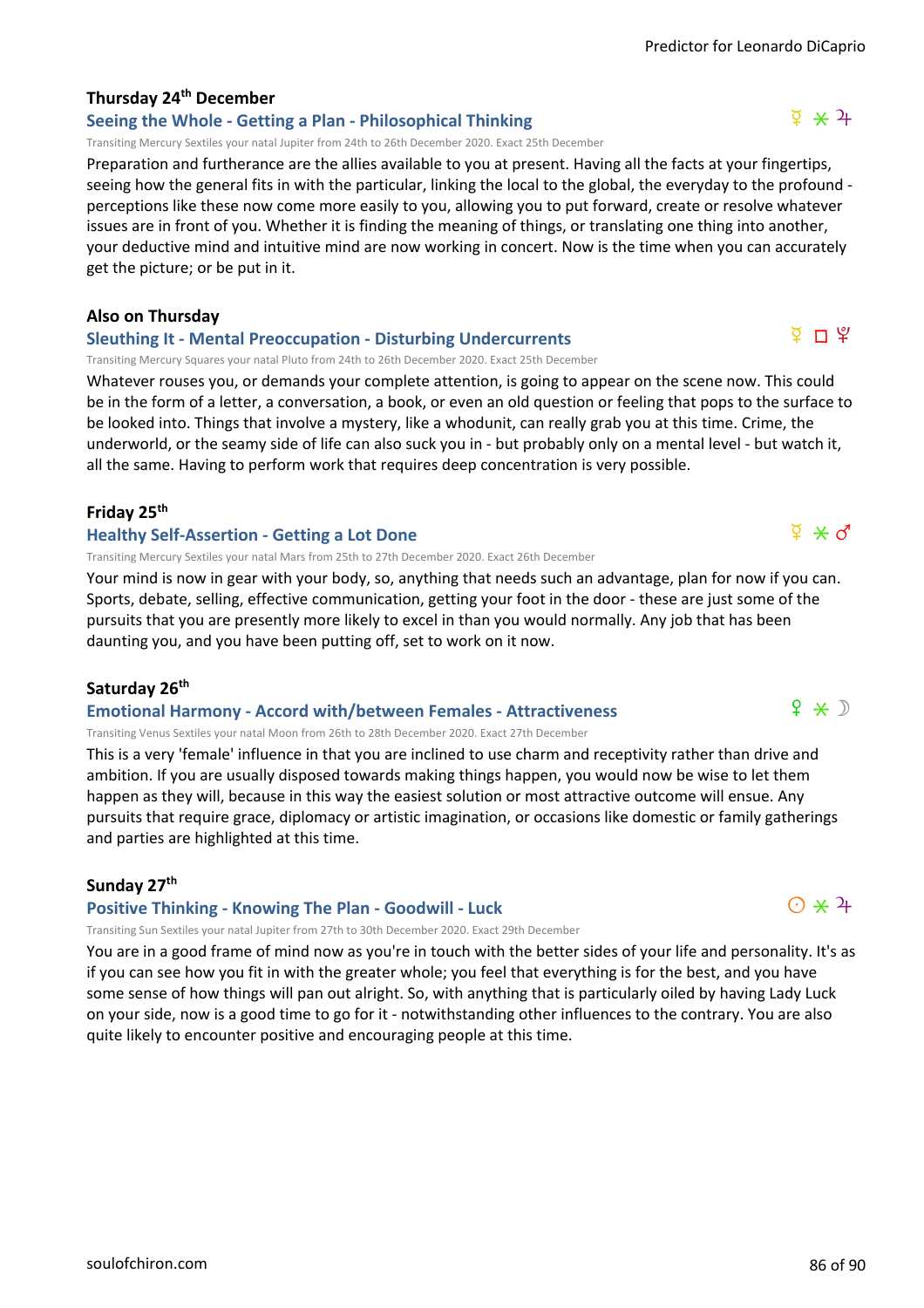# **Sunday 27th December**

# **Experiencing Power: Degeneration or Regeneration**

Transiting Sun Squares your natal Pluto from 27th to 30th December 2020. Exact 29th December

The underlying fact of life that everything is born, evolves, decays, dies and is born again now enters your consciousness - in some way, great or small. The opportunity to tune into this cycle of birth and rebirth is well worth taking up, because it gives you a glimpse of the fact that you are a vital part of this cycle. As such, you may sense what is profound and powerful in you and your life, or what is wasteful and degenerate - but you will probably have to peer or delve some way beneath surface appearances in order to do so. You may also encounter manipulators of this power - be they benign or malignant. It could well become necessary for you to let go of decadent elements, and strive towards regenerative ones.

**Monday 28th**

### **Getting Things Done - Healthy Self-Assertion - Feeling Fit**

Transiting Sun Sextiles your natal Mars from 28th to 31st December 2020. Exact 30th December

Getting down to things, opening doors, launching yourself with energy and enthusiasm, attaining the object of your desires - these are some of the advantages of this influence. In proportion to your usual powers of self-assertion, asserting yourself in any way is in tune with the general way of things at present.

### **Tuesday 29th**

#### **Logic Versus Feelings - Gossip and Trivia**

Transiting Mercury Squares your natal Moon from 29th to 31st December 2020. Exact 30th December

Time could be wasted with gossiping and small talk - but then again, it might be this very thing that makes you feel in tune with your immediate environment. You are more mentally in touch with your feelings at this time, so you may learn a lot on this front, as well as making it clear to others how you feel and, conversely, receiving from them how they feel. Saying too much could be something to watch out for, as too would be getting into a confrontation with somebody who lives close by, a colleague or family member. Then again, it could be precisely such a confrontation that makes you more aware of your own and another's feelings, generally speaking or with regard to some specific matter.

### **Thursday 31st**

### **Loving Words - Artistic Expression - The Art of Diplomacy**

Transiting Mercury Sextiles your natal Venus from 31st December 2020 to 2nd January 2021. Exact 2nd January 2021

You know what pleases now - be it for yourself or someone else. At the same time, you know what doesn't please! All this gives you a good sense of what appeals or sells, so this is an excellent time for putting together anything that you want to go down well. Art, public relations, discussion, performing, charm and amusement these are some of the things the positive expression, or experience, of which are at your fingertips right now. If you wish to make known what's on your mind in an appreciable or agreeable way - do it now.

### **Also on Thursday**

#### **Easy Communication - Getting Work Done**

Transiting Mercury Sextiles your natal Sun from 31st December 2020 to 1st January 2021. Exact 1st January 2021

You feel 'wired in' to what's most important to you now, so it's a good time for seeing to jobs in hand, saying what has to be said, and generally setting to work on affairs. You are more able to co-ordinate your efforts and deliberations with those of other people at this time, so coming to agreements, and getting good work done on a co-operative basis, are strongly highlighted. Travel arrangements and making connections are far more likely to go smoothly too.

# $O\Pi$   $2$

 $O * d$ 

 $\sqrt{2}$  n  $\sqrt{2}$ 

# $\Phi \ast \Theta$

 $\Phi$   $*$   $\Phi$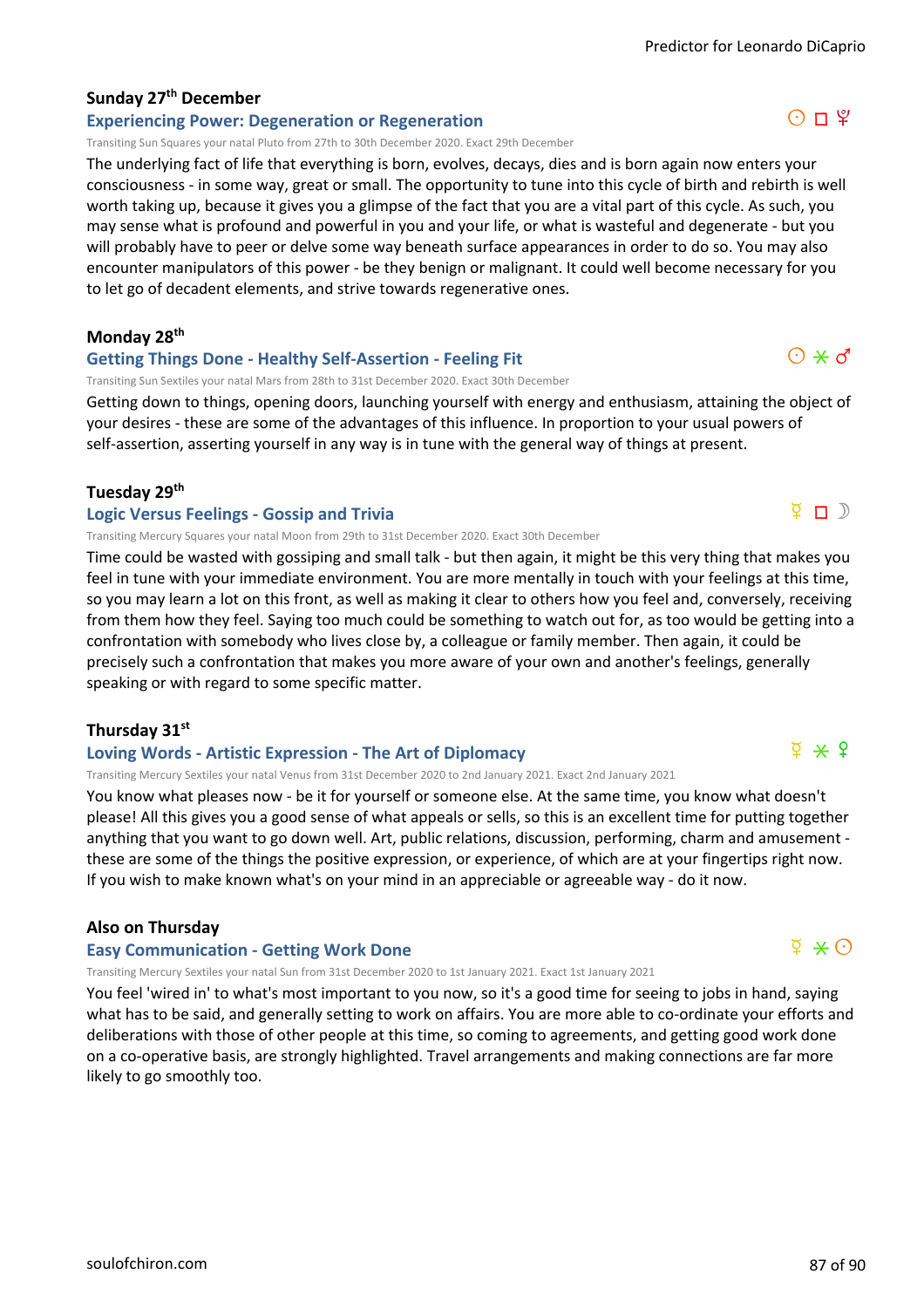# **Thursday 31st December**

# **Need To Classify Thinking - Heavy Thoughts - Officialdom**

Transiting Mercury Opposes your natal Saturn from 31st December 2020 to 1st January 2021. Exact 1st January 2021

This is when you can (or have to) get down to some serious thinking or work. Failure to do what needs doing can give rise to depression, or pressure from someone or something that has authority over you. Basically, your mind now turns to whatever is your responsibility. Whether or not you are alive to what that is and knuckle down to it, makes the difference between this being a heavy, or efficient time.

It is definitely not a time for woolly thinking and escapism, because you could put yourself in line for some kind of bad reaction or payback, either now or later on. This is not supposed to be a 'fun' time, so don't frustrate or exhaust yourself trying to make out that it is. It's a time for work and effort, so you will feel far better (and lighter) as a result of simply doing what has to be done - or what you have been putting off.

# **Forecast Until 5th January 2021**

# **Saturday 2nd January**

**Asserting Individuality - Provoking The Unexpected**

Transiting Mars Opposes your natal Uranus from 2nd to 7th January 2021. Exact 5th January

### **Hot!**

A time to discover your freedom 'to be' and find out who you really are. You are now sharply made aware of this freedom; whether you think you want it or not! So, you could find yourself feeling restless, uncomfortably restricted, or easily agitated by others' expectations of you. You need the space to be yourself. The more that you understand this, then the freer you will feel to do your own thing, or start something new, without feeling insecure because of having to break away from the norm. At the other extreme, if you suppress or are totally unaware of your need for freedom, then be ready for a shock that is in aid of waking you up to it - like an accident or someone close to you asserting their need for freedom.

# **Sunday 3rd**

# **Feeling Split - Emotional Conflict - Negotiating Difficulties**

Transiting Sun Squares your natal Moon from 3rd to 6th January 2021. Exact 5th January

You could find yourself in two minds about a certain issue. Such could, in turn, give rise to discontent and conflict of purpose. You may find yourself in disputes with family members, or be feeling generally at odds with the world around you. Succumbing to negative feelings would, however, be missing the point as this influence offers you the opportunity to see the emotional score, to be less subjective, read the writing on the wall and obey what it says. You can sort out problems as long as you are emotionally honest enough to accept that which is your responsibility and that which is someone else's - because this is now being made clear.

Written by Lyn Birkbeck ©2020, Program Copyright ©2020 Stardm Ltd

# **MORE PERSONAL ASTROLOGY READINGS**

# **RELATIONSHIPS**

# **SOUL MATES**

How to improve your relationship! - Identifies the positive qualities you share in order to achieve more happiness together.

# **STAR LOVERS**

Secrets of a better relationship - How you feel about each other, the way to make a success of being together.



 $d^{\prime}$   $e^{\beta}$   $H$ 

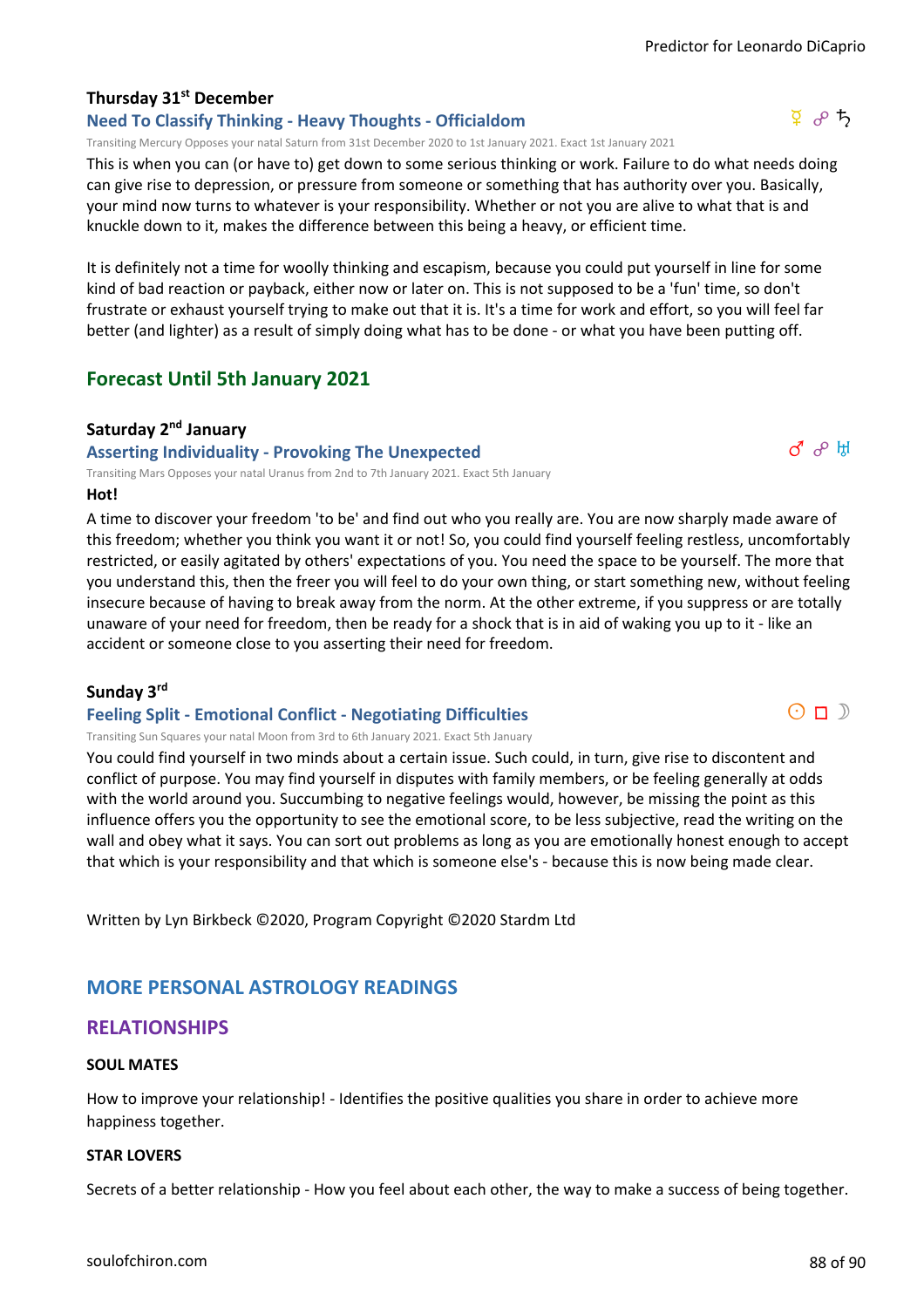#### **RELATIONSHIP SUCCESS**

How you behave towards each other - What you need to know and understand about how you attract your partner and keep them.

#### **RELATIONSHIP REALITY**

The connection you have created together - Find out the reality of becoming a couple as you grow into a long term relationship.

#### **INTIMATE LOVERS**

Improve your love-making styles - Gain confidence in your ability to improve your love-making - creating special moments of pleasure together.

#### **PROFILES**

#### **CAREER ANALYSIS**

Upcoming goals and objectives - Qualities that influence your professional working life and potential success.

#### **CHILD REPORT**

Gaining confidence for the future! Understand and track development of talent in a self-assured way.

#### **LIFE DESTINY**

Reaching full potential - How you instinctively behave and react to important situations. Understand and track development of talent in a self-assured way.

#### **PERSONAL OUTLOOK**

All about attitude and commitment - Gain a deeper understanding of motivations, challenges and strengths.

#### **SOUL PROFILE**

Revealing life's purpose - Single-mindedness, desire, talent, sensitivity and future possibilities.

# **FORECASTS**

#### **LIFE FORECAST**

Monthly interpretations describe your personal thoughts, feelings and desires. Long-term interpretations indicate important life changing events.

#### **RELATIONSHIP FORECAST**

Discover when you are most likely to find love, if a relationship will stand the test of time or an existing relationship can deepen, be strengthened or revived.

#### **FORECASTER**

Identify when to make decisions - Important opportunities, a changing relationship, job or home. Learn to rely on your choices.

#### **PREDICTOR**

How you change, grow and develop - Make use of your most positive characteristics during the promising time periods indicated.

#### **LIFE STAGES**

Personal development - Make the most of events and encounters. Discover what triggers your powers of persuasion and progress?